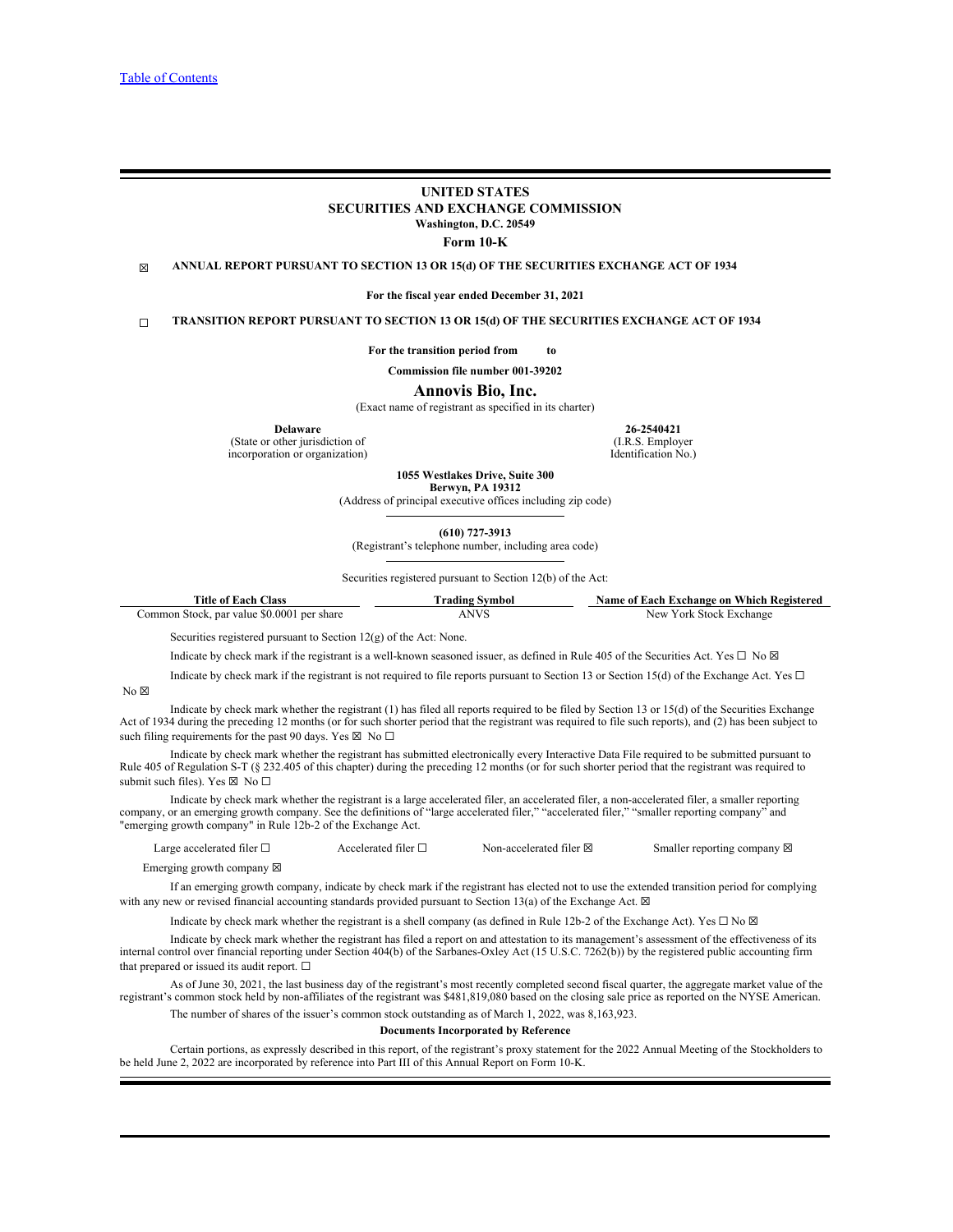# **TABLE OF CONTENTS**

<span id="page-1-0"></span>

|                                       |                                                                                                               | $\frac{Page}{2}$ |  |
|---------------------------------------|---------------------------------------------------------------------------------------------------------------|------------------|--|
|                                       | <b>Cautionary Note Regarding Forward-Looking Statements.</b>                                                  |                  |  |
| <b>Summary of Risk Factors.</b>       |                                                                                                               | 3                |  |
| <u>Part I.</u>                        |                                                                                                               | 4                |  |
| <u>Item 1.</u>                        | Business.                                                                                                     | $\overline{4}$   |  |
| Item <sub>1</sub> A.                  | <b>Risk Factors.</b>                                                                                          | 27               |  |
| Item <sub>1B</sub> .                  | <b>Unresolved Staff Comments.</b>                                                                             | 64               |  |
| <u>Item 2.</u>                        | Properties.                                                                                                   | 64               |  |
| <u>Item 3.</u>                        | <b>Legal Proceedings.</b>                                                                                     | 64               |  |
| <u>Item 4.</u>                        | Mine Safety Disclosures.                                                                                      | 64               |  |
| Part II.                              |                                                                                                               | 65               |  |
| <u>Item 5.</u>                        | Market for Registrant's Common Equity, Related Stockholder Matters and Issuer Purchases of Equity Securities. | 65               |  |
| Item 6.                               | <b>Selected Financial Data.</b>                                                                               | 65               |  |
| <u>Item 7.</u>                        | Management's Discussion and Analysis of Financial Condition and Results of Operations.                        | 65               |  |
| Item 7A.                              | <b>Quantitative and Qualitative Disclosures About Market Risk.</b>                                            | 72               |  |
| <u>Item 8.</u>                        | Financial Statements and Supplementary Data.                                                                  | 72               |  |
| <u>Item 9.</u>                        | Changes in and Disagreements with Accountants on Accounting and Financial Disclosure.                         | 72               |  |
| Item 9A.                              | <b>Controls and Procedures.</b>                                                                               | 72               |  |
| Item 9B.                              | Other Information.                                                                                            | 73               |  |
| Part III.                             |                                                                                                               | 73               |  |
| Item $10$ .                           | Directors, Executive Officers and Corporate Governance.                                                       | 73               |  |
| Item 11.                              | <b>Executive Compensation.</b>                                                                                | 73               |  |
| <u>Item 12.</u>                       | Security Ownership of Certain Beneficial Owners and Management and Related Stockholder Matters.               | 73               |  |
| <u>Item 13.</u>                       | Certain Relationships and Related Transactions and Director Independence.                                     | 73               |  |
| Item 14.                              | <b>Principal Accountants Fees and Services.</b>                                                               | 73               |  |
| <u>Part IV.</u>                       |                                                                                                               | 73               |  |
| Item $15$ .                           | <b>Exhibits and Financial Statement Schedules.</b>                                                            | 73               |  |
| Item $16$ .                           | Form 10-K Summary.                                                                                            | 75               |  |
| Signatures.                           |                                                                                                               | 76               |  |
| <b>Index to Financial Statements.</b> |                                                                                                               | $F-1$            |  |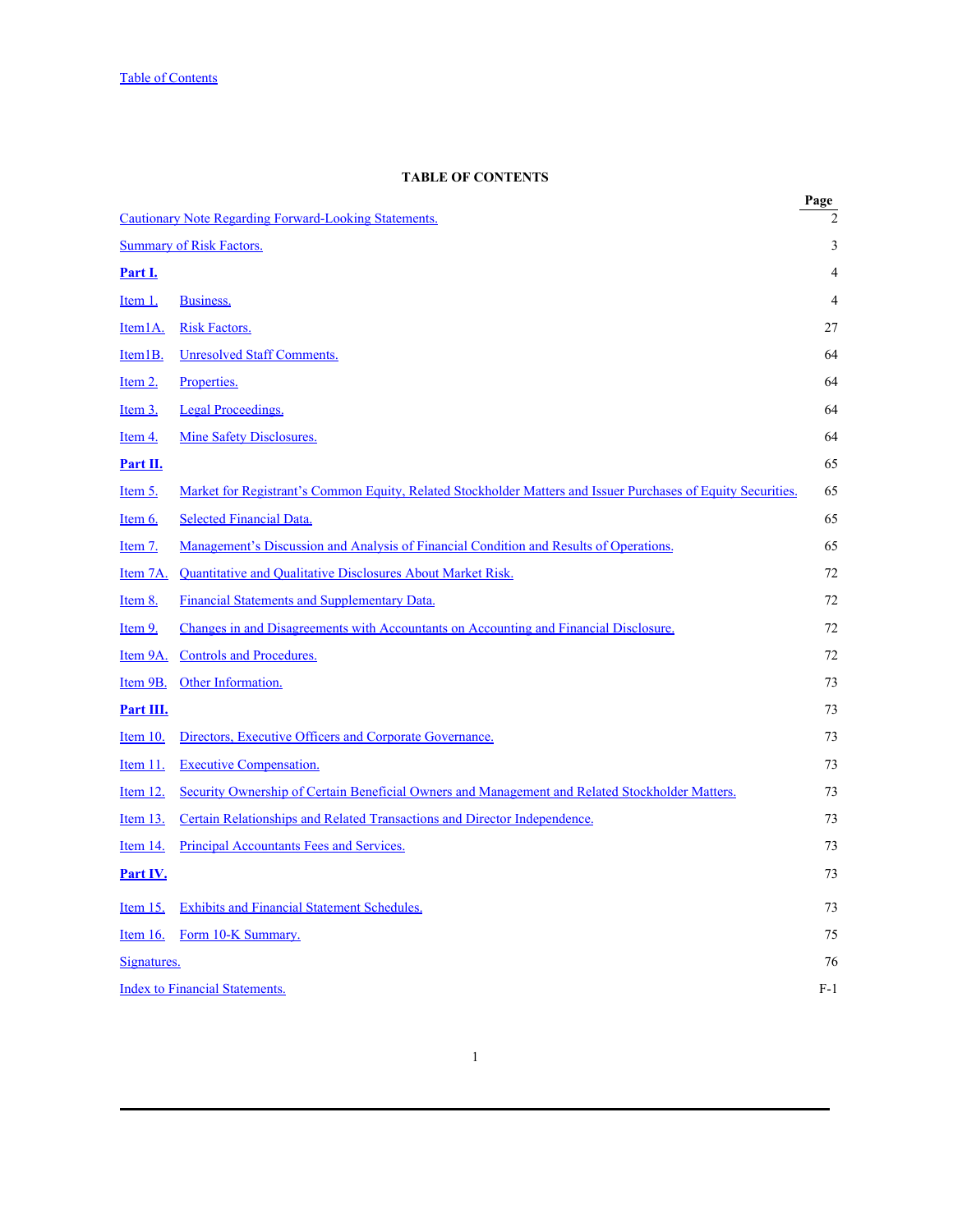## <span id="page-2-0"></span>**Cautionary Note Regarding Forward-Looking Statements.**

This Annual Report on Form 10-K contains forward-looking statements, within the meaning of the U.S. Private Securities Litigation Reform Act of 1995, that involve substantial risks and uncertainties. In some cases, you can identify forward-looking statements by the words "anticipate," "believe," "continue," "could," "estimate," "expect," "intend," "may," "might," "objective," "ongoing," "plan," "predict," "project," "potential," "should," "will," or "would," and or the negative of these terms, or other comparable terminology intended to identify statements about the future. These statements involve known and unknown risks, uncertainties and other factors that may cause our actual results, levels of activity, performance or achievements to be materially different from the information expressed or implied by these forward-looking statements. Although we believe that we have a reasonable basis for each forward-looking statement contained in this Annual Report on Form 10-K, we caution you that these statements are based on a combination of facts and factors currently known by us and our expectations of the future, about which we cannot be certain.

The forward-looking statements in this Annual Report on Form 10-K include, among other things, statements about:

- our business strategies;
- the timing of regulatory submissions;
- our ability to obtain and maintain regulatory approval of our existing product candidates and any other product candidates we may develop, and the labeling under any approval we may obtain;
- risks relating to the timing and costs of clinical trials and the timing and costs of other expenses;
- risks related to market acceptance of products;
- risks associated with our reliance on third-party organizations;
- our competitive position;
- assumptions regarding the size of the available market, product pricing and timing of commercialization of our product candidates;
- our intellectual property position and our ability to maintain and protect our intellectual property rights;
- our results of operations, financial condition, liquidity, prospects, and growth strategies;
- our cash needs and financing plans;
- the industry in which we operate; and
- the trends that may affect the industry or us.

You should refer to Part I, Item 1A "Risk Factors" of this Annual Report on Form 10-K for a discussion of important factors that may cause our actual results to differ materially from those expressed or implied by our forward-looking statements. As a result of the risks, uncertainties and assumptions described under "Risk Factors" and elsewhere, we cannot assure you that the forward-looking statements in this Annual Report on Form 10-K will prove to be accurate. Furthermore, if our forwardlooking statements prove to be inaccurate, the inaccuracy may be material. In light of the significant uncertainties in these forward-looking statements, you should not regard these statements as a representation or warranty by us or any other person that we will achieve our objectives and plans in any specified time frame or at all.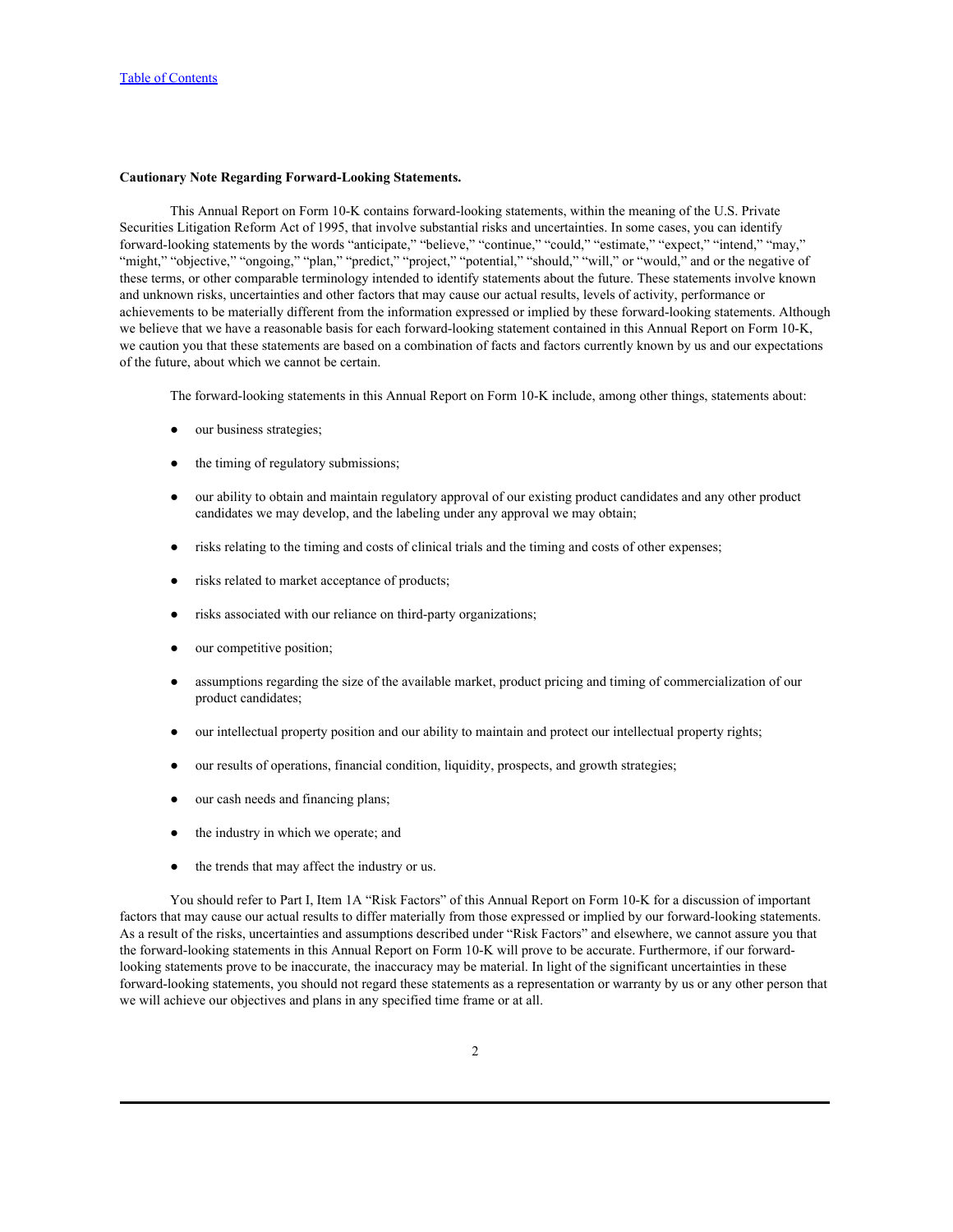You should not rely upon forward-looking statements as predictions of future events. Although we believe that the expectations reflected in the forward-looking statements are reasonable, we cannot guarantee that the future results, levels of activity, performance, or events and circumstances reflected in the forward-looking statements will be achieved or occur. We undertake no obligation to update publicly any forward-looking statements for any reason after the date of this report to conform these statements to new information, actual results or changes in our expectations, except as required by law.

### <span id="page-3-0"></span>**Summary of Risk Factors.**

The following is a summary of the principal risks described below in Part I, Item 1A "Risk Factors" in this Annual Report on Form 10-K. We believe that the risks described in the "Risk Factors" section are material to investors, but other factors not presently known to us or that we currently believe are immaterial may also adversely affect us. The following summary should not be considered an exhaustive summary of the material risks facing us, and it should be read in conjunction with the "Risk Factors" section and the other information contained in this Annual Report on Form 10-K .

- We have incurred significant net losses since inception and anticipate that we will continue to incur net losses for the foreseeable future and may never achieve or maintain profitability.
- We will require additional capital to fund our operations, and if we fail to obtain necessary funding, we may not be able to complete the development and commercialization of our product candidates.
- We are heavily dependent on the success of Buntanetap, our lead product candidate, which was formerly called ANVS401, which is still under clinical development, and if it does not receive regulatory approval or is not successfully commercialized, our business may be harmed.
- We have concentrated our research and development efforts on the treatment of Alzheimer's disease and Parkinson's disease, both of which have seen limited success in drug development.
- Clinical trials are expensive, time-consuming, difficult to design and implement, and involve an uncertain outcome.
- Results of preclinical studies and early clinical trials may not be indicative of results obtained in later trials or later phases of trials.
- We face significant competition from other biotechnology and pharmaceutical companies and our operating results will suffer if we fail to compete effectively.
- The successful commercialization of Buntanetap and any other product candidates we develop will depend in part on market acceptance; the extent to which governmental authorities and health insurers establish adequate coverage, reimbursement levels, and pricing policies; and our sales, marketing and distribution capabilities.
- We currently rely on third-parties for the production of clinical supply of Buntanetap and for the conduct, supervision and monitoring of our clinical trials. If those third parties do not successfully carry out their contractual duties, or if they perform in an unsatisfactory manner, it may harm our business.
- Enacted and future healthcare and other legislation may increase the difficulty and cost for us to obtain marketing approval of and commercialize our product candidates, if approved, increase the liabilities to which we may become subject, and affect the prices we may set or the manner in which we conduct and plan to conduct our business.
- If we are unable to obtain, maintain and defend patent protection for our technology and products or if the scope of the patent protection obtained is not sufficiently broad, we may not be able to compete effectively in our target markets.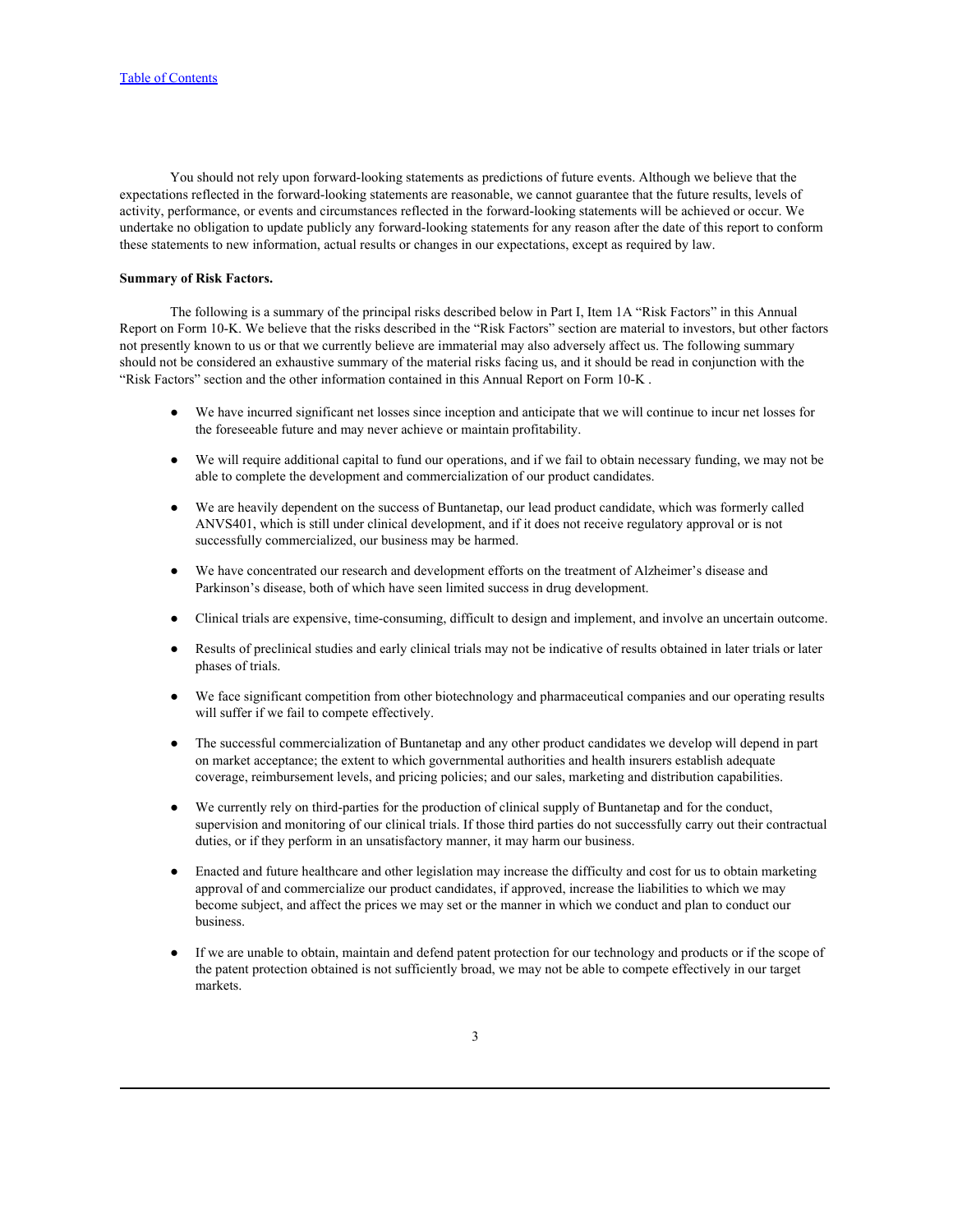#### <span id="page-4-1"></span><span id="page-4-0"></span>**Item 1. Business.**

#### **Our Company**

Annovis Bio, Inc. is a clinical stage, drug platform company addressing neurodegeneration, such as Alzheimer's disease ("AD") and Parkinson's disease ("PD"). We are developing our lead compound, Buntanetap, formerly called ANVS401, for AD, PD and other chronic neurodegenerative diseases, including AD in Down syndrome ("AD-DS"). Buntanetap is a small, once a day, orally administered, brain penetrant compound. In several studies, Buntanetap inhibited the synthesis of neurotoxic proteins —APP/Aβ ("APP"), tau/phospho-tau ("tau") and α-Synuclein ("αSYN")—that are the main cause of neurodegeneration. High levels of neurotoxic proteins lead to impaired axonal transport, which is responsible for the communication between and within nerve cells. When that communication is impaired, the immune system is activated and attacks the nerve cells, eventually killing them. We have shown in our clinical and pre-clinical studies that Buntanetap lowered neurotoxic protein levels leading to improved axonal transport, reduced inflammation, lower nerve cell death and improved function.

We recently completed two Phase 2a clinical trials. In 2021 we completed a Phase 2a clinical trial in 14 AD and 54 PD patients (the "AD/PD Trial") which began treating patients in August 2020. In collaboration with the Alzheimer's Disease Cooperative Study ("ADCS") we conducted a trial in 16 early AD patients (the "ADCS Trial"). Both clinical trials were doubleblind, placebo-controlled studies. We designed the two Phase 2a studies by applying our understanding of the underlying disease states in neurodegeneration and measured not just target, but also pathway validation in the spinal fluid of these patients. In addition to meeting its primary and secondary endpoints, our AD/PD Trial met exploratory endpoints of measures of biomarkers and improvements in cognition in AD patients and function in PD patients. Since the completion of the AD/PD Trial, we submitted data to the U.S. Food and Drug Administration ("FDA") and requested direction to further pursue the development of Buntanetap in PD patients. Following that guidance, we plan to initiate a Phase 3 study in early PD patients in the first half of 2022, and to initiate a Phase 3 study in advanced PD patients following an interim analysis of data from the Phase 3 study in early PD patients. We also plan to continue the development of Buntanetap for AD after we have received FDA feedback on our AD program. By the end of 2024, we expect to have conducted the foregoing three pivotal studies for Buntanetap, and to have filed one new drug application ("NDA") with the FDA.

We believe that we are the only company developing a drug for AD and PD that inhibits more than one neurotoxic protein and has a mechanism of action designed to restore nerve cell axonal and synaptic activity. By improving axonal transport in the brain, we expect to treat memory loss and dementia associated with AD as well as body and brain function in PD. We believe that Buntanetap has the potential to be the first drug to interfere with the underlying mechanism of neurodegeneration. The industry has encountered challenges in targeting specifically one or the other neurotoxic protein, be it APP, tau or αSYN, indicating that targeting one neurotoxic protein alone does not change the course of neurodegeneration. Our goal is to develop a disease modifying drug ("DMD") for patients with neurodegeneration by leveraging our clinical and pre-clinical data in inhibiting at least the three most relevant neurotoxic proteins. AD and PD are two of the largest medical needs of the aging U.S. population, and two potentially large markets, once a DMD has been developed and approved. We desire to demonstrate Buntanetap's efficacy in both indications.

### **Mechanism of Action**

Our lead compound, Buntanetap, is an oral translational inhibitor of neurotoxic aggregating proteins ("TINAP"). It inhibits the translation of APP, tau and  $\alpha$ SYN. To understand how it inhibits translation, we undertook two complementary approaches: a macro approach to examine all proteins in the cell whose translation is affected by Buntanetap and a micro approach to study the mechanism of action using molecular biology to understand and validate the binding and function.

**PART I**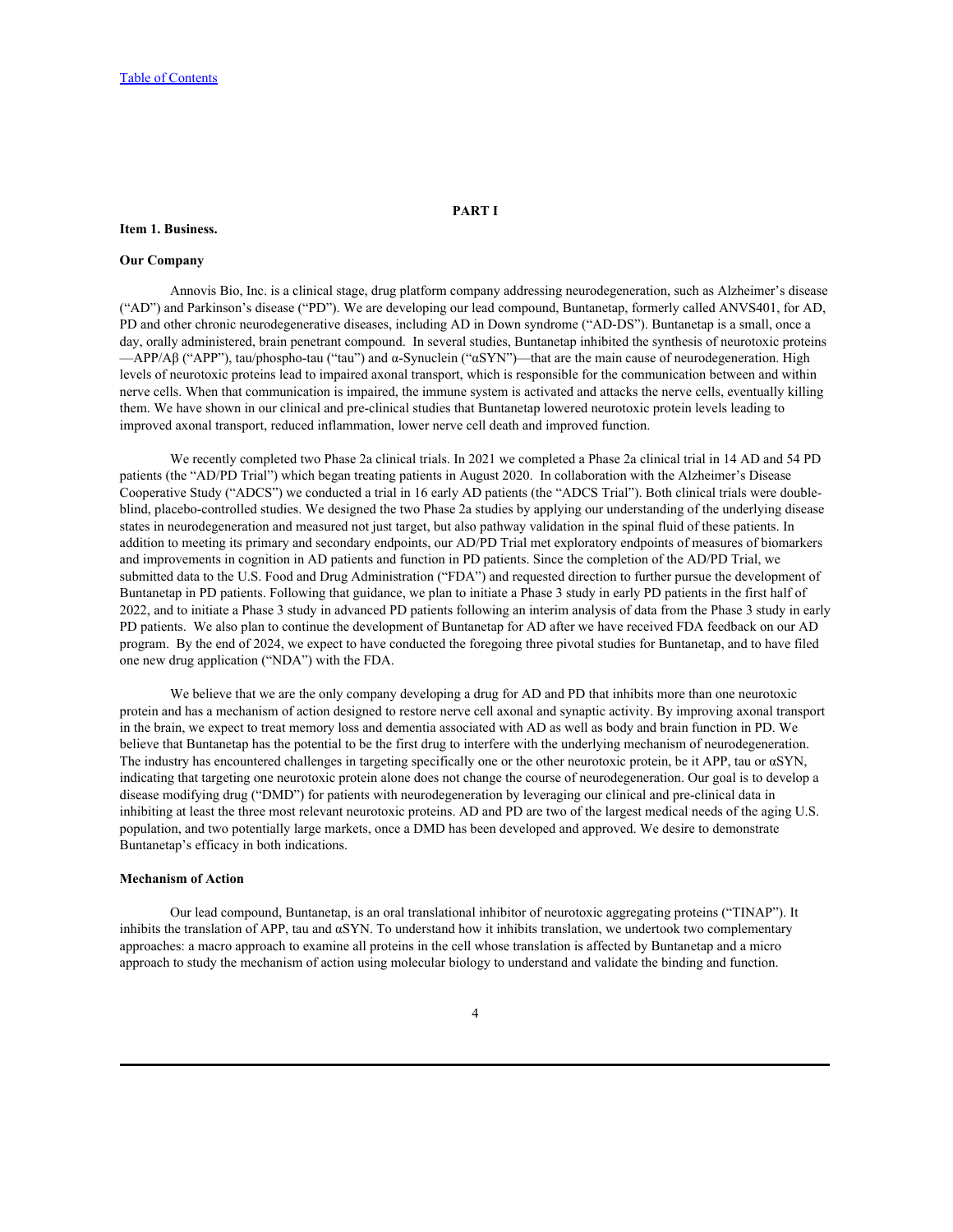First, the non-biased proteomics approach was applied to explore what proteins in the total protein universe were specifically downregulated by Buntanetap. The results demonstrated that, in addition to the proteins already known to be reduced by Buntanetap, other neurotoxic aggregating proteins - huntingtin protein ("HTT") and TDP43 - were downregulated as well.

A detailed analysis of the reduction of these protein levels was conducted in five different laboratories using multiple methodologies. It revealed that the mRNAs of these proteins have a special region, an atypical stem loop, that is preserved and responsible for their translation. When this region is bound to an RNA binding protein, the mRNA is not translated. When this region is free, the mRNA is translated. In neurodegenerative conditions, the mRNA coding for these neurotoxic proteins is overtranslated, produces high levels of these proteins and causes them to become toxic. Buntanetap specifically increases the affinity between this special region and the RNA binding protein, thereby preventing the mRNA from being released and translated.

This leads to lower translation, lower levels of neurotoxic proteins, and less toxicity in the brain. By preventing the overexpression of these neurotoxic proteins, Buntanetap reverses the downstream toxic cascade that leads to neurodegeneration and reinstates homeostasis.

This rigorous approach to understanding the mode of action shows that while Buntanetap does lower the levels of more than one neurotoxic protein, it is exquisitely specific for the atypical stem loops in the mRNAs of these proteins.



The following illustration shows the mechanism of action of Buntanetap:

The special region in the mRNA is a 5'UTR iron responsive element ("IRE") present in all mRNAs of neurotoxic aggregating proteins. The RNA binding protein is the Iron Regulatory Protein -1 ("IRP1") that specifically binds the IREs of neurotoxic aggregating proteins.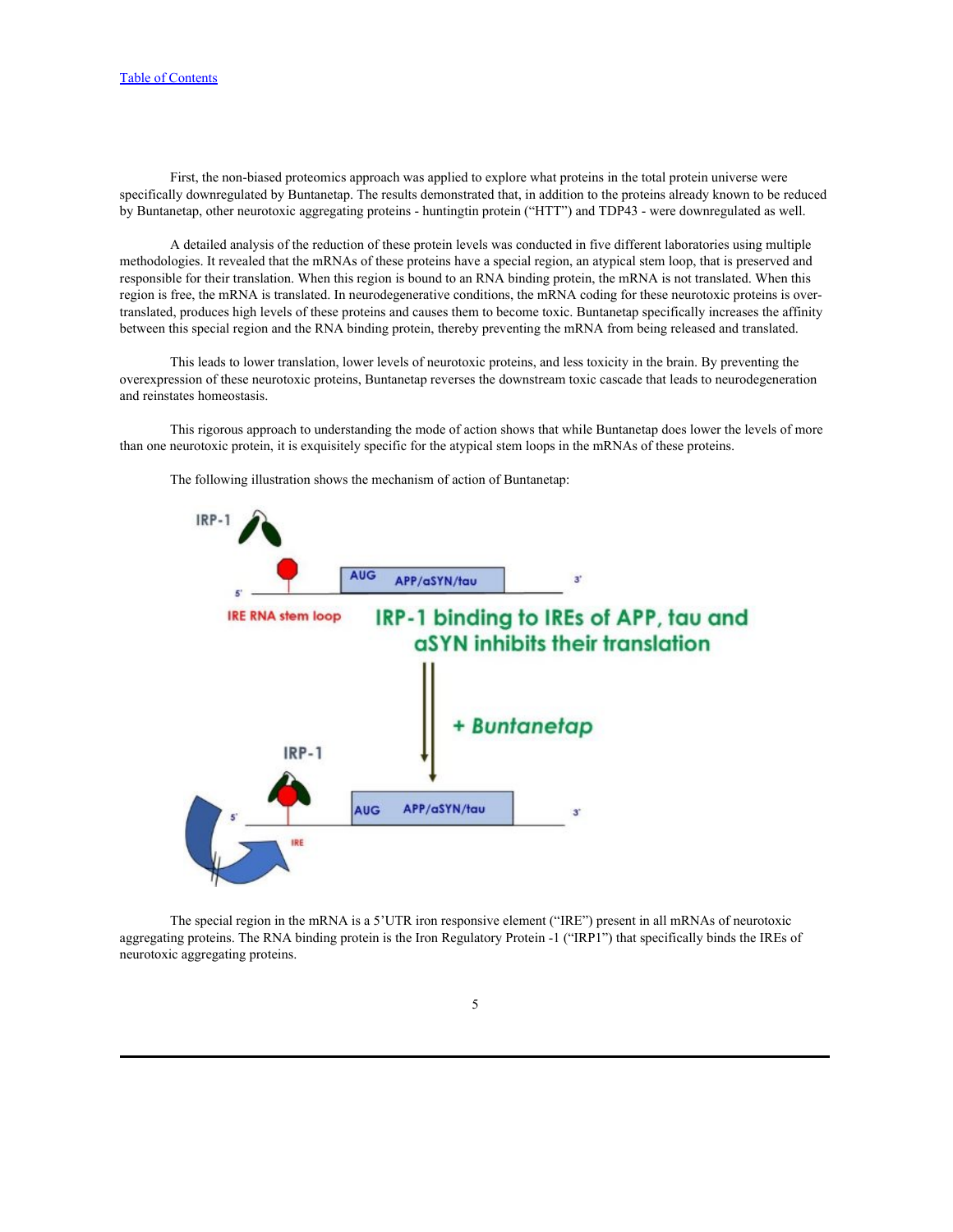## **The Toxic Cascade Leading to Nerve Cell Death and Loss of Function**

The toxic cascade in neurodegeneration begins with high levels of neurotoxic proteins which lead to impaired axonal transport, inflammation, death of nerve cells and loss of cognition and motor function. Buntanetap and ANVS405 have a mechanism of action we believe to be unique that allows them to inhibit the over-translation of and reduce the levels of APP, tau and αSYN, which play a central role in the pathogenesis of both AD and PD. That leads us to believe that Buntanetap is a promising drug for the treatment of both AD and PD. Our approach is innovative in that we do not have a single therapeutic target for a single disease; instead, we are developing one drug that targets the mRNAs of multiple neurotoxic proteins, applicable to multiple diseases.



In our AD/PD Trial, we showed that Buntanetap reduced levels of neurotoxic proteins, improved axonal transport and synaptic function, reduced inflammation, improved the health of nerve cells and improved cognition and function in AD and PD patients.

In animals we have seen that by reducing the levels of multiple neurotoxic proteins, Buntanetap reversed the toxic cascade. We have been able to reverse the entire toxic cascade in animals and recover function, be it in the brain, the body, or the eyes.

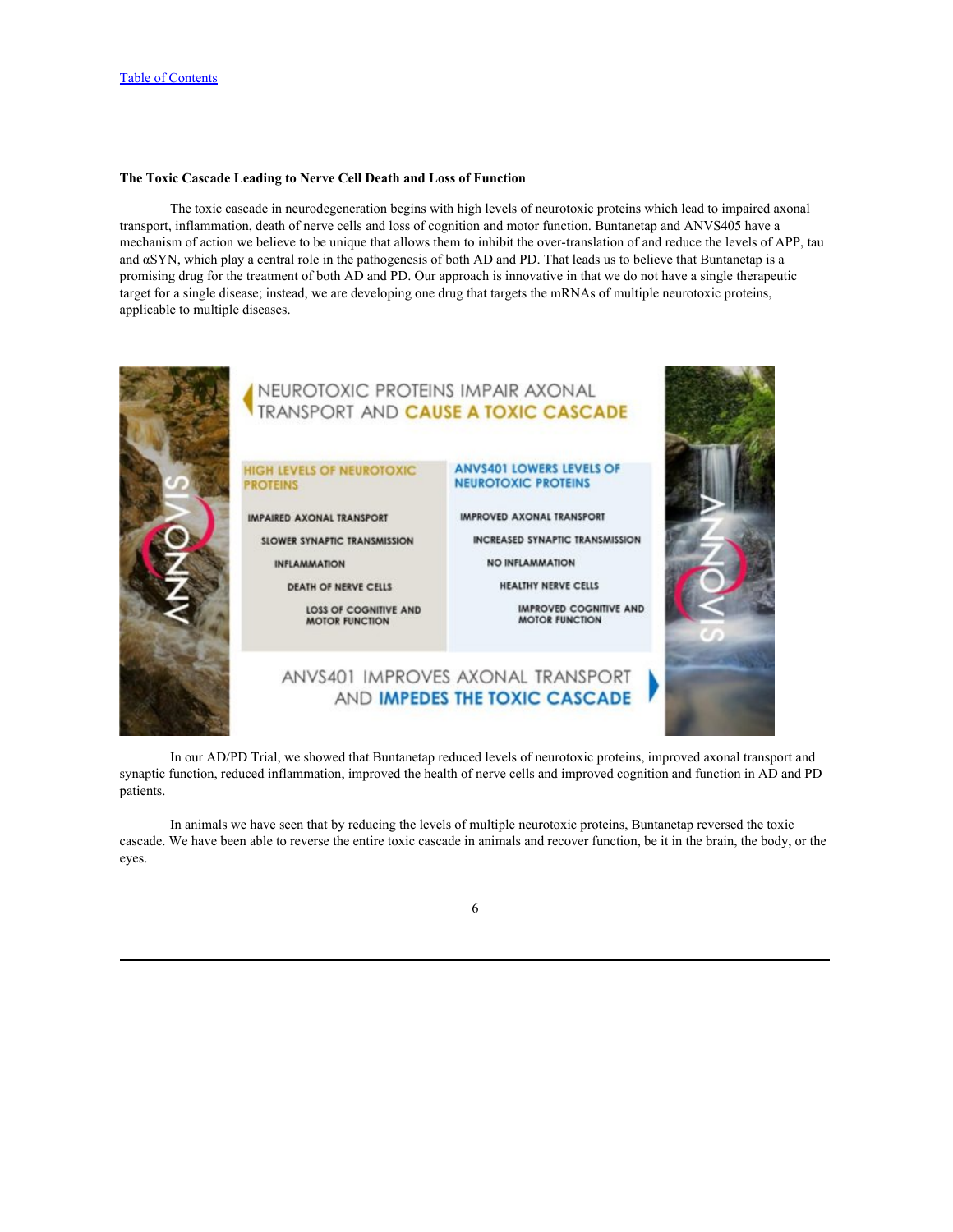## **Pipeline**



Our pipeline consists of: Buntanetap for chronic neurodegeneration - including AD and PD; ANVS405 to treat acute neurodegeneration – including traumatic brain injury ("TBI") and stroke; and ANVS301 for advanced AD.

#### *Buntanetap*

Our lead compound, Buntanetap, is an orally administered drug being developed for chronic indications such as AD and PD because in preclinical studies it improved axonal transport in these diseases by inhibiting the overproduction of neurotoxic proteins that kill nerve cells. The compound was tested in three Phase 1 clinical studies that showed it to be well tolerated. This safety data is applicable to the clinical development of Buntanetap for AD, PD and other chronic neurodegenerative disorders. We have completed two Phase 2a clinical trials for Buntanetap.

## *ANVS405*

For acute indications, we are developing ANVS405, focused on protecting the brain after TBI and/or stroke. ANVS405 is the same compound as Buntanetap but it is given intravenously in cases of acute head and brain trauma. ANVS405 was given to rats as an injectable after TBI to ensure that it would reach the brain in less than 15 minutes rather than 1.5 hours. TBI rats that were treated with ANVS405 after the insult exhibited enhanced memory and learning and lower microglia activation, a measure of inflammation. The program has been funded by a grant from the U.S. Army which has been completed, and we plan to seek additional grant funding to further the development of ANVS405 for acute indications of brain and nerve trauma. We plan to conduct a follow-on study to evaluate the effect of ANVS405 administered to TBI rats at various intervals post-injury to determine how long after a TBI we can effectively treat a patient. We would then seek further funding to conduct the toxicology and pharmacokinetics ("PK") studies in animals, file the initial new drug application ("IND"), conduct the safety and PK studies in humans and continue with Phase 2 and Phase 3 efficacy studies.

## *ANVS301*

We are developing our compound ANVS301 to increase cognitive capability in later stages of AD and dementia. ANVS301 improved memory and learning in very old rats by lowering the number of errors from six to three and shortening run times from approximately 75 to approximately 28 seconds. ANVS301 is in a Phase 1 clinical trial that is being conducted and financed by the National Institutes of Health ("NIH"). The single ascending dose study is nearly complete and we, in collaboration with the NIH, are preparing to move into the multiple ascending dose study. When the single and multiple ascending dose safety studies are complete, we will review the data and decide whether to pursue the indication of advanced AD.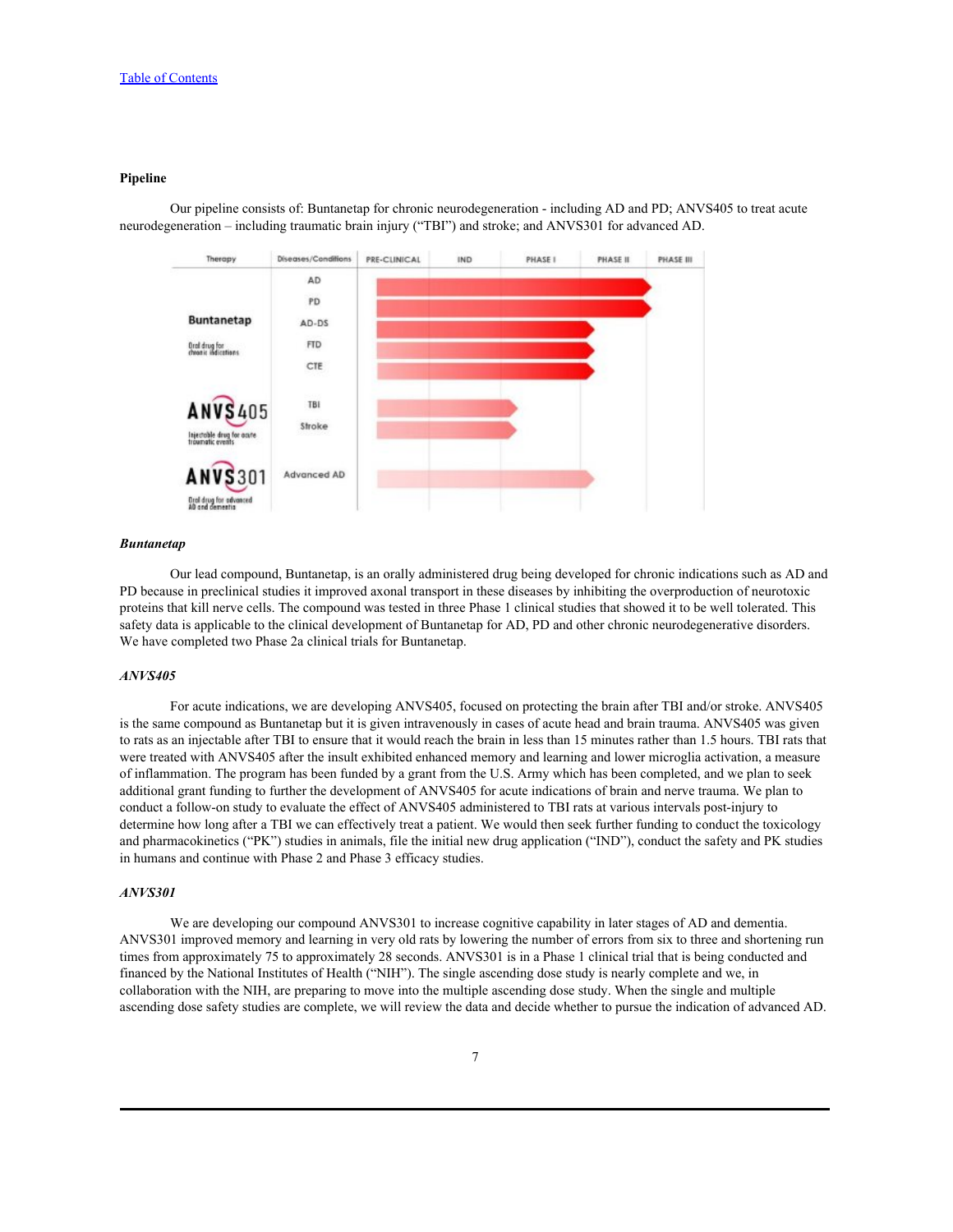# **Clinical Trials**

## *Phase 2 AD/PD Trial*

In 2021, we completed a Phase 2a clinical trial of Buntanetap in 14 AD and 54 PD patients (the "AD/PD Trial") which was conducted in 12 sites in the U.S. The AD/PD Trial was a double-blind placebo-controlled study which treated mild to moderate AD and PD patients for approximately 25 days. The study was designed to assess the safety, tolerability, and PK of Buntanetap. The study met its primary and secondary endpoints. The study also met exploratory endpoints of measures of biomarkers and improvements in cognition in AD patients and function in PD patients.<br>The study was conducted in two parts. The first part of the trial was in 14 AD patients and 14 PD patients. Patients

were randomly assigned to receive either 80 mg of Buntanetap or placebo once per day. The second part of the trial was a dose response analysis in 40 PD patients in which patients were randomly assigned to receive 5 mg, 10 mg, 20 mg, or 40 mg of Buntanetap once per day. In all patients, we measured levels of neurotoxic proteins, neurotransmitters, neurotrophic factors, inflammation, and nerve cell death as well as cognitive and functional improvements. Safety and PK

Safety results show that Buntanetap was safe and well-tolerated in all dose groups. No series adverse events were reported. PK parameters for Buntanetap in plasma of AD and PD patients were similar to those seen in Phase 1 in our single ascending dose ("SAD") and multiple ascending dose ("MAD") studies in healthy volunteers and in a proof-of-concept study in mild-cognitive impaired ("MCI") patients.

## Reduction of Neurotoxic Proteins

Buntanetap administration for 25 days lowered secreted APP  $\alpha$  and β as well as total-tau and phosphorylated-tau levels in AD patients and alpha-synuclein levels in PD patients. APP and its downstream products and tau are the neurotoxic proteins involved in AD while αSYN is the primary neurotoxic culprit of PD.



## **Changes in Biomarkers After 25 Days Treatment with Buntanetap**

*\* All values are in comparison to placebo based on all data points.*

Cerebrospinal fluid ("CSF") was extracted before starting the study at baseline and at time 0 to 6 hours at the end of the study in both placebo and Buntanetap treated patients. The values from time 0 to 6 hours were pooled to lower variability and the placebo values were deducted from the treated values. In all but one case we saw that the levels in Buntanetap treated patients were lower than in placebo patients.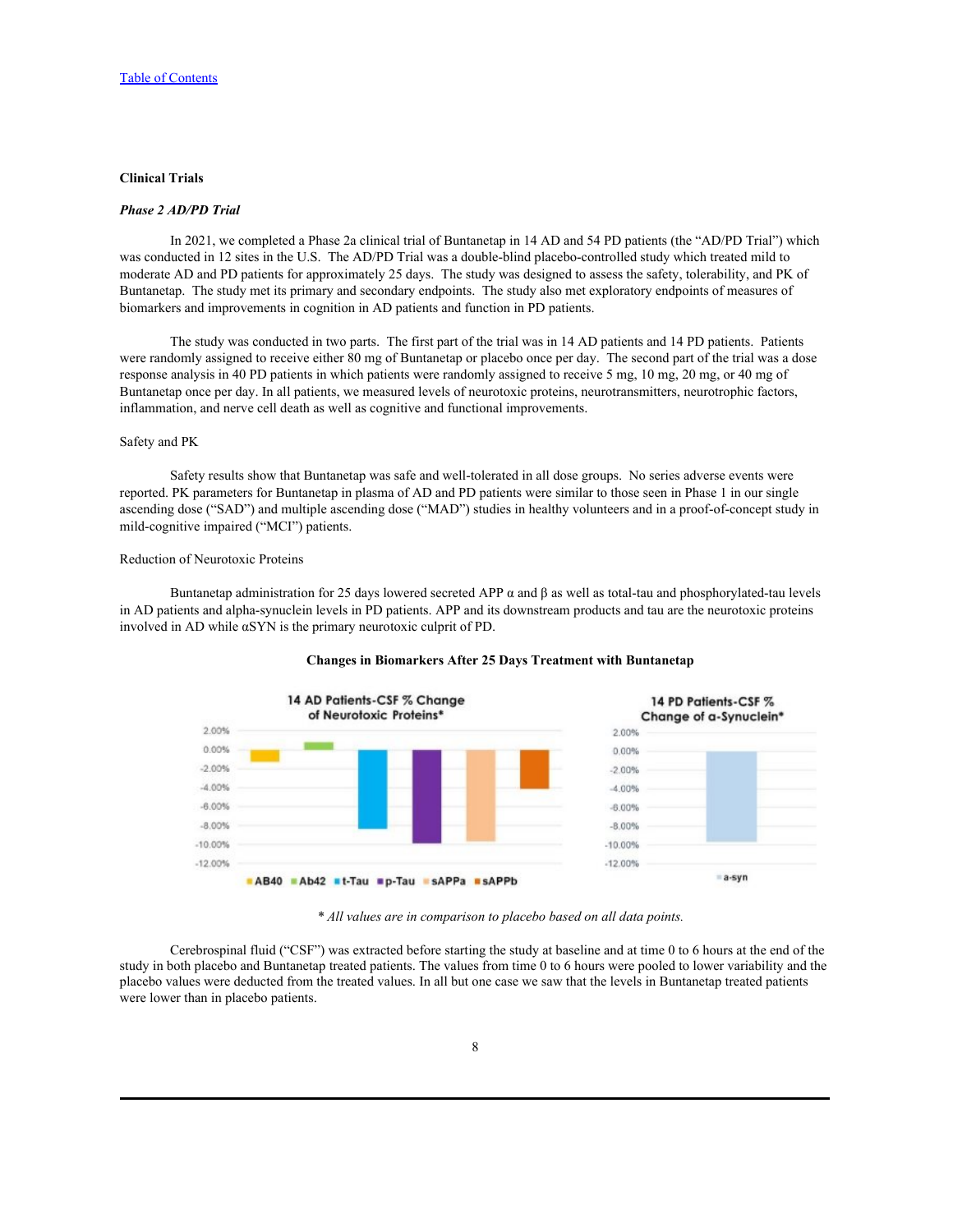## Inflammation

Buntanetap reduced inflammation in both AD and PD patients, shown by Complement C3, YKL-40, GFAP and sTREM2.

14 AD Patients-CSF% Change 14 PD Patients-CSF% Change **Inflammatory Markers\* Inflammatory Markers\*** 5.00% 5.00% 0.00% 0.00%  $-5.00%$  $-5.00%$  $-10.00%$  $-10.00%$  $-15.00%$  $-15.00%$  $-20.00%$  $-20.00%$  $-25.00%$  $-25.00%$ sTREM2 GFAP YKL40 complement C3 ■ sTREM2 GFAP YKL40 ■ complement C3

*Changes in Inflammatory Markers after 25 Days Treatment with Buntanetap*



Again, CSF was extracted at baseline and for 6 hours after the study and the values of the placebo patients were subtracted from the Buntanetap treated patients. We see that inflammatory markers are generally reduced in both patient populations.

# Axonal and Synaptic Function

Buntanetap reduced neurofilament light ("NFL") levels in both AD and PD patients, suggesting an improvement in axonal integrity. Buntanetap also reduced neurogranin ("NG") levels in both AD and PD, suggesting more intact synaptic functions.





*<sup>\*</sup>All values are in comparison to placebo based on all data points.*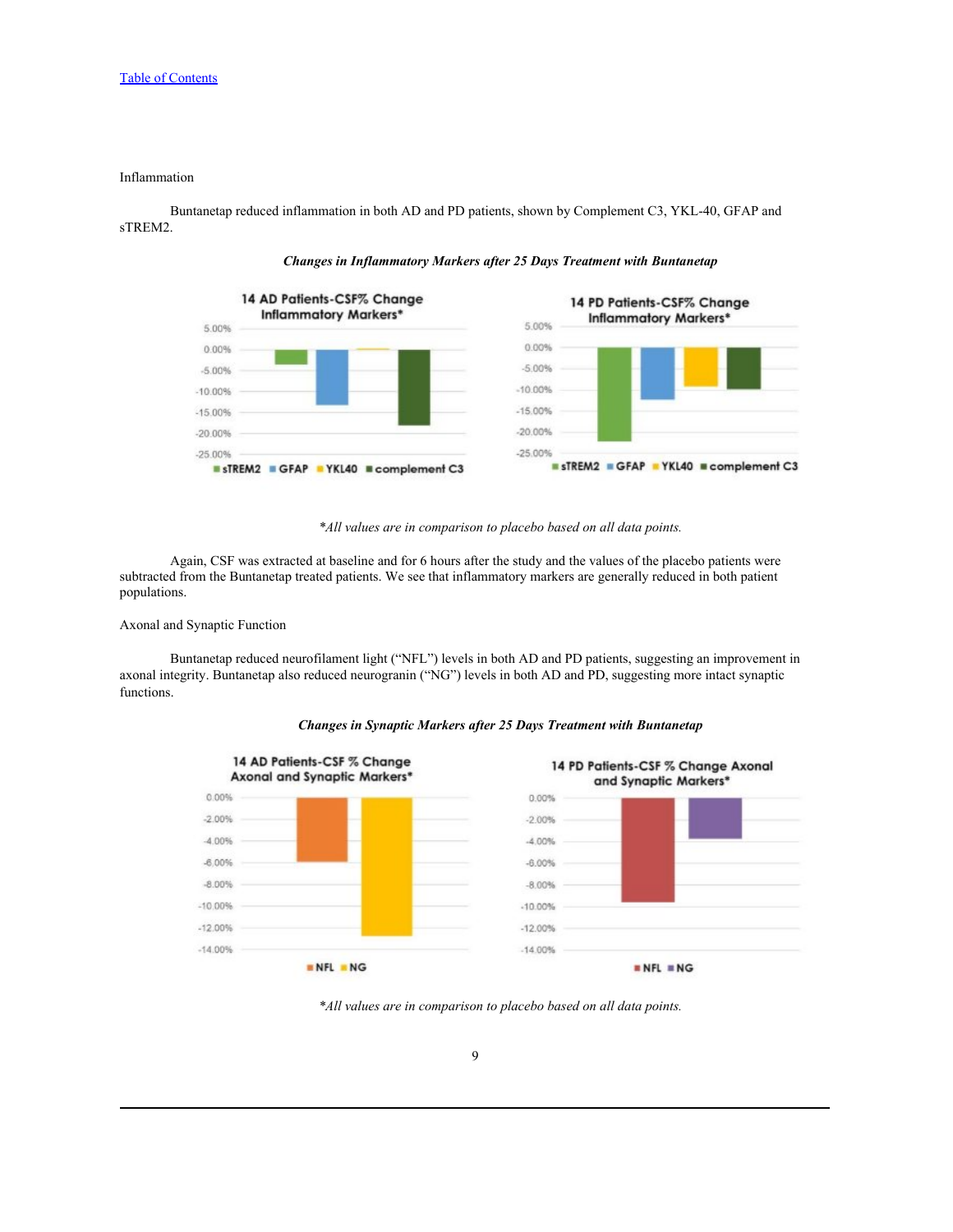The same CSF as above was used to measure neurofilament light and neurogranin before and after treatment and to compare Buntanetap patients to placebo. In both patient populations neurofilament light and neurogranin are lower in treated than in placebo patients.

These results confirm that Buntanetap reduces neurotoxic proteins, thus rescues axonal transport, reduces inflammation, and protects synaptic functions.

## Cognition in AD Patients

We performed ADAS-Cogs and WAIS coding tests to evaluate Buntanetap's effects on AD patients' cognition.





ADAS-Cog11 was performed at the beginning of the study at baseline and at the end at 25 days in the Buntanetaptreated and the placebo groups. Since the study was not powered for efficacy, we were surprised to see that ADAS-Cog11 improved by 4.4 points, a statistically significant improvement of 30%. At 25 days the treated group is 3.3 points better than placebo, an improvement of 22%.

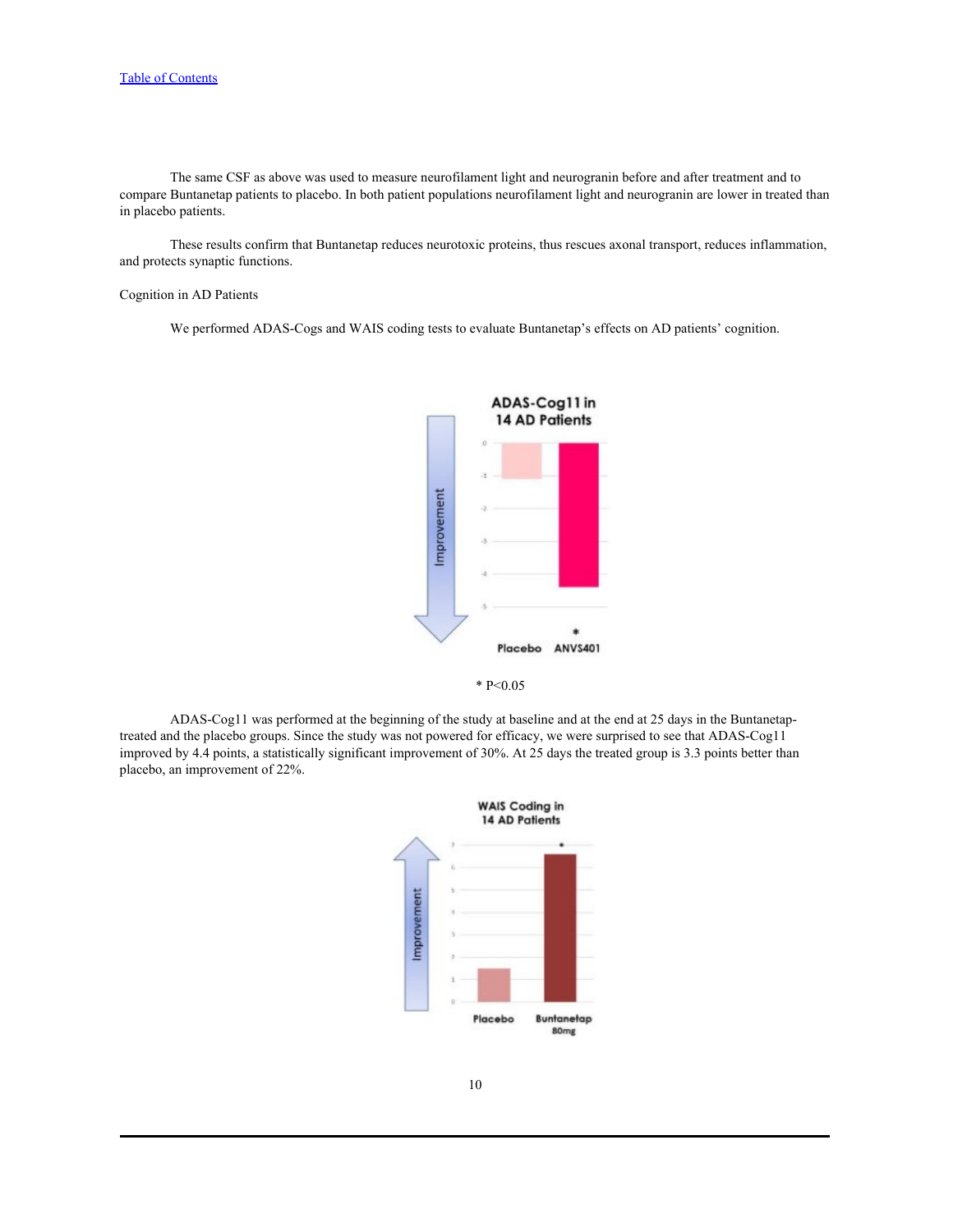### $* P < 0.05$

The WAIS coding test measures speed in movement and thinking. Treated AD patients show a 6.6 point or 23% statistically significant improvement from baseline and a 4.9 point or 16% improvement from placebo.

## Motor Function in PD Patients

In Parkinson's disease we pooled the original 14 PD with the additional 40 PD patients and looked at the MDS-UPDRS and WAIS coding tests to evaluate Buntanetap's effects on PD patients' mobility and functionality. We dosed the 54 PD patients once per day either 5mg, 10mg, 20mg, 40mg or 80mg Buntanetap treatment or placebo. We found a statistically significant improvement in Part II, III and IV individually. Specifically, Part III of the MDS-UPDRS measures the motor functions and has long been used as a standard to assess drugs' effects on patients' mobility.







\* p<0.05 \*\* P<0.01 \*\*\* P<0.001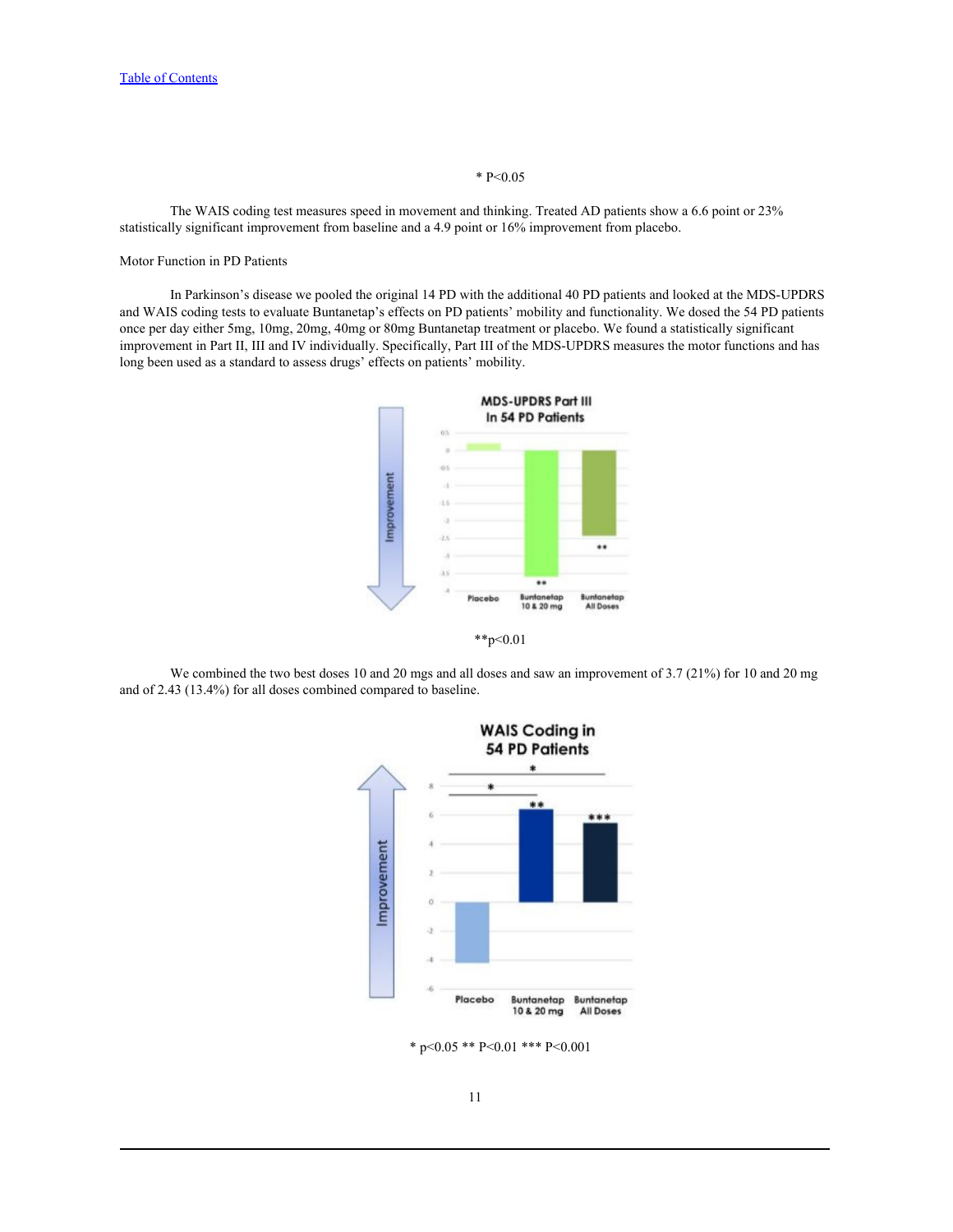In the WAIS coding test, PD patients show a statistically significant improvement both from baseline (17.1% for 10+20mg; 13.5% for all doses combined) and from placebo (27.1% for 10+20mg; 23.4% for all doses combined).

## *ADCS Trial*

We recently completed a double-blind, placebo-controlled Phase 2a study in early AD patients in conjunction with the ADCS. We treated patients for four weeks with Buntanetap and measured target and pathway engagement in the spinal fluid. This means that we measured levels of neurotoxic proteins, neurotransmitters, neurotrophic factors, inflammation and nerve cell death as well of cognitive improvement. Since Buntanetap is a translation inhibitor, we also measured the rate of synthesis and degradation of Aβ to show that our drug changes the speed of translation. Under an agreement with UC San Diego, where ADCS is located, we contracted to provide study supplies and PK analysis at our cost but the remaining costs of the ADCS Trial are paid for by the NIH. The study ended after 16 patients were enrolled and treated. It was conducted in six sites in the U.S., including the University of California San Diego, Johns Hopkins, Indiana University, Washington University, Cleveland Clinic, and Columbia University. Data from this trial is expected in the first half of 2022.

## *Phase 1 Studies*

Three phase 1 clinical studies have been completed with Buntanetap. Clinical studies with single and repeated daily oral administration of Buntanetap tartrate showed Buntanetap to be well tolerated up to doses of 80 mg once a day or 60 mg four times a day. A single dose of 160 mg was associated with an increased incidence of nausea and vomiting; therefore, higher doses were not tested. Buntanetap is not an AChE inhibitor, but its N1 dimethyl metabolite has some AChE inhibitor activity and may be responsible for these observations. The only consistent adverse events ("AEs") seen were dizziness/fainting and headaches. These effects were seen to varying degrees at all doses of Buntanetap and in the placebo group. There were no serious AEs in any of the clinical studies. In the repeat dose studies, treatment with 60 mg four times a day was not associated with any side effects not also seen in placebo.

#### *Proof-of-Concept Study in Humans*

In the human proof-of-concept ("POC") study, four patients with MCI were treated for 10 days with Buntanetap with a dose of 60 mg four times a day (240 mg/day), which we knew from a previous safety study to be a well-tolerated level. CSF and plasma were drawn over 12 hours on Day 0 before any administration of Buntanetap and on Day 11 after the last administration of Buntanetap. During each 12-hour period, a total of nine CSF samples were taken and levels of Buntanetap and metabolites were measured in plasma and CSF at all time points.

## Pharmacokinetics

Buntanetap's PK in plasma corresponded to what we had seen in the previous clinical safety studies: a half-life of five hours. In CSF, however, Buntanetap showed a much longer half-life of over 12 hours. We conducted an identical experiment in rats, where it is possible to measure the PK of Buntanetap in plasma, CSF and brain. By taking the human plasma/CSF and rat plasma/CSF/brain levels, we were able to extrapolate to the human brain levels and calculate them to be eight times higher than plasma levels. This is consistent with the data we have in mice, where in several studies, Buntanetap levels were found to be approximately six to eight times higher in brain than in plasma.

Buntanetap's extended presence in the brain is matched by an extended effect, reducing levels of APP, tau and αSYN for the whole 12-hour period tested. The extended effect of Buntanetap in the four human patients was consistent with the preclinical data in rodent brains.

The persistence of Buntanetap in the CSF and brain and the extended pharmacodynamic effect observed make Buntanetap a good candidate for once-a-day dosing. Extrapolated brain levels of Buntanetap at 60 mg four times a day were far in excess of levels we believe are required to down-regulate APP and αSYN. The doses of Buntanetap needed to lower the levels of neurotoxic proteins are similar for the toxic proteins, suggesting similar dosing in AD and PD. We further compared Buntanetap brain levels of mice that showed improved memory, learning and colonic motility and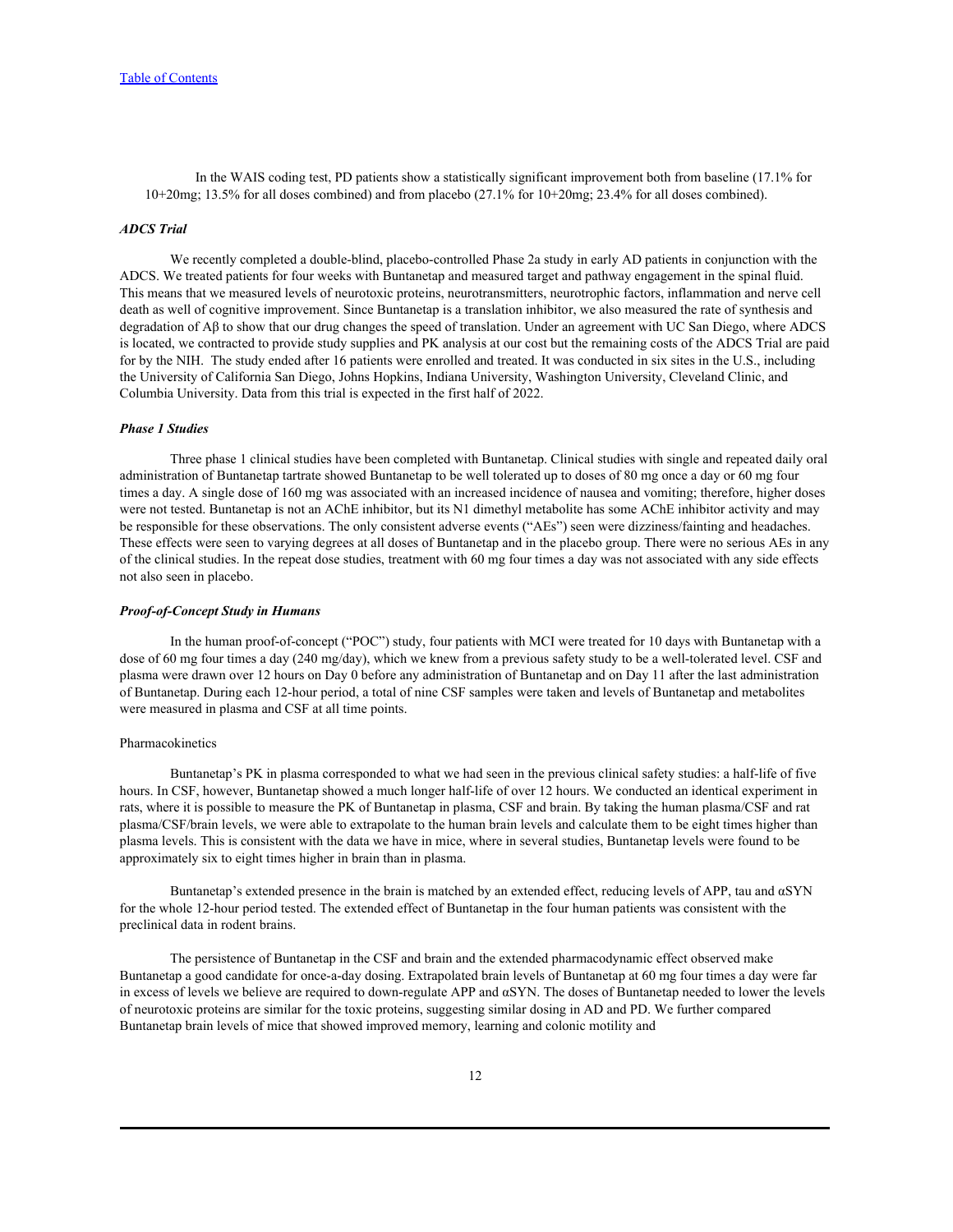calculated that the optimum brain levels measured were between 150 and 500 nM. Using three different extrapolation/comparison calculations we calculated that a daily dose of 5mg to 60 mg should achieve potentially desired brain levels in humans.

#### Pharmacodynamics

Buntanetap pharmacodynamics was performed on the same 18 CSF samples taken from each person as above. Since we had data for four patients with 18 time points each, it was possible to conduct statistical analysis of the data using a repeated measure mixed model analysis of variance. The p-value represents the probability that the difference between compared groups is due to chance rather than drug effect, and when that probability is less than  $5\%$ , or  $p<0.05$ , the result is considered statistically significant. FDA evidentiary standards for drug approval require that the trial design must permit a valid comparison with a control group to permit a quantitative assessment of the effect of the drug, which may include demonstration of statistical significance.

## Comparison with Healthy Volunteers

We also compared the levels found in four healthy volunteers with the levels seen in the four MCI patients before and after 10 days of Buntanetap administration. The heathy volunteers did not go through the entire study as did the MCI patients. They gave one CSF sample taken by lumbar puncture in the morning and that sample was only used to measure sAPPα, sAPPβ and tau.

To make the comparison as accurate as possible, we used a single measurement from the same time point in each of the mornings of Day 0 and Day 11 for each MCI patient because this was similar to the timing for the healthy volunteers. In this very limited comparison, we were able to show that all four patients experienced a decrease in sAPPα, sAPPβ and tau. These reductions brought the average levels of sAPPα, sAPPβ and tau in the treated MCI patients close to the average levels we measured in healthy volunteers.

We used the same 18 samples collected from the CSF of the mildly cognitive impaired patients and measured four inflammatory factors and one control factor. In accordance with our hypothesis the levels of inflammatory markers were significantly reduced. We also measured Factor FH, a complement regulatory protein, as our control factor. As we had expected, Factor FH was not downregulated by Buntanetap.

## *Axonal Transport in Human Nerve Cells*

When the information highway of a nerve cell slows down, the nerve cell is unable to properly communicate with other nerve cells, internal organs and the periphery and it gets sick and dies.

The transfer of information in a nerve cell is called axonal transport and when transport and synaptic transmission are impaired, the cell releases lower levels of neurotransmitters, leading to impaired nerve cell health. The sick cell is then attacked by the immune system, which is activated when it detects a sick cell, and it eventually kills the cell. Impairment in axonal transport, therefore, leads to inflammation and eventually to nerve cell death.

#### 13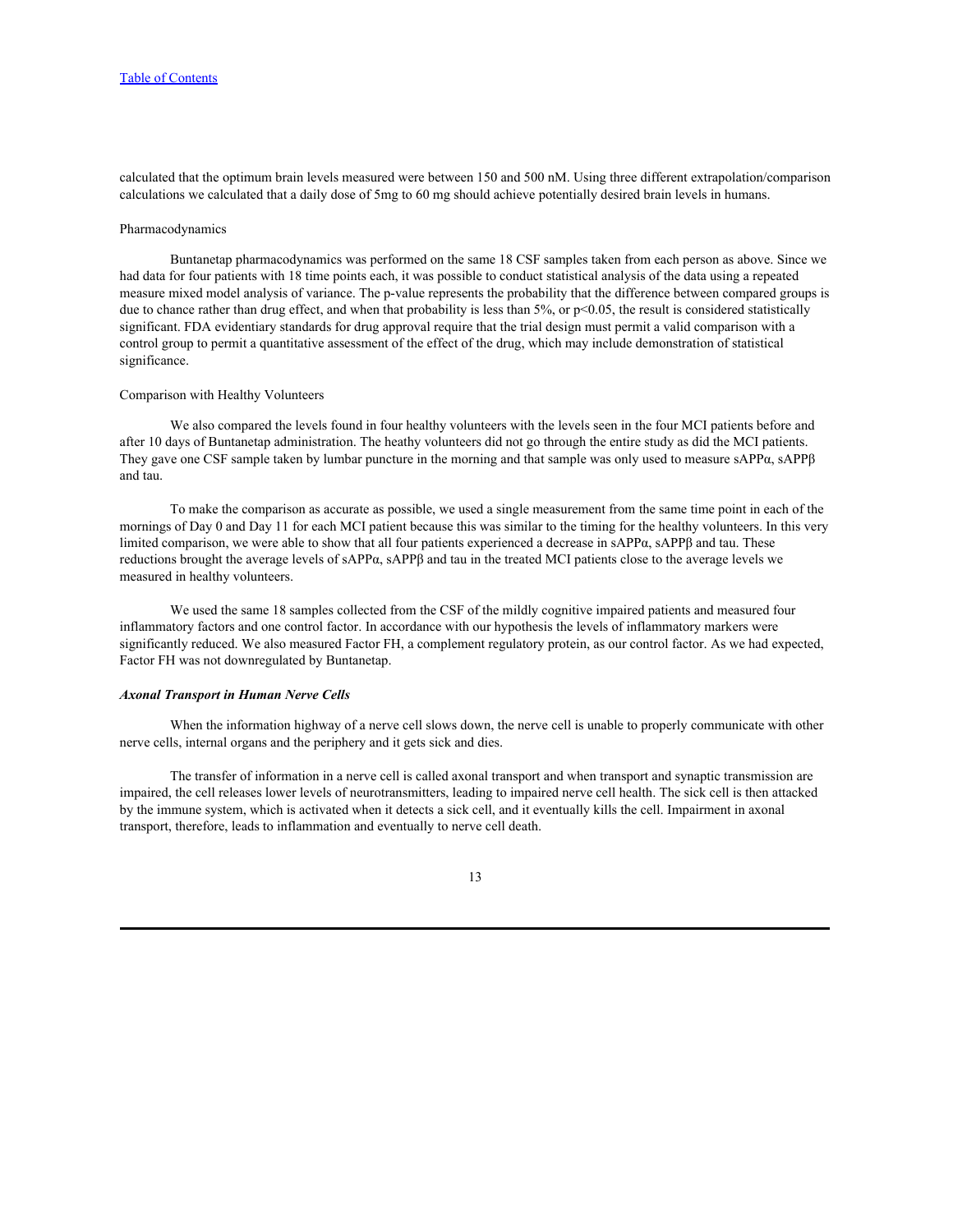

ANVS-401 improved anterograde and retrograde vesicle transport in fully differentiated Down syndrome nerve cells:

On top: 2N normal nerve cells show a linear and smooth movement of vesicles carrying brain derived neurotrophic factor (BDNF).

In the middle, Down syndrome nerve cells show a disturbed, erratic and slowed transport of the vesicles carrying BDNF.

At the bottom: When the Down Syndrome nerve cells were treated with ANVS-401, their transport was improved and the vesicles carrying BDNF moved smoothly along the axon.

#### **Preclinical Animal Studies**

By inhibiting the overexpression of neurotoxic proteins, Buntanetap improved or prevented the symptoms associated with chronic as well as acute neurodegeneration in several animal models.

## *APP/PS1 Transgenic Mouse Model of AD*

APP/PS1 AD transgenic ("tg") mice were treated for one month with Buntanetap, before behavioral evaluation. Buntanetap improved spatial-working memory in a 2-day radial arm water maze test in this mouse AD model at a 25 mg/kg oral dose and showed a dose response at 10 mg/kg oral dose. In the same study Buntanetap improved synaptic function and long-term potentiation in hippocampal slices at both doses in a dose-dependent fashion. Buntanetap treatment did not affect wild-type mice.

## *Trisomic Mouse Model of AD-DS*

DS trisomic mice display several abnormal behaviors reminiscent of AD, including memory loss. They have elevated levels of APP that has been shown in mice to contribute to deficient memory and learning, cognitive impairment as well as dementia. DS trisomic mice are used as a model for AD, because they exhibit similar deficits as seen in AD. Thus, we considered whether Buntanetap could re-establish healthy behavior in these mice like that seen in wild-type mice. We measured the rate of spontaneous alternations in a Y-maze and found that the alternation rate is significantly lower in DS trisomic mice versus wildtype mice reflecting impaired working memory. While Buntanetap treatment increased alternation rate in DS trisomic mice it had no obvious effects in wild-type mice. We also found an effect on the exploratory activity reflected by the number of arm entries, again reflecting impaired working memory. All DS trisomic mice treated with Buntanetap displayed improved working memory to a variable extent.

#### *SNCAA53T and SNCAA30P Mouse Models of PD*

We used these PD tg mice as models of early gastrointestinal dysfunction, which is common in PD patients and precedes the onset of motor symptoms by many years to decades. Untreated PD tg mice resemble pre-Parkinson's patients, showing symptoms of constipation by three months of age. Here we assessed the colonic motility by measuring the time required to expel a glass bead inserted into the colon at four and seven months of age. Buntanetap statistically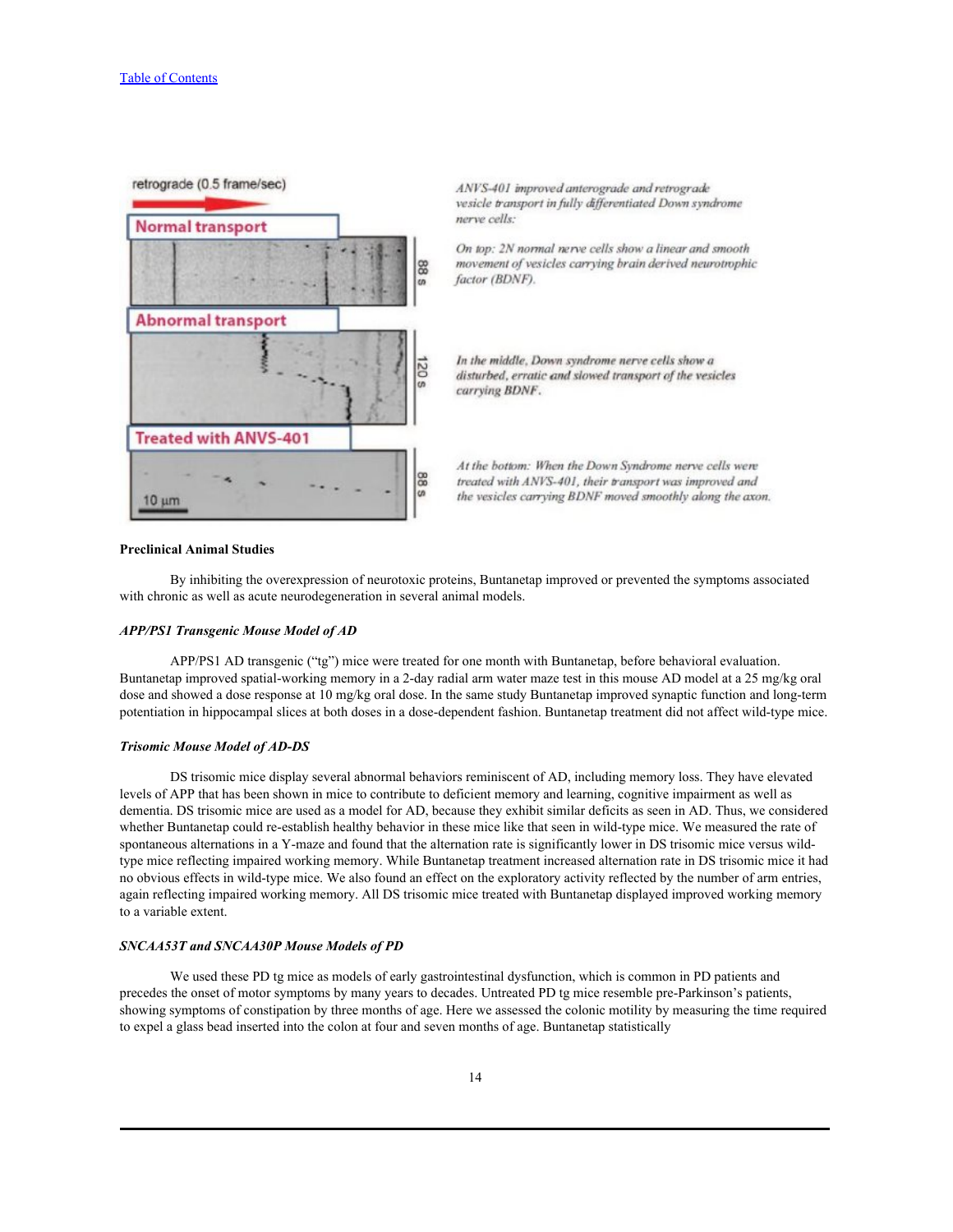significantly ( $p=0.034$  at four months and  $p=0.0001$  at seven months) decreased the bead expulsion time between Buntanetap treated and placebo treated mice; thus, it improved the colonic motility of PD tg mice. Furthermore, even after we stopped treatment for nine weeks, the constipation was still reduced.

## *TBI in Rats*

TBI causes severe cognitive and neurological impairment, which can incapacitate the patient, reduce quality of life, and increase the risk of morbidity and mortality. TBI is known to increase the risk for neurodegenerative disorders such as AD and PD. Several studies have analyzed changes in the brain after TBI and identified up-regulation of neurotoxic proteins, such as APP, tau, and αSYN.

In our study (manuscript in preparation), rats were subjected to either fluid percussion injury ("FPI") or sham operation to one side of the brain. Three different ANVS405 doses or saline were given intraperitoneally to rats subjected to FPI for four weeks, with the first dose administered one hour post-injury. At the termination of the treatment, all the rats were first tested for their performance in the water maze, and then they were sacrificed for brain staining of living cells and determination of microglia activation. 10 mg/kg ANVS405 improved memory and learning as measured by water maze performance. Furthermore, sections of the brain were stained with tyrosine hydroxylase ("TH"), wherein TH stains only live cells. The amounts of TH immunoreactivity in the whole striatum of the brain slices were measured. The rats treated with all three doses of ANVS405 showed higher TH staining in the ipsilateral area of the brain than the vehicle treated animals. Thus, ANVS405 protects the striatum following FPI in rats.

Because FPI can induce microglial activation, we next checked whether ANVS405 would reverse this pathology. In our study, we found that ANVS405 increased the number of resting microglia and reduced the number of activated microglia.

## *Stroke Mice*

Buntanetap was tested in a stroke model, in which mice were challenged with MCAo-induced stroke (middle carotid artery occlusion induced stoke) and after four weeks, the number of surviving neurons was quantified. After four weeks the locomotor function, behavior, and cognition of these mice were also evaluated.

Buntanetap in combination with pifithrin-α (PFT-α) given to mice after the induced stroke improved mice locomotor activity and cognitive function. While both treatments yielded improvements in locomotor and cognitive function, the combined Buntanetap/PFT-α treatment proved able to enhance stroke-induced endogenous neurogenesis and improve the functional recovery in stroke animals. The combined treatment also significantly improved cognitive function more than the single treatment with PFT-α

## **Markets**

With a potential market for neurodegenerative diseases estimated at more than \$100 billion annually, most pharma companies have a program studying some aspect of nerve and brain degeneration. None of these approaches have resulted in a drug that improves cognition. Some newer approaches target tau, whose expression is more closely associated with cognitive decline. Similarly, for PD, several companies are trying to inhibit αSYN. So far, neither drugs attacking tau nor αSYN have shown positive results. Hence there is an enormous need for a different disease-modifying strategy. There is more than one neurotoxic protein in the brain of AD and of PD patients, and the same neurotoxic proteins are involved in the pathogenesis of AD and PD. A significant portion of AD patients' brains display mixed PD pathology and vice versa. Therefore, just attacking one of these proteins may result in no or lower efficacy than attacking them all. We are unaware of any other person or entity that is working on inhibiting more than one neurotoxic protein and tackling more than one neurodegenerative disorder at the same time. To prove that this approach is possible, we are studying the effects of Buntanetap on the levels of several neurotoxic proteins and other surrogate markers, in parallel, in AD and PD patients.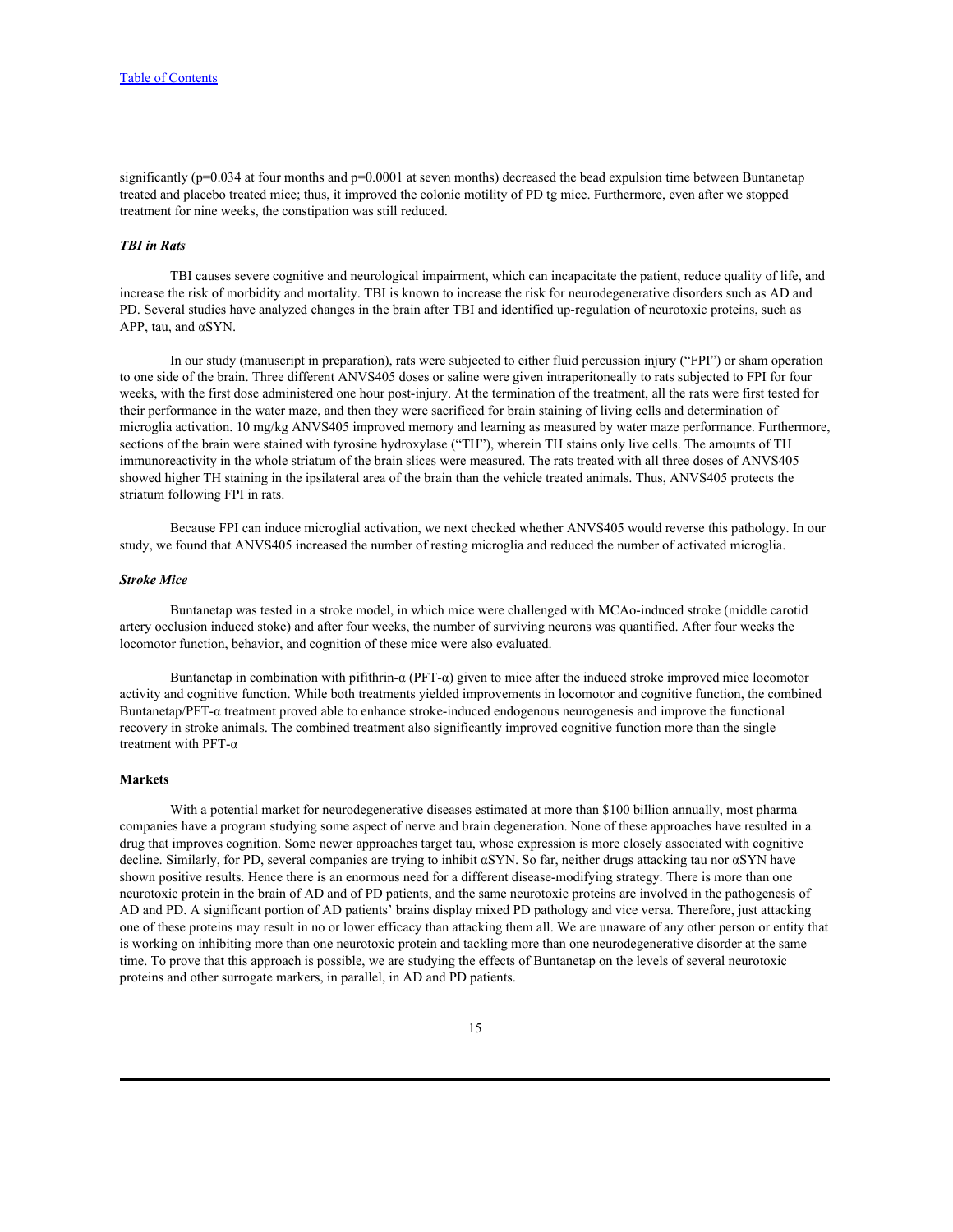# *Alzheimer's Disease Market*

AD is a neurodegenerative disorder with cognitive, functional, and behavioral alterations. AD is age related, and its incidence is increasing with the aging of the population. It is estimated that currently 44 million victims of AD dementia exist in the world and by 2050, more than 100 million people worldwide will be living with AD. Nearly eightfold as many people have preclinical AD as have symptomatic AD and are at risk for progressing to manifest disease. Disease modifying treatments ("DMTs") that will prevent or delay the onset or slow the progression of AD are urgently needed. Similarly, medications to effectively improve cognition or ameliorate neuropsychiatric symptoms of patients in the symptomatic phases of AD are needed to improve memory and behavior.



## **Increase in Incidence of AD with the Aging of the Population**

AD is becoming increasingly common as the global population ages and as the health systems in developing countries improve. There is a significant need to identify drugs that prevent, delay the onset, slow the progression, or improve the symptoms of AD.

## *Parkinson's Disease Market*

PD is also a progressive neurodegenerative disorder with movement and non-movement symptoms, functional, behavioral and cognitive alterations. PD, like AD, is age related and is becoming markedly more common with the aging of the world's population. PD affects about 1% of the population over the age of 60, while in individuals over the age of 85, this prevalence reaches 5%, highlighting the impact that advancing age has on the risk of developing this condition.

PD affects about 10 million people worldwide of which over one million are in the US. There are 60,000 new cases of PD diagnosed each year in the US. The incidence is expected to double by 2040.

The National Parkinson's Foundation estimates that the economic burden of PD is at least \$25 billion a year in the United States.

To date, there are no available treatments capable of curing PD, with current therapies seeking only to ameliorate dopamine-related motor symptoms of the disease. No treatments to date address non-motor symptoms. There is a clear and unmet medical need for new DMTs that can slow or prevent PD progression.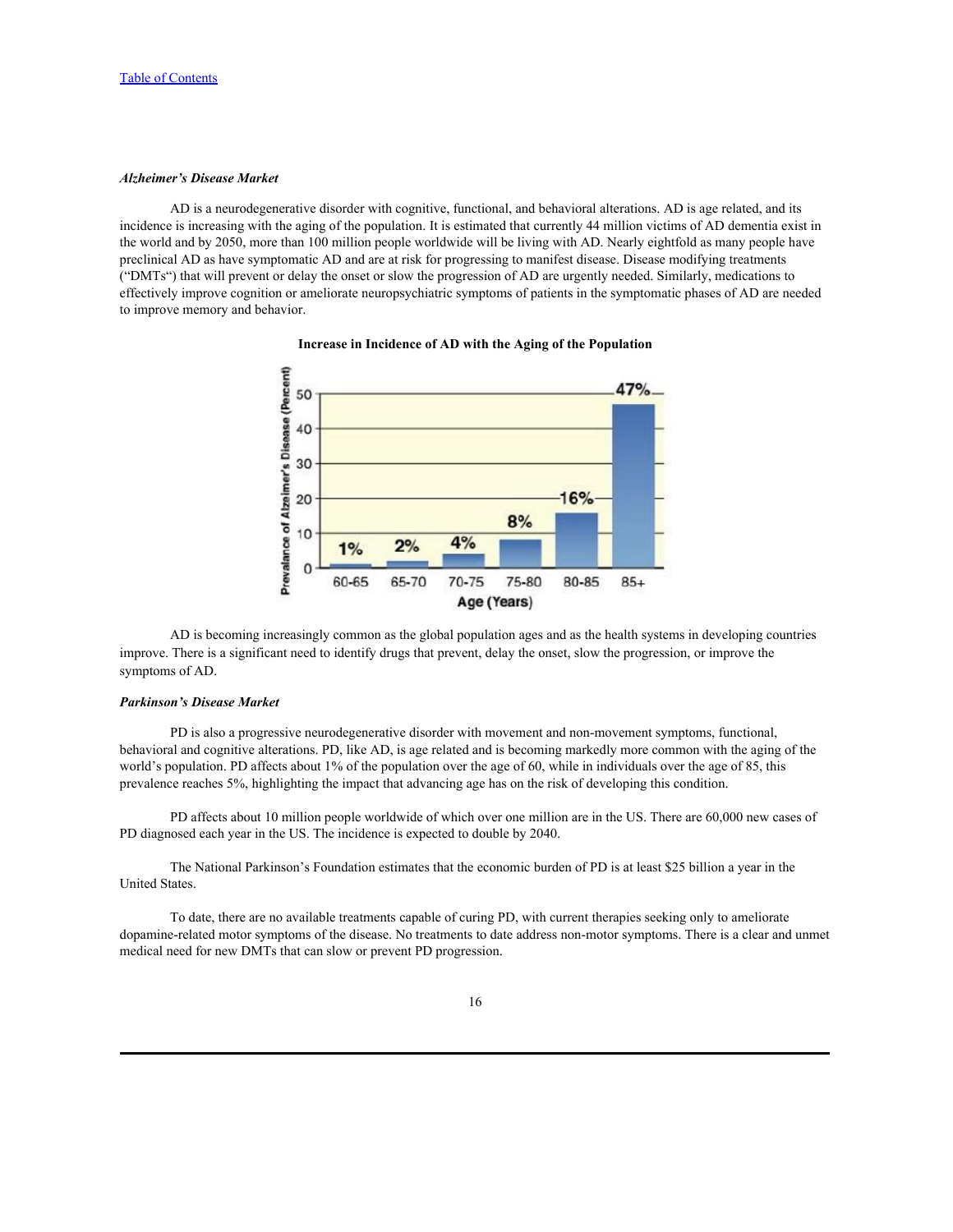#### *Alzheimer's Disease Associated with Down Syndrome—AD-DS Market*

DS or trisomy 21 is one of the most common causes of intellectual disability and recent national prevalence estimates suggest that 13.65 per 10,000 live births are infants with DS leading to 5,429, on average, annual DS births in the United States. Worldwide the occurrence of DS is about four to five times that.

DS life expectancy has increased dramatically; for children with DS born in 2010, median life expectancy is estimated to be 65 years. However, along with this longer lifespan comes the prospect of a considerable increase in the risk of developing dementia associated with AD, with a prevalence of nearly 80% for those with DS who are older than 65 years. In comparison, non-DS individuals have a risk of 40 to 50% by the time they are 90 years old.

Just like in sporadic AD there is a prodromal or asymptomatic phase in DS when AD pathology progressively accumulates (30 - 40 years) but clinical signs of dementia may be delayed by up to a decade. This provides a therapeutic window or an opportunity for prevention that is unique to adults with Down syndrome. AD-DS is an orphan indication with similar symptoms to sporadic AD, but in a much younger population with accelerated disease progression.

In the U.S., AD-DS is an orphan indication because about 50,000 DS people have AD and about 120,000 are at risk to develop AD in the next 5 to 10 years.

#### *Mixed Pathologies Market*

In addition to the unmet need of AD and PD patients, approximately 50% of patients exhibit mixed pathologies, with some pathologies resembling AD and some resembling PD. These patients' needs are not addressed at all by the drugs presently in development for AD or PD, because these drugs target only one or the other neurotoxic protein.

Dementia is increasingly being recognized in cases of PD; such cases are termed PD dementia ("PDD"). The spread of fibrillar αSYN pathology from the brainstem to limbic and neocortical structures seems to be the strongest neuropathological correlate of emerging dementia in PD. Up to 50% of patients with PDD develop sufficient numbers of Aβ plaques and taucontaining neurofibrillary tangles for a secondary diagnosis of Alzheimer's disease, and these pathologies may act synergistically with αSYN pathology to confer a worse prognosis.

Another study looking at the incidence of mixed pathologies diagnosed community-dwelling older persons. Those with dementia most often have multiple brain pathologies, which greatly increases the odds of dementia. Specifically, in people with dementia, over 50% had multiple diagnoses (AD, PD/Lewy body dementia, PDD or infarcts). After accounting for age, persons with multiple diagnoses were almost three times more likely to exhibit dementia compared to those with one pathologic diagnosis.

A therapy that only addresses Aβ, tau or αSYN will not help people with mixed pathologies. Since Buntanetap inhibits more than one neurotoxic protein, it is possible that by halting the cascade of toxic proteins, it might stop or slow AD, PD and mixed pathology diseases at all stages of development.

# **Approaches and Competition**

#### *Alzheimer's Disease in Orphan Indications*

There are two orphan indications that represent AD: one is AD-DS and the other is early onset familial AD ("EOFAD"). To date very little work has been done in these indications but several studies in AD-DS or EOFAD are pla completed but results have either not been published or have been negative.

### *Alzheimer's Disease Approaches*

Drug development for AD has proven to be very difficult. Drugs which have been approved for the treatment of AD include cholinesterase inhibitors (tacrine, donepezil, rivastigmine, galantamine) and an N-methyl-D-aspartate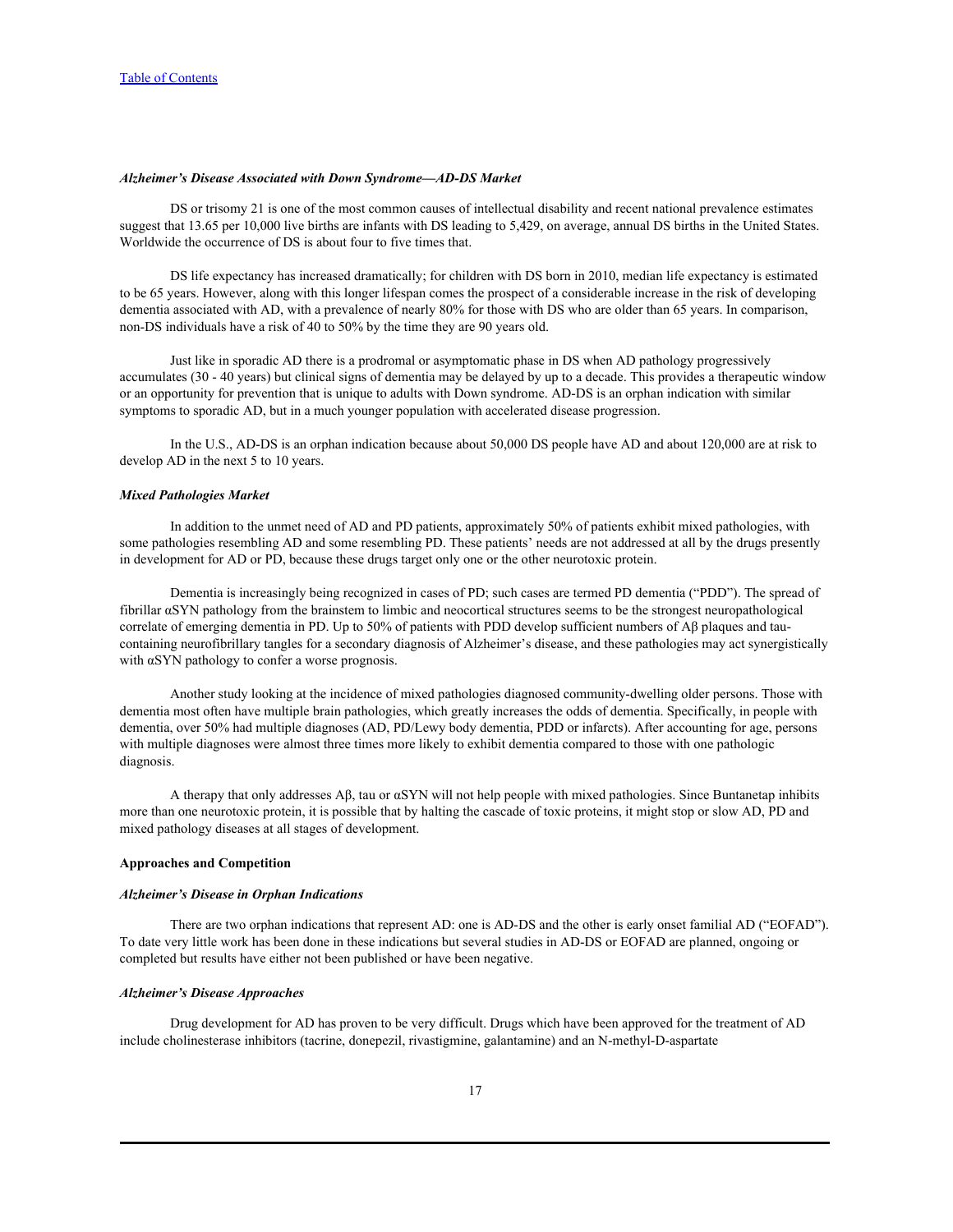receptor antagonist (memantine). Many failures in AD drug development have occurred, with both small molecules and immunotherapies failing to show a drug/placebo difference or having unacceptable toxicity.

Most clinical trials conducted have addressed amyloid targets. Since Aβ accumulates for years before the symptoms of AD are visible, some pharmaceutical companies are testing their drugs earlier, including cognitively normal people or those who have genetic profiles that place them at high risk for developing AD.

An increasing number of agents are directed at tau-related targets. Neurofibrillary tangles are one of two major pathological hallmarks of AD. Correlation studies conducted by Braak and Braak demonstrate that neurofibrillary tangle burden more closely correlates with cognitive decline than amyloid plaque load. Several phase 3 studies conducted with tau approaches have failed. There are still several anti-tau approaches in the clinic.

In summary, at present there are no disease-modifying agents on the market. The first large effort to develop a DMD for AD has targeted Aβ42, but all Aβ42 approaches to date have failed. The first companies testing tau have shown negative results. Many companies have pulled out of AD research and are waiting to see what approach might have a better outcome. Since the AD brain contains several neurotoxic proteins—amyloid precursor protein and its toxic fragments Aβ42 and IC99, a well as tau and αSYN—a DMD drug needs to target more than just one toxic protein to be efficacious. We believe that Buntanetap is the only drug that satisfies this criterion.

A concerning observation derived from a review of the AD pipeline is the lack of agents targeting the moderate to advanced stages of AD. With over 15 million people affected by AD dementia worldwide, there is an urgent need to develop more effective symptomatic treatments for moderate to advanced stage disease. The paucity of agents directed at this population represents a significant weakness of the AD drug development pipeline.

#### *Parkinson's Disease Approaches*

Levodopa ("L-DOPA") was introduced for use in treating PD more than 40 years ago and remains the mainstay of therapy for improving the symptoms of the disease. Unlike dopamine, which cannot cross the blood—brain barrier, L-DOPA is effectively absorbed into the brain, where it metabolizes into dopamine. It is typically administered five times a day and works well in controlling symptoms for one to five years. Unfortunately, the effects of L-DOPA in any patient diminish with time.<br>There are several other drugs available to treat PD, which also seek to modulate dopamine levels. common in PD. For instance, the use of other drug classes such as the catechol-O-methyltransferase inhibitors and the monoamine oxidase (MAO) inhibitors allow patients to reduce L-DOPA dosing levels.

The market for PD drugs is estimated at \$2 to \$3 billion worldwide, despite high-volume generics. The most important current therapy for PD, L-DOPA, is prescribed as a generic. While volume growth in the category is expected to remain healthy, dollar growth will likely remain relatively flat as some of the category's larger brands contend with generic inroads. The size of the current market reflects the absence of innovative branded therapies more than it does the medical need.

So far, all products are at early stages of clinical development and no products have yet shown efficacy in PD patients. Although several drugs have shown potential neuroprotective ability in preclinical studies, demonstrating these effects in clinical studies remains a challenge. Beyond drug therapies, a few cell and gene therapy approaches are also being explored. Progress across these newer technology platforms has been slow.

# **Intellectual Property**

We strive to protect and enhance the proprietary technologies, inventions and improvements that we believe are important to our business, including seeking, maintaining and defending patent rights, whether developed internally or licensed from third parties. Our policy is to seek to protect our proprietary position by, among other methods, pursuing and obtaining patent protection in the United States and in jurisdictions outside of the United States related to our proprietary technology, inventions, improvements, platforms and our product candidates that are important to the development and implementation of our business.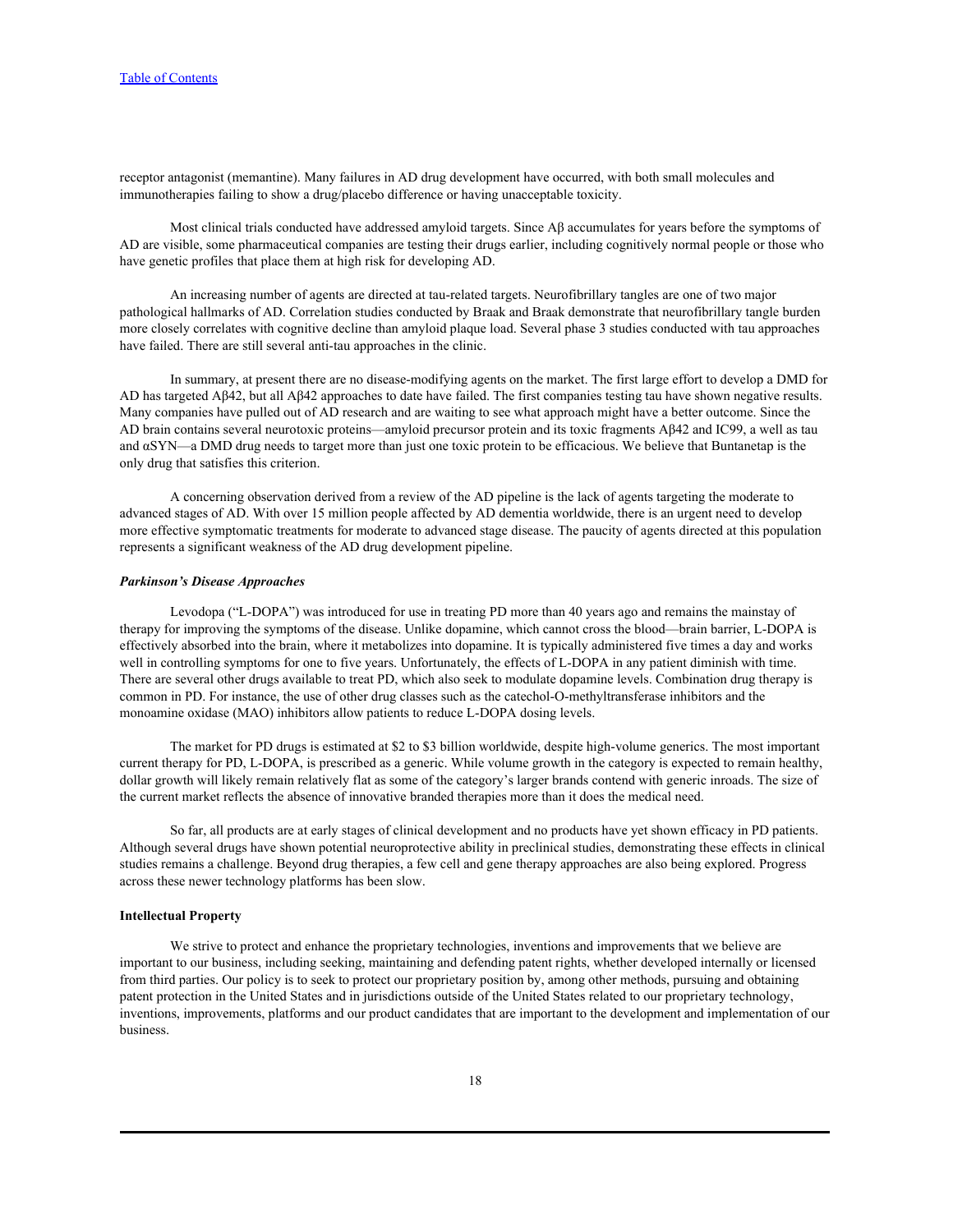Annovis has filed four families of patents and patent applications to prolong the patent life of Buntanetap. The pending patent applications were invented and filed by Annovis and include claims directed to:

- a method of treating neurodegenerative diseases such as AD and PD;
- a method of treating and/or preventing acute brain and nerve injuries;
- a method of prevention and treatment of disease states due to metal dis-homeostasis such as AD or PD as well as other acute or chronic neurodegenerative diseases; and
- a method of treating viral and bacterial infections of the brain, including COVID-19.

As of March 1, 2022, our portfolio of patents comprised two issued U.S. patents and 29 issued foreign patents, plus 12 pending patent applications in various jurisdictions.

The patents have expiration dates between 2031 and 2041. In August 2019, the U.S. Patent and Trademark Office ("USPTO") granted the first of our Annovis patents covering PD and associated diseases. In March 2020, the European Patent Office ("EPO") granted our patent for a method of treating AD. In December 2020, the EPO approved our first patent for a method of treating acute nerve and brain injuries by administering ANVS405 after the injury.

Furthermore, we rely upon trade secrets and know-how and continuing technological innovation to develop and maintain our competitive position. We seek to protect our proprietary information, in part, using confidentiality agreements with our collaborators, employees and consultants and invention assignment agreements with our employees. We also have confidentiality agreements or invention assignment agreements with our collaborators and selected consultants.

In November 2008 we entered into an exclusive world-wide agreement, as amended in November 2011 and May 2012, with a subsidiary of Horizon Therapeutics, PLC, which is the successor to Raptor Pharmaceuticals, Inc. and TorreyPines Therapeutics, Inc. The agreement, among other matters, covered three classes of licensed patents with expiration dates between 2022 and 2026. In 2021, we determined that such licensed patents were not necessary to continue our Buntanetap program, and in July 2021, we gave notice to the licensor of the termination of the license agreement which was effective October 14, 2021.

## **Sales and Marketing**

Once Buntanetap is approved for AD or PD, we plan to enter into sales and marketing agreements with one or several pharmaceutical companies to sell to neurologists, geriatric specialists and to primary care physicians.

#### **Manufacturing**

Buntanetap is a small molecule that is manufactured using a four-step patented process. We rely on third-party contractors for manufacturing clinical supplies and plan to do so for commercial amounts also. Presently we are working with a US supplier for the manufacture of a new, large batch of good manufacturing practice ("cGMP") active pharmaceutical ingredient and with a local supplier for the storage stability, encapsulating, blister packing, blinding and distribution of the capsules or pills to the clinical sites. This material will allow us to enter large and long-term advanced clinical studies.

## **Government Regulation**

The FDA and comparable regulatory authorities in state and local jurisdictions and in other countries impose substantial and burdensome requirements upon companies involved in the clinical development, manufacture, marketing and distribution of drugs, such as those we are developing. These agencies and other federal, state and local entities regulate, among other things, the research and development, testing, manufacture, quality control, safety, effectiveness,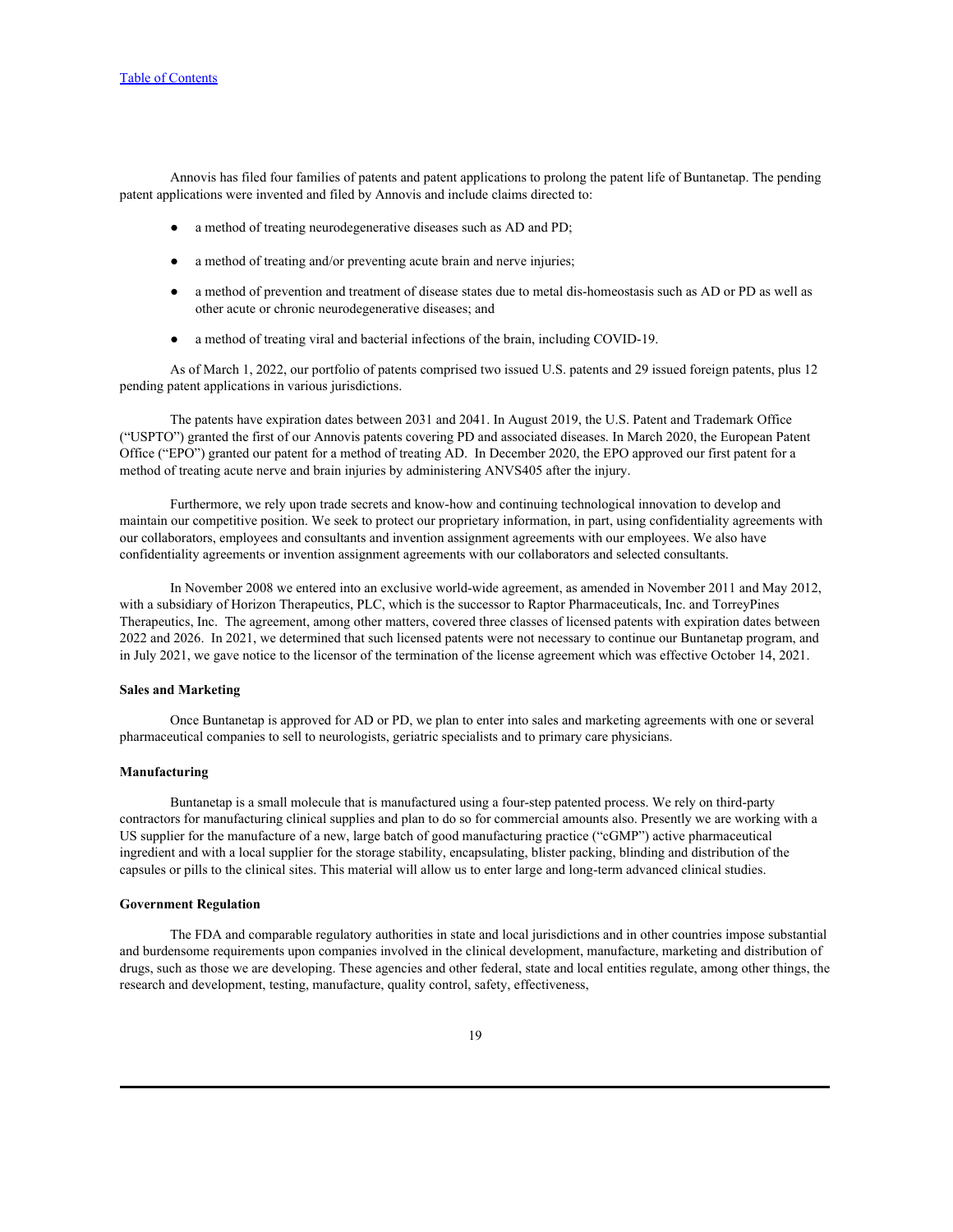labeling, storage, record keeping, approval, advertising and promotion, distribution, post-approval monitoring and reporting, sampling and export and import of our product candidates.

## *U.S. Government Regulation of Drug Products*

In the United States, the FDA regulates drugs under the Federal Food, Drug, and Cosmetic Act ("FDCA") and its implementing regulations. Failure to comply with the applicable U.S. requirements at any time during the product development process, approval process or after approval, may subject an applicant to a variety of administrative or judicial sanctions, such as the FDA's refusal to approve pending NDAs, withdrawal of an approval, imposition of a clinical hold, issuance of warning letters, product recalls, product seizures, total or partial suspension of production or distribution, injunctions, fines, refusals of government contracts, restitution, disgorgement or civil or criminal penalties.

The process required by the FDA before a drug may be marketed in the United States generally involves the following:

- Completion of preclinical laboratory tests, animal studies and formulation studies in compliance with the FDA's good laboratory practice regulations.
- Submission to the FDA of an IND, which must become effective before human clinical trials may begin.
- Approval by an independent institutional review board ("IRB"), at each clinical site before each trial may be initiated.
- Performance of adequate and well-controlled human clinical trials in accordance with good clinical practice ("GCP"), requirements to establish the safety and efficacy of the proposed drug product for each indication.
- Submission to the FDA of an NDA.
- Satisfactory completion of an FDA advisory committee review, if applicable.
- Satisfactory completion of an FDA inspection of the manufacturing facility or facilities at which the product is produced to assess compliance with cGMP requirements and to assure that the facilities, methods and controls are adequate to preserve the drug's identity, strength, quality and purity.
- Satisfactory completion of FDA audits of clinical trial sites to assure compliance with GCPs and the integrity of the clinical data.
- Payment of user fees and securing FDA approval of the NDA.
- Compliance with any post-approval requirements, including the potential requirement to implement a Risk Evaluation and Mitigation Strategy ("REMS") and the potential requirement to conduct post-approval studies.

## *Preclinical Studies*

Preclinical studies include laboratory evaluation of product chemistry, toxicity and formulation, as well as animal studies to assess potential safety and efficacy. An IND sponsor must submit the results of the preclinical tests, together with manufacturing information, analytical data and any available clinical data or literature, among other things, to the FDA as part of an IND. Some preclinical testing may continue even after the IND is submitted. An IND automatically becomes effective 30 days after receipt by the FDA, unless before that time the FDA raises concerns or questions related to one or more proposed clinical trials and places the clinical trial on a clinical hold. In such a case, the IND sponsor and the FDA must resolve any outstanding concerns before the clinical trial can begin. As a result, submission of an IND may not result in the FDA allowing clinical trials to initiate.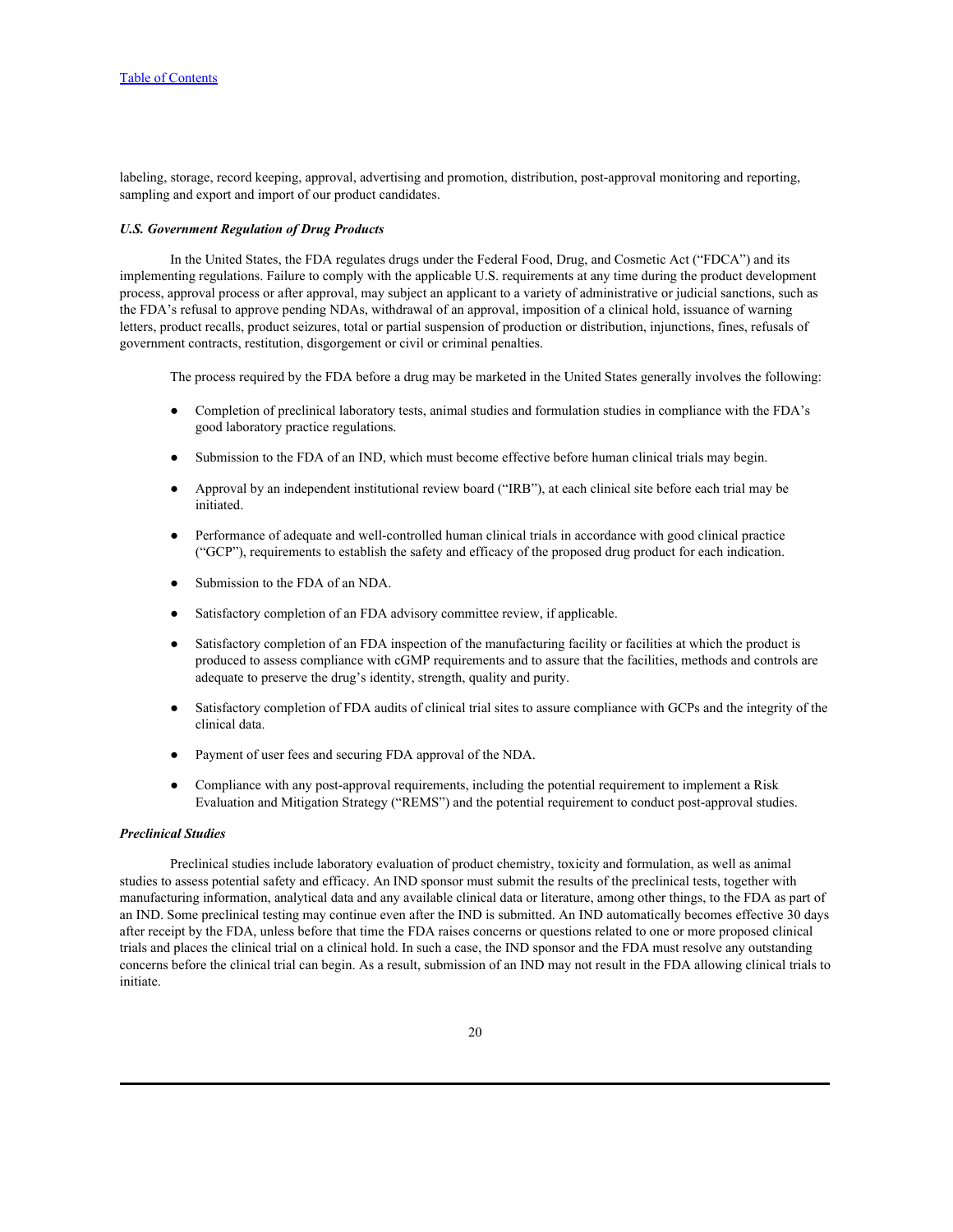# *Clinical Trials*

Clinical trials involve the administration of the investigational new drug to human subjects under the supervision of qualified investigators in accordance with GCP requirements, which include the requirement that all research subjects provide their informed consent in writing for their participation in any clinical trial. Clinical trials are conducted under protocols detailing, among other things, the objectives of the trial, the parameters to be used in monitoring safety, and the effectiveness criteria to be evaluated. A protocol for each clinical trial and any subsequent protocol amendments must be submitted to the FDA as part of the IND. In addition, an IRB at each institution participating in the clinical trial must review and approve the plan for any clinical trial before it initiates at that institution. Information about certain clinical trials must be submitted within specific timeframes to the NIH for public dissemination on www.clinicaltrials.gov.

Human clinical trials are typically conducted in three sequential phases, which may overlap or be combined:

- Phase 1: The drug is initially introduced into healthy human subjects or patients with the target disease or condition and tested for safety, dosage tolerance, absorption, metabolism, distribution, excretion and, if possible, to gain an early indication of its effectiveness.
- Phase 2: The drug is administered to a limited patient population to identify possible adverse effects and safety risks, to preliminarily evaluate the efficacy of the product for specific targeted diseases and to determine dosage tolerance and optimal dosage.
- Phase 3: The drug is administered to an expanded patient population, generally at geographically dispersed clinical trial sites, in well-controlled clinical trials to generate enough data to statistically evaluate the efficacy and safety of the product for approval, to establish the overall risk-benefit profile of the product, and to provide adequate information for the labeling of the product.

Progress reports detailing the results of the clinical trials must be submitted at least annually to the FDA and more frequently if serious adverse events occur.

#### *Special FDA Expedited Review and Approval Programs*

The FDA has various programs, including fast track designation, accelerated approval, priority review, and breakthrough therapy designation, which are intended to expedite or simplify the process for the development and FDA review of drugs that are intended for the treatment of serious or life-threatening diseases or conditions and demonstrate the potential to address unmet medical needs. The purpose of these programs is to provide important new drugs to patients earlier than under standard FDA review procedures.

To be eligible for a fast-track designation, the FDA must determine, based on the request of a sponsor, that a product is intended to treat a serious or life-threatening disease or condition and demonstrates the potential to address an unmet medical need. The FDA will determine that a product will fill an unmet medical need if it will provide a therapy where none exists or provide a therapy that may be potentially superior to existing therapy based on efficacy or safety factors. The FDA may review sections of the NDA for a fast-track product on a rolling basis before the complete application is submitted, if the sponsor provides a schedule for the submission of the sections of the NDA, the FDA agrees to accept sections of the NDA and determines that the schedule is acceptable, and the sponsor pays any required user fees upon submission of the first section of the NDA.

The FDA may give a priority review designation to drugs that offer major advances in treatment or provide a treatment where no adequate therapy exists. A priority review means that the goal for the FDA to review an application is six months, rather than the standard review of ten months under current PDUFA guidelines. Under the current PDUFA agreement, these sixand ten-month review periods are measured from the "filing" date rather than the receipt date for NDAs for new molecular entities, which typically adds approximately two months to the timeline for review and decision from the date of submission. Most products that are eligible for fast-track designation are also likely to be considered appropriate to receive a priority review.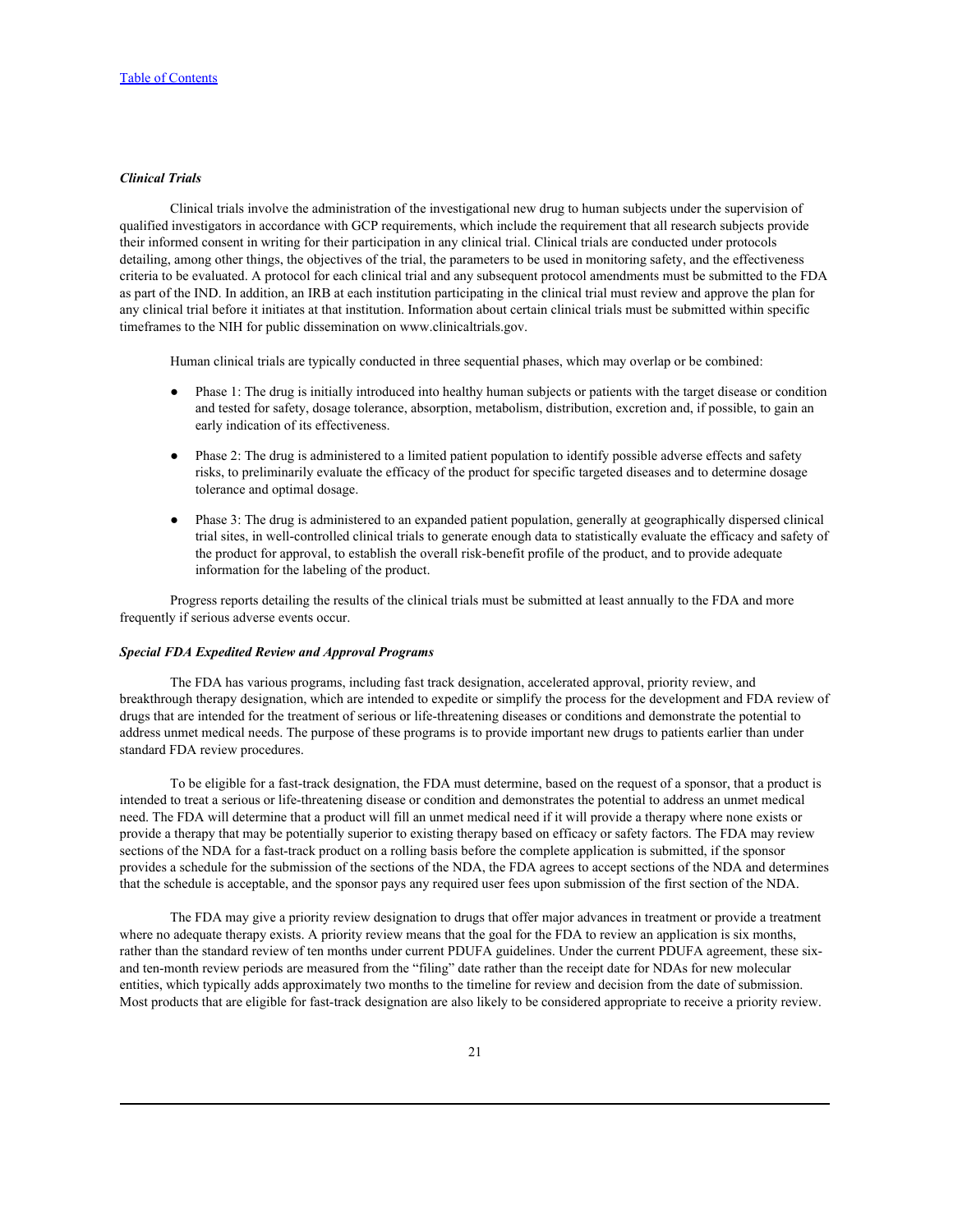In addition, products tested for their safety and effectiveness in treating serious or life-threatening illnesses and that provide meaningful therapeutic benefit over existing treatments may be eligible for accelerated approval and may be approved on the basis of adequate and well-controlled clinical trials establishing that the drug product has an effect on a surrogate endpoint that is reasonably likely to predict clinical benefit, or on a clinical endpoint that can be measured earlier than irreversible morbidity or mortality ("IMM") that is reasonably likely to predict an effect on IMM or other clinical benefit, taking into account the severity, rarity or prevalence of the condition and the availability or lack of alternative treatments. As a condition of approval, the FDA may require a sponsor of a drug receiving accelerated approval to perform post-marketing studies to verify and describe the predicted effect on IMM or other clinical endpoint, and the drug may be subject to accelerated withdrawal procedures.

Moreover, under the provisions of the Food and Drug Administration Safety and Innovation Act passed in July 2012, a sponsor can request designation of a product candidate as a "breakthrough therapy." A breakthrough therapy is defined as a drug that is intended, alone or in combination with one or more other drugs, to treat a serious or life-threatening disease or condition, and preliminary clinical evidence indicates that the drug may demonstrate substantial improvement over existing therapies on one or more clinically significant endpoints, such as substantial treatment effects observed early in clinical development. Drugs designated as breakthrough therapies are also eligible for accelerated approval. The FDA must take certain actions, such as holding timely meetings and providing advice, intended to expedite the development and review of an application for approval of a breakthrough therapy. At the completion of our two Phase 2 trials, one in PD and one in AD, Annovis will petition the FDA to classify Buntanetap as a breakthrough therapy.

Even if a product qualifies for one or more of these programs, the FDA may later decide that the product no longer meets the conditions for qualification or decide that the time period for FDA review or approval will not be shortened. We may explore some of these opportunities for our product candidates as appropriate.

#### *Orphan Drug Designation and Exclusivity*

Under the Orphan Drug Act, the FDA may designate a drug product as an "orphan drug" if it is intended to treat a rare disease or condition (generally meaning that it affects fewer than 200,000 individuals in the United States, or more in cases in which there is no reasonable expectation that the cost of developing and making a drug product available in the United States for treatment of the disease or condition will be recovered from sales of the product). A company must request orphan product designation before submitting an NDA. If the request is granted, the FDA will disclose the identity of the therapeutic agent and its potential use. Orphan product designation does not convey any advantage in or shorten the duration of the regulatory review and approval process.

If a product with orphan status receives the first FDA approval for a disease or condition, the product generally will be receiving orphan product exclusivity. Orphan product exclusivity means that the FDA may not approve any other applications for the same product for the same indication for seven years, except in certain limited circumstances. If a drug or drug product designated as an orphan product ultimately receives marketing approval for an indication broader than what was designated in its orphan product application, it may not be entitled to exclusivity. Orphan exclusivity will not bar approval of another product under certain circumstances, including if a subsequent product with the same active ingredient for the same indication is shown to be clinically superior to the approved product on the basis of greater efficacy or safety, or providing a major contribution to patient care, or if the company with orphan drug exclusivity is not able to meet market demand. Further, the FDA may approve more than one product for the same orphan indication or disease, if the products contain different active ingredients. Moreover, competitors may receive approval of different products for the indication for which the orphan product has exclusivity or obtain approval for the same product but for a different indication for which the orphan product has exclusivity.

## *Marketing Approval and Post-Approval Requirements*

Assuming successful completion of the required clinical testing, the results of the preclinical and clinical studies, together with detailed information relating to the product's chemistry, manufacture, controls and proposed labeling, among other things, are submitted to the FDA as part of an NDA requesting approval to market the product for one or more indications. In most cases, the submission of an NDA is subject to a substantial application user fee. Under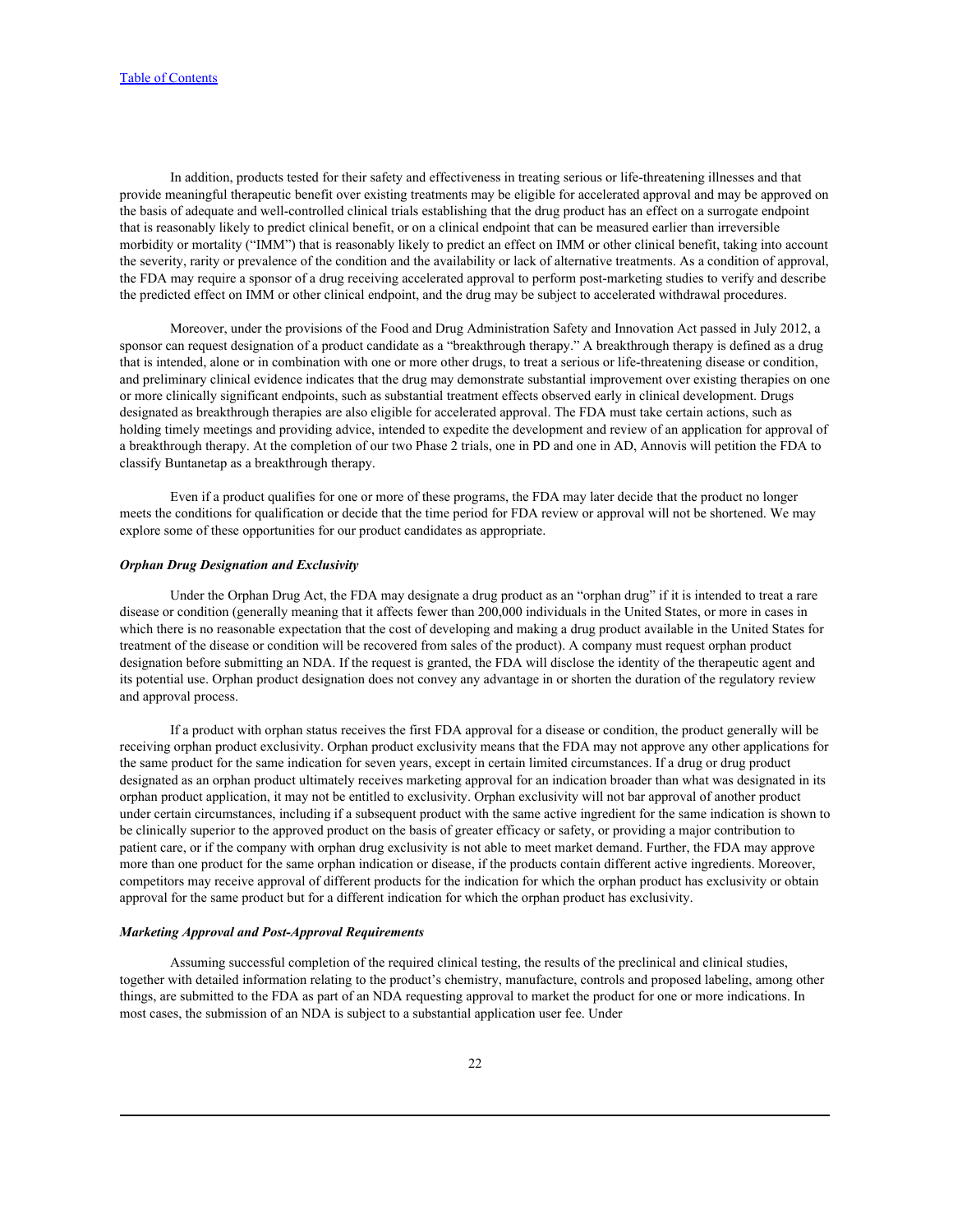the Prescription Drug User Fee Act ("PDUFA") guidelines that are currently in effect, the FDA has a goal of ten months from the date of "filing" of a standard NDA, for a new molecular entity to review and act on the submission. This review typically takes twelve months from the date the NDA is submitted to FDA because the FDA has approximately two months to make a "filing" decision.

The FDA also may require submission of a REMS plan to ensure that the benefits of the drug outweigh its risks. The REMS plan could include medication guides, physician communication plans, assessment plans, and/or elements to assure safe use, such as restricted distribution methods, patient registries, or other risk minimization tools.

The FDA conducts a preliminary review of all NDAs within the first 60 days after submission, before accepting them for filing, to determine whether they are sufficiently complete to permit substantive review. Once the submission is accepted for filing, the FDA begins an in-depth substantive review. The FDA reviews an NDA to determine, among other things, whether the drug is safe and effective and whether the facility in which it is manufactured, processed, packaged or held meets standards designed to assure the product's continued safety, quality and purity.

Before approving an NDA, the FDA typically will inspect the facility or facilities where the product is manufactured. Additionally, before approving an NDA, the FDA may inspect one or more clinical trial sites to assure compliance with GCP requirements.

The FDA may refer an application for a novel drug to an advisory committee. While the FDA is not bound by the recommendations of an advisory committee, it considers such recommendations carefully when making decisions.

After evaluating the NDA and all related information, including the advisory committee recommendation, if any, and inspection reports regarding the manufacturing facilities and clinical trial sites, the FDA may issue an approval letter, or, in some cases, a complete response letter. A complete response letter generally contains a statement of specific conditions that must be met in order to secure final approval of the NDA and may require additional clinical or preclinical testing for the FDA to reconsider the application. If and when those conditions have been met to the FDA's satisfaction, the FDA will typically issue an approval letter. An approval letter authorizes commercial marketing of the drug with specific prescribing information for specific indications.

Even if the FDA approves a product, it may limit the approved indications for use of the product, require that contraindications, warnings or precautions be included in the product labeling, require that post-approval studies, including Phase 4 clinical trials, be conducted to further assess a drug's safety after approval, require testing and surveillance programs to monitor the product after commercialization, or impose other conditions, including distribution and use restrictions or other risk management mechanisms under a REMS.

Once an approval of a drug or medical device is granted, the FDA may withdraw the approval if compliance with regulatory requirements and standards is not maintained or if problems occur after the product reaches the market. Later discovery of previously unknown problems with a product, including adverse events of unanticipated severity or frequency, or with manufacturing processes, or failure to comply with regulatory requirements, may result in mandatory revisions to the approved labeling to add new safety information; imposition of post-market studies or clinical trials to assess new safety risks; or imposition of distribution or other restrictions under a REMS program. Other potential consequences include, among other things:

- Restrictions on the marketing or manufacturing of the product, complete withdrawal of the product from the market or product recalls.
- Fines, warning letters or holds on post-approval clinical trials.
- Refusal of the FDA to approve pending NDAs or supplements to approved NDAs, or suspension or revocation of product approvals.
- Product seizure or detention, or refusal to permit the import or export of products.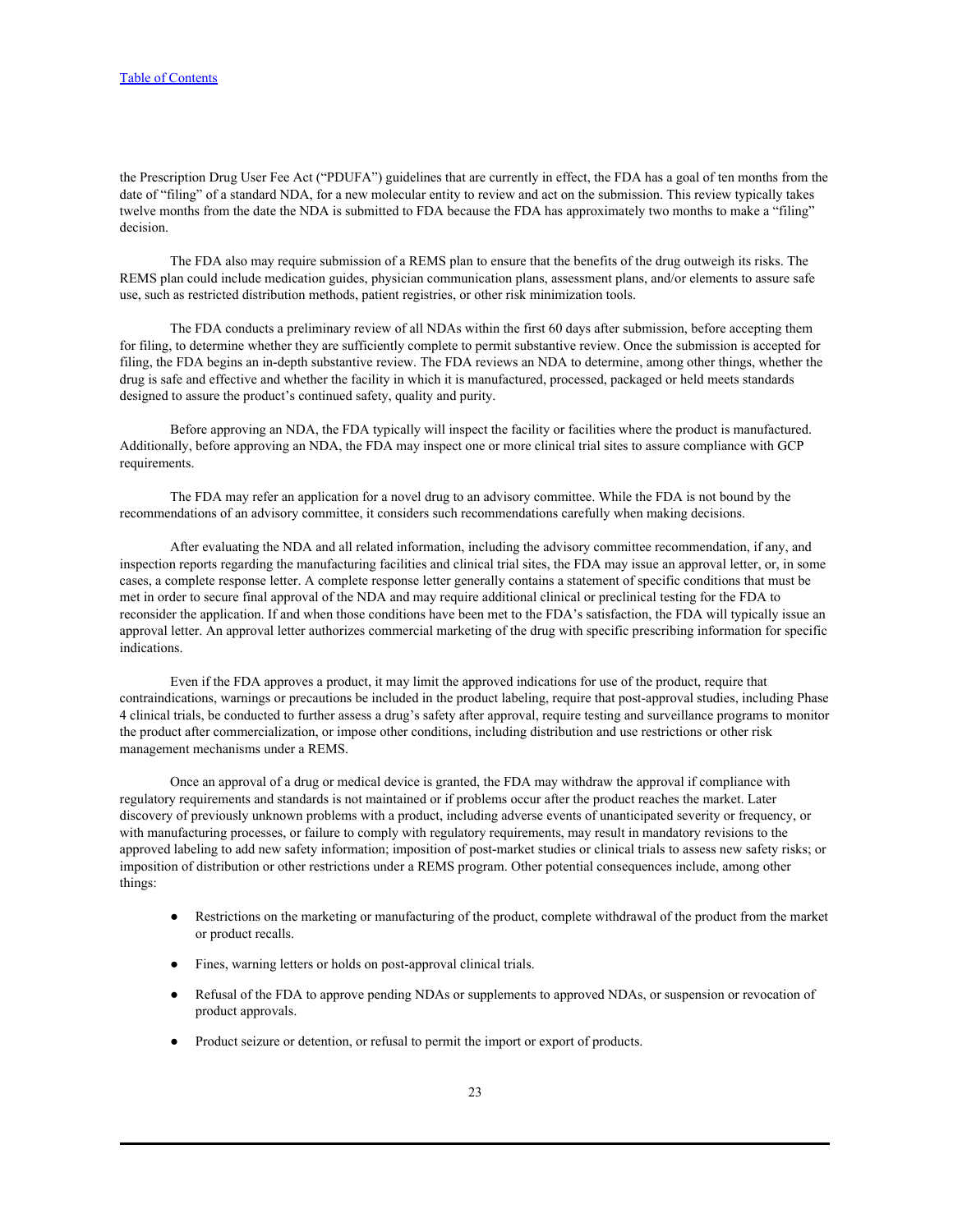Injunctions or the imposition of civil or criminal penalties.

The FDA strictly regulates marketing, labeling, advertising and promotion of products that are placed on the market. Drugs or devices may be promoted only for the approved indications and in accordance with the provisions of the approved label. The FDA and other agencies actively enforce the laws and regulations prohibiting the promotion of off-label uses, and a company that is found to have improperly promoted off-label uses may be subject to significant liability.

#### *U.S. Coverage and Reimbursement*

Significant uncertainty exists as to the coverage and reimbursement status of our lead product candidate, Buntanetap, or any other for which we may seek regulatory approval. Sales in the U.S. will depend in part on the availability of adequate financial coverage and reimbursement from third-party payors, which include government health programs such as Medicare, Medicaid, TRICARE and the Veterans Administration, as well as managed care organizations and private health insurers. Prices at which we or our customers seek reimbursement for our product candidates can be subject to challenge, reduction or denial by payors.

The process for determining whether a payor will provide coverage for a product is typically separate from the process for setting the reimbursement rate that the payor will pay for the product. Third-party payors may limit coverage to specific products on an approved list or formulary, which might not include all the FDA-approved products for a particular indication. Also, third-party payors may refuse to include a branded drug on their formularies or otherwise restrict patient access to a branded drug when a less costly generic equivalent or another alternative is available. Medicare Part D, Medicare's outpatient prescription drug benefit, contains protections to ensure coverage and reimbursement for oral oncology products, and all Part D prescription drug plans are required to cover substantially all oral anti-cancer agents. However, a payor's decision to provide coverage for a product does not imply that an adequate reimbursement rate will be available. Private payors often rely on the lead of the governmental payors in rendering coverage and reimbursement determinations. Sales of Buntanetap or any other product candidates will therefore depend substantially on the extent to which the costs of our products will be paid by third-party payors. Achieving favorable coverage and reimbursement from the Centers for Medicare and Medicaid Services ("CMS") and/or the Medicare Administrative Contractors is typically a significant gating issue for successful introduction of a new product.

Third-party payors are increasingly challenging the price and examining the medical necessity and cost-effectiveness of medical products and services, in addition to their safety and efficacy. In order to obtain coverage and reimbursement for any product that might be approved for marketing, we may need to conduct studies in order to demonstrate the medical necessity and cost-effectiveness of any products, which would be in addition to the costs expended to obtain regulatory approvals. Third-party payors may not consider our product candidates to be medically necessary or cost-effective compared to other available therapies, or the rebate percentages required to secure favorable coverage may not yield an adequate margin over cost or may not enable us to maintain price levels sufficient to realize an appropriate return on our investment in drug development.

#### *U.S. Healthcare Fraud and Abuse Laws and Compliance Requirements*

We are subject to various federal and state laws targeting fraud and abuse in the healthcare industry. These laws may impact, among other things, our proposed sales and marketing programs. In addition, we may be subject to patient privacy regulation by both the federal government and the states in which we conduct our business. The laws that may affect our operations include:

● the federal Anti-Kickback Statute, which prohibits, among other things, persons from soliciting, receiving, offering or paying remuneration, directly or indirectly, in cash or in kind, to induce or reward, or in return for, either the referral of an individual for, or the purchase, order or recommendation of, an item or service reimbursable under a federal healthcare program, such as the Medicare and Medicaid programs. The term "remuneration" has been broadly interpreted to include anything of value;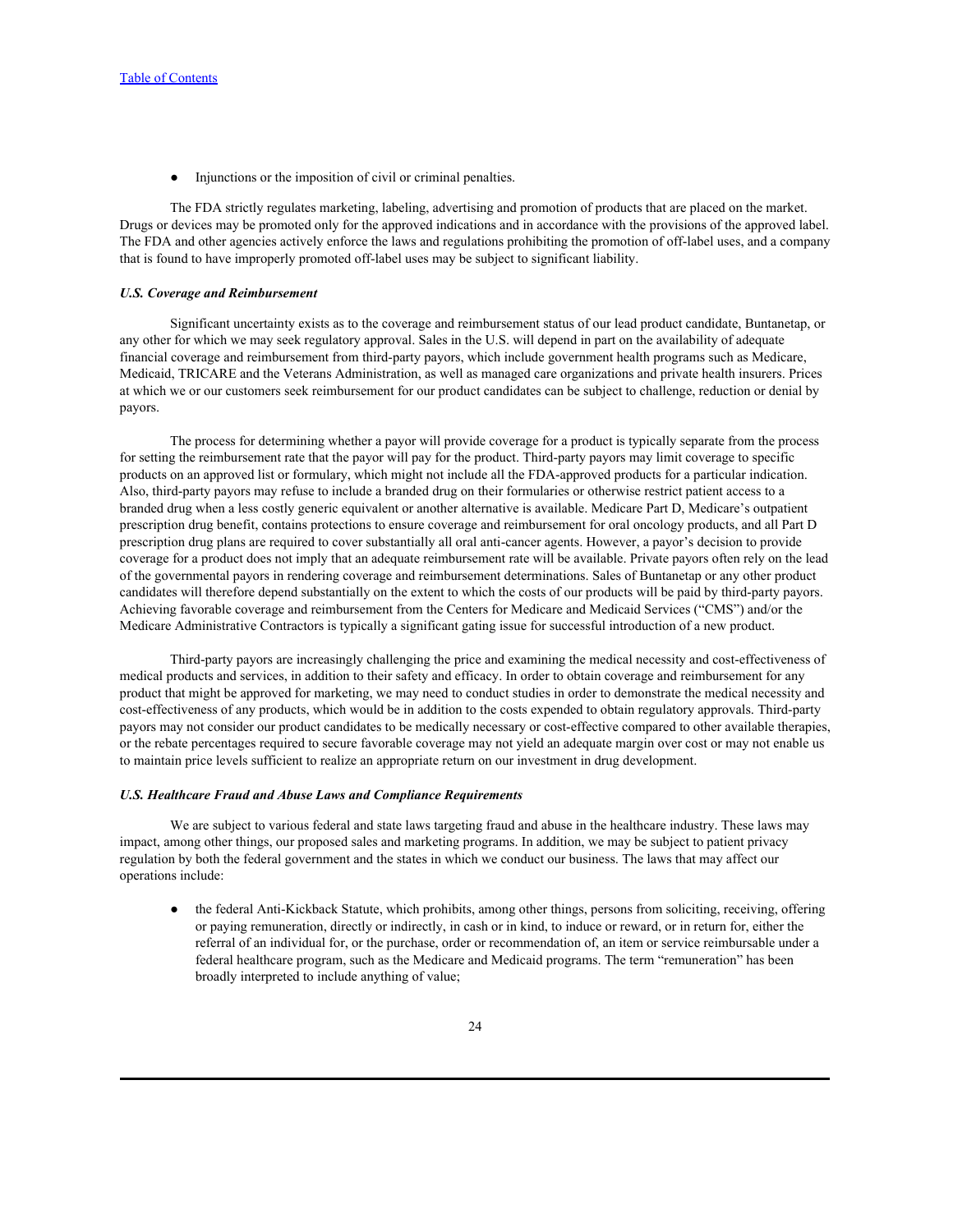- federal false claims and civil monetary penalties laws, including the federal civil False Claims Act, which prohibits anyone from, among other things, knowingly presenting, or causing to be presented, for payment to federal programs (including Medicare and Medicaid) claims for items or services that are false or fraudulent;
- provisions of the U.S. federal Health Insurance Portability and Accountability Act of 1996 ("HIPAA"), which created new federal criminal statutes that prohibit, among other things, knowingly and willfully executing a scheme to defraud any healthcare benefit program or making false statements in connection with the delivery of or payment for healthcare benefits, items or services. In addition, HIPAA, as amended by the Health Information Technology for Economic and Clinical Health Act and its implementing regulations, impose certain requirements relating to the privacy, security and transmission of individually identifiable health information; and
- the federal Physician Payment Sunshine Act requirements, under the Patient Protection and Affordable Care Act, which require manufacturers of certain drugs and biologics to track and report to CMS payments and other transfers of value they make to U.S. physicians and teaching hospitals as well as physician ownership and investment interests in the manufacturer.

#### *Regulation Outside the United States*

To the extent that any of our product candidates, once approved, are sold in a foreign country, we may be subject to similar foreign laws and regulations, which may include, for instance, applicable post-marketing requirements, including safety surveillance, anti-fraud and abuse laws and implementation of corporate compliance programs and reporting of payments or other transfers of value to healthcare professionals.

To market our future products in the European Economic Area ("EEA"), which is comprised of the 28 Member States of the EU plus Norway, Iceland and Liechtenstein, and many other foreign jurisdictions, we must obtain separate regulatory approvals. More concretely, in the EEA, medicinal products can only be commercialized after obtaining a Marketing Authorization ("MA"). There are two types of MAs:

- The Community MA, which is issued by the European Commission through the Centralized Procedure, based on the opinion of the Committee for Medicinal Products for Human Use of the European Medicines Agency ("EMA") and which is valid throughout the entire territory of the EEA. The Centralized Procedure is mandatory for certain types of products, such as biotechnology medicinal products, orphan medicinal products and medicinal products indicated for the treatment of AIDS, cancer, neurodegenerative disorders, diabetes, auto-immune and viral diseases. The Centralized Procedure is optional for products containing a new active substance not yet authorized in the EEA, or for products that constitute a significant therapeutic, scientific or technical innovation or which are in the interest of public health in the EU; and
- National MAs, which are issued by the competent authorities of the Member States of the EEA and only cover their respective territory, are available for products not falling within the mandatory scope of the Centralized Procedure. Where a product has already been authorized for marketing in a Member State of the EEA, this National MA can be recognized in another Member State through the Mutual Recognition Procedure. If the product has not received a National MA in any Member State at the time of application, it can be approved simultaneously in various Member States through the Decentralized Procedure.

Under the above-described procedures, before granting the MA, the EMA or the competent authorities of the Member States of the EEA assess the risk-benefit balance of the product based on scientific criteria concerning its quality, safety and efficacy.

## *Data and Marketing Exclusivity*

In the EEA, new products authorized for marketing, or reference products, qualify for eight years of data exclusivity and an additional two years of market exclusivity upon marketing authorization. The data exclusivity period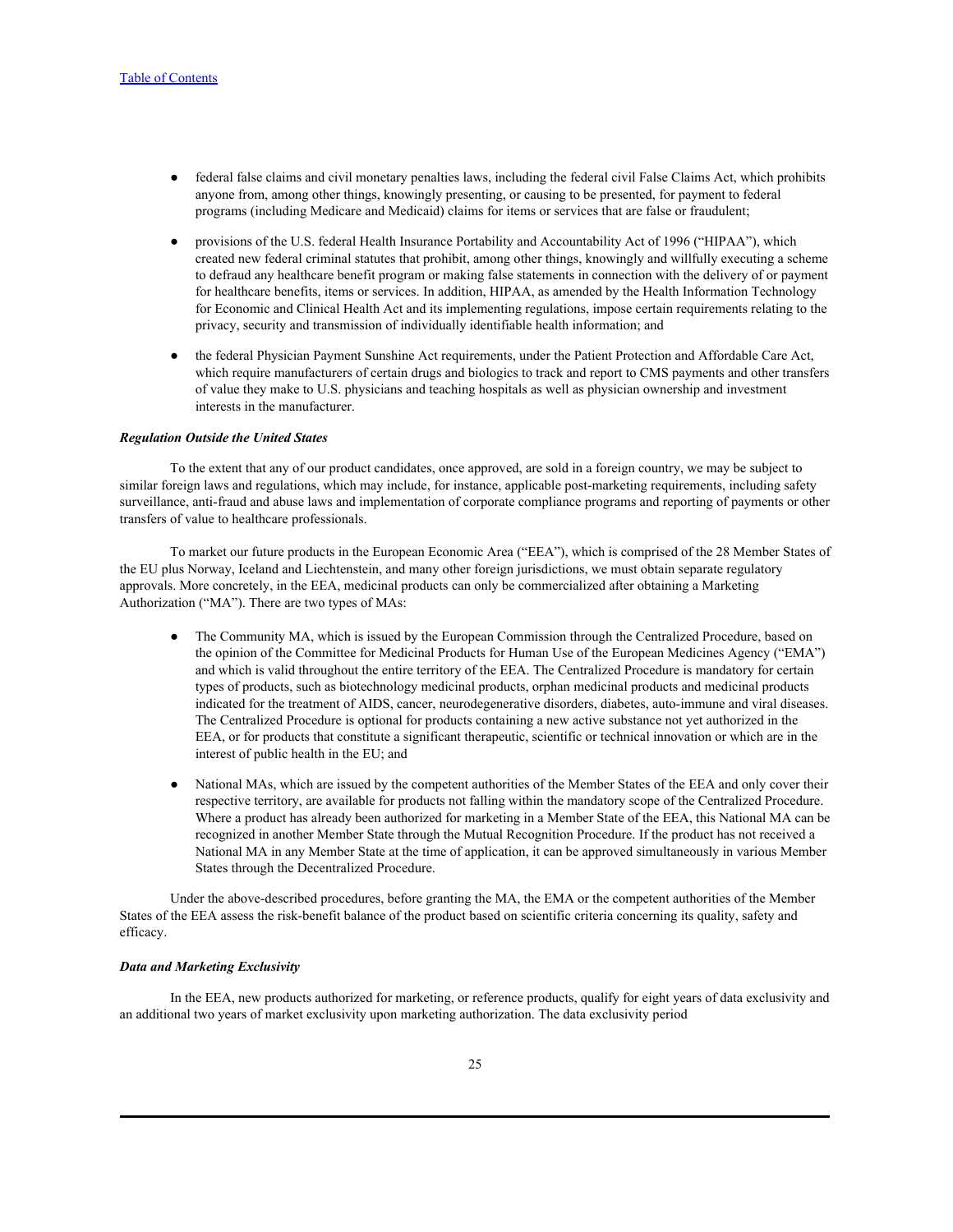prevents generic or biosimilar applicants from relying on the pre-clinical and clinical trial data contained in the dossier of the reference product when applying for a generic or biosimilar marketing authorization in the EU during a period of eight years from the date on which the reference product was first authorized in the EU. The market exclusivity period prevents a successful generic or biosimilar applicant from commercializing its product in the EU until 10 years have elapsed from the initial authorization of the reference product in the EU. The 10-year market exclusivity period can be extended to a maximum of eleven years if, during the first eight years of those 10 years, the marketing authorization holder obtains an authorization for one or more new therapeutic indications which, during the scientific evaluation prior to their authorization, are held to bring a significant clinical benefit in comparison with existing therapies.

### *Orphan Drug Designation*

In the EEA, a medicinal product can be designated as an orphan drug if its sponsor can establish that the product is intended for the diagnosis, prevention or treatment of a life-threatening or chronically debilitating condition affecting not more than five in ten thousand persons in the EU when the application is made, or that the product is intended for the diagnosis, prevention or treatment of a life-threatening, seriously debilitating or serious and chronic condition in the EU and that without incentives it is unlikely that the marketing of the drug in the EU would generate sufficient return to justify the necessary investment in development. For either of these conditions, the applicant must demonstrate that there exists no satisfactory method of diagnosis, prevention or treatment of the condition in question that has been authorized in the EU or, if such method exists, the drug will be of significant benefit to those affected by that condition.

In the EEA, an application for designation as an orphan product can be made any time prior to the filing of an application for approval to market the product. Marketing authorization for an orphan drug leads to a ten-year period of market exclusivity. During this market exclusivity period, the EMA or the member state competent authorities, cannot accept another application for a marketing authorization, or grant a marketing authorization, for a similar medicinal product for the same indication. The period of market exclusivity is extended by two years for medicines that have also complied with an agreed PIP.

This period may, however, be reduced to six years if, at the end of the fifth year, it is established that the product no longer meets the criteria for orphan drug designation, for example because the product is sufficiently profitable not to justify market exclusivity. Market exclusivity can be revoked only in very selected cases, such as consent from the marketing authorization holder, inability to supply sufficient quantities of the product, demonstration of "clinical superiority" by a similar medicinal product, or, after a review by the Committee for Orphan Medicinal Products, requested by a member state in the fifth year of the marketing exclusivity period (if the designation criteria are believed to no longer apply). Medicinal products designated as orphan drugs are eligible for incentives made available by the EU and its Member States to support research into, and the development and availability of, orphan drugs.

## **Human Capital Resources**

As of February 28, 2022, we had four executives comprising three full-time employees and one consultant. We also contract with consultants and third parties for the conduct of certain clinical development, accounting and administrative activities. We expect to hire additional employees as we advance in planned Phase 3 clinical trials.

# **Corporate Information**

We were incorporated in Delaware in 2008. Our principal executive offices are located at 1055 Westlakes Drive, Suite 300, Berwyn, PA 19312 and our telephone number is (610)727 3913. Our website address is www.annovisbio.com. The inclusion of our website address is, in each case, intended to be an inactive textual reference only and not an active hyperlink to our website. The information contained in, or that can be accessed through, our website is not part of this Annual Report on Form 10- K.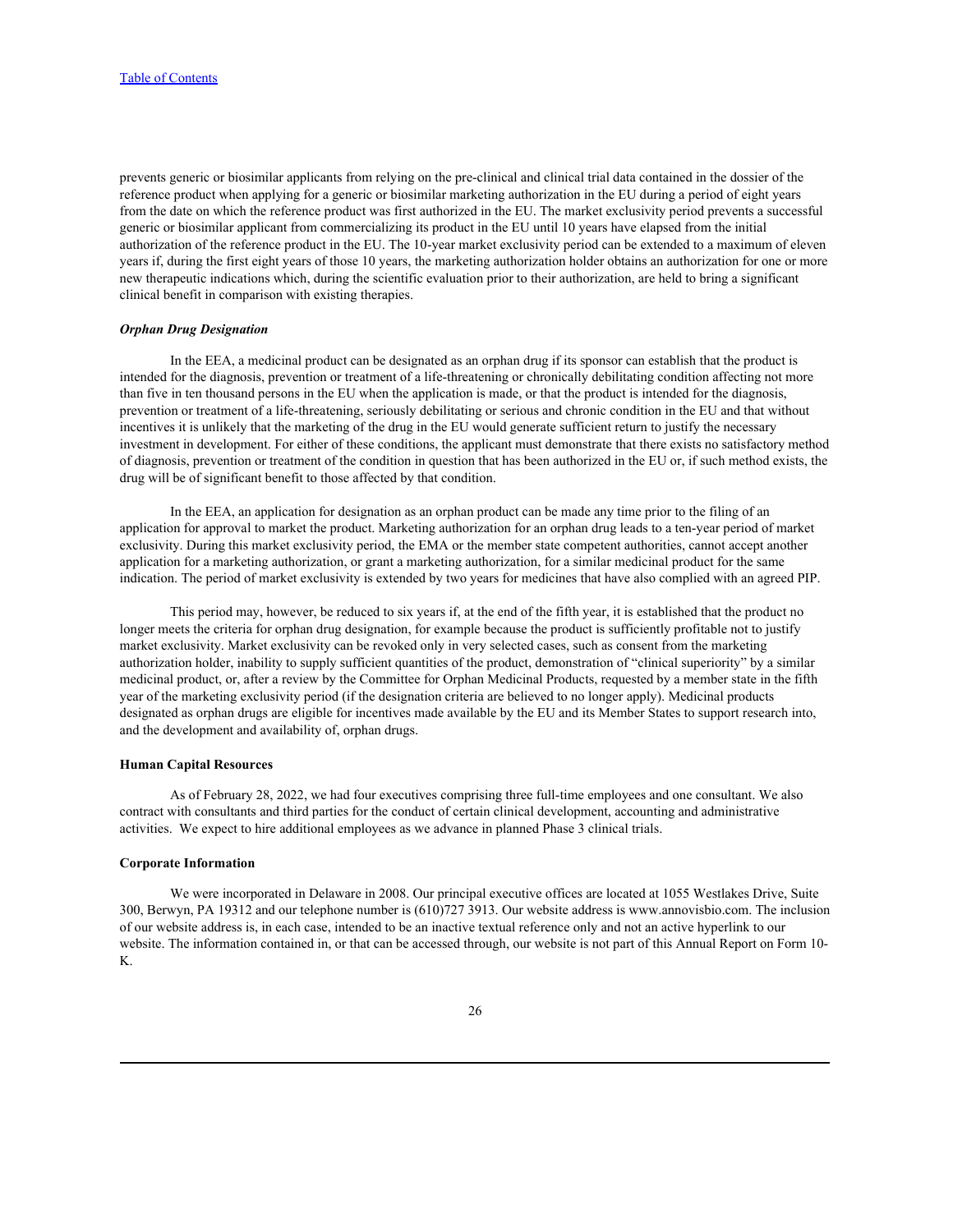## <span id="page-27-0"></span>**Item 1A. Risk Factors**

#### **Risks Related to Our Financial Position and Need for Additional Capital**

## *We have incurred losses since inception and anticipate that we will continue to incur losses for the foreseeable future. We are not currently profitable, and we may never achieve or sustain profitability.*

We are a clinical stage biopharmaceutical company with a limited operating history and have incurred losses since our formation. We incurred net losses of \$14,487.1 thousand and \$5,462.0 thousand for the years ended December 31, 2021 and 2020, respectively. As of December 31, 2021, we had an accumulated deficit of \$28,726.2 thousand. We have not commercialized any products and have never generated revenue from the commercialization of any product. To date, we have devoted most of our financial resources to research and development, including our preclinical and clinical work, and to intellectual property.

We expect to incur significant additional operating losses for the next several years, at least, as we advance Buntanetap and any other product candidates through clinical development, complete clinical trials, seek regulatory approval and commercialize the drug or any other product candidates, if approved. The costs of advancing product candidates into each clinical phase tend to increase substantially over the duration of the clinical development process. Therefore, the total costs to advance any of our product candidates to marketing approval in even a single jurisdiction will be substantial. Because of the numerous risks and uncertainties associated with pharmaceutical product development, we are unable to accurately predict the timing or amount of increased expenses or when, or if, we will be able to begin generating revenue from the commercialization of any products or achieve or maintain profitability. Our expenses will also increase substantially if and as we:

- commence our Phase 3 trials in AD and PD, or conduct clinical trials for any other product candidates;
- are required by the FDA to complete multiple Phase 3 trials to support an NDA for Buntanetap in AD or in PD;
- establish a sales, marketing and distribution infrastructure to commercialize our drug, if approved, and for any other product candidates for which we may obtain marketing approval;
- maintain, expand and protect our intellectual property portfolio;
- hire additional clinical, scientific and commercial personnel;
- add operational, financial and management information systems and personnel, including personnel to support our product development and future commercialization efforts, as well as to support our requirements as a public reporting company; and
- acquire or in-license or invent other product candidates or technologies.

Furthermore, our ability to successfully develop, commercialize and license any product candidates and generate product revenue is subject to substantial additional risks and uncertainties, as described under "—Risks Related to Development, Clinical Testing, Manufacturing and Regulatory Approval" and "—Risks Related to Commercialization." As a result, we expect to continue to incur net losses and negative cash flows for the foreseeable future. These net losses and negative cash flows have had, and will continue to have, an adverse effect on our stockholders' equity and working capital. The amount of our future net losses will depend, in part, on the rate of future growth of our expenses and our ability to generate revenues. If we are unable to develop and commercialize one or more product candidates, either alone or through collaborations, or if revenues from any product that receives marketing approval are insufficient, we will not achieve profitability. Even if we do achieve profitability, we may not be able to sustain profitability or meet outside expectations for our profitability. If we are unable to achieve or sustain profitability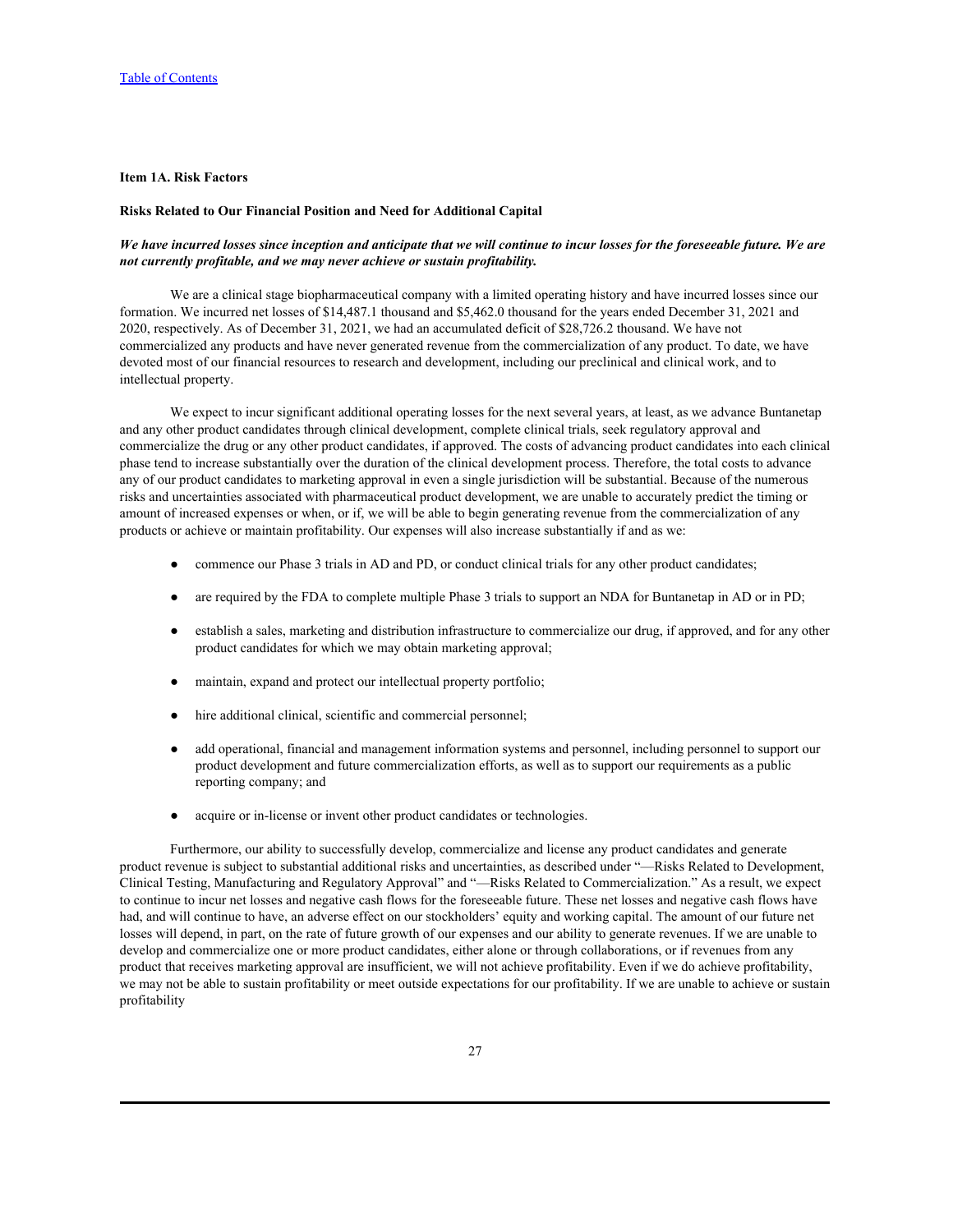or to meet outside expectations for our profitability, the value of our common stock will be materially and adversely affected.

## *We will require additional capital to fund our operations, and if we fail to obtain necessary financing, we may not be able to complete the development and commercialization of Buntanetap.*

Our operations have consumed substantial amounts of cash since inception. We expect to continue to spend substantial amounts to advance the clinical development of Buntanetap and launch and commercialize Buntanetap, if we receive regulatory approval. We will require additional capital for the further development and potential commercialization of Buntanetap and may also need to raise additional funds sooner to pursue a more accelerated development of Buntanetap. If we are unable to raise capital when needed or on attractive terms, we could be forced to delay, reduce or eliminate our research and development programs or any future commercialization efforts.

We believe that our current cash and cash equivalents and funding from existing grants will enable us to fund our operating expenses and capital expenditure requirements until at least March 31, 2023. We have based this estimate on assumptions that may prove to be wrong, and we could deploy our available capital resources sooner than we currently expect. Our future funding requirements, both near and long-term, will depend on many factors, including, but not limited to the:

- initiation, progress, timing, costs and results of preclinical studies and clinical trials, including patient enrollment in such trials, for Buntanetap or any other future product candidates;
- clinical development plans we establish for Buntanetap and any other future product candidates;
- obligation to make royalty and non-royalty sublicense receipt payments to third-party licensors, if any, under our licensing agreements;
- number and characteristics of product candidates that we discover or in-license and develop;
- outcome, timing and cost of regulatory review by the FDA and comparable foreign regulatory authorities, including the potential for the FDA or comparable foreign regulatory authorities to require that we perform more studies than those that we currently expect;
- costs of filing, prosecuting, defending and enforcing any patent claims and maintaining and enforcing other intellectual property rights;
- effects of competing technological and market developments;
- costs and timing of the implementation of commercial-scale manufacturing activities; and
- costs and timing of establishing sales, marketing and distribution capabilities for any product candidates for which we may receive regulatory approval.

If we are unable to expand our operations or otherwise capitalize on our business opportunities due to a lack of capital, our ability to become profitable will be compromised.

# *Raising additional capital may cause dilution to our stockholders, restrict our operations or require us to relinquish rights to our technologies or product candidates.*

Until such time, if ever, as we can generate substantial revenue, we may finance our cash needs through a combination of equity offerings, debt financings, marketing and distribution arrangements and other collaborations, strategic alliances and licensing arrangements or other sources. We do not currently have any committed external source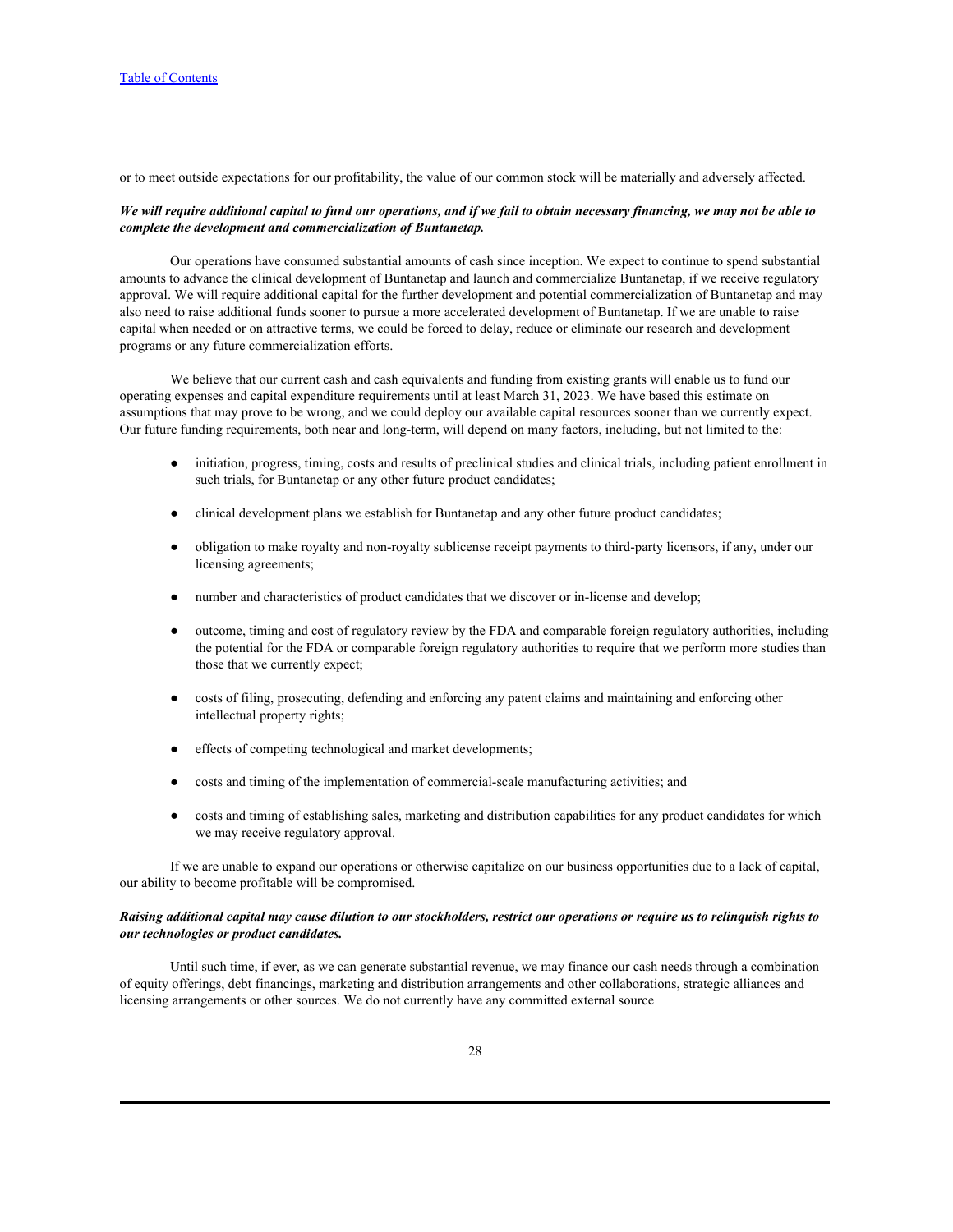of funds. In addition, we may seek additional capital due to favorable market conditions or strategic considerations, even if we believe that we have sufficient funds for our current or future operating plans.

To the extent that we raise additional capital through the sale of equity or convertible debt securities, your ownership interest will be diluted, and the terms of these securities may include liquidation or other preferences that adversely affect your rights as a common stockholder. Debt financing and preferred equity financing, if available, may involve agreements that include covenants limiting or restricting our ability to take specific actions, such as incurring additional debt, making capital expenditures or declaring dividends. If we raise additional funds through collaborations, strategic alliances or marketing, distribution or licensing arrangements with third parties, we may be required to relinquish valuable rights to our technologies, intellectual property, future revenue streams or product candidates or grant licenses on terms that may not be favorable to us. If we are unable to raise additional funds through equity or debt financings when needed, we may be required to delay, limit, reduce or terminate product candidate development or future commercialization efforts.

#### *We have a limited operating history.*

We were established and began operations in 2008. Our operations to date have been primarily focused on conducting preclinical and clinical studies. We have not yet demonstrated the ability to successfully complete a large-scale, pivotal clinical trial, obtain marketing approval, manufacture a commercial scale product, arrange for a third party to do so on our behalf, or conduct sales and marketing activities necessary for successful product commercialization. In addition, as a business with a limited operating history, we may encounter unforeseen expenses, difficulties, complications, delays and other known and unknown factors.

As we continue to build our business, we expect our financial condition and operating results may fluctuate significantly from quarter to quarter and year to year due to a variety of factors, many of which are beyond our control. Accordingly, you should not rely upon the results of any particular quarterly or annual period as indications of future operating performance.

# *Our ability to use our net operating loss carryforwards to offset future taxable income may be subject to certain limitations.*

In general, under Section 382 of the U.S. Internal Revenue Code of 1986, as amended (the "Code"), a corporation that undergoes an "ownership change" is subject to limitations on its ability to use its pre-change net operating loss carryforwards ("NOLs") to offset future taxable income. Due to previous ownership changes, our ability to use our NOLs could be limited by Section 382 of the Code. Future changes in our stock ownership, some of which are outside of our control, could result in an ownership change under Section 382 of the Code. Furthermore, our ability to use NOLs of companies that we may acquire in the future may be subject to limitations. For these reasons, we may not be able to use a material portion of the NOLs, even if we attain profitability.

### **Risks Related to Development, Clinical Testing, Manufacturing and Regulatory Approval**

# *We are heavily dependent on the success of Buntanetap, our most advanced product candidate, which is still under clinical development, and if this drug does not receive regulatory approval or is not successfully commercialized, our business may be harmed.*

We do not have any products that have gained regulatory approval. Currently, our lead clinical stage product candidate is Buntanetap. As a result, our business is dependent on our ability to successfully complete clinical development of, obtain regulatory approval for, and, if approved, successfully commercialize Buntanetap in a timely manner. We cannot commercialize Buntanetap in the United States without first obtaining regulatory approval from the FDA; similarly, we cannot commercialize Buntanetap outside of the United States without obtaining regulatory approval from comparable foreign regulatory authorities. Before obtaining regulatory approvals for the commercial sale of Buntanetap for a target indication, we must demonstrate with substantial evidence gathered in preclinical studies and clinical trials, generally including two adequate and well-controlled clinical trials, and, with respect to approval in the United States, to the satisfaction of the FDA, that Buntanetap is safe and effective for use for that target indication and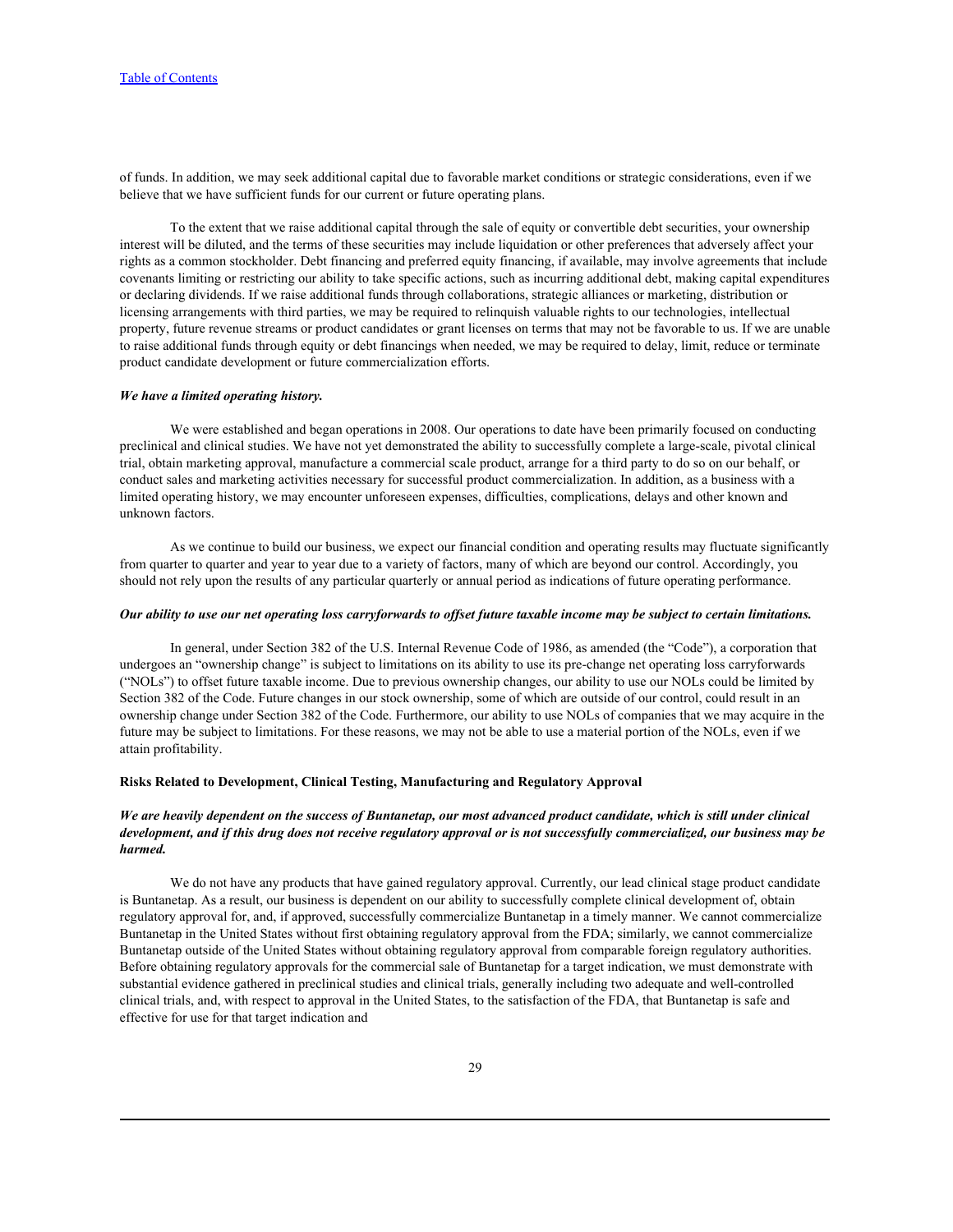that the manufacturing facilities, processes and controls are adequate. Even if Buntanetap were to successfully obtain approval from the FDA and comparable foreign regulatory authorities, any approval might contain significant limitations related to use restrictions for specified age groups, warnings, precautions or contraindications, or may be subject to burdensome post-approval study or risk management requirements. If we are unable to obtain regulatory approval for Buntanetap in one or more jurisdictions, or any approval contains significant limitations, we may not be able to obtain sufficient funding or generate sufficient revenue to continue the development of any other product candidate that we may in-license, develop or acquire in the future. Furthermore, even if we obtain regulatory approval for Buntanetap, we will still need to develop a commercial organization, establish commercially viable pricing and obtain approval for adequate reimbursement from third-party and government payors. If we are unable to successfully commercialize Buntanetap, we may not be able to earn sufficient revenue to continue our business

## *Disruptions associated with widespread health emergencies could harm our ability to complete or could materially delay our clinical trials.*

The emergence of widespread health emergencies or pandemics, such as COVID-19, could lead to quarantines, business shutdowns, labor shortages, disruptions to the healthcare system, and overall economic instability. If the suppliers, CROs, hospitals, clinical trial sites, regulators, consultants and other third parties with whom we conduct business were to experience shutdowns or other business disruptions, our ability to enroll patients and conduct our clinical trials in the manner and on the timelines presently planned could be materially and negatively impacted. In March 2020, the clinical trial sites participating in our Phase 2a trial in AD patients in collaboration with the ADCS temporarily suspended enrollment of new patients because of the ongoing COVID-19 pandemic. The trial sites have reopened and patient recruitment and treatment have resumed. In addition, due to restrictions related to COVID-19 during 2020, we experienced delays in opening clinical trial sites for our AD/PD Trial.<br>Although we currently believe our clinical trials will be completed on time, the extent to whi have a material impact on our clinical trials is dependent on the spread of the disease and government and healthcare system responses to such spread, which are presently highly uncertain.

#### *Clinical trials are expensive, time-consuming and difficult to design and implement, and involve an uncertain outcome.*

Clinical testing is expensive and can take many years to complete, and its outcome is inherently uncertain. Failure can occur at any time during the clinical trial process. Because the results of preclinical studies and early clinical trials are not necessarily predictive of future results, Buntanetap and our other compounds may not have favorable results in later preclinical and clinical studies or receive regulatory approval. We may experience delays in initiating and completing any clinical trials that we intend to conduct, and we do not know whether planned clinical trials will begin on time, need to be redesigned, enroll patients on time or be completed on schedule, or at all. Clinical trials can be delayed for a variety of reasons, including delays related to:<br>● the FDA or comparable foreign regulatory authorities disagreeing as to the design or implementation of our clinical

- studies;
- obtaining regulatory approval to commence a trial;
- reaching an agreement on acceptable terms with prospective contract research organizations ("CROs"), and clinical trial sites, the terms of which can be subject to extensive negotiation and may vary significantly among different CROs and trial sites;
- obtaining Institutional Review Board ("IRB") approval at each site, or Independent Ethics Committee ("IEC") approval at sites outside the United States;
- recruiting suitable patients to participate in a trial in a timely manner and in sufficient numbers;
- having patients complete a trial or return for post-treatment follow-up;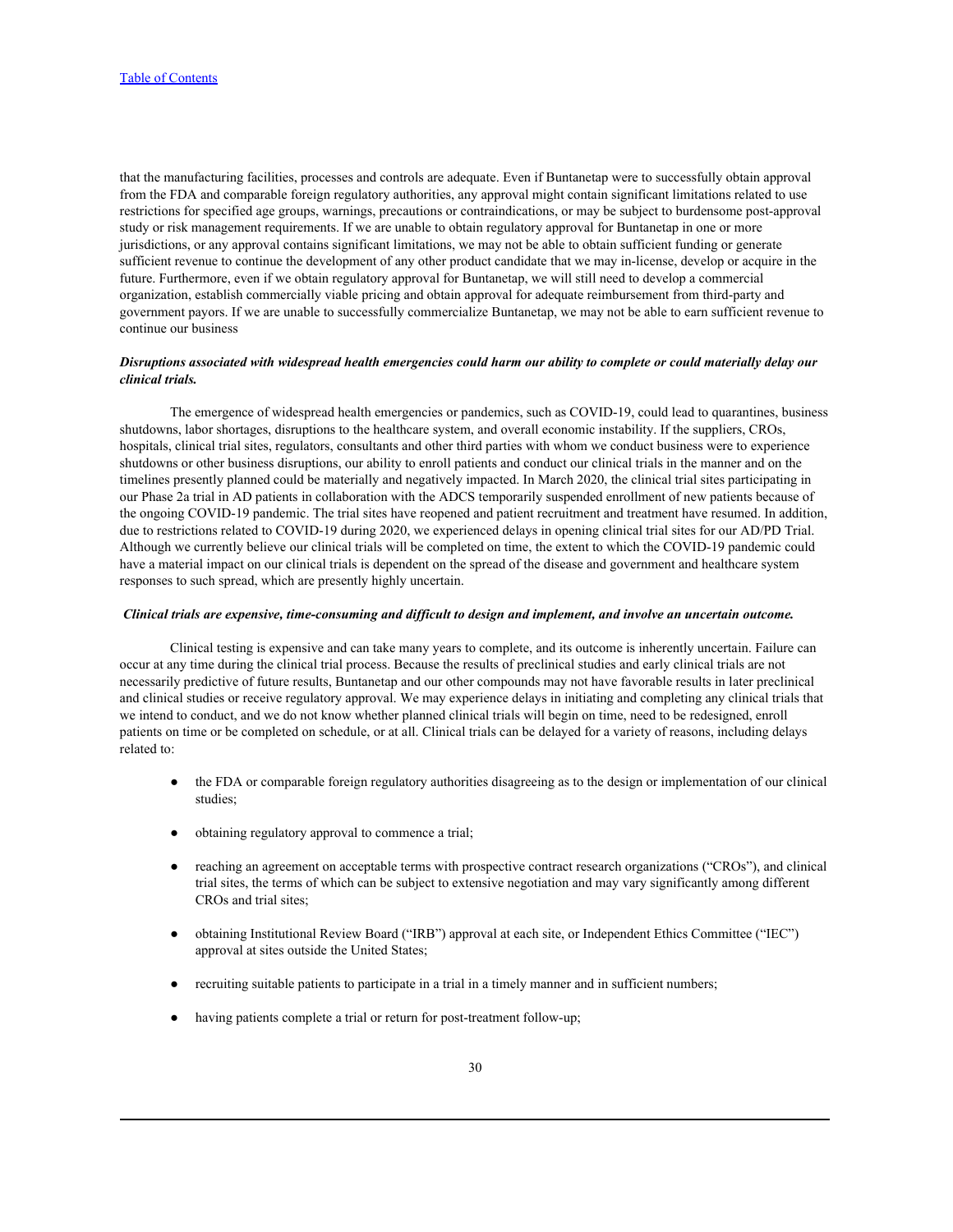- imposition of a clinical hold by regulatory authorities, including as a result of unforeseen safety issues or side effects or failure of trial sites to adhere to regulatory requirements or follow trial protocols;
- clinical sites deviating from trial protocol or dropping out of a trial;
- addressing patient safety concerns that arise during the course of a trial;
- adding a sufficient number of clinical trial sites; or
- manufacturing sufficient quantities of product candidate for use in clinical trials.

We could also encounter delays if a clinical trial is suspended or terminated by us, the IRBs or IECs of the institutions in which such trials are being conducted, the Data Safety Monitoring Board ("DSMB"), for such trial or the FDA or other regulatory authorities. Such authorities may impose such a suspension or termination due to a number of factors, including failure to conduct the clinical trial in accordance with regulatory requirements or our clinical protocols, inspection of the clinical trial operations or trial site by the FDA or other regulatory authorities resulting in the imposition of a clinical hold, unforeseen safety issues or adverse side effects, failure to demonstrate a benefit from using a drug, changes in governmental regulations or administrative actions or lack of adequate funding to continue the clinical trial. Furthermore, we rely on CROs and clinical trial sites to ensure the proper and timely conduct of our clinical trials and, while we have agreements governing their committed activities, we have limited influence over their actual performance, as described in "—Risks Related to Our Dependence on Third Parties."

# *The regulatory approval processes of the FDA and comparable foreign authorities are lengthy, time consuming and inherently unpredictable, and if we are ultimately unable to obtain regulatory approval for Buntanetap or any other product candidates, our business will be substantially harmed.*

The time required to obtain approval by the FDA and comparable foreign authorities is unpredictable but typically takes many years following the commencement of clinical trials and depends upon numerous factors, including the substantial discretion of the regulatory authorities. In addition, approval policies, regulations or the type and amount of clinical data necessary to gain approval may change during the course of a product candidate's clinical development and may vary among jurisdictions. We have not obtained regulatory approval for any product candidate and it is possible that we will never obtain regulatory approval for Buntanetap or any other product candidate. We are not permitted to market any of our product candidates in the United States until we receive regulatory approval of an NDA from the FDA. Approval from the FDA and comparable foreign authorities may be delayed or denied for a variety of reasons, including:

- we may be unable to demonstrate to the satisfaction of the FDA or comparable foreign regulatory authorities that a product candidate is safe and effective for its proposed indication;
- serious and unexpected drug-related side effects experienced by participants in our clinical trials or by individuals using drugs similar to our product candidates, or other products containing the active ingredient in our product candidates;
- negative or ambiguous results from our clinical trials or results that may not meet the level of statistical significance required by the FDA or comparable foreign regulatory authorities for approval;
- we may be unable to demonstrate that a product candidate's clinical and other benefits outweigh its safety risks;
- the FDA or comparable foreign regulatory authorities may disagree with our interpretation of data from preclinical studies or clinical trials;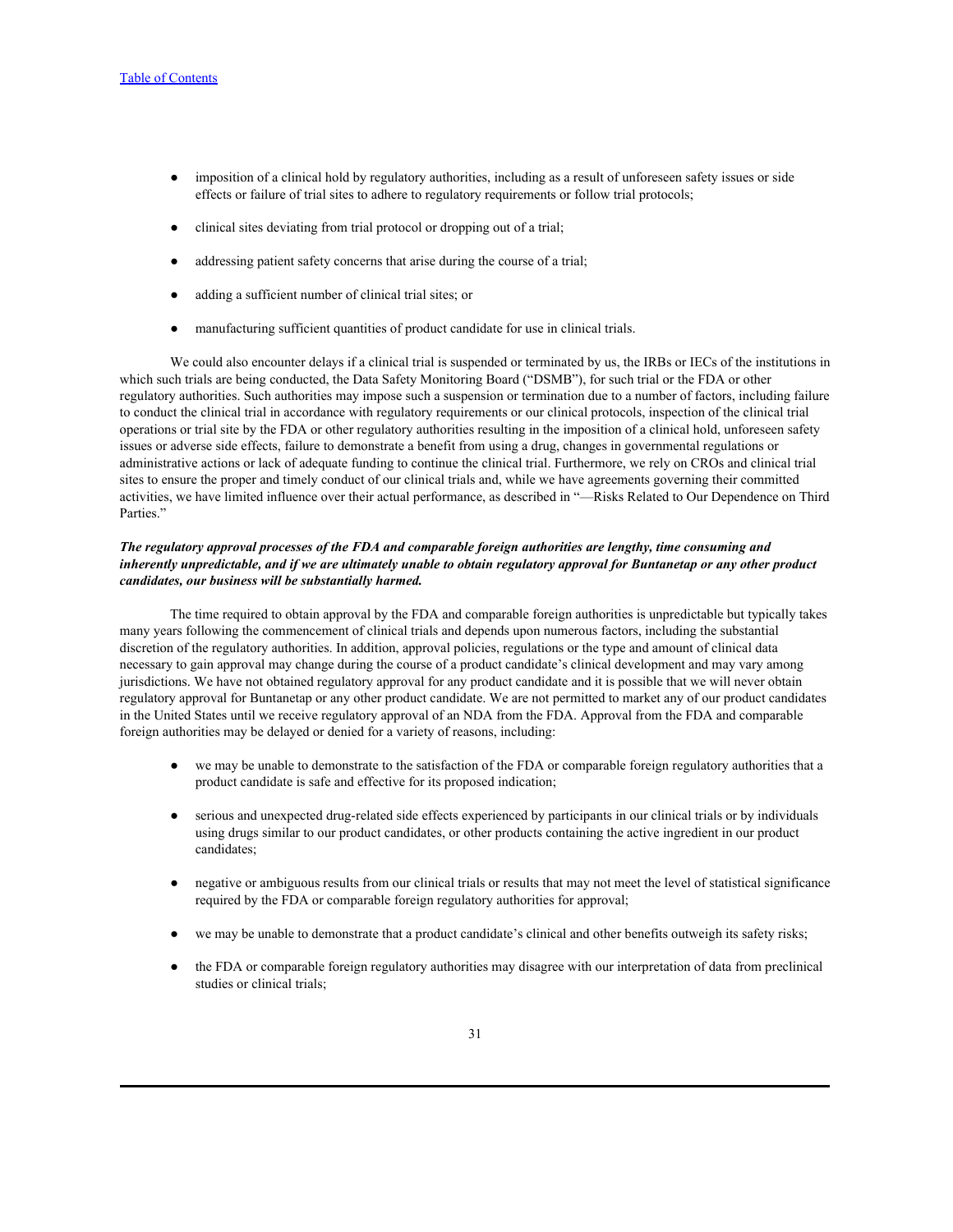- the data collected from clinical trials of our product candidates may not be acceptable or sufficient to support the submission of an NDA or other submission or to obtain regulatory approval in the United States or elsewhere, and we may be required to conduct additional clinical trials;
- the FDA or comparable foreign authorities may disagree regarding the formulation, labeling and/or the specifications of our product candidates;
- the FDA or comparable foreign regulatory authorities may fail to approve or find deficiencies with the manufacturing processes or facilities of third-party manufacturers with which we contract for clinical and commercial supplies; and
- the approval policies or regulations of the FDA or comparable foreign regulatory authorities may significantly change in a manner rendering our clinical data insufficient for approval.

Prior to obtaining approval to commercialize a product candidate in the United States or abroad, we must demonstrate with substantial evidence from well-controlled clinical trials, and to the satisfaction of the FDA or foreign regulatory agencies, that such product candidates are safe and effective for their intended uses. Results from preclinical studies and clinical trials can be interpreted in different ways. Even if we believe the preclinical or clinical data for our product candidates are promising, such data may not be sufficient to support approval by the FDA and other regulatory authorities. For diseases like AD and PD, the FDA has stated that one single Phase 3 trial is adequate for approval, if it demonstrates robust and unquestionable efficacy. However, the circumstances under which a single adequate and controlled study can be used as the sole basis of demonstrating efficacy of a drug are exceptional.

The FDA or any foreign regulatory bodies can delay, limit or deny approval of our product candidates or require us to conduct additional preclinical or clinical testing or abandon a program for many reasons, including:

- the FDA or comparable foreign regulatory authorities may disagree with the design or implementation of our clinical trials;
- the FDA or comparable foreign regulatory authorities may disagree with our safety interpretation of our drug;
- the FDA or comparable foreign regulatory authorities may disagree with our efficacy interpretation of our drug;
- the FDA or comparable foreign regulatory authorities may regard our CMC package as inadequate.

Of the large number of drugs in development, only a small percentage successfully complete the regulatory approval processes and are commercialized. This lengthy approval process, as well as the unpredictability of future clinical trial results, may result in our failing to obtain regulatory approval to market Buntanetap or another product candidate, which would significantly harm our business, results of operations and prospects.

In addition, the FDA or the applicable foreign regulatory agency also may approve a product candidate for a more limited indication or patient population than we originally requested, and the FDA or applicable foreign regulatory agency may approve a product candidate with a label that does not include the labeling claims necessary or desirable for the successful commercialization of that product candidate. Any of the foregoing scenarios could materially harm the commercial prospects for our product candidates.

32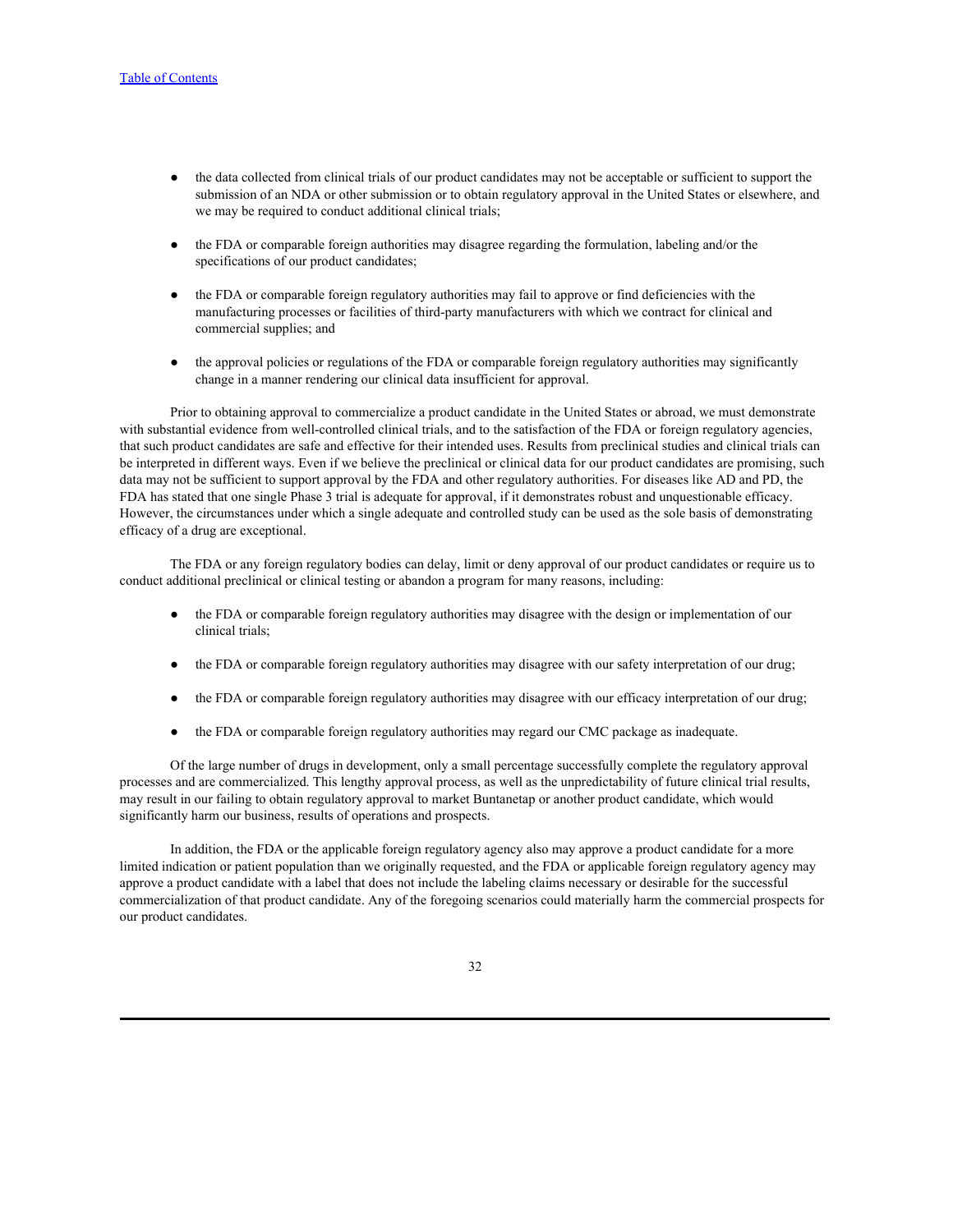# *We have concentrated our research and development efforts on the treatment of AD and PD, diseases that have seen limited success in drug development. Further, Buntanetap is based on a new approach to treating AD and PD, which makes it difficult to predict the time and cost of development and subsequent obtaining of regulatory approval.*

Efforts by biopharmaceutical and pharmaceutical companies in treating AD and PD have seen limited success in drug development, and there are no FDA-approved disease modifying therapeutic options available for patients with AD and PD. We cannot be certain that our approach will lead to the development of approvable or marketable products. The only drugs approved by the FDA to treat AD and PD to date address the diseases' symptoms. No new treatments have been approved for AD since 2003. Since 2003, over 500 clinical studies have been completed and no compound has shown efficacy. AD drug candidates have the highest failure rate of 100%, compared to 50% to 80% for all other drug candidates. As a result, the FDA has a limited set of products to rely on in evaluating Buntanetap. This could result in a longer than expected regulatory review process, increased expected development costs or the delay or prevention of commercialization of Buntanetap for the treatment of AD and PD.

# *Enrollment and retention of patients in clinical trials is an expensive and time-consuming process and could be made more difficult or rendered impossible by multiple factors outside our control.*

The timely completion of clinical trials in accordance with their protocols depends, among other things, on our ability to enroll a sufficient number of patients who remain in the study until its conclusion. We may encounter delays in enrolling, or be unable to enroll, a sufficient number of patients to complete any of our clinical trials, and even once enrolled, we may be unable to retain a sufficient number of patients to complete any of our trials. Patient enrollment and retention in clinical trials depends on many factors, including:

- the patient eligibility criteria defined in the protocol;
- the size of the patient population required for analysis of the trial's primary endpoints;
- the nature of the trial protocol;
- the existing body of safety and efficacy data with respect to the product candidate;
- the proximity of patients to clinical sites;
- our ability to recruit clinical trial investigators with the appropriate competencies and experience;
- clinicians' and patients' perceptions as to the potential advantages of the product candidate being studied in relation to other available therapies, including any new drugs that may be approved for the indications we are investigating;
- competing clinical trials being conducted by other companies or institutions;
- our ability to maintain patient consents; and
- the risk that patients enrolled in clinical trials will drop out of the trials before completion.

## *Results of preclinical studies, early clinical trials or analyses may not be indicative of results obtained in later trials.*

The results of preclinical studies, early clinical trials or analyses of our product candidates may not be predictive of the results of later-stage clinical trials. Product candidates in later stages of clinical trials may fail to show the desired safety and efficacy traits despite having progressed through preclinical studies and initial clinical trials. A number of companies in the biopharmaceutical industry have suffered significant setbacks in advanced clinical trials due to lack of efficacy or adverse safety profiles, notwithstanding promising results in earlier trials. In addition, conclusions based on promising data from analyses of clinical results may be shown to be incorrect when implemented in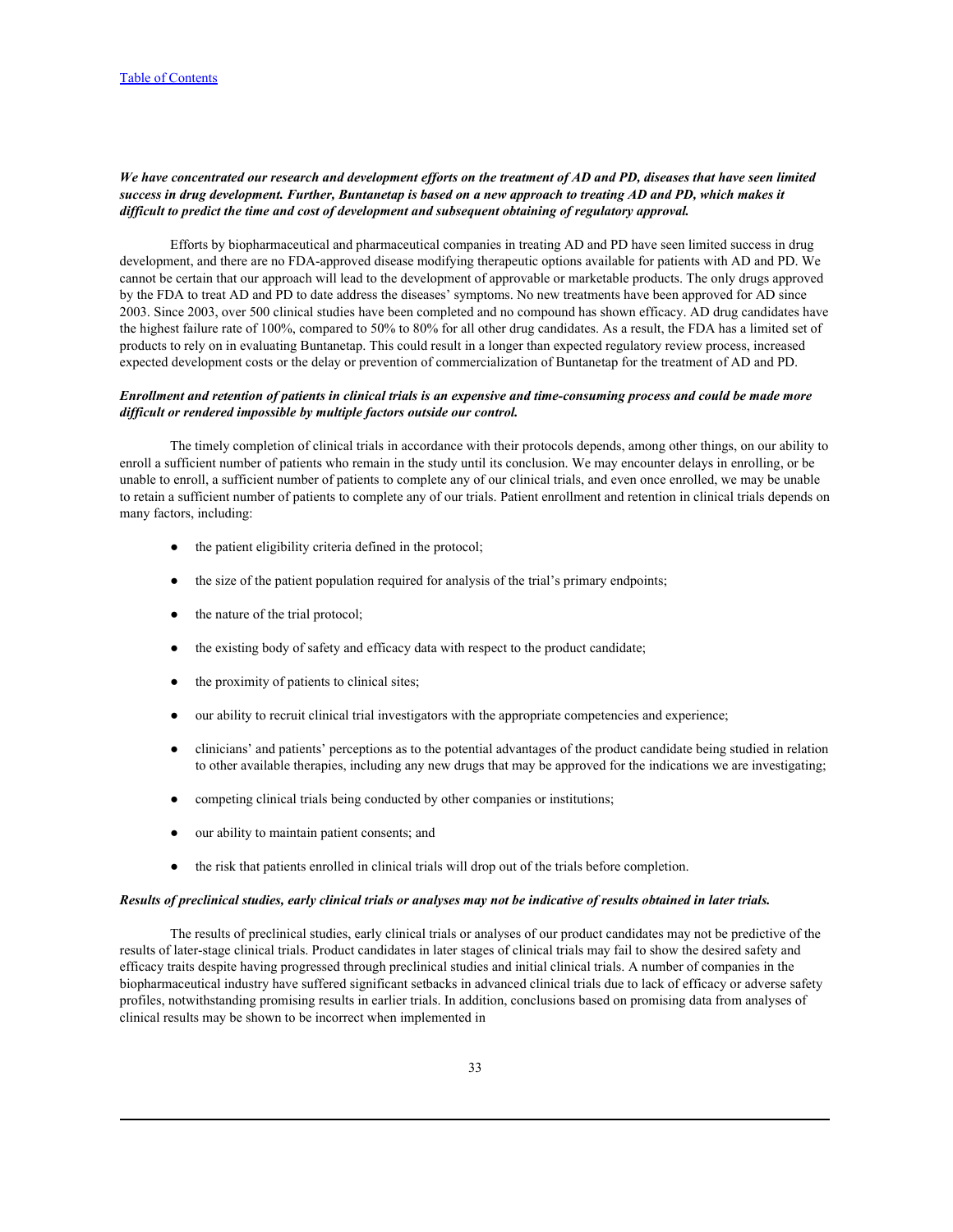prospective clinical trials. Even if our clinical trials for Buntanetap are completed as planned, we cannot be certain that their results will support the safety and efficacy sufficient to obtain regulatory approval.

# *Interim "top-line" and preliminary data from our clinical trials that we announce or publish from time to time may change as more patient data become available and are subject to audit and verification procedures that could result in material changes in the final data.*

From time to time, we may publish interim "top-line" or preliminary data from our clinical studies. Interim data from clinical trials that we may complete are subject to the risk that one or more of the clinical outcomes may materially change as patient enrollment continues and more patient data become available. Preliminary or "top-line" data also remain subject to audit and verification procedures that may result in the final data being materially different from the preliminary data we previously published. As a result, interim and preliminary data should be viewed with caution until the final data are available. Adverse differences between preliminary or interim data and final data could significantly harm our business prospects.

## *Our product candidates may cause serious adverse events or undesirable side effects, which may delay or prevent marketing approval, or, if approved, require them to be taken off the market, require them to include safety warnings or otherwise limit their sales.*

Serious adverse events or undesirable side effects caused by Buntanetap or any other product candidates could cause us or regulatory authorities to interrupt, delay or halt clinical trials and could result in a more restrictive label or the delay or denial of regulatory approval by the FDA or other comparable foreign authorities. Results of any clinical trial we conduct could reveal a high and unacceptable severity and prevalence of side effects or unexpected characteristics. Patients treated with Buntanetap to date, at high doses have experienced adverse events that include nausea and vomiting.

If unacceptable side effects arise in the development of our product candidates, we, the FDA or the IRBs at the institutions in which our studies are conducted, or the DSMB, if constituted for our clinical trials, could recommend a suspension or termination of our clinical trials, or the FDA or comparable foreign regulatory authorities could order us to cease further development of or deny approval of a product candidate for any or all targeted indications. In addition, drug-related side effects could affect patient recruitment or the ability of enrolled patients to complete a trial or result in potential product liability claims. In addition, these side effects may not be appropriately recognized or managed by the treating medical staff. We expect to have to train medical personnel using our product candidates to understand the side effect profiles for our clinical trials and upon any commercialization of any of our product candidates. Inadequate training in recognizing or managing the potential side effects of our product candidates could result in patient injury or death. Any of these occurrences may harm our business, financial condition and prospects significantly.

Additionally, if one or more of our product candidates receives marketing approval, and we or others later identify undesirable side effects caused by such products, a number of potentially significant negative consequences could result, including:<br>● regulatory authorities may withdraw approvals of such product;

- 
- regulatory authorities may require additional warnings on the label, such as a "black box" warning or contraindication;
- additional restrictions may be imposed on the marketing of the particular product or the manufacturing processes for the product or any component thereof;
- we may be required to implement a REMS or create a medication guide outlining the risks of such side effects for distribution to patients;
- we could be sued and held liable for harm caused to patients;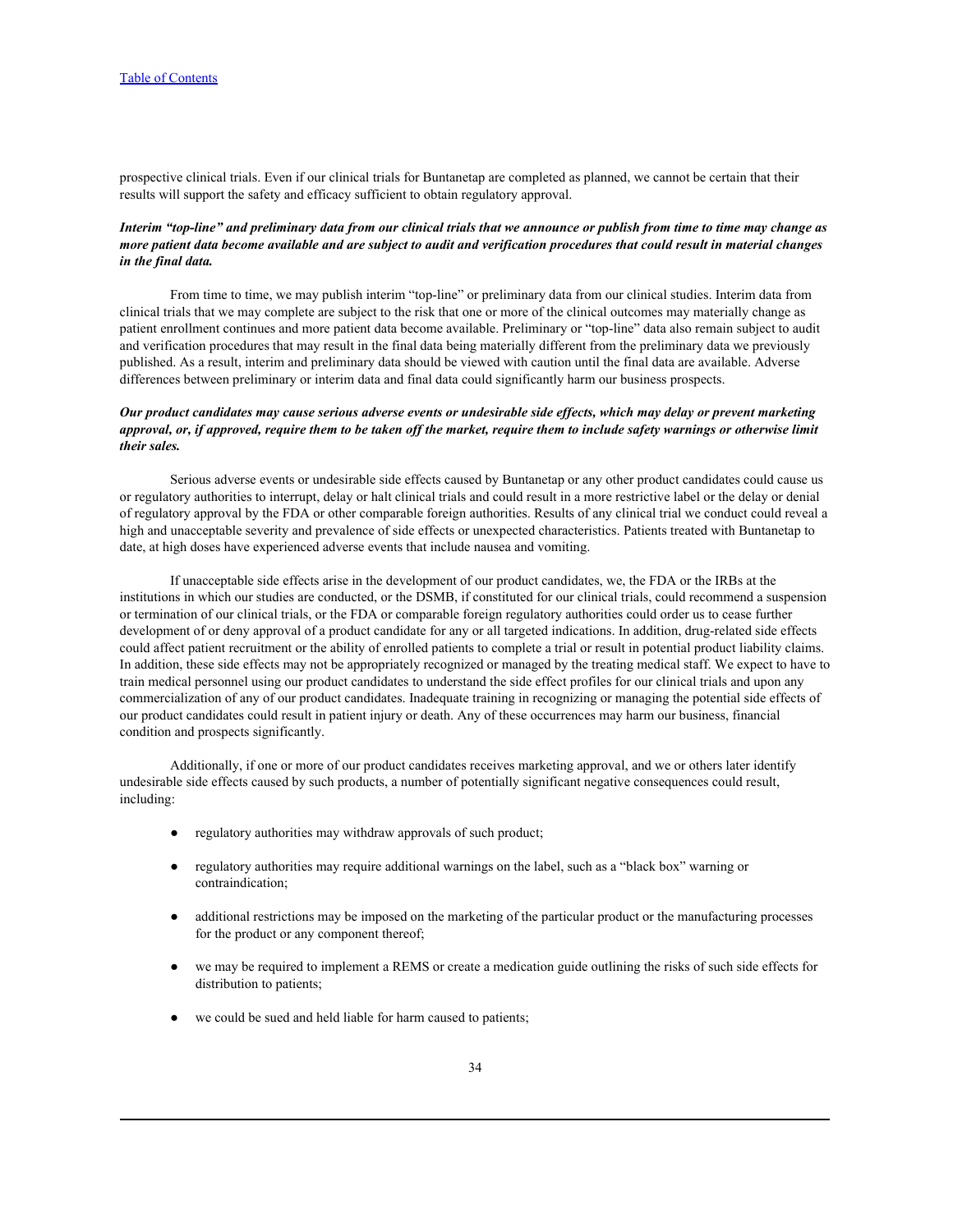- the product may become less competitive; and
- our reputation may suffer.

Any of these events could prevent us from achieving or maintaining market acceptance of a product candidate, if approved, and could significantly harm our business, results of operations and prospects.

#### *The market opportunities for Buntanetap, if approved, may be smaller than we anticipate.*

We expect to initially seek approval for Buntanetap for AD and PD in the US. Our estimates of market potential have been derived from a variety of sources, including scientific literature, patient foundations and market research, and may prove to be incorrect. Even if we obtain significant market share for any product candidate, if approved, if the potential target populations are small, we may never achieve profitability without obtaining marketing approval for additional indications.

## *We have never obtained marketing approval for a product candidate and we may be unable to obtain, or may be delayed in obtaining, marketing approval for any of our product candidates.*

We have never obtained marketing approval for a product candidate. It is possible that the FDA may refuse to accept for substantive review any NDAs that we submit for our product candidates or may conclude after review of our data that our application is insufficient to obtain marketing approval of our product candidates. If the FDA does not accept or approve our NDAs for our product candidates, it may require that we conduct additional clinical, preclinical or manufacturing validation studies and submit that data before it will reconsider our applications. Depending on the extent of these or any other FDArequired studies, approval of any NDA that we submit may be delayed or may require us to expend more resources than we have available. It is also possible that additional studies, if performed and completed, may not be considered sufficient by the FDA to approve our NDAs.

Any delay in obtaining, or an inability to obtain, marketing approvals would prevent us from commercializing our product candidates, generating revenues and achieving and sustaining profitability. If any of these outcomes occur, we may be forced to abandon our development efforts for our product candidates, which could significantly harm our business.

# *Even if we obtain FDA approval for Buntanetap or any other product candidates in the United States, we may never obtain approval for or commercialize Buntanetap or any other product candidates in any other jurisdiction, which would limit our ability to realize their full market potential.*

In order to market any products in any particular jurisdiction, we must establish and comply with numerous and varying regulatory requirements on a country-by-country basis regarding safety and efficacy. Approval by the FDA in the United States does not ensure approval by regulatory authorities in other countries or jurisdictions. However, the failure to obtain approval in one jurisdiction may negatively impact our ability to obtain approval elsewhere. In addition, clinical trials conducted in one country may not be accepted by regulatory authorities in other countries, and regulatory approval in one country does not guarantee regulatory approval in any other country.

Approval processes vary among countries and can involve additional product testing and validation and additional administrative review periods. Seeking foreign regulatory approval could result in difficulties and increased costs for us and require additional preclinical studies or clinical trials which could be costly and time consuming. Regulatory requirements can vary widely from country to country and could delay or prevent the introduction of our products in those countries. We do not have any product candidates approved for sale in any jurisdiction, including in international markets, and we do not have experience in obtaining regulatory approval in international markets. If we fail to comply with regulatory requirements in international markets or to obtain and maintain required approvals, or if regulatory approvals in international markets are delayed, our target market will be reduced and our ability to realize the full market potential of any product we develop will be unrealized.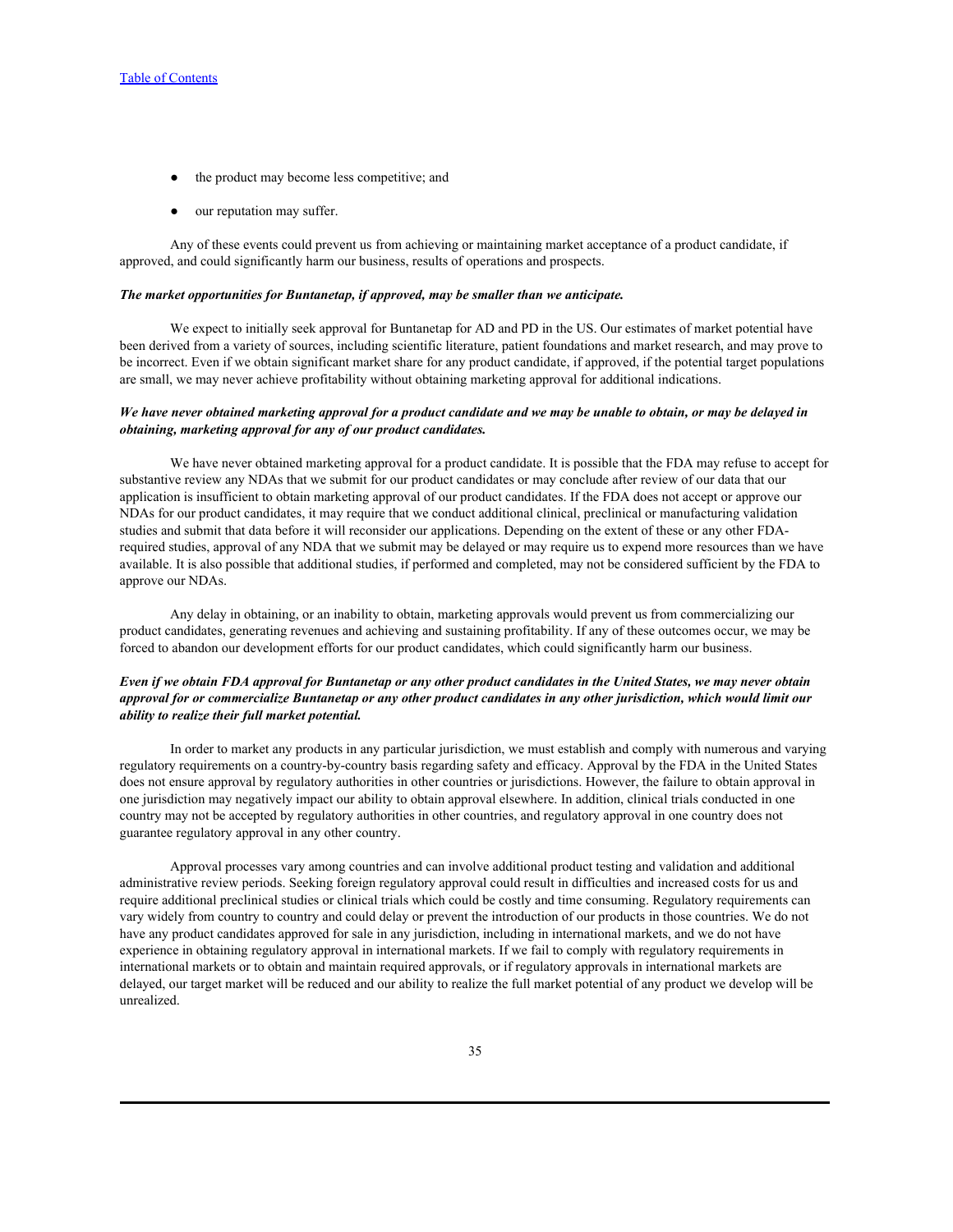# *Even if we obtain regulatory approval for Buntanetap or any product candidates, we will still face extensive and ongoing regulatory requirements and obligations and any product candidates, if approved, may face future development and regulatory difficulties.*

Any product candidate for which we obtain marketing approval, along with the manufacturing processes, post-approval clinical data, labeling, packaging, distribution, adverse event reporting, storage, recordkeeping, export, import, advertising and promotional activities for such product, among other things, will be subject to extensive and ongoing requirements of and review by the FDA and other regulatory authorities. These requirements include submissions of safety and other post-marketing information and reports, establishment registration and drug listing requirements, continued compliance with cGMP requirements relating to manufacturing, quality control, quality assurance and corresponding maintenance of records and documents, requirements regarding the distribution of samples to physicians and recordkeeping and GCP requirements for any clinical trials that we conduct post-approval.

Even if marketing approval of a product candidate is granted, the approval may be subject to limitations on the indicated uses for which the product candidate may be marketed or to the conditions of approval, including a requirement to implement a REMS. If any of our product candidates receive marketing approval, the accompanying label may limit the approved indicated use of the product candidate, which could limit sales of the product candidate. The FDA may also impose requirements for costly post-marketing studies or clinical trials and surveillance to monitor the safety or efficacy of a product. The FDA closely regulates the post-approval marketing and promotion of drugs to ensure drugs are marketed only for the approved indications and in accordance with the provisions of the approved labeling. The FDA imposes stringent restrictions on manufacturers' communications regarding off-label use, and if we market our products for uses beyond their approved indications, we may be subject to enforcement action for off-label marketing. Violations of the FDCA relating to the promotion of prescription drugs may lead to FDA enforcement actions and investigations alleging violations of federal and state healthcare fraud and abuse laws, as well as state consumer protection laws.

In addition, later discovery of previously unknown adverse events or other problems with our products, manufacturers or manufacturing processes or failure to comply with regulatory requirements, may yield various results, including:

- restrictions on manufacturing such products;
- restrictions on the labeling or marketing of products;
- restrictions on product distribution or use;
- requirements to conduct post-marketing studies or clinical trials;
- warning letters or untitled letters;
- withdrawal of the products from the market;
- refusal to approve pending applications or supplements to approved applications that we submit;
- recall of products;
- fines, restitution or disgorgement of profits or revenues;
- suspension or withdrawal of marketing approvals;
- refusal to permit the import or export of our products;
- product seizure; or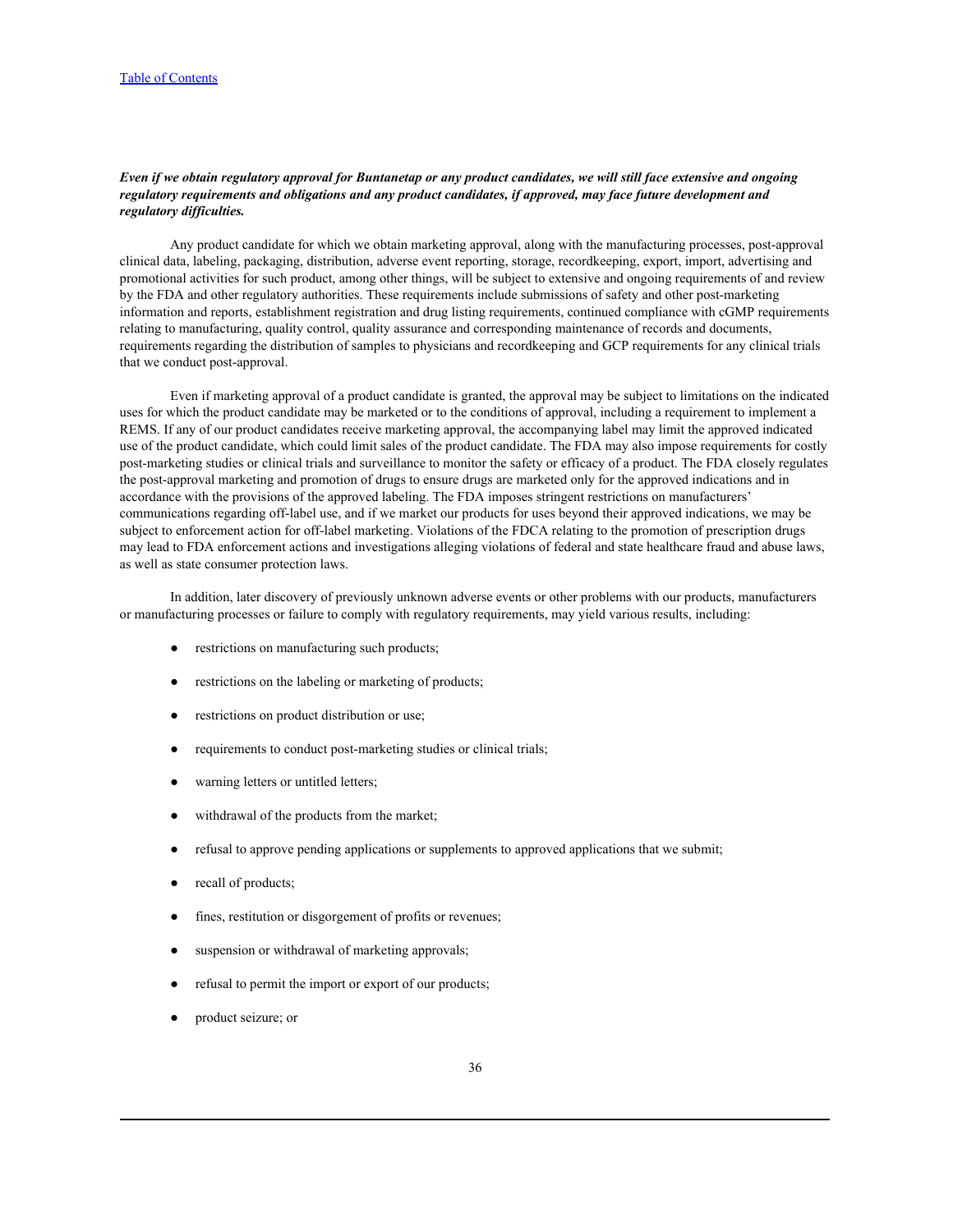● injunctions or the imposition of civil or criminal penalties.

Further, the FDA's policies may change, and additional government regulations may be enacted that could prevent, limit or delay regulatory approval of our product candidates. If we are slow or unable to adapt to changes in existing requirements or the adoption of new requirements or policies, or if we are not able to maintain regulatory compliance, we may lose any marketing approval that we may have obtained, which would adversely affect our business, prospects and ability to achieve or sustain profitability.

We also cannot predict the likelihood, nature or extent of government regulation that may arise from future legislation or administrative or executive action, either in the United States or abroad. For example, certain policies of the current presidential administration may impact our business and industry. Namely, the current presidential administration has taken several executive actions, including the issuance of a number of Executive Orders, that could impose significant burdens on, or otherwise materially delay, the FDA's ability to engage in routine regulatory and oversight activities such as implementing statutes through rulemaking, issuance of guidance, and review and approval of marketing applications. It is difficult to predict how these executive actions will be implemented, and the extent to which they will impact the FDA's ability to exercise its regulatory authority. If these executive actions impose constraints on FDA's ability to engage in oversight and implementation activities in the normal course, our business may be negatively impacted.

# *We may seek a Breakthrough Therapy designation for Buntanetap from the FDA at the end of the two Phase 2a studies in AD and PD, respectively. However, we might not receive such designation, and even if we do, such designation may not lead to a faster development or regulatory review or approval process.*

We may seek a Breakthrough Therapy designation for Buntanetap or one or more of our other product candidates. A Breakthrough Therapy is defined as a drug that is intended, alone or in combination with one or more other drugs, to treat a serious condition, and preliminary clinical evidence indicates that the drug may demonstrate substantial improvement over existing therapies on one or more clinically significant endpoints, such as substantial treatment effects observed early in clinical development. For drugs that have been designated as breakthrough therapies, interaction and communication between the FDA and the sponsor of the trial can help to identify the most efficient path for clinical development while minimizing the number of patients placed in ineffective control regimens. Drugs designated as breakthrough therapies by the FDA may also be eligible for priority review if supported by clinical data at the time the NDA is submitted to the FDA.

Designation as a Breakthrough Therapy is within the discretion of the FDA. Accordingly, even if we believe that one of our product candidates meets the criteria for designation as a Breakthrough Therapy, the FDA may disagree and instead determine not to make such designation. Even if we receive Breakthrough Therapy designation, the receipt of such designation for a product candidate may not result in a faster development or regulatory review or approval process compared to drugs considered for approval under conventional FDA procedures and does not assure ultimate approval by the FDA. In addition, even if one or more of our product candidates qualify as breakthrough therapies, the FDA may later decide that the product candidates no longer meet the conditions for qualification or decide that the time period for FDA review or approval will not be shortened.

## *Potential product liability lawsuits against us could cause us to incur substantial liabilities and limit commercialization of any products that we may develop.*

The use of Buntanetap or any other product candidates we may develop in clinical trials and the sale of any products for which we obtain marketing approval exposes us to the risk of product liability claims. Product liability claims might be brought against us by patients, healthcare providers, pharmaceutical companies or others selling or otherwise coming into contact with our products. On occasion, large judgments have been awarded in class action lawsuits based on drugs that had unanticipated adverse effects. If we cannot successfully defend against product liability claims, we could incur substantial liability and costs. In addition, regardless of merit or eventual outcome, product liability claims may result in:

● impairment of our business reputation and significant negative media attention;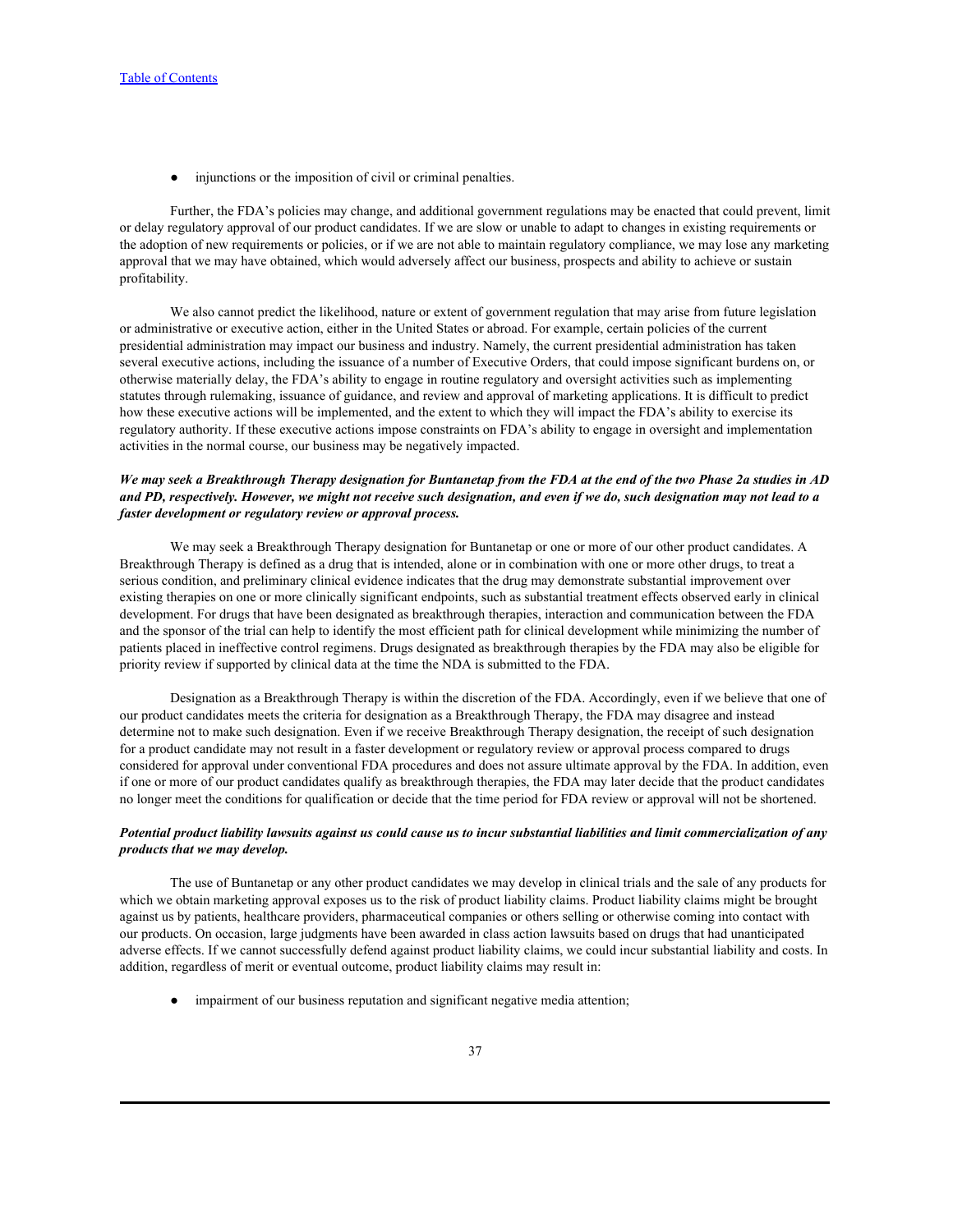- withdrawal of participants from our clinical trials;
- significant costs to defend the litigation;
- distraction of management's attention from our primary business;
- substantial monetary awards to patients or other claimants;
- inability to commercialize Buntanetap or any other product candidate;
- product recalls, withdrawals or labeling, marketing or promotional restrictions;
- decreased market demand for any product; and
- loss of revenue.

The product liability insurance coverage we acquire in the future may not be sufficient to reimburse us for any expenses or losses we may suffer. In connection with our Phase 2a clinical studies, we carry insurance for product liability claims in the United States. We intend to acquire insurance coverage to include larger clinical studies, different countries and sale of commercial products; however, we may be unable to obtain product liability insurance on commercially reasonable terms or in adequate amounts. A successful product liability claim, or series of claims, brought against us could cause our share price to decline and, if judgments exceed our insurance coverage, could adversely affect the results of our operations and business, including preventing or limiting the commercialization of any product candidates we develop.

## **Risks Related to Commercialization**

# *We face significant competition from other biotechnology and pharmaceutical companies and our operating results will suffer if we fail to compete effectively.*

The biopharmaceutical and pharmaceutical industries are highly competitive and subject to significant and rapid technological change. Our success is highly dependent on our ability to acquire, develop, and obtain marketing approval for new products on a cost-effective basis and to market them successfully. If Buntanetap is approved, we will face intense competition from a variety of businesses, including large, fully integrated pharmaceutical companies, specialty pharmaceutical companies and biopharmaceutical companies in the United States and other jurisdictions. These organizations may have significantly greater resources than we do and may conduct similar research; seek patent protection; and establish collaborative arrangements for research, development, manufacturing and marketing of products that may compete with us.

Our competitors may, among other things:

- have significantly greater name recognition, financial, manufacturing, marketing, drug development, technical, and human resources than we do, and future mergers and acquisitions in the biotechnology and pharmaceutical industries may result in even more resources being concentrated in our competitors;
- develop and commercialize products that are safer, more effective, less expensive, more convenient, or easier to administer, or have fewer or less severe effects;
- obtain quicker regulatory approval;
- implement more effective approaches to sales and marketing; or
- form more advantageous strategic alliances.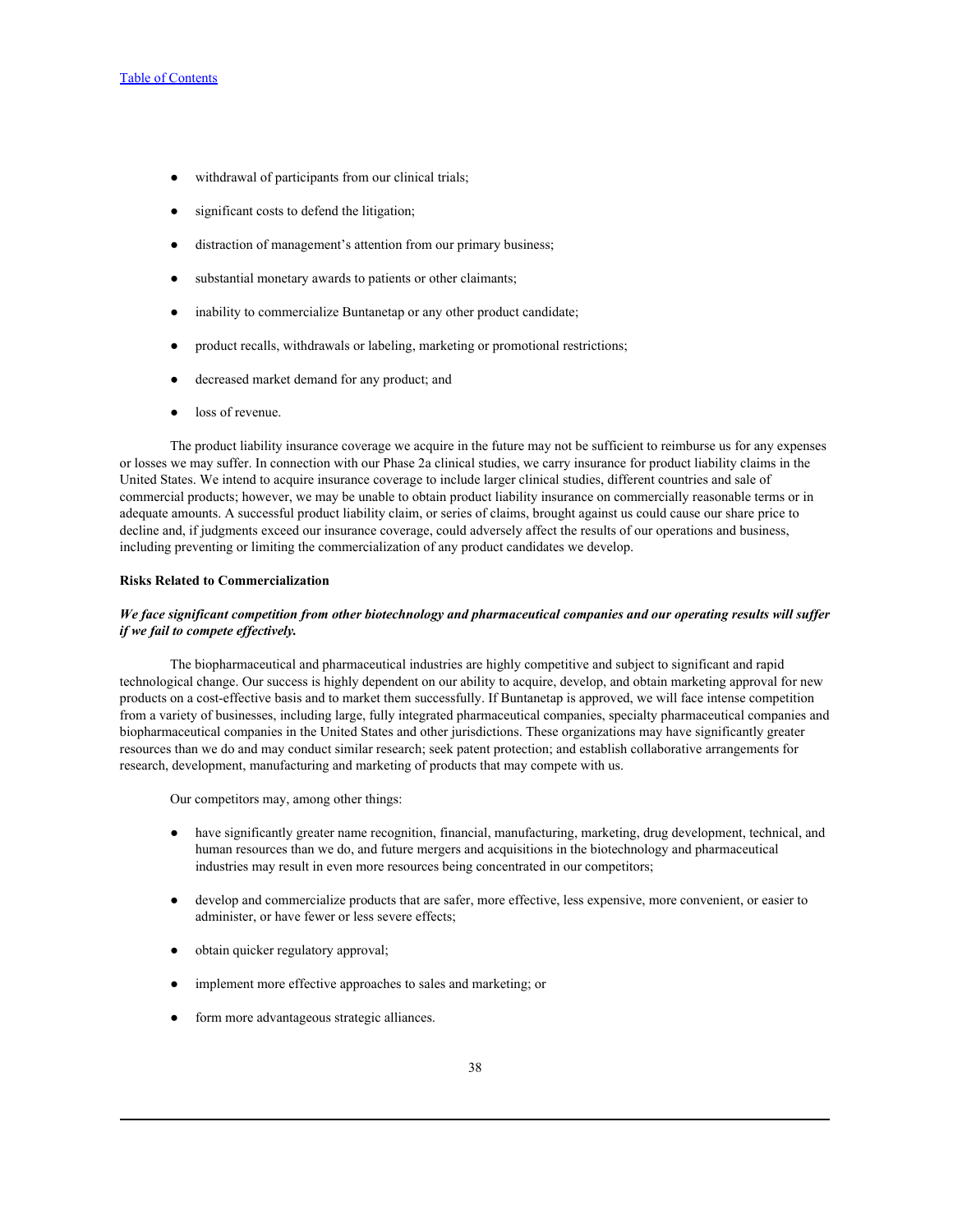Smaller and other early-stage companies may also prove to be significant competitors, particularly through collaborative arrangements with large and established companies. These third parties compete with us in recruiting and retaining qualified scientific and management personnel; establishing clinical trial sites and patient registration; and in acquiring technologies complementary to, or necessary for, our programs. Our commercial opportunity could be reduced or eliminated if our competitors develop and commercialize products that are more effective, have fewer or less severe side effects, or are more convenient or are less expensive than Buntanetap. Our competitors may also obtain FDA or other regulatory approval for their product candidates more rapidly than we may obtain approval for Buntanetap, which could result in our competitors establishing or strengthening their market position before we are able to enter the market.

# *The successful commercialization of Buntanetap and any other product candidates we develop will depend in part on the extent to which governmental authorities and health insurers establish adequate coverage, reimbursement levels, and pricing policies. Failure to obtain or maintain coverage and adequate reimbursement for our product candidates, if approved, could limit our ability to market those products and decrease our ability to generate revenue.*

The availability and adequacy of coverage and reimbursement by governmental healthcare programs such as Medicare and Medicaid, private health insurers and other third-party payors are essential for most patients to be able to afford prescription medications such as Buntanetap, if approved. Our ability to achieve acceptable levels of coverage and reimbursement for products by governmental authorities, private health insurers and other organizations will have an effect on our ability to successfully commercialize our drug and any other product candidates we develop. Assuming we obtain coverage for our product candidates by a third-party payor, the resulting reimbursement payment rates may not be adequate or may require co-payments that patients find unacceptably high. We cannot be sure that coverage and reimbursement in the United States or elsewhere will be available for our product candidates or any product that we may develop, and any reimbursement that may become available may be decreased or eliminated in the future.

Third-party payors increasingly are challenging prices charged for pharmaceutical products and services, and many third-party payors may refuse to provide coverage and reimbursement for particular drugs or biologics when an equivalent generic drug, biosimilar, or a less expensive therapy is available. It is possible that a third-party payor may consider our product candidates as substitutable and offer to reimburse patients only for the less expensive product. Even if we show improved efficacy or improved convenience of administration with our product candidates, pricing of existing drugs may limit the amount we will be able to charge for our product candidates. These payors may deny or revoke the reimbursement status of a given product or establish prices for new or existing marketed products at levels that are too low to enable us to realize an appropriate return on our investment in our product candidates. If reimbursement is not available or is available only at limited levels, we may not be able to successfully commercialize our product candidates and may not be able to obtain a satisfactory financial return on our product candidates.

There is significant uncertainty related to the insurance coverage and reimbursement of newly approved products. In the United States, third-party payors, including private and governmental payors, such as the Medicare and Medicaid programs, play an important role in determining the extent to which new drugs and biologics will be covered. The Medicare and Medicaid programs increasingly are used as models in the United States for how private payors and other governmental payors develop their coverage and reimbursement policies for drugs and biologics. Some third-party payors may require pre-approval of coverage for new or innovative devices or drug therapies before they will reimburse healthcare providers who use such therapies. It is difficult to predict at this time what third-party payors will decide with respect to the coverage and reimbursement for our product candidates.

No uniform policy for coverage and reimbursement for products exists among third-party payors in the United States. Therefore, coverage and reimbursement for products can differ significantly from payor to payor. As a result, the coverage determination process is often a time-consuming and costly process that will require us to provide scientific and clinical support for the use of our product candidates to each payor separately, with no assurance that coverage and adequate reimbursement will be applied consistently or obtained in the first instance. Furthermore, rules and regulations regarding reimbursement change frequently, in some cases at short notice, and we believe that changes in these rules and regulations are likely.

We may also be subject to extensive governmental price controls and other market regulations outside of the United States, and we believe the increasing emphasis on cost-containment initiatives in other countries have and will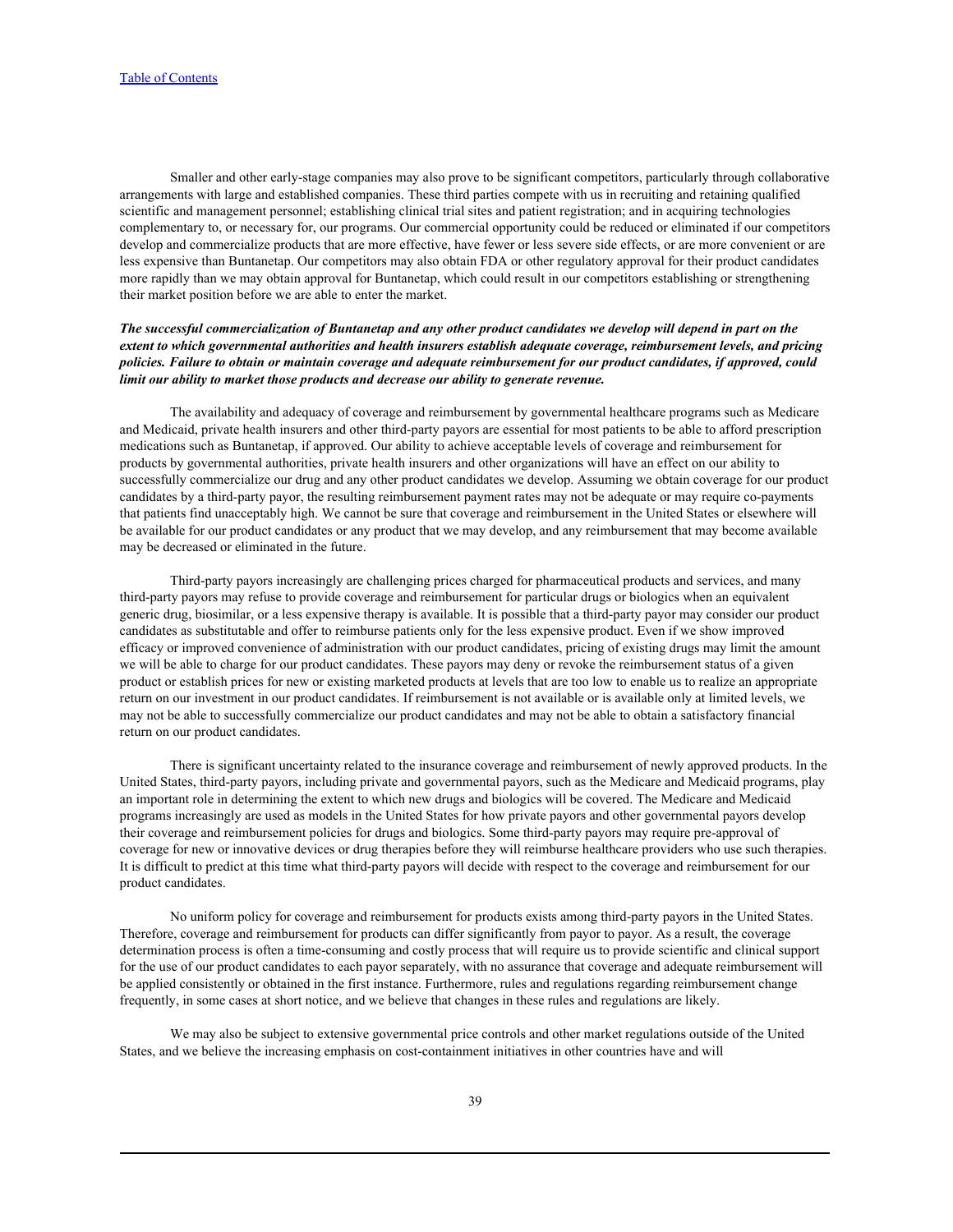continue to put pressure on the pricing and usage of medical products. In many countries, the prices of medical products are subject to varying price control mechanisms as part of national health systems. Other countries allow companies to fix their own prices for medical products but monitor and control company profits.

Additional foreign price controls or other changes in pricing regulation could restrict the amount that we are able to charge for our product candidates. Accordingly, in markets outside the United States, the reimbursement for our product candidates may be reduced compared with the United States and may be insufficient to generate commercially reasonable revenue and profits.

Moreover, increasing efforts by governmental and third-party payors in the United States to cap or reduce healthcare costs may cause such organizations to limit both coverage and the level of reimbursement for newly approved products and, as a result, they may not cover or provide adequate payment for our product candidates. We expect to experience pricing pressures in connection with the sale of our product candidates due to the trend toward managed health care, the increasing influence of health maintenance organizations and additional legislative changes. The downward pressure on healthcare costs in general, particularly prescription drugs and biologics and surgical procedures and other treatments, has become intense. As a result, increasingly high barriers are being erected to the entry of new products.

## *Even if Buntanetap or any product candidate we develop receives marketing approval, it may fail to achieve market acceptance by physicians, patients, third-party payors or others in the medical community necessary for commercial success.*

If Buntanetap or any product candidate we develop receives marketing approval, it may nonetheless fail to gain sufficient market acceptance by physicians, patients, third-party payors and others in the medical community. If it does not achieve an adequate level of acceptance, we may not generate significant product revenues or become profitable. The degree of market acceptance of our product candidates, if approved, will depend on a number of factors, including but not limited to:

- the efficacy and potential advantages compared to alternative treatments;
- effectiveness of sales and marketing efforts;
- the cost of treatment in relation to alternative treatments, including any similar generic treatments;
- our ability to offer our products for sale at competitive prices;
- the convenience and ease of administration compared to alternative treatments;
- the willingness of the target patient population to try new therapies and of physicians to prescribe these therapies;
- the strength of marketing and distribution support;
- the availability of third-party coverage and adequate reimbursement;
- the prevalence and severity of any side effects; and
- any restrictions on the use of our product together with other medications.

Because we expect sales of our product candidates, if approved, to generate substantially all of our revenues for the foreseeable future, the failure of our product candidates to find market acceptance would harm our business and could require us to seek additional financing.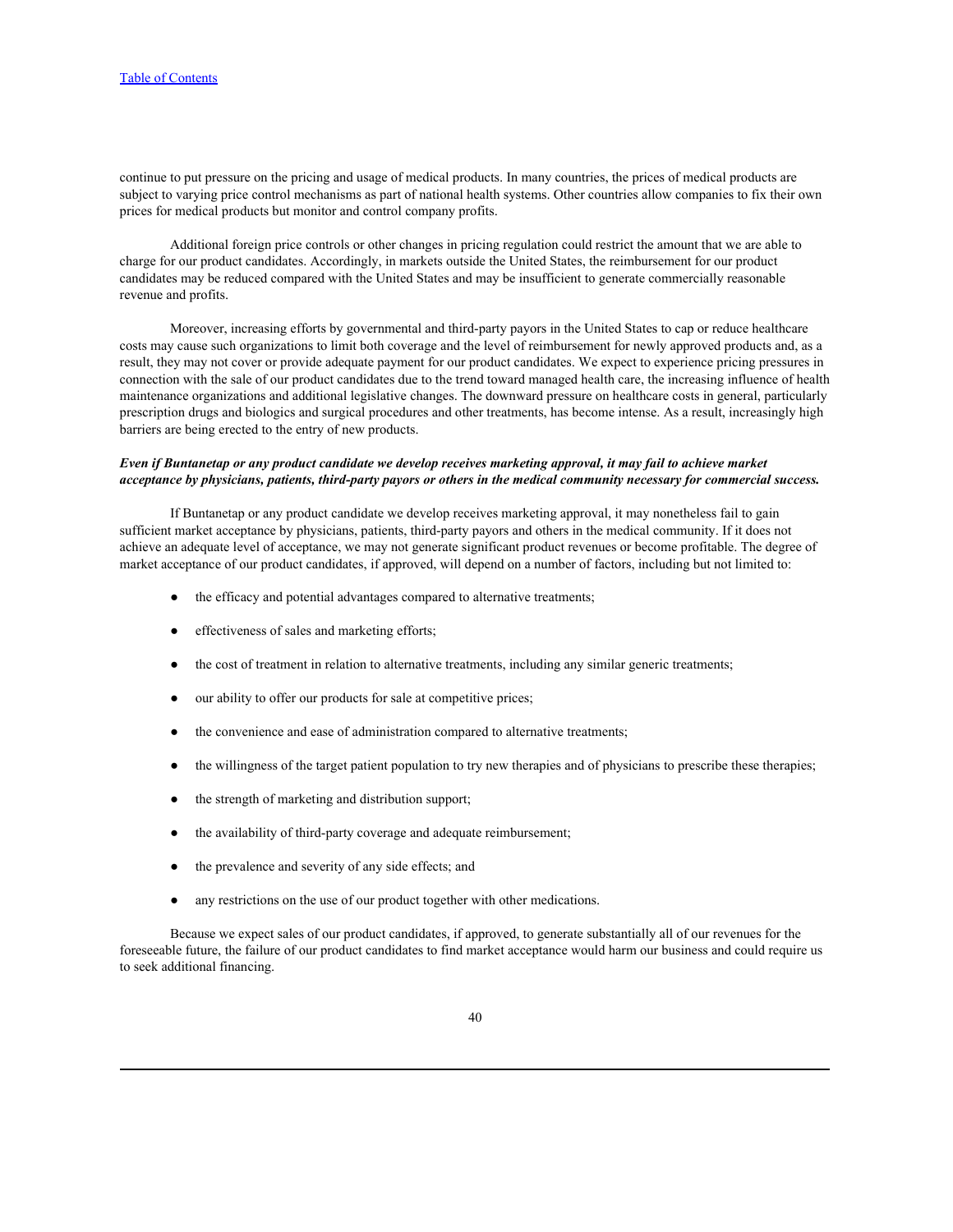# *If we are unable to establish sales, marketing and distribution capabilities, we may not be successful in commercializing Buntanetap, if approved.*

We do not have any infrastructure for the sales, marketing or distribution of Buntanetap, and the cost of establishing and maintaining such an organization may exceed the cost-effectiveness of doing so. In order to market and successfully commercialize our drug or any product candidate we develop, if approved, we must build our sales, distribution, marketing, managerial and other non-technical capabilities or collaborate with third parties to perform these services.

We do not anticipate having the resources in the foreseeable future to allocate to the sales and marketing of our product candidates, if approved, in certain markets overseas. Therefore, our future success will depend, in part, on our ability to enter into and maintain collaborative relationships for such capabilities, the collaborator's strategic interest in a product and such collaborator's ability to successfully market and sell the product. We intend to pursue collaborative arrangements regarding the sale and marketing of Buntanetap, if approved, for certain markets overseas; however, we cannot assure you that we will be able to establish or maintain such collaborative arrangements, or if able to do so, that they will have effective sales forces. To the extent that we depend on third parties for marketing and distribution, any revenues we receive will depend upon the efforts of such third parties, and there can be no assurance that such efforts will be successful.

If we are unable to build our own sales force or negotiate a collaborative relationship for the commercialization of Buntanetap, we may be forced to delay the potential commercialization of the drug or reduce the scope of our sales or marketing activities. If we need to increase our expenditures to fund commercialization activities for Buntanetap we will need to obtain additional capital, which may not be available to us on acceptable terms, or at all. We may also have to enter into collaborative arrangements for Buntanetap at an earlier stage than otherwise would be ideal and we may be required to relinquish rights to it or otherwise agree to terms unfavorable to us. Any of these occurrences may have an adverse effect on our business, operating results and prospects.

If we are unable to establish adequate sales, marketing and distribution capabilities, we will not be successful in commercializing our product candidates and may never become profitable. We will be competing with many companies that currently have extensive and well-funded marketing and sales operations. Without an internal team or the support of a third party to perform marketing and sales functions, we may be unable to compete successfully against these more established companies.

### *A variety of risks associated with operating internationally could materially adversely affect our business.*

We currently have no international operations, but our business strategy includes potentially expanding internationally if any of our product candidates receive regulatory approval. Doing business internationally involves a number of risks, including but not limited to:

- multiple, conflicting and changing laws and regulations, such as privacy regulations, tax laws, export and import restrictions, employment laws, regulatory requirements and other governmental approvals, permits and licenses;
- failure by us to obtain and maintain regulatory approvals for the use of our products in various countries;
- additional potentially relevant third-party patent rights;
- complexities and difficulties in obtaining protection and enforcing our intellectual property;
- difficulties in staffing and managing foreign operations;
- complexities associated with managing multiple payor reimbursement regimes, government payors or patient selfpay systems;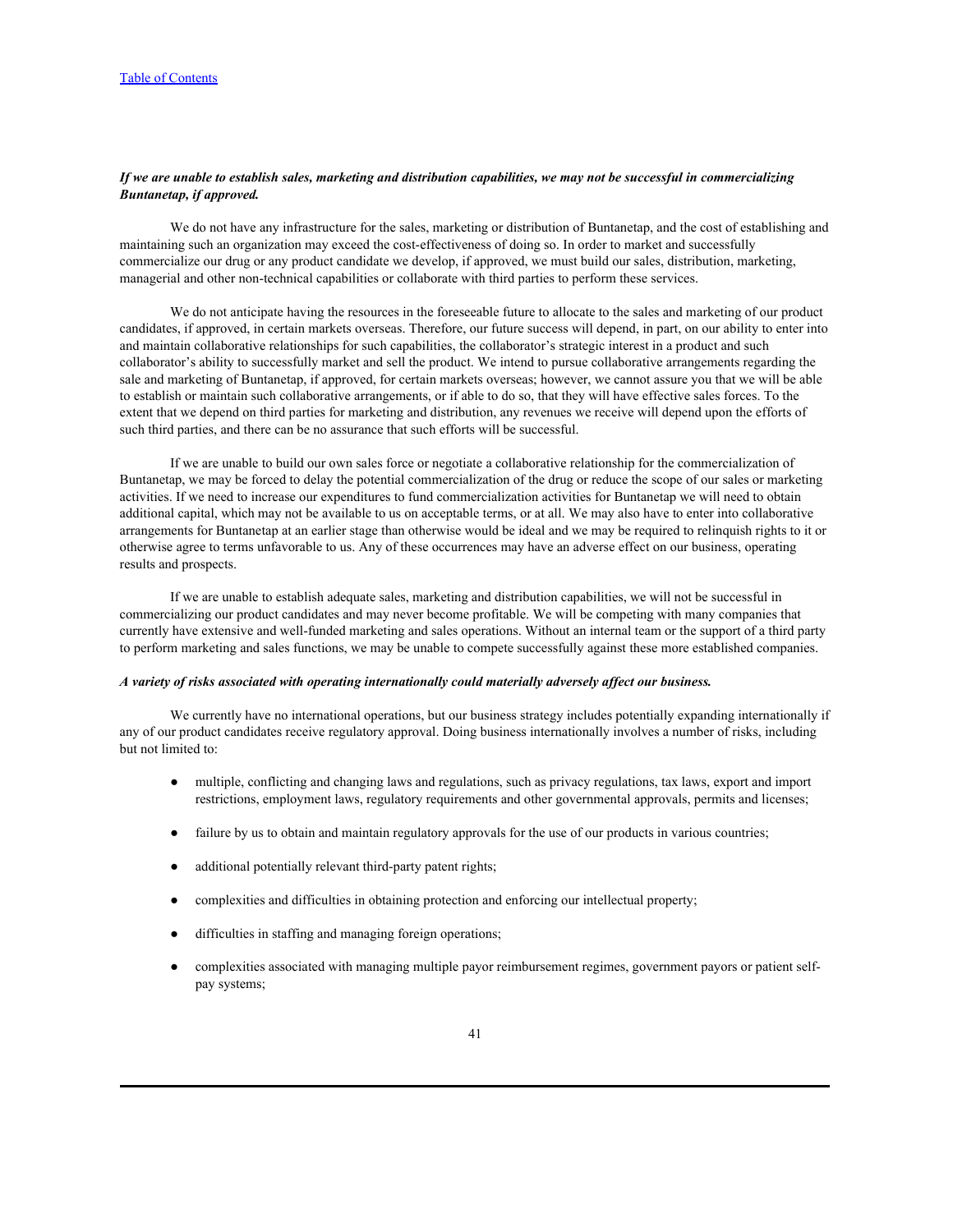- limits in our ability to penetrate international markets;
- financial risks, such as longer payment cycles, difficulty collecting accounts receivable, the impact of local and regional financial crises on demand and payment for our products and exposure to foreign currency exchange rate fluctuations;
- natural disasters, political and economic instability, including wars, terrorism and political unrest, outbreak of disease, boycotts, curtailment of trade and other business restrictions;
- certain expenses including, among others, expenses for travel, translation and insurance; and
- regulatory and compliance risks that relate to maintaining accurate information and control over sales and activities that may fall within the purview of the U.S. Foreign Corrupt Practices Act, its books and records provisions, or its anti-bribery provisions.

Any of these factors could significantly harm any future international expansion and operations and, consequently, our results of operations.

### **Risks Related to Our Dependence on Third Parties**

# *Our employees and independent contractors, including principal investigators, CROs, consultants, vendors, and any third parties we may engage in connection with development and commercialization, may engage in misconduct or other improper activities, including noncompliance with regulatory standards and requirements, which could have a material adverse effect on our business.*

Our employees and independent contractors, including principal investigators, consultants, vendors and any third parties we may engage in connection with development and commercialization of our product candidates, could engage in misconduct, including intentional, reckless or negligent conduct or unauthorized activities that violate: the laws and regulations of the FDA or other similar regulatory requirements of other authorities, including those laws that require the reporting of true, complete and accurate information to such authorities; manufacturing standards; data privacy, security, fraud and abuse and other healthcare laws and regulations; or laws that require the reporting of true, complete and accurate financial information and data. Specifically, sales, marketing and business arrangements in the healthcare industry are subject to extensive laws and regulations intended to prevent fraud, misconduct, kickbacks, self-dealing and other abusive practices. These laws and regulations may restrict or prohibit a wide range of pricing, discounting, marketing and promotion, sales commission, customer incentive programs and other business arrangements. Activities subject to these laws could also involve the improper use or misrepresentation of information obtained in the course of clinical trials, creation of fraudulent data in preclinical studies or clinical trials or illegal misappropriation of drug product, which could result in regulatory sanctions and cause serious harm to our reputation. It is not always possible to identify and deter misconduct by employees and other third parties, and the precautions we take to detect and prevent this activity may not be effective in controlling unknown or unmanaged risks or losses or in protecting us from governmental investigations or other actions or lawsuits stemming from a failure to comply with such laws or regulations. Additionally, we are subject to the risk that a person or government could allege such fraud or other misconduct, even if none occurred. If any such actions are instituted against us and we are not successful in defending ourselves or asserting our rights, those actions could have a significant impact on our business and results of operations, including the imposition of significant civil, criminal and administrative penalties, damages, monetary fines, disgorgements, possible exclusion from participation in Medicare, Medicaid, other U.S. federal healthcare programs or healthcare programs in other jurisdictions, individual imprisonment, other sanctions, contractual damages, reputational harm, diminished profits and future earnings, and curtailment of our operations.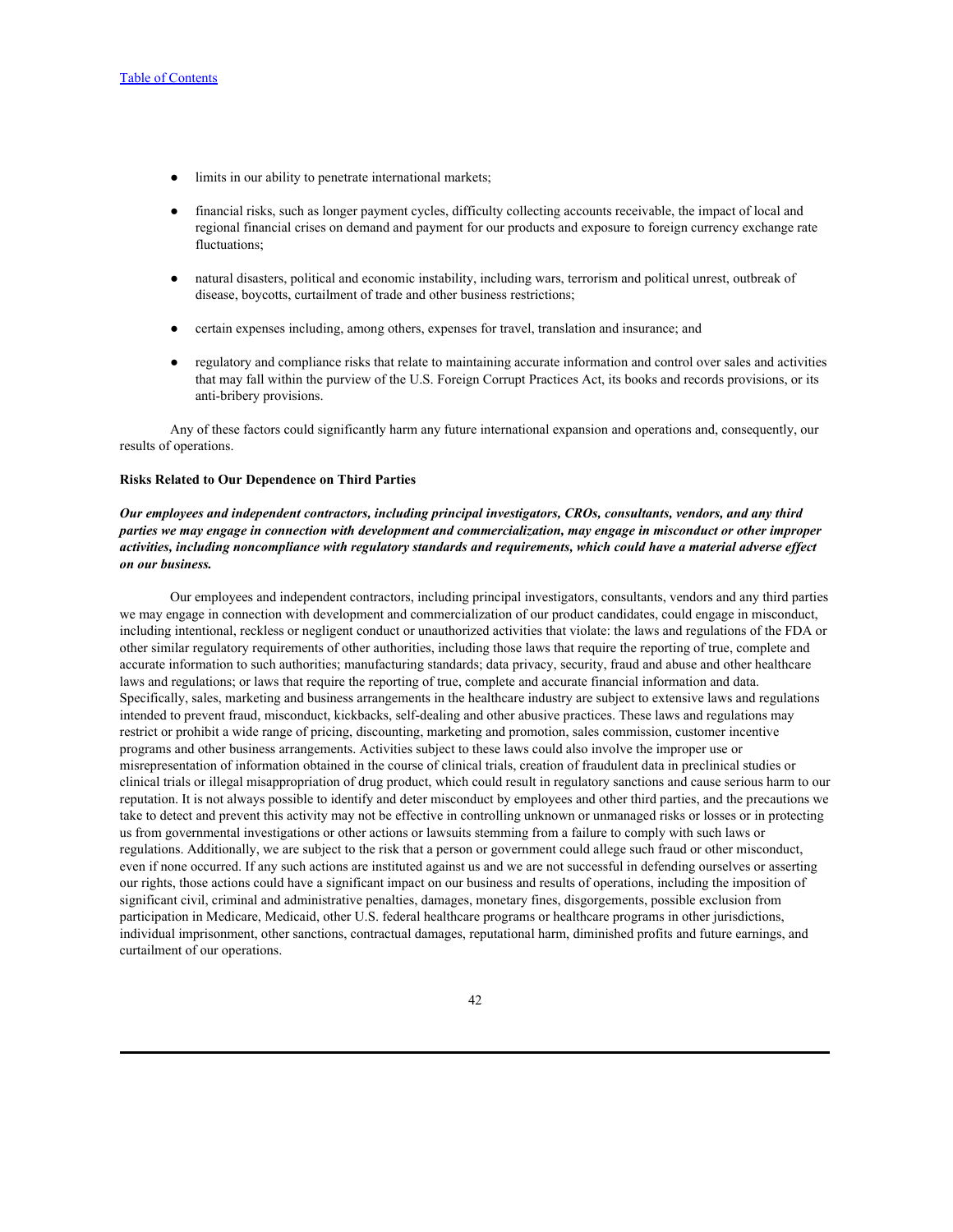# *We currently rely on a third-party contract manufacturing organization ("CMO"), for the production of clinical supply of Buntanetap and intend to rely on CMOs for the production of commercial supply of Buntanetap, if approved. Our dependence on CMOs may impair the development and commercialization of the drug, which would adversely impact our business and financial position.*

We have limited personnel with experience in manufacturing, and we do not own facilities for manufacturing. Instead, we rely on and expect to continue to rely on CMOs for the supply of cGMP grade clinical trial materials and commercial quantities of Buntanetap and any product candidates we develop, if approved. Reliance on CMOs may expose us to more risk than if we were to manufacture our product candidates ourselves. We intend to have manufactured a sufficient clinical supply of Buntanetap drug substance to enable us to complete our clinical trials, and we have also engaged a CMO to provide clinical and commercial supply of the drug product.

The facilities used to manufacture our product candidates must be inspected by the FDA and comparable foreign authorities. While we provide oversight of manufacturing activities, we do not and will not control the execution of manufacturing activities by, and are or will be essentially dependent on, our CMOs for compliance with cGMP requirements for the manufacture of our product candidates. As a result, we are subject to the risk that our product candidates may have manufacturing defects that we have limited ability to prevent. If a CMO cannot successfully manufacture material that conforms to our specifications and the regulatory requirements, we will not be able to secure or maintain regulatory approval for the use of our product candidates in clinical trials, or for commercial distribution of our product candidates, if approved. In addition, we have limited control over the ability of our CMOs to maintain adequate quality control, quality assurance and qualified personnel. If the FDA or comparable foreign regulatory authority finds deficiencies with or does not approve these facilities for the manufacture of our product candidates or if it withdraws any such approval or finds deficiencies in the future, we may need to find alternative manufacturing facilities, which would delay our development program and significantly impact our ability to develop, obtain regulatory approval for or commercialize our product candidates, if approved. In addition, any failure to achieve and maintain compliance with these laws, regulations and standards could subject us to the risk that we may have to suspend the manufacture of our product candidates or that obtained approvals could be revoked. Furthermore, CMOs may breach existing agreements they have with us because of factors beyond our control. They may also terminate or refuse to renew their agreement at a time that is costly or otherwise inconvenient for us. If we were unable to find an adequate CMO or another acceptable solution in time, our clinical trials could be delayed, or our commercial activities could be harmed.

We rely on and will continue to rely on CMOs to purchase from third-party suppliers the raw materials necessary to produce our product candidates. We do not and will not have control over the process or timing of the acquisition of these raw materials by our CMOs. Supplies of raw material could be interrupted from time to time and we cannot be certain that alternative supplies could be obtained within a reasonable timeframe, at an acceptable cost, or at all. In addition, a disruption in the supply of raw materials could delay the commercial launch of our product candidates, if approved, or result in a shortage in supply, which would impair our ability to generate revenues from the sale of our product candidates. Growth in the costs and expenses of raw materials may also impair our ability to cost effectively manufacture our product candidates. There are a limited number of suppliers for the raw materials that we may use to manufacture our product candidates and we may need to assess alternative suppliers to prevent a possible disruption of the manufacture of our product candidates.

Finding new CMOs or third-party suppliers involves additional cost and requires our management's time and focus. In addition, there is typically a transition period when a new CMO commences work. Although we generally have not, and do not intend to, begin a clinical trial unless we believe we have on hand, or will be able to obtain, a sufficient supply of our product candidates to complete the clinical trial, any significant delay in the supply of our product candidates or the raw materials needed to produce our product candidates, could considerably delay conducting our clinical trials and potential regulatory approval of our product candidates.

As part of their manufacture of our product candidates, our CMOs and third-party suppliers are expected to comply with and respect the proprietary rights of others. If a CMO or third-party supplier fails to acquire the proper licenses or otherwise infringes the proprietary rights of others in the course of providing services to us, we may have to find alternative CMOs or thirdparty suppliers or defend against claims of infringement, either of which would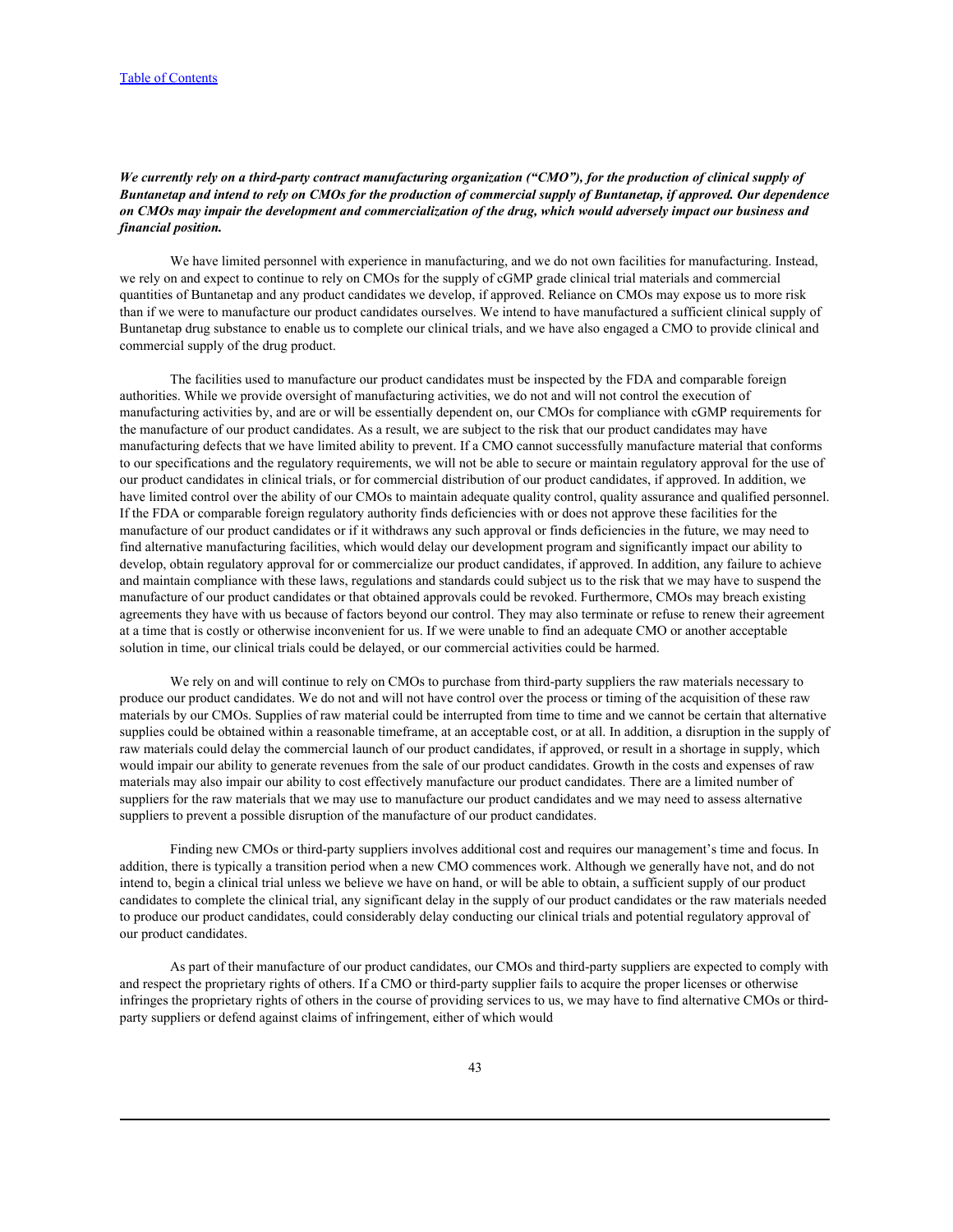significantly impact our ability to develop, obtain regulatory approval for or commercialize our product candidates, if approved.

### *We intend to rely on third parties to conduct, supervise and monitor our clinical trials. If those third parties do not successfully carry out their contractual duties, or if they perform in an unsatisfactory manner, it may harm our business.*

We rely, and will continue to rely, on CROs, CRO-contracted vendors and clinical trial sites to ensure the proper and timely conduct of our clinical trials, including our two Phase 2a trials of Buntanetap. Our reliance on CROs for clinical development activities limits our control over these activities, but we remain responsible for ensuring that each of our trials is conducted in accordance with the applicable protocol and legal, regulatory and scientific standards.

We and our CROs will be required to comply with the Good Laboratory Practice requirements for our preclinical studies and GCP requirements for our clinical trials, which are regulations and guidelines enforced by the FDA and are also required by comparable foreign regulatory authorities. Regulatory authorities enforce GCP requirements through periodic inspections of trial sponsors, principal investigators and clinical trial sites. If we or our CROs fail to comply with GCP requirements, the clinical data generated in our clinical trials may be deemed unreliable and the FDA or comparable foreign regulatory authorities may require us to perform additional clinical trials before approving our marketing applications. We cannot assure you that upon inspection by a given regulatory authority, such regulatory authority will determine that any of our clinical trials comply with GCP requirements. In addition, our clinical trials must be conducted with product produced under cGMP requirements. Accordingly, if our CROs fail to comply with these requirements, we may be required to repeat clinical trials, which would delay the regulatory approval process.

Our CROs are not our employees, and we do not control whether or not they devote sufficient time and resources to our clinical trials. Our CROs may also have relationships with other commercial entities, including our competitors, for whom they may also be conducting clinical trials, or other drug development activities, which could harm our competitive position. We face the risk of potential unauthorized disclosure or misappropriation of our intellectual property by CROs, which may reduce our trade secret protection and allow our potential competitors to access and exploit our proprietary technology. If our CROs do not successfully carry out their contractual duties or obligations, fail to meet expected deadlines, or if the quality or accuracy of the clinical data they obtain is compromised due to the failure to adhere to our clinical protocols or regulatory requirements or for any other reason, our clinical trials may be extended, delayed or terminated, and we may not be able to obtain regulatory approval for, or successfully commercialize any product candidate that we develop. As a result, our financial results and the commercial prospects for any product candidate that we develop would be harmed, our costs could increase, and our ability to generate revenue could be delayed.

If our relationship with any CROs terminate, we may not be able to enter into arrangements with alternative CROs or do so on commercially reasonable terms. Switching or adding additional CROs involves substantial cost and requires management's time and focus. In addition, there is a natural transition period when a new CRO commences work. As a result, delays occur, which can materially impact our ability to meet our desired clinical development timelines. Though we intend to carefully manage our relationships with our CROs, there can be no assurance that we will not encounter challenges or delays in the future or that these delays or challenges will not have an adverse impact on our business, financial condition and prospects.

- the number and type of our collaborations could adversely affect our attractiveness to future collaborators or acquirers; and
- the loss of, or a disruption in our relationship with, any one or more collaborators could harm our business.

If any collaborations do not result in the successful development and commercialization of products or if one of our collaborators terminates its agreement with us, we may not receive any future research and development funding or milestone or royalty payments under such collaborations. If we do not receive the funding we expect under these agreements, our continued development of our product candidates could be delayed, and we may need additional resources to develop additional product candidates. All of the risks relating to product development, regulatory approval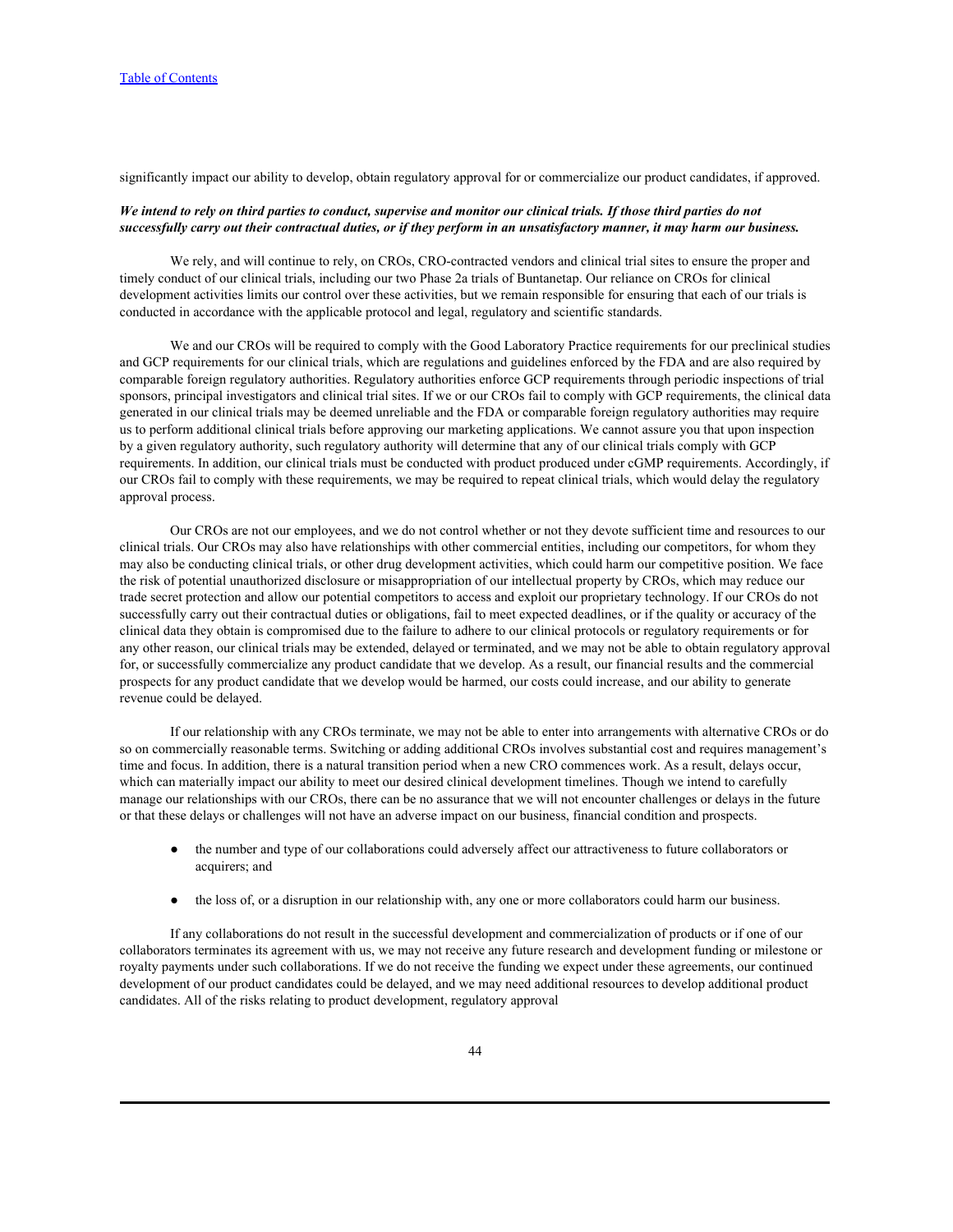and commercialization described in this Annual Report on Form 10-K also apply to the activities of any collaborators and there can be no assurance that our collaborations will produce positive results or successful products on a timely basis or at all.

In addition, subject to its contractual obligations to us, if one of our collaborators is involved in a business combination or otherwise changes its business priorities, the collaborator might deemphasize or terminate the development or commercialization of our product candidates. If a collaborator terminates its agreement with us, we may find it more difficult to attract new collaborators and the perception of our business and our stock price could be adversely affected.

We may in the future collaborate with additional pharmaceutical and biotechnology companies for development and potential commercialization of therapeutic products. We face significant competition in seeking appropriate collaborators. Our ability to reach a definitive agreement for a collaboration will depend, among other things, upon our assessment of the collaborator's resources and expertise, the terms and conditions of the proposed collaboration and the proposed collaborator's evaluation of a number of factors. If we are unable to reach agreements with suitable collaborators on a timely basis, on acceptable terms, or at all, we may have to curtail the development of a product candidate, reduce or delay its development program or one or more of our other development programs, delay its potential commercialization or reduce the scope of any sales or marketing activities, or increase our expenditures and undertake development or commercialization activities at our own expense. If we elect to fund and undertake development or commercialization activities on our own, we may need to obtain additional expertise and additional capital, which may not be available to us on acceptable terms or at all. If we fail to enter into collaborations and do not have sufficient funds or expertise to undertake the necessary development and commercialization activities, we may not be able to further develop our product candidates or bring them to market or continue to develop our programs, and our business may be materially and adversely affected.

## **Risks Related to Healthcare Laws and Other Legal Compliance Matters**

# *Enacted and future healthcare legislation may increase the difficulty and cost for us to obtain marketing approval of and commercialize our product candidates, if approved, and may affect the prices we may set.*

In the United States and other jurisdictions, there have been, and we expect there will continue to be, a number of legislative and regulatory changes and proposed changes to the healthcare system that could affect our future results of operations. In particular, there have been and continue to be a number of initiatives at the U.S. federal and state levels that seek to reduce healthcare costs and improve the quality of healthcare. For example, in March 2010, the Patient Protection and Affordable Care Act, as amended by the Health Care and Education Reconciliation Act (collectively the "ACA") was enacted, which substantially changed the way healthcare is financed by both governmental and private insurers. Among the provisions of the ACA, those of greatest importance to the pharmaceutical and biotechnology industries include the following:

- an annual, non-deductible fee payable by any entity that manufactures or imports certain branded prescription drugs and biologic agents (other than those designated as orphan drugs), which is apportioned among these entities according to their market share in certain government healthcare programs;
- a new Medicare Part D coverage gap discount program, in which manufacturers must agree to offer point-of-sale discounts off negotiated prices of applicable brand drugs to eligible beneficiaries during their coverage gap period, as a condition for the manufacturer's outpatient drugs to be covered under Medicare Part D;
- new requirements to report certain financial arrangements with physicians and teaching hospitals, including reporting "transfers of value" made or distributed to prescribers and other healthcare providers and reporting investment interests held by physicians and their immediate family members;
- an increase in the statutory minimum rebates a manufacturer must pay under the Medicaid Drug Rebate Program;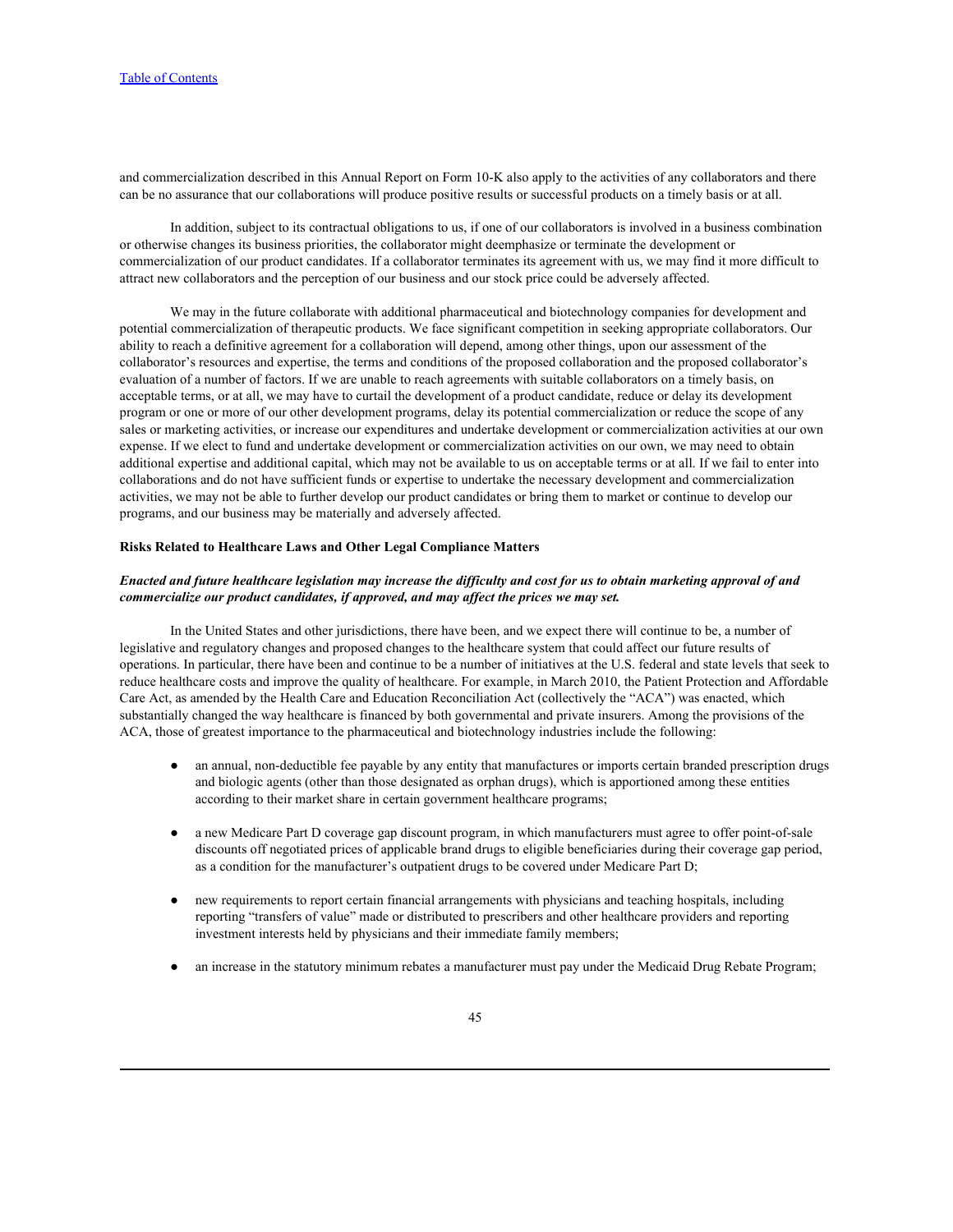- a new methodology by which rebates owed by manufacturers under the Medicaid Drug Rebate Program are calculated for drugs and biologics that are inhaled, infused, instilled, implanted, or injected;
- extension of a manufacturer's Medicaid rebate liability to covered drugs dispensed to individuals who are enrolled in Medicaid managed care organizations;
- expansion of eligibility criteria for Medicaid programs thereby potentially increasing a manufacturer's Medicaid rebate liability;
- a new Patient-Centered Outcomes Research Institute to oversee, identify priorities in, and conduct comparative clinical effectiveness research, along with funding for such research;
- establishment of a Center for Medicare Innovation at the CMS to test innovative payment and service delivery models to lower Medicare and Medicaid spending, potentially including prescription drug spending;
- expansion of the entities eligible for discounts under the Public Health Service program; and
- a licensure framework for follow on biologic products.

Since its enactment, there have been judicial and Congressional challenges to certain aspects of the ACA, and we expect there may be additional challenges and amendments to the ACA in the future. It is uncertain the extent to which any such changes may impact our business or financial condition.

Other legislative changes have been proposed and adopted in the United States since the ACA was enacted. For example, the Budget Control Act of 2011, resulted in aggregate reductions of Medicare payments to providers of 2% per fiscal year. These reductions went into effect in April 2013 and, due to subsequent legislative amendments to the statute, will remain in effect through 2027 unless additional action is taken by Congress. In January 2013, the American Taxpayer Relief Act of 2012 was signed into law, which, among other things, further reduced Medicare payments to several types of providers, including hospitals, imaging centers and cancer treatment centers, and increased the statute of limitations period for the government to recover overpayments to providers from three to five years. Additionally, the orphan drug tax credit was reduced as part of a broader tax reform. These new laws or any other similar laws introduced in the future may result in additional reductions in Medicare and other health care funding, which could negatively affect our customers and accordingly, our financial operations.

In addition, there has been increasing legislative and enforcement interest in the United States with respect to specialty drug pricing practices. Specifically, there have been Congressional inquiries and proposed federal and state legislation designed to bring more transparency to drug pricing, reduce the cost of prescription drugs under Medicare, review the relationship between pricing and manufacturer patient programs and reform government program reimbursement methodologies for drugs. Moreover, payment methodologies may be subject to changes in healthcare legislation and regulatory initiatives. We expect that additional U.S. federal healthcare reform measures will be adopted in the future, any of which could limit the amounts that the U.S. federal government will pay for healthcare products and services, which could result in reduced demand for our product candidates or additional pricing pressures.

Individual states in the United States have also become increasingly aggressive in passing legislation and implementing regulations designed to control pharmaceutical and biological product pricing, including price or patient reimbursement constraints, discounts, restrictions on certain product access and marketing cost disclosure and transparency measures, and, in some cases, designed to encourage importation from other countries and bulk purchasing. Legally mandated price controls on payment amounts by third-party payors or other restrictions could harm our business, results of operations, financial condition and prospects. In addition, regional healthcare authorities and individual hospitals are increasingly using bidding procedures to determine what pharmaceutical products and which suppliers will be included in their prescription drug and other healthcare programs. This could reduce the ultimate demand for our product candidates or put pressure on our product pricing.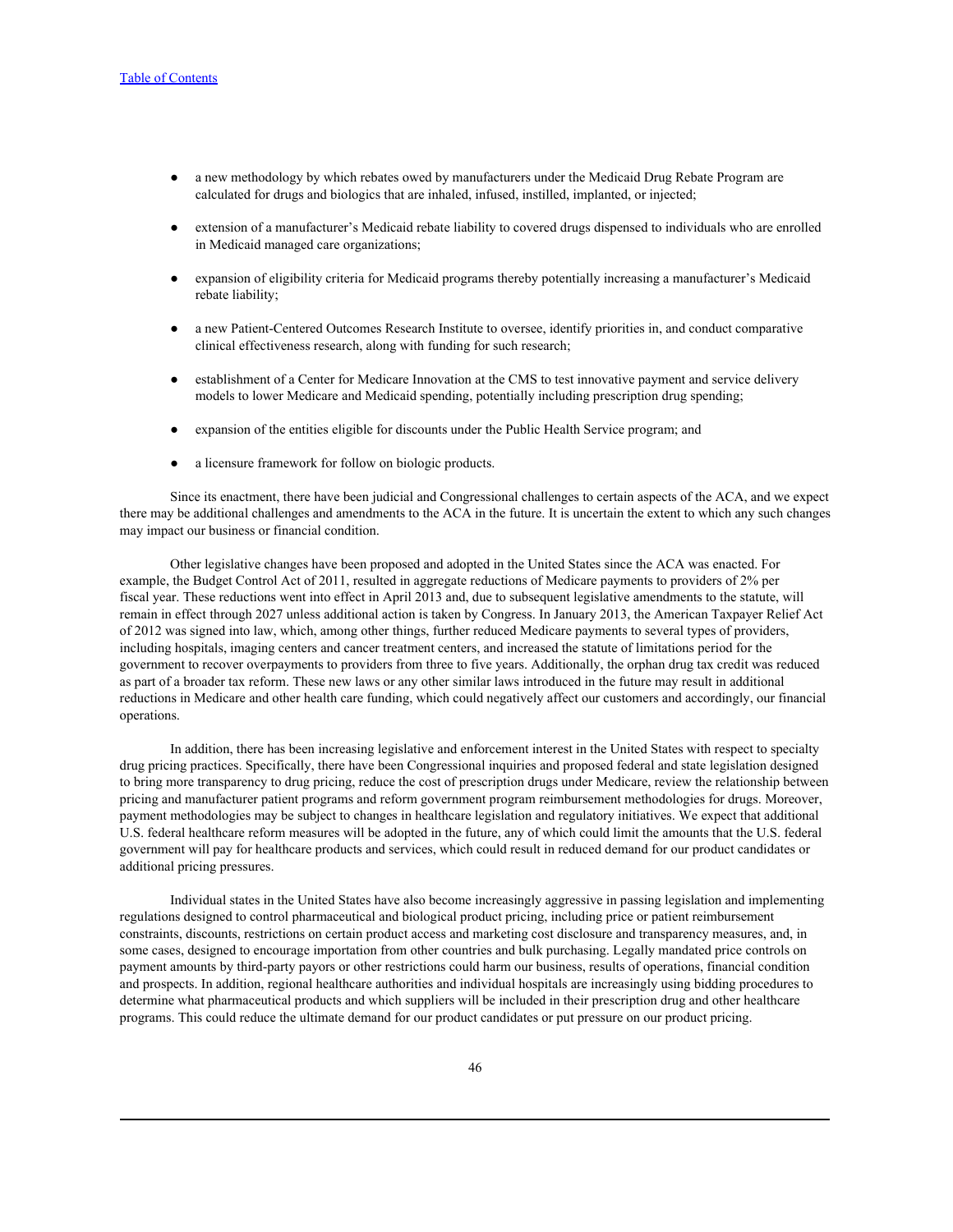In markets outside of the United States, reimbursement and healthcare payment systems vary significantly by country, and many countries have instituted price ceilings on specific products and therapies. We cannot predict the likelihood, nature, or extent of government regulation that may arise from future legislation or administrative action in the United States or any other jurisdiction. If we or any third parties we may engage are slow or unable to adapt to changes in existing requirements or the adoption of new requirements or policies, or if we or such third parties are not able to maintain regulatory compliance, our product candidates may lose any regulatory approval that may have been obtained and we may not achieve or sustain profitability.

# *Our business operations and current and future relationships with investigators, healthcare professionals, consultants, thirdparty payors, patient organizations, and customers will be subject to applicable healthcare regulatory laws, which could expose us to penalties.*

Our business operations and current and future arrangements with investigators, healthcare professionals, consultants, third-party payors, patient organizations, and customers, may expose us to broadly applicable fraud and abuse and other healthcare laws and regulations. These laws may constrain the business or financial arrangements and relationships through which we conduct our operations, including how we research, market, sell and distribute our product candidates, if approved. Such laws include:

- the U.S. federal Anti-Kickback Statute, which prohibits, among other things, persons or entities from knowingly and willfully soliciting, offering, receiving, or providing any remuneration (including any kickback, bribe, or certain rebate), directly or indirectly, overtly or covertly, in cash or in kind, to induce or reward, or in return for, either the referral of an individual for, or the purchase, lease, order, or recommendation of, any good, facility, item, or service, for which payment may be made, in whole or in part, under U.S. federal and state healthcare programs such as Medicare and Medicaid. A person or entity does not need to have actual knowledge of the statute or specific intent to violate it in order to have committed a violation. The U.S. federal Anti-Kickback Statute has been interpreted to apply to arrangements between pharmaceutical manufacturers on the one hand and prescribers, purchasers and formulary managers on the other hand;
- the U.S. federal false claims and civil monetary penalties laws, including the civil False Claims Act ("FCA") which, among other things, impose criminal and civil penalties, including through civil whistleblower or *qui tam* actions, against individuals or entities for knowingly presenting, or causing to be presented, to the U.S. federal government, claims for payment or approval that are false or fraudulent, knowingly making, using or causing to be made or used, a false record or statement material to a false or fraudulent claim, or from knowingly making a false statement to avoid, decrease or conceal an obligation to pay money to the U.S. federal government. In addition, the government may assert that a claim including items and services resulting from a violation of the U.S. federal Anti-Kickback Statute constitutes a false or fraudulent claim for purposes of the FCA. A claim includes "any request or demand" for money or property presented to the federal government. In addition, manufacturers can be held liable under the FCA even when they do not submit claims directly to government payors if they are deemed to "cause" the submission of false or fraudulent claims;
- HIPAA, which imposes criminal and civil liability for, among other things, knowingly and willfully executing, or attempting to execute, a scheme to defraud any healthcare benefit program or obtain, by means of false or fraudulent pretenses, representations, or promises, any of the money or property owned by, or under the custody or control of, any healthcare benefit program, regardless of the payor (e.g., public or private) and knowingly and willfully falsifying, concealing or covering up a material fact or making any materially false statement, in connection with the delivery of, or payment for, healthcare benefits, items or services. Similar to the U.S. federal Anti-Kickback Statute, a person or entity does not need to have actual knowledge of the statute or specific intent to violate it in order to have committed a violation;
- HIPAA, as amended by the Health Information Technology for Economic and Clinical Health Act of 2009 ("HITECH") and their respective implementing regulations, which impose, among other things, specified requirements relating to the privacy, security and transmission of individually identifiable health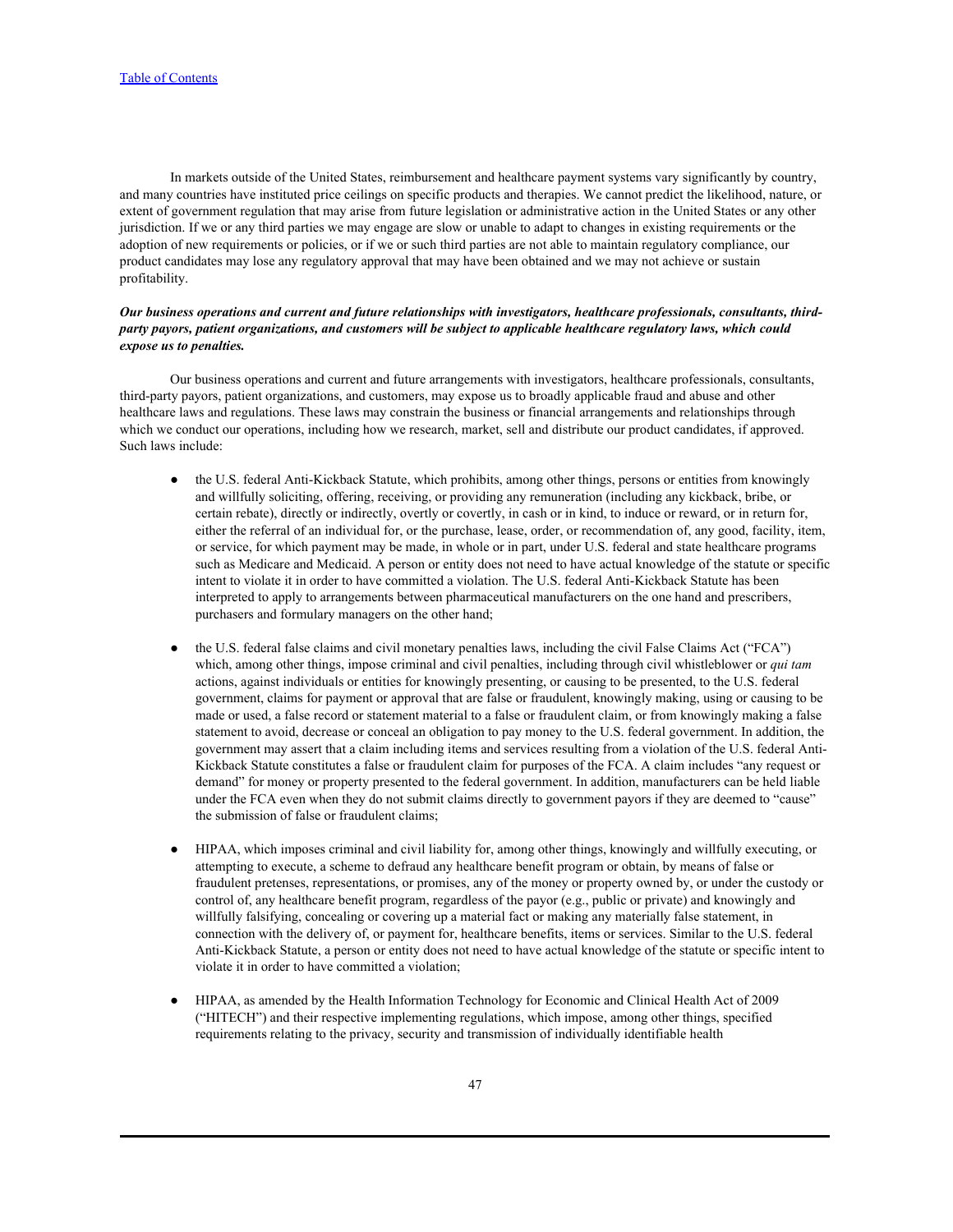information without appropriate authorization by covered entities subject to the rule, such as health plans, healthcare clearinghouses and healthcare providers as well as their business associates that perform certain services involving the use or disclosure of individually identifiable health information. HITECH also created new tiers of civil monetary penalties, amended HIPAA to make civil and criminal penalties directly applicable to business associates and gave state attorneys general new authority to file civil actions for damages or injunctions in federal courts to enforce the federal HIPAA laws and seek attorneys' fees and costs associated with pursuing federal civil actions;

- the FDCA, which prohibits, among other things, the adulteration or misbranding of drugs, biologics and medical devices;
- the U.S. federal legislation commonly referred to as the Physician Payments Sunshine Act, enacted as part of the ACA, and its implementing regulations, which requires certain manufacturers of drugs, devices, biologics, and medical supplies that are reimbursable under Medicare, Medicaid, or the Children's Health Insurance Program to report annually to the government information related to certain payments and other transfers of value to physicians and teaching hospitals, as well as ownership and investment interests held by the physicians described above and their immediate family members; and
- analogous U.S. state laws and regulations, including: state anti-kickback and false claims laws, which may apply to our business practices, including but not limited to, research, distribution, sales, and marketing arrangements and claims involving healthcare items or services reimbursed by any third-party payor, including private insurers; state laws that require pharmaceutical companies to comply with the pharmaceutical industry's voluntary compliance guidelines and the relevant compliance guidance promulgated by the U.S. federal government, or otherwise restrict payments that may be made to healthcare providers and other potential referral sources; state laws and regulations that require drug manufacturers to file reports relating to pricing and marketing information, which requires tracking gifts and other remuneration and items of value provided to healthcare professionals and entities; and state laws governing the privacy and security of health information in certain circumstances, many of which differ from each other in significant ways and often are not preempted by HIPAA, thus complicating compliance efforts.

Because of the breadth of these laws and the narrowness of the statutory exceptions and regulatory safe harbors available under such laws, it is possible that some of our business activities, including our consulting agreements and other relationships with physicians and other healthcare providers, some of whom receive stock or stock options as compensation for their services, could be subject to challenge under one or more of such laws. Ensuring that our current and future internal operations and business arrangements with third parties comply with applicable healthcare laws and regulations will involve substantial costs. It is possible that governmental authorities will conclude that our business practices do not comply with current or future statutes, regulations, agency guidance or case law involving applicable fraud and abuse or other healthcare laws and regulations.

If our operations are found to be in violation of any of the laws described above or any other governmental laws and regulations that may apply to us, we may be subject to the imposition of civil, criminal and administrative penalties, damages, disgorgement, monetary fines, possible exclusion from participation in Medicare, Medicaid and other federal healthcare programs, individual imprisonment, contractual damages, reputational harm, diminished profits and future earnings, additional reporting requirements or oversight if we become subject to a corporate integrity agreement or similar agreement to resolve allegations of non-compliance with these laws, and curtailment or restructuring of our operations, any of which could adversely affect our ability to operate our business and our results of operations. If any of the physicians or other providers or entities with whom we expect to do business are found to not be in compliance with applicable laws, they may be subject to criminal, civil or administrative sanctions, including exclusions from government funded healthcare programs and imprisonment, which could affect our ability to operate our business. Further, defending against any such actions can be costly, time-consuming and may require significant personnel resources. Therefore, even if we are successful in defending against any such actions that may be brought against us, our business may be impaired.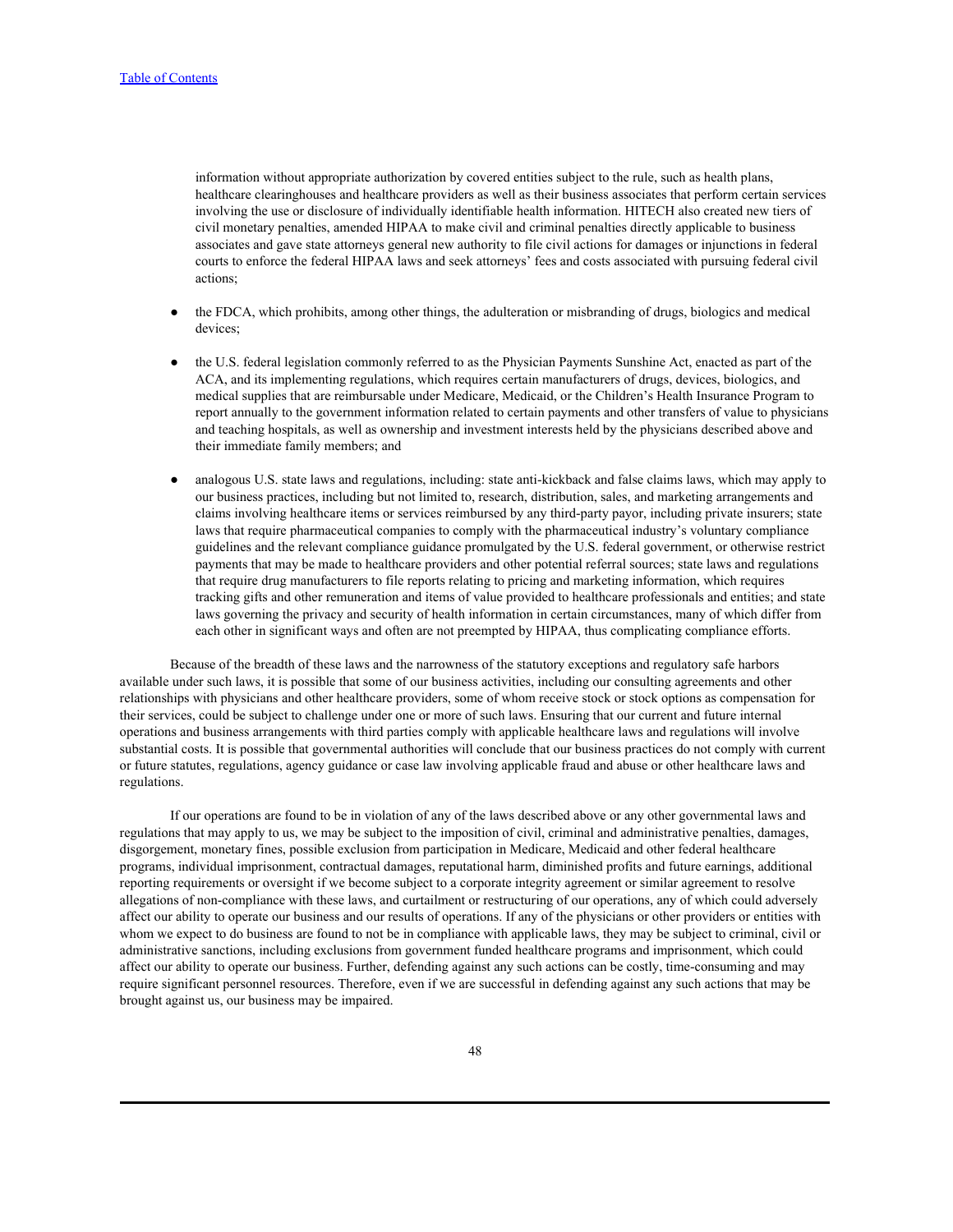# *Any clinical trial programs we conduct or research collaborations we enter into in the EEA may subject us to the General Data Protection Regulation.*

If we conduct clinical trial programs or enter into research collaborations in the EEA, we may be subject to the General Data Protection regulation ("GDPR"). The GDPR applies extraterritorially and implements stringent operational requirements for processors and controllers of personal data, including, for example, high standards for obtaining consent from individuals to process their personal data, robust disclosures to individuals, a comprehensive individual data rights regime, data export restrictions governing transfers of data from the European Union ("EU") to other jurisdictions, short timelines for data breach notifications, limitations on retention of information, increased requirements pertaining to health data, other special categories of personal data and coded data and additional obligations if we contract third-party processors in connection with the processing of personal data. The GDPR provides that EU member states may establish their own laws and regulations limiting the processing of personal data, including genetic, biometric or health data, which could limit our ability to use and share personal data or could cause our costs to increase. If our or our partners' or service providers' privacy or data security measures fail to comply with the GDPR requirements, we may be subject to litigation, regulatory investigations, enforcement notices requiring us to change the way we use personal data and/or fines of up to 20 million Euros or up to 4% of the total worldwide annual turnover of the preceding financial year, whichever is higher, as well as compensation claims by affected individuals, negative publicity, reputational harm and a potential loss of business and goodwill.

# *We are subject to environmental, health and safety laws and regulations, and we may become exposed to liability and substantial expenses in connection with environmental compliance or remediation activities.*

Our operations, including our development, testing and manufacturing activities, are subject to numerous environmental, health and safety laws and regulations. These laws and regulations govern, among other things, the controlled use, handling, release and disposal of and the maintenance of a registry for, hazardous materials and biological materials, such as chemical solvents, human cells, carcinogenic compounds, mutagenic compounds and compounds that have a toxic effect on reproduction, laboratory procedures and exposure to blood-borne pathogens. If we fail to comply with such laws and regulations, we could be subject to fines or other sanctions.

As with other companies engaged in activities similar to ours, we face a risk of environmental liability inherent in our current and historical activities, including liability relating to releases of or exposure to hazardous or biological materials. Environmental, health and safety laws and regulations are becoming more stringent. We may be required to incur substantial expenses in connection with future environmental compliance or remediation activities, in which case, the production efforts of our third-party manufacturers or our development efforts may be interrupted or delayed.

#### *Recent U.S. tax legislation may materially adversely affect our financial condition, results of operations and cash flows.*

On March 27, 2020, the Coronavirus Aid, Relief, and Economic Security Act ("CARES Act") was enacted in response to the COVID-19 pandemic. The CARES Act, among other things, permits NOL carryovers and carrybacks to offset 100% of taxable income for taxable years beginning before 2021. Previously, NOLs generated after December 31, 2017 were limited to 80% of taxable income in future years. In addition, the CARES Act allows NOLs incurred in 2018, 2019 and 2020 to be carried back to each of the five preceding taxable years to generate a refund of previously paid income taxes. The NOL carryback provision of the CARES Act had no impact on us due to our tax losses generated during all prior years.

U.S. tax legislation enacted in 2017 has significantly changed the U.S. federal income taxation of U.S. corporations, including by reducing the U.S. corporate income tax rate, limiting interest deductions, and revising the rules governing NOLs. The legislation could be subject to potential amendments and technical corrections, as well as interpretations and implementing regulations by the U.S. Treasury and Internal Revenue Service, any of which could lessen or increase certain adverse impacts of the legislation. In addition, it is unclear how these U.S. federal income tax changes will affect state and local taxation, which often uses federal taxable income as a starting point for computing state and local tax liabilities.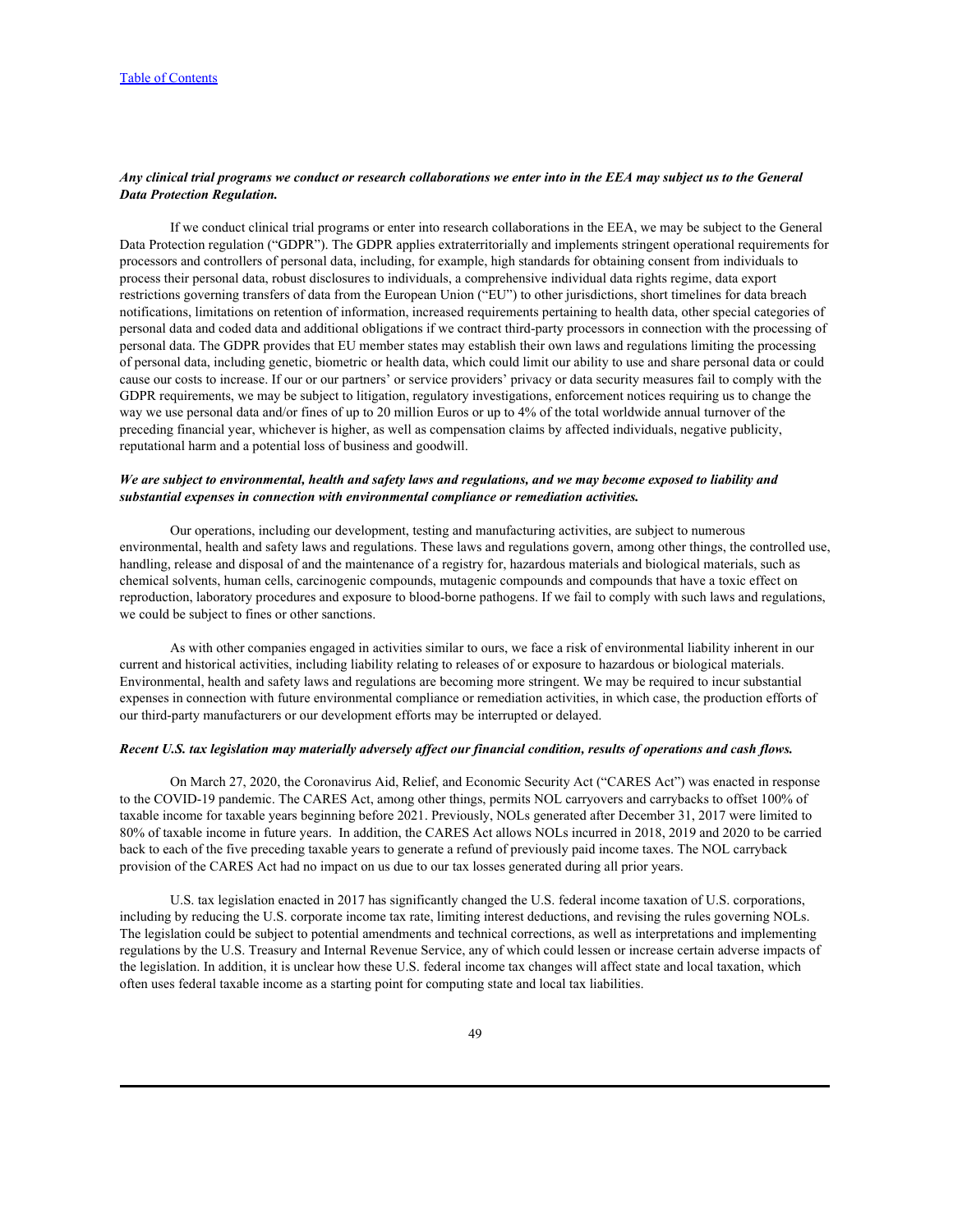While some of the changes made by the tax legislation may adversely affect us in one or more reporting periods and prospectively, other changes may be beneficial.

### **Risks Related to Our Intellectual Property**

## *If we are unable to maintain patent protection for our technology or if the scope of the patent protection obtained is not sufficiently broad, we may not be able to compete effectively in our markets.*

We rely upon a combination of patents, trade secret protection and confidentiality agreements to protect the intellectual property related to our drug development programs and product candidates. Our success depends in large part on our ability to obtain, maintain and defend patent protection in the United States and other countries with respect to Buntanetap and any future product candidates. The patent prosecution process is expensive and time-consuming, and we may not be able to file and prosecute all necessary or desirable patent applications at a reasonable cost or in a timely manner.

### *If we are unable to obtain additional patent protection to prolong the patent life of our compounds, we may not be able to continue development of our compounds.*

We seek to protect and prolong our proprietary position by filing patent applications in the United States and abroad related to our development programs and product candidates. If the patent applications we own with respect to our development programs and product candidates fail to issue, if their breadth or strength of protection is threatened, or if they fail to provide meaningful exclusivity for Buntanetap or any future product candidate, it could dissuade companies from collaborating with us to develop product candidates, and threaten our ability to commercialize future product candidates. Any such outcome could have a materially adverse effect on our business and our company could cease to exist.

Annovis has filed four families of patent applications to prolong the patent life of Buntanetap. Unless these applications are approved by the U.S. and international patent offices, the patent life of using Buntanetap is limited. The first patent application family we filed, which would be expected to expire in 2031, covers the use of Buntanetap at much lower doses and expands its use to the treatment of AD, PD and other neurodegenerative disorders such as Huntington's disease, prion diseases, amyotrophic lateral sclerosis, tauopathies and frontotemporal dementia, based on our preclinical research. In August 2019, the U.S. Patent and Trademark Office ("USPTO") granted the first of our Annovis patents from this family covering PD and Lewy body diseases and in March 2020, the European Patent Office ("EPO") approved another patent in this family covering AD. The second patent application family covers ANVS405's use in acute brain and nerve trauma and would be expected to expire in 2036, before any patent term adjustments or extensions. In December 2020, the EPO approved our first patent from this family for a method of treating acute nerve and brain injuries by administering ANVS405 after the injury. The third patent application family relates to the use of the mechanism of action of Buntanetap and ANVS405 to prevent and treat neurodegenerative diseases and would be expected to expire in 2038, before any patent term adjustments or extensions. In May 2020, we filed a patent application with the USPTO concerning a method of inhibiting, preventing, or treating neurological injuries due to viral, bacterial, fungal, protozoan, or parasitic infections in humans and in animals via administration of Buntanetap or related compounds which would be expected to expire in 2041, before any patent term adjustments or extensions.

While the issuance of our new patents gives us some comfort that the patent life relating to methods of using Buntanetap may be prolonged to 2031, the fact that only a portion of the family claims has so far been allowed could result in very limited patent coverage. It is possible that we will fail to identify further patentable aspects of our research and development output before it is too late to obtain patent protection. The patent applications that we own may fail to result in issued patents with claims that provide further coverage of Buntanetap or any other product candidate in the United States or in other foreign countries.

50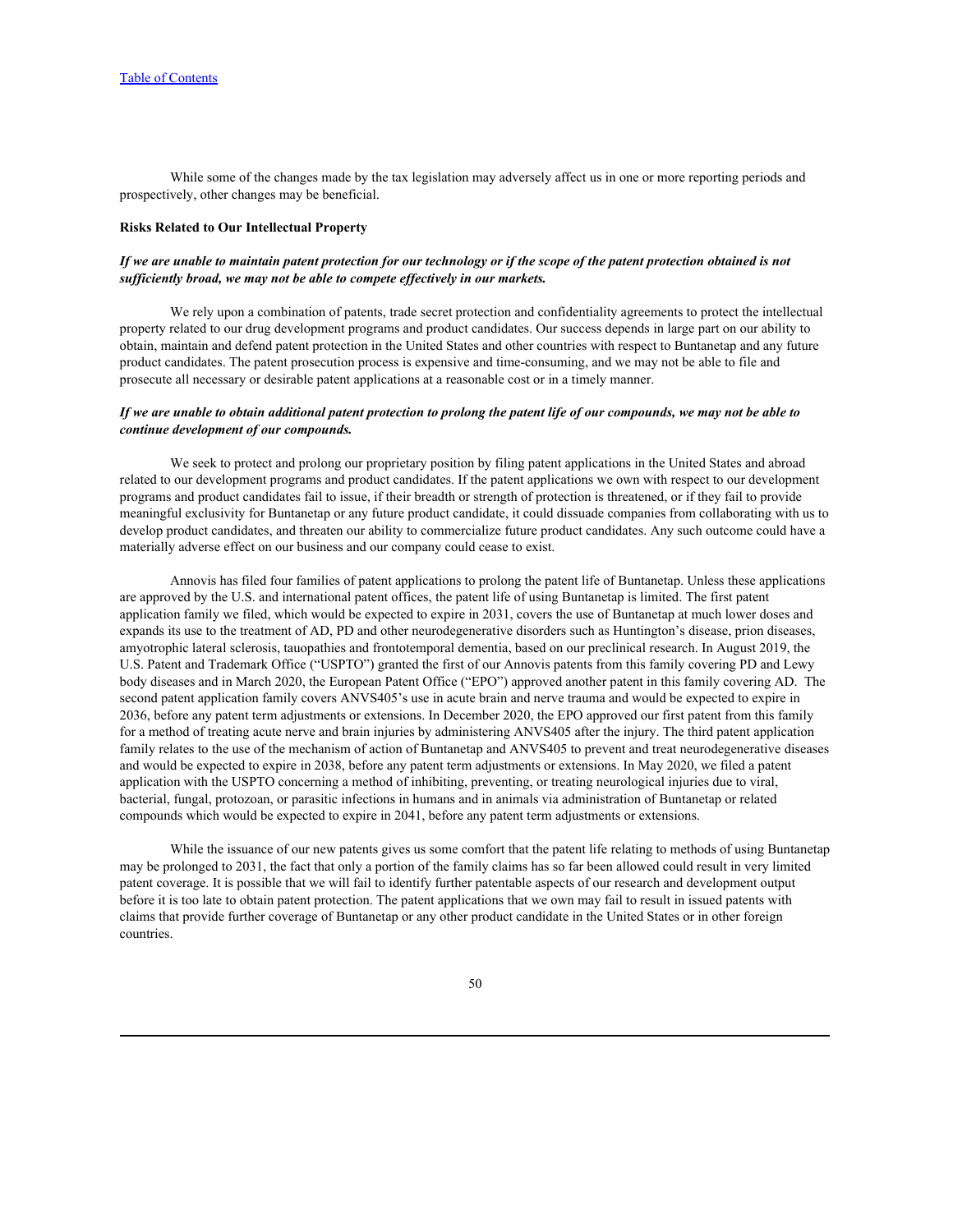# *Our patents may be challenged in courts or in patent offices which could result in the invalidation, narrowing or unenforceability of our patents and our patent portfolio may not provide us with sufficient rights to exclude others from commercializing products similar or identical to ours.*

There is no assurance that all the potentially relevant prior art relating to our patents and patent applications has been found, which can invalidate a patent or prevent a patent from issuing from a pending patent application. Even if patents do successfully issue and even if such patents further cover Buntanetap or any future product candidate, third parties may challenge their validity, enforceability or scope, which may result in such patents being narrowed, invalidated, or held unenforceable. Any successful opposition to these patents or any other patents owned by or licensed to us could deprive us of rights necessary for the successful commercialization of any product candidates that we may develop. Further, if we encounter delays in regulatory approvals, the period during which we could market a product candidate under patent protection could be reduced.

The patent position of biotechnology and pharmaceutical companies generally is highly uncertain, involves complex legal and factual questions and has in recent years been the subject of much litigation. In addition, the laws of foreign countries may not protect our rights to the same extent as the laws of the United States. For example, European patent law restricts the patentability of methods of treatment of the human body more than U.S. law does. However, in certain instances, the laws of the United States are more restrictive than those of foreign countries. For example, a recent series of Supreme Court Cases has narrowed the types of subject matter considered eligible for patenting. Accordingly, certain diagnostic methods are considered ineligible for patenting because they are directed to a "law of nature." Further, publications of discoveries in scientific literature often lag the actual discoveries, and patent applications in the United States and other jurisdictions are typically not published until 18 months after filing, or in some cases not at all. Therefore, we cannot know with certainty whether we were the first to make the inventions claimed in our owned or licensed patents or pending patent applications, or that we were the first to file for patent protection of such inventions. As a result, the issuance, scope, validity, enforceability and commercial value of our patent rights are highly uncertain. Our pending and future patent applications may not result in patents being issued which protect our technology or products, in whole or in part, or which effectively prevent others from commercializing competitive technologies and products. Changes in either the patent laws or interpretation of the patent laws in the United States and other countries may diminish the value of our patents or narrow the scope of our patent protection.

The issuance of a patent is not conclusive as to its inventorship, scope, validity or enforceability, and our owned and licensed patents may be challenged in the courts or patent offices in the United States and abroad. Such challenges may result in patent claims being narrowed, invalidated, held unenforceable, in whole or in part, or reduced in term. Such a result could limit our ability to stop others from using or commercializing similar or identical technology and products. Moreover, patents have a limited lifespan. In the United States, the natural expiration of a patent is generally 20 years after it is filed. While various extensions may be available, the life of a patent is limited. Without patent protection for our current or future product candidates, we may be open to competition from generic versions of such products. Given the amount of time required for the development, testing and regulatory review of new product candidates, patents protecting such candidates might expire before or shortly after such candidates are commercialized. As a result, our owned and licensed patent portfolio may not provide us with sufficient rights to exclude others from commercializing products similar or identical to ours.

# *We may become subject to third parties' claims alleging infringement of their patents and proprietary rights, or we may need to become involved in lawsuits to protect or enforce our patents, which could be costly, time consuming, delay or prevent the development and commercialization of our product candidates or put our patents and other proprietary rights at risk.*

Our commercial success depends, in part, upon our ability to develop, manufacture, market and sell our product candidates without alleged or actual infringement, misappropriation or other violation of the patents and proprietary rights of third parties. Litigation relating to infringement or misappropriation of patent and other intellectual property rights in the pharmaceutical and biotechnology industries is common, including patent infringement lawsuits, interferences, oppositions and reexamination proceedings before the USPTO and corresponding foreign patent offices. The various markets in which we plan to operate are subject to frequent and extensive litigation regarding patents and other intellectual property rights. In addition, many companies in intellectual property-dependent industries, including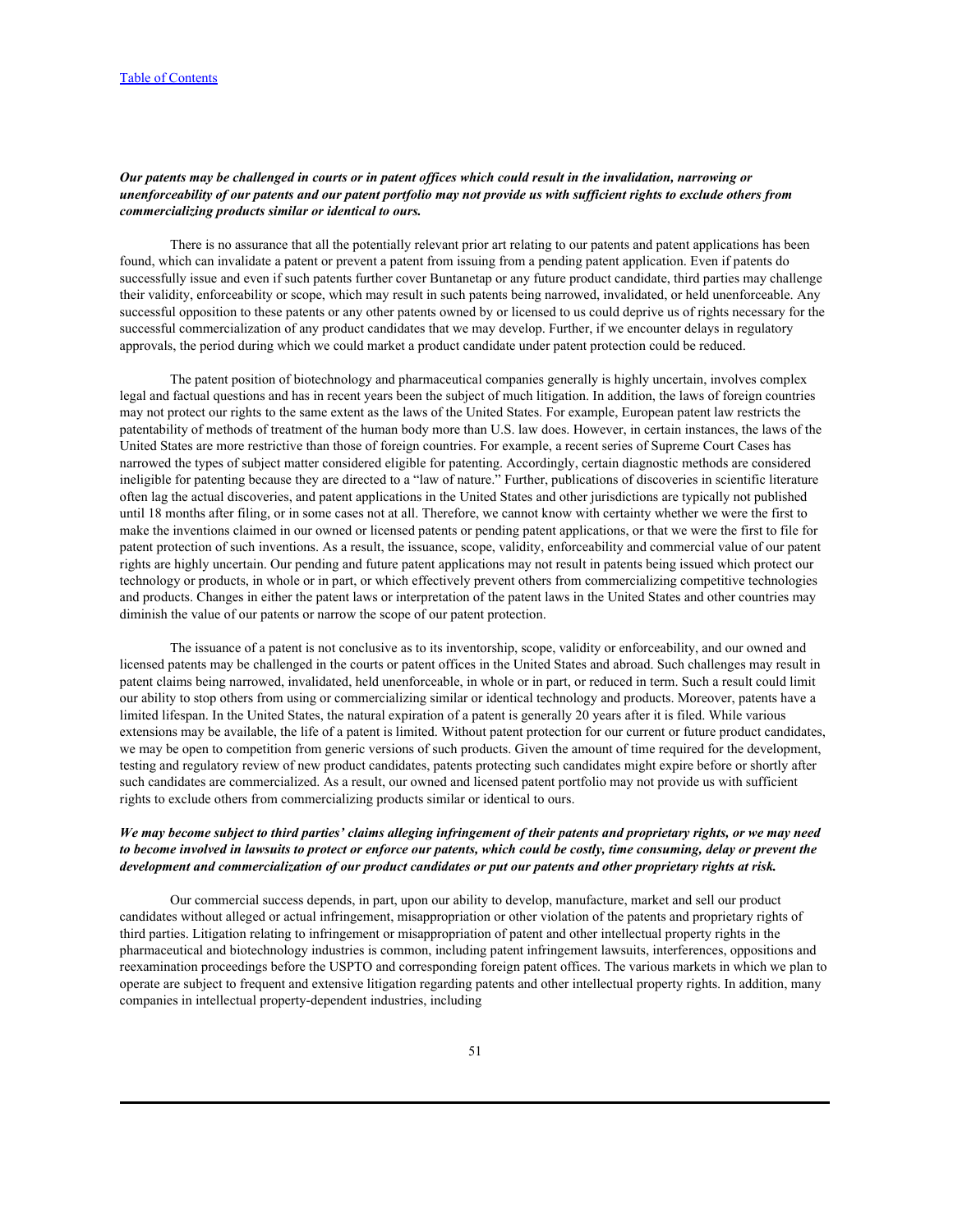the biotechnology and pharmaceutical industries, have employed intellectual property litigation as a means to gain an advantage over their competitors. Numerous U.S., EU and foreign issued patents and pending patent applications, which are owned by third parties, exist in the fields in which we are developing product candidates. Some claimants may have substantially greater resources than we do and may be able to sustain the costs of complex intellectual property litigation to a greater degree and for longer periods of time than we could. In addition, patent holding companies that focus solely on extracting royalties and settlements by enforcing patent rights may target us. As the biotechnology and pharmaceutical industries expand and more patents are issued, the risk increases that our product candidates may be subject to claims of infringement of the intellectual property rights of third parties.

We may be subject to third-party claims including infringement, interference or derivation proceedings, post-grant review and *inter partes* review before the USPTO or similar adversarial proceedings or litigation in other jurisdictions. Even if we believe third party infringement claims are without merit, a court of competent jurisdiction could hold that these third-party patents are valid, enforceable and infringed, and the holders of any such patents may be able to block our ability to commercialize the applicable product candidate unless we obtained a license under the applicable patents, or until such patents expire or are finally determined to be invalid or unenforceable. Proceedings challenging our patents or those that we license may also result in our patent claims being invalidated or narrowed in scope. Similarly, if our patents or patent applications are challenged during interference or derivation proceedings, a court may hold that a third-party is entitled to certain patent ownership rights instead of us. Further, if any third-party patents were held by a court of competent jurisdiction to cover aspects of our compositions, formulations, methods of manufacture, or methods of treatment, prevention or use, the holders of any such patents may be able to block our ability to develop and commercialize the applicable product candidate unless we obtained a license or until such patent expires or is finally determined to be invalid or unenforceable. In addition, defending such claims would cause us to incur substantial expenses and, if successful, could cause us to pay substantial damages, if we are found to be infringing a third party's patent rights. If we are found to have infringed such rights willfully, the damages may be enhanced and may include attorneys' fees. Further, if a patent infringement suit is brought against us or our third-party service providers, our development, manufacturing or sales activities relating to the product or product candidate that is the subject of the suit may be delayed or terminated. As a result of patent infringement claims, or in order to avoid potential infringement claims, we may choose to seek, or be required to seek, a license from the third party, which may require us to pay license fees or royalties or both. These licenses may not be available on acceptable terms, or at all. Even if a license can be obtained on acceptable terms, the rights may be nonexclusive, which could give our competitors access to the same intellectual property rights. If we are unable to enter into a license on acceptable terms, we could be prevented from commercializing one or more of our product candidates, forced to modify such product candidates, or to cease some aspect of our business operations, which could harm our business significantly. Modifying our product candidates to design around third-party intellectual property rights may result in significant cost or delay to us and could prove to be technically infeasible. Any of these events, even if we were ultimately to prevail, could require us to divert substantial financial and management resources that we would otherwise be able to devote to our business. In addition, if the breadth or strength of protection provided the patents and patent applications we own or in-license is threatened, it could dissuade companies from collaborating with us to license, develop or commercialize current or future product candidates.

If we were to initiate legal proceedings against a third party to enforce a patent covering one of our product candidates, the defendant could counterclaim that our patent is invalid or unenforceable. In patent litigation in the United States and in Europe, defendant counterclaims alleging invalidity or unenforceability are commonplace. Grounds for a validity challenge could be an alleged failure to meet any of several statutory requirements, for example, lack of eligibility, lack of novelty, obviousness or non-enablement. Third parties might allege unenforceability of our patents because someone connected with prosecution of the patent withheld relevant information, or made a misleading statement, during prosecution. The outcome of proceedings involving assertions of invalidity and unenforceability during patent litigation is unpredictable. With respect to the validity of patents, for example, we cannot be certain that there is no invalidating prior art of which we and the patent examiner were unaware during prosecution. If a defendant were to prevail on a legal assertion of invalidity or unenforceability, we would lose at least part, and perhaps all, of the patent protection on our product candidates. Furthermore, our patents and other intellectual property rights also will not protect our technology if competitors design around our protected technology without infringing on our patents or other intellectual property rights.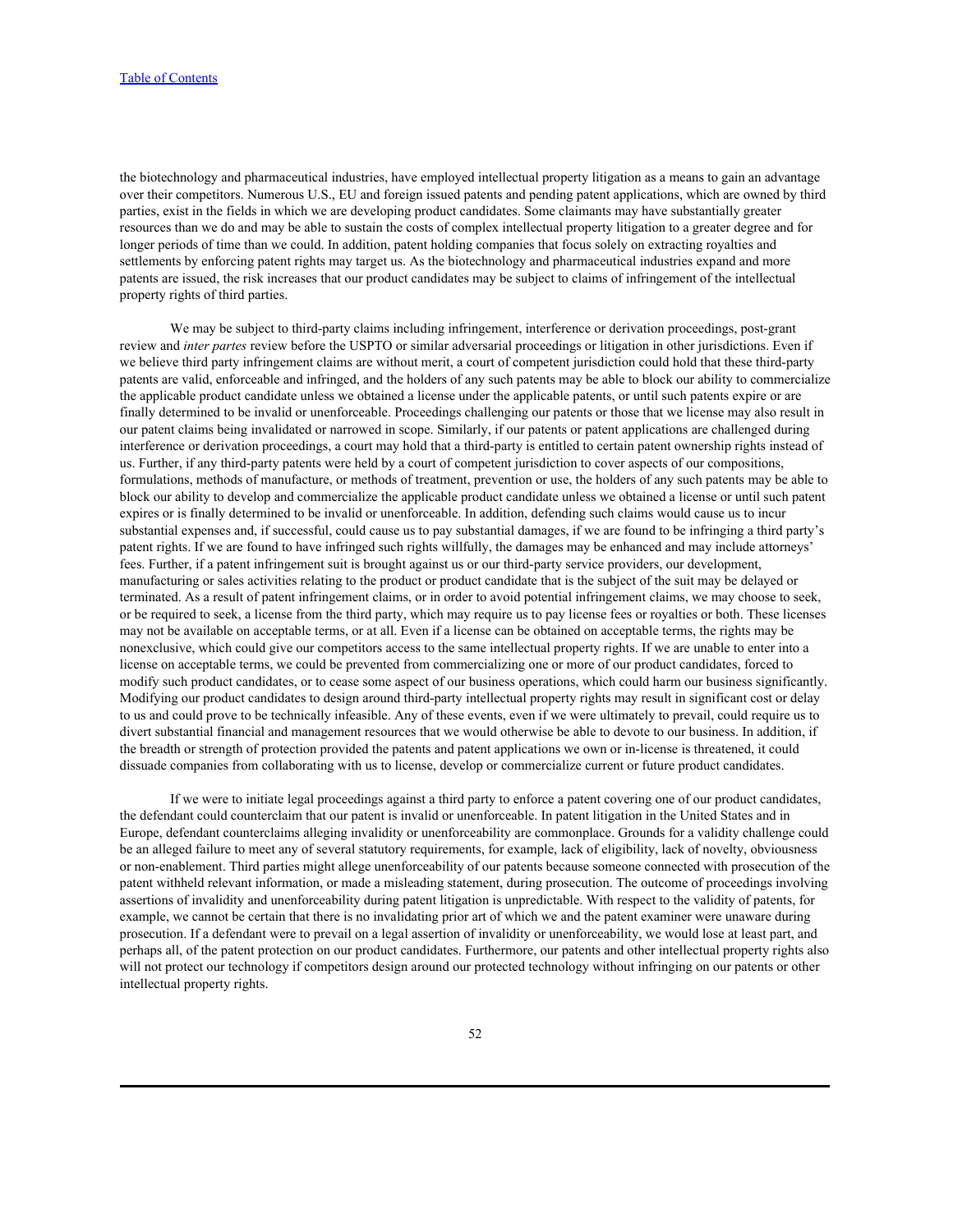Furthermore, because of the substantial amount of discovery required in connection with intellectual property litigation, there is a risk that some of our confidential information could be compromised by disclosure during this type of litigation. There could also be public announcements of the results of hearings, motions or other interim proceedings or developments. If securities analysts or investors view these announcements in a negative light, the price of our common stock could be adversely affected.

Finally, even if resolved in our favor, litigation or other legal proceedings relating to intellectual property claims may cause us to incur significant expenses and could distract our technical and management personnel from their normal responsibilities. In addition, there could be public announcements of the results of hearings, motions or other interim proceedings or developments and if securities analysts or investors view these announcements in a negative light, the price of our common stock could be adversely affected. Such litigation or proceedings could substantially increase our operating losses and reduce our resources available for development activities. We may not have sufficient financial or other resources to adequately conduct such litigation or proceedings. Some of our competitors may be able to sustain the costs of such litigation or proceedings more effectively than we can because of their substantially greater financial resources. Uncertainties resulting from the initiation and continuation of patent litigation or other proceedings could have an adverse effect on our ability to compete in the marketplace.

# *We may not identify relevant third-party patents or may incorrectly interpret the relevance, scope or expiration of a third-party patent, which might adversely affect our ability to develop, manufacture and market our product candidates.*

We cannot guarantee that any of our or our licensors' patent searches or analyses, including but not limited to the identification of relevant patents, the scope of patent claims or the expiration of relevant patents, are complete or thorough, nor can we be certain that we have identified each and every third-party patent and pending application in the United States, Europe and elsewhere that is relevant to or necessary for the commercialization of our product candidates in any jurisdiction. For example, in the United States, applications filed before November 29, 2000 and certain applications filed after that date that will not be filed outside the United States remain confidential until patents issue. Patent applications in the United States, EU and elsewhere are published approximately 18 months after the earliest filing for which priority is claimed, with such earliest filing date being commonly referred to as the priority date. Therefore, patent applications covering our future product candidates, or their manufacture or use may currently be unpublished. Additionally, pending patent applications that have been published can, subject to certain limitations, be later amended in a manner that could cover our product candidates or the use of our product candidates. The scope of a patent claim is determined by an interpretation of the law, the written disclosure in a patent and the patent's prosecution history. Our interpretation of the relevance or the scope of a patent or a pending application may be incorrect, which may negatively impact our ability to market our product candidates. We may incorrectly determine that our product candidates are not covered by a third-party patent or may incorrectly predict whether a third party's pending application will issue with claims of relevant scope. Our determination of the expiration date of any patent in the United States, the EU or elsewhere that we consider relevant may be incorrect, which may negatively impact our ability to develop and market our product candidates. Our failure to identify and correctly interpret relevant patents may negatively impact our ability to develop and market our product candidates.

From time to time we may identify patents or applications in the same general area as our products and product candidates. We may determine these third-party patents are irrelevant to our business based on various factors including our interpretation of the scope of the patent claims and our interpretation of when the patent expires. If the patents are asserted against us, however, a court may disagree with our determinations. Further, while we may determine that the scope of claims that will issue from a patent application does not present a risk, it is difficult to accurately predict the scope of claims that will issue from a patent application, our determination may be incorrect, and the issuing patent may be asserted against us. We cannot guarantee that we will be able to successfully settle or otherwise resolve such infringement claims. If we fail in any such dispute, in addition to being forced to pay monetary damages, we may be temporarily or permanently prohibited from commercializing our product candidates. We might, if possible, also be forced to redesign our product candidates so that we no longer infringe on the third-party intellectual property rights. Any of these events, even if we were ultimately to prevail, could require us to divert substantial financial and management resources that we would otherwise be able to devote to our business.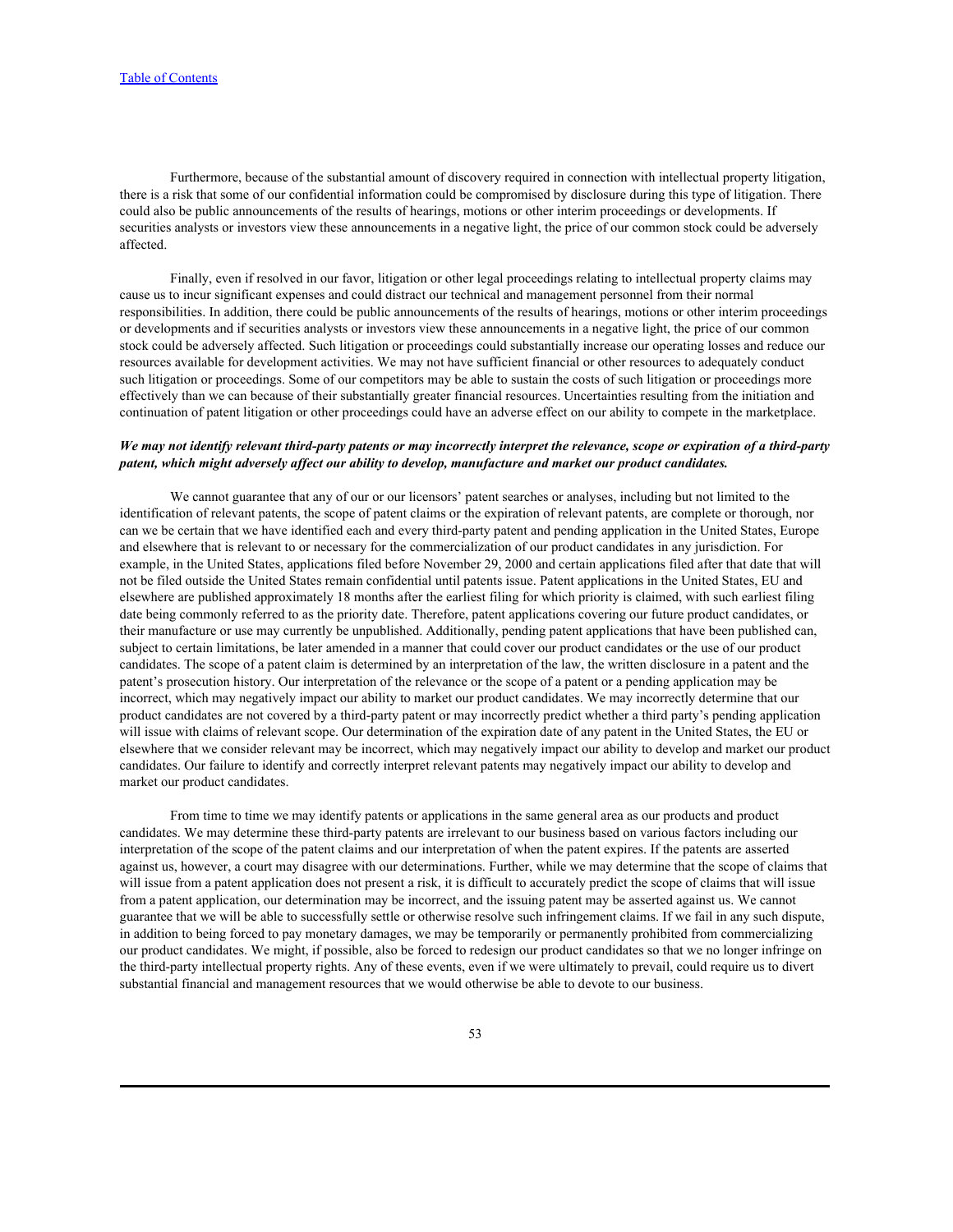# *Changes in patent laws or patent jurisprudence could diminish the value of patents in general, thereby impairing our ability to protect our product candidates.*

As is the case with other biopharmaceutical and pharmaceutical companies, our success is heavily dependent on intellectual property, particularly patents. Obtaining and enforcing patents in the biopharmaceutical and pharmaceutical industries involve both technological complexity and legal complexity. Therefore, obtaining and enforcing biopharmaceutical and pharmaceutical patents is costly, time-consuming and inherently uncertain. In addition, the America Invents Act ("AIA") which was passed in September 2011, resulted in significant changes to the U.S. patent system.

An important change introduced by the AIA is that, as of March 16, 2013, the United States transitioned to a "first-tofile" system for deciding which party should be granted a patent when two or more patent applications are filed by different parties claiming the same invention. A third party that files a patent application in the USPTO after that date but before us could therefore be awarded a patent covering an invention of ours even if we made the invention before it was made by the third party. This will require us to be cognizant going forward of the time from invention to filing of a patent application, but circumstances could prevent us from promptly filing patent applications on our inventions.

Among some of the other changes introduced by the AIA are changes that limit where a patentee may file a patent infringement suit and provide opportunities for third parties to challenge any issued patent with the USPTO. This applies to all of our U.S. patents, even those issued before March 16, 2013. Because of a lower evidentiary standard in USPTO proceedings compared to the evidentiary standard in U.S. federal courts necessary to invalidate a patent claim, a third party could potentially provide evidence in a USPTO proceeding sufficient for the USPTO to hold a claim invalid even though the same evidence would be insufficient to invalidate the claim if first presented in a district court action.

Accordingly, a third party may attempt to use the USPTO procedures to invalidate our patent claims that would not have been invalidated if first challenged by the third party as a defendant in a district court action. It is not clear what, if any, impact the AIA will have on the operation of our business. However, the AIA and its implementation could increase the uncertainties and costs surrounding the prosecution of our or our licensors' patent applications and the enforcement or defense of our or our licensors' issued patents.

Additionally, the U.S. Supreme Court has ruled on several patent cases in recent years either narrowing the scope of patent protection available in certain circumstances or weakening the rights of patent owners in certain situations. In addition to increasing uncertainty with regard to our ability to obtain patents in the future, this combination of events has created uncertainty with respect to the value of patents, once obtained. Depending on decisions by Congress, the federal courts and the USPTO, the laws and regulations governing patents could change in unpredictable ways that could weaken our ability to obtain new patents or to enforce our existing patents and patents that we might obtain in the future. Similarly, the complexity and uncertainty of European patent laws has also increased in recent years. In addition, the European patent system is relatively stringent in the type of amendments that are allowed during prosecution. Complying with these laws and regulations could limit our ability to obtain new patents in the future that may be important for our business.

# *Obtaining and maintaining our patent protection depends on compliance with various procedural, document submission, fee payment and other requirements imposed by governmental patent agencies, and our patent protection could be reduced or eliminated for non-compliance with these requirements.*

Periodic maintenance and annuity fees on any issued patent are due to be paid to the USPTO and European and other patent agencies over the lifetime of a patent. In addition, the USPTO and European and other patent agencies require compliance with a number of procedural, documentary, fee payment and other similar provisions during the patent application process. While an inadvertent failure to make payment of such fees or to comply with such provisions can in many cases be cured by payment of a late fee or by other means in accordance with the applicable rules, there are situations in which such noncompliance will result in the abandonment or lapse of the patent or patent application, and the partial or complete loss of patent rights in the relevant jurisdiction. Non-compliance events that could result in abandonment or lapse of a patent or patent application include failure to respond to official actions within prescribed time limits, non-payment of fees and failure to properly legalize and submit formal documents within prescribed time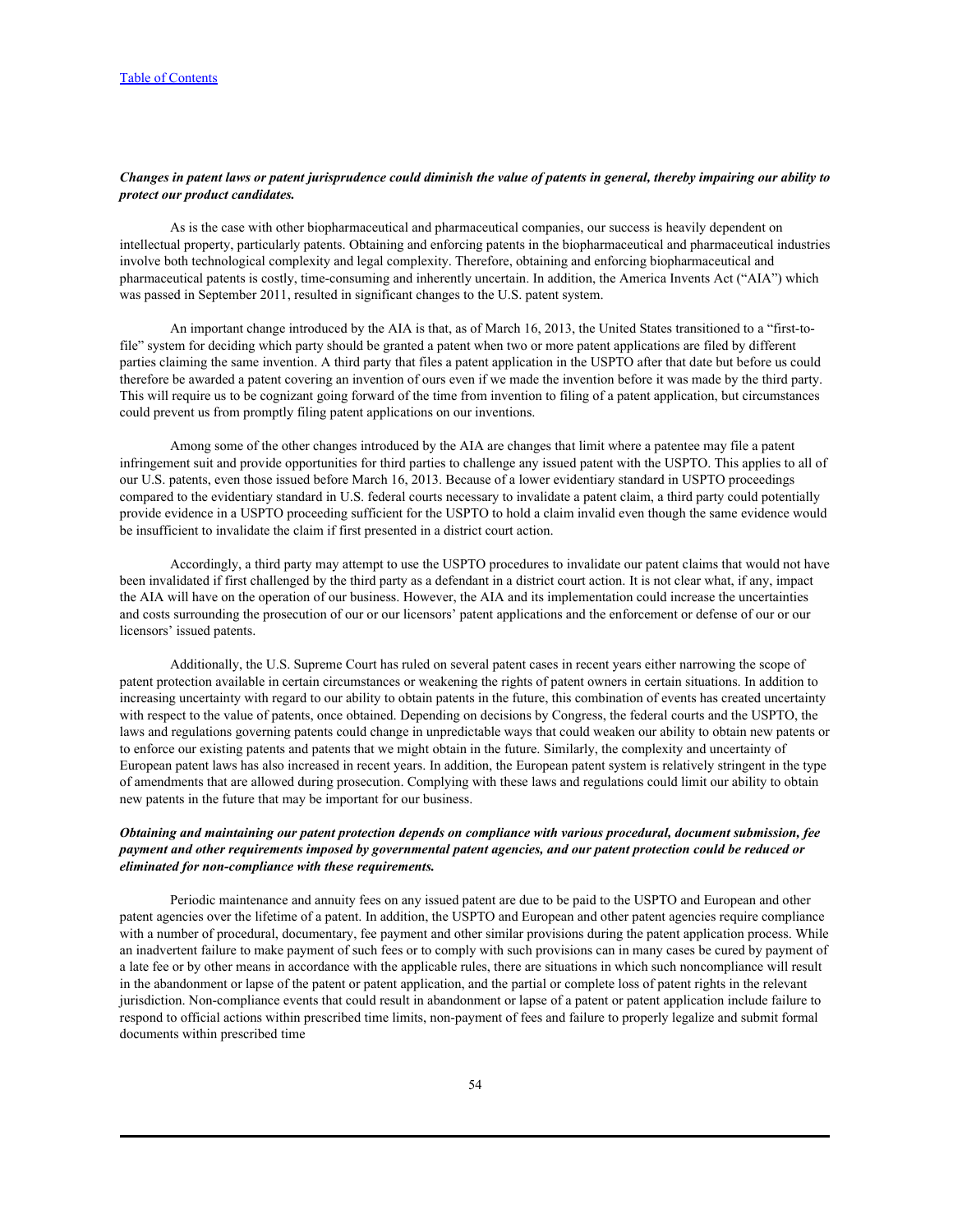limits. If we or our licensors fail to maintain the patents and patent applications covering our product candidates or if we or our licensors otherwise allow our patents or patent applications to be abandoned or lapse, our competitors might be able to enter the market, which would hurt our competitive position and could impair our ability to successfully commercialize our product candidates in any indication for which they are approved.

## *We enjoy only limited geographical protection with respect to certain patents and we may not be able to protect our intellectual property rights throughout the world.*

Filing, prosecuting and defending patents covering our product candidates in all countries throughout the world would be prohibitively expensive. Competitors may use our and our licensors' technologies in jurisdictions where we have not obtained patent protection to develop their own products and, further, may export otherwise infringing products to territories where we and our licensors have patent protection, but enforcement is not as strong as that in the United States or the EU. These products may compete with our product candidates, and our and our licensors' patents or other intellectual property rights may not be effective or sufficient to prevent them from competing.

In addition, we may decide to abandon national and regional patent applications before grant. The grant proceeding of each national or regional patent is an independent proceeding which may lead to situations in which applications might in some jurisdictions be refused by the relevant patent offices, while granted by others. For example, unlike other countries, China has a heightened requirement for patentability, and specifically requires a detailed description of medical uses of a claimed drug. Furthermore, generic drug manufacturers or other competitors may challenge the scope, validity or enforceability of our or our licensors' patents, requiring us or our licensors to engage in complex, lengthy and costly litigation or other proceedings. Generic drug manufacturers may develop, seek approval for and launch generic versions of our products. It is also quite common that depending on the country, the scope of patent protection may vary for the same product candidate or technology.

The laws of some jurisdictions do not protect intellectual property rights to the same extent as the laws or rules and regulations in the United States and the EU, and many companies have encountered significant difficulties in protecting and defending such rights in such jurisdictions. The legal systems of certain countries, particularly certain developing countries, do not favor the enforcement of patents, trade secrets and other intellectual property protection, which could make it difficult for us to stop the infringement of our patents or marketing of competing products in violation of our proprietary rights generally. Proceedings to enforce our patent rights in other jurisdictions, whether or not successful, could result in substantial costs and divert our efforts and attention from other aspects of our business, could put our patents at risk of being invalidated or interpreted narrowly and our patent applications at risk of not issuing, and could provoke third parties to assert claims against us. We may not prevail in any lawsuits that we initiate, and the damages or other remedies awarded, if any, may not be commercially meaningful. Accordingly, our efforts to enforce our intellectual property rights around the world may be inadequate to obtain a significant commercial advantage from the intellectual property that we develop or license. Furthermore, while we intend to protect our intellectual property rights in our expected significant markets, we cannot ensure that we will be able to initiate or maintain similar efforts in all jurisdictions in which we may wish to market our product candidates. Accordingly, our efforts to protect our intellectual property rights in such countries may be inadequate, which may have an adverse effect on our ability to successfully commercialize our product candidates in all of our expected significant foreign markets. If we or our licensors encounter difficulties in protecting, or are otherwise precluded from effectively protecting, the intellectual property rights important for our business in such jurisdictions, the value of these rights may be diminished, and we may face additional competition from others in those jurisdictions.

Some countries also have compulsory licensing laws under which a patent owner may be compelled to grant licenses to third parties. In addition, some countries limit the enforceability of patents against government agencies or government contractors. In these countries, the patent owner may have limited remedies, which could materially diminish the value of such patent. If we or any of our licensors is forced to grant a license to third parties with respect to any patents relevant to our business, our competitive position may be impaired.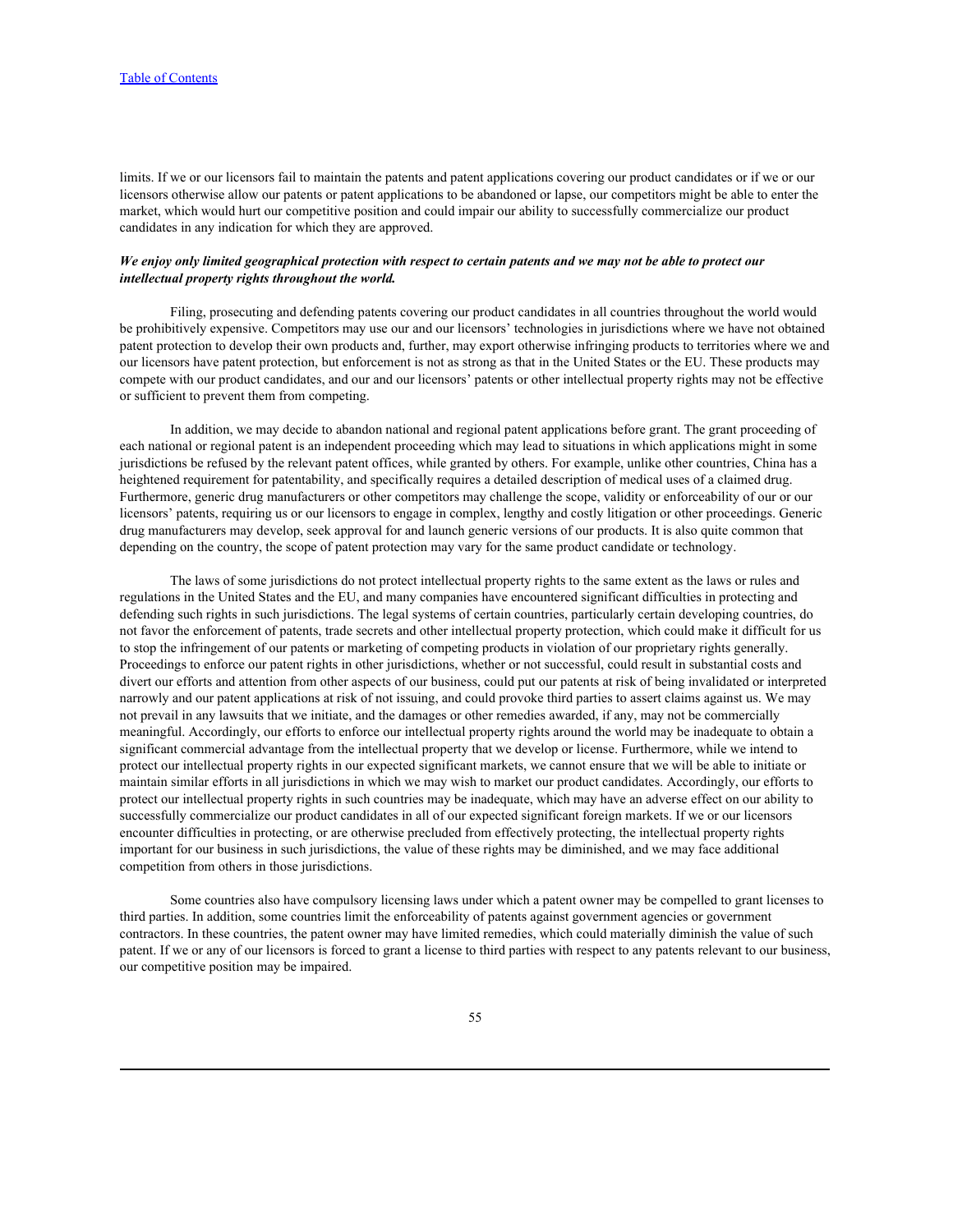# *If we do not obtain patent term extension in the United States under the Hatch-Waxman Act and in foreign countries under similar legislation, thereby potentially extending the term of marketing exclusivity for our product candidates, our business may be materially harmed.*

Patents have a limited lifespan. In the United States, if all maintenance fees are timely paid, the natural expiration of a patent is generally 20 years from its earliest U.S. non-provisional filing date. Various extensions may be available, but the life of a patent, and the protection it affords, is limited. Even if patents covering our product candidates are obtained, once the patent life has expired for a product, we may be open to competition from competitive medications, including generic medications. Given the amount of time required for the development, testing and regulatory review of new product candidates, patents protecting such candidates might expire before or shortly after such candidates are commercialized. As a result, our owned and licensed patent portfolio may not provide us with sufficient rights to exclude others from commercializing products similar or identical to ours.

Depending upon the timing, duration and conditions of FDA marketing approval of our product candidates, we may be able to extend the term of a patent covering each product candidate under the Drug Price Competition and Patent Term Restoration Act of 1984, referred to as the Hatch-Waxman Amendments and similar legislation in the EU. The Hatch-Waxman Amendments permit a patent term extension of up to five years for a patent covering an approved product as compensation for effective patent term lost during product development and the FDA regulatory review process. The total patent term including the extension cannot exceed 14 years following regulatory approval. However, we may not receive an extension if we fail to apply within applicable deadlines, fail to apply prior to expiration of relevant patents or otherwise fail to satisfy applicable requirements. Moreover, the length of the extension could be less than we request. If we are unable to obtain patent term extension or the term of any such extension is less than we request, the period during which we can enforce our patent rights for that product will be shortened and our competitors may obtain approval to market competing products sooner. As a result, our revenue from applicable products could be reduced, possibly materially.

Further, under certain circumstances, patent terms covering our products or product candidates may be extended for time spent during the pendency of the patent application in the USPTO, referred to as Patent Term Adjustment ("PTA"). The laws and regulations underlying how the USPTO calculates the PTA is subject to change and any such PTA granted by the USPTO could be challenged by a third-party. If we do not prevail under such a challenge, the PTA may be reduced or eliminated, resulting in a shorter patent term, which may negatively impact our ability to exclude competitors. Because PTA added to the term of patents covering pharmaceutical products has particular value, our business may be adversely affected if the PTA is successfully challenged by a third party and our ability to exclude competitors is reduced or eliminated.

#### *Intellectual property rights do not address all potential threats to our competitive advantage.*

The degree of future protection afforded by our intellectual property rights is uncertain because intellectual property rights have limitations, and may not adequately protect our business, or permit us to maintain our competitive advantage. The following examples are illustrative:

- others may be able to make products that are similar to Buntanetap or our future product candidates but that are not covered by the claims of the patents that we own or license from others;
- others may independently develop similar or alternative technologies or otherwise circumvent any of our technologies without infringing our intellectual property rights;
- we or any of our collaborators might not have been the first to conceive and reduce to practice the inventions covered by the patents or patent applications that we own, license or will own or license;
- we or any of our collaborators might not have been the first to file patent applications covering certain of the patents or patent applications that we or they own or have obtained a license, or will own or will have obtained a license;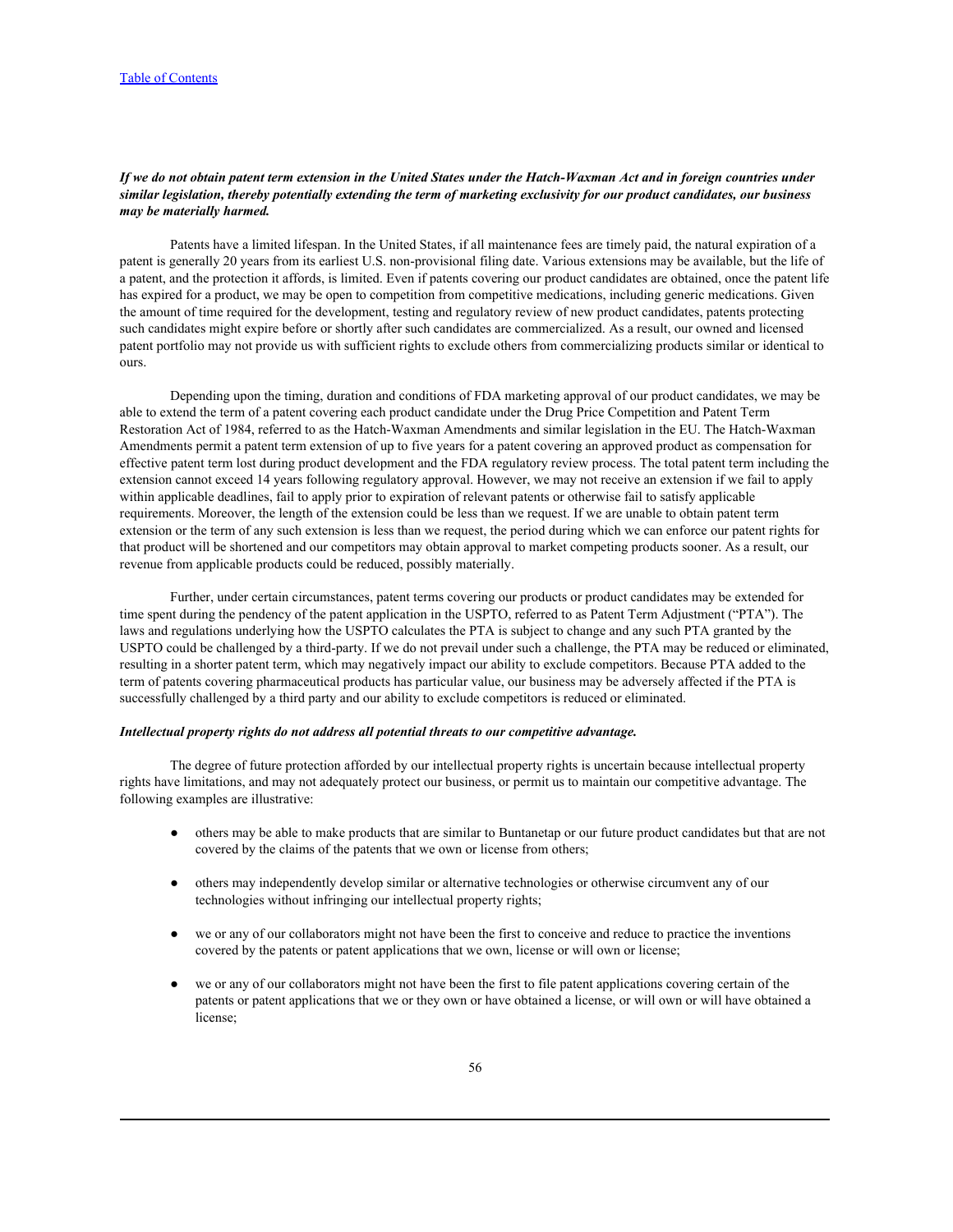- it is possible that our pending patent applications will not lead to issued patents;
- issued patents that we own may not provide us with any competitive advantage, or may be held invalid or unenforceable, as a result of legal challenges by our competitors;
- our competitors might conduct research and development activities in countries where we do not have patent rights, or in countries where research and development safe harbor laws exist, and then use the information learned from such activities to develop competitive products for sale in our major commercial markets;
- ownership of our patents or patent applications may be challenged by third parties; and
- the patents of third parties or pending or future applications of third parties, if issued, may have an adverse effect on our business.

# *Our reliance on third parties requires us to share our trade secrets, which increases the possibility that our trade secrets will be misappropriated or disclosed, and confidentiality agreements with employees and third parties may not adequately prevent disclosure of trade secrets and protect other proprietary information.*

We consider proprietary trade secrets or confidential know-how and unpatented know-how to be important to our business. We may rely on trade secrets or confidential know-how to protect our technology, especially where patent protection is believed by us to be of limited value. Because we expect to rely on third parties to manufacture Buntanetap and any future product candidates, and we expect to collaborate with third parties on the development of Buntanetap and any future product candidates, we must, at times, share trade secrets with them. We also conduct joint research and development programs that may require us to share trade secrets under the terms of our research and development partnerships or similar agreements. However, trade secrets or confidential know-how can be difficult to maintain as confidential.

To protect this type of information against disclosure or appropriation by competitors, our policy is to require our employees, consultants, contractors and advisors to enter into confidentiality agreements and, if applicable, material transfer agreements, consulting agreements or other similar agreements with us prior to beginning research or disclosing proprietary information. These agreements typically limit the rights of the third parties to use or disclose our confidential information, including our trade secrets. However, current or former employees, consultants, contractors and advisers may unintentionally or willfully disclose our confidential information to competitors, and confidentiality agreements may not provide an adequate remedy in the event of unauthorized disclosure of confidential information. The need to share trade secrets and other confidential information increases the risk that such trade secrets become known by our competitors, are inadvertently incorporated into the technology of others, or are disclosed or used in violation of these agreements. Given that our proprietary position is based, in part, on our know-how and trade secrets, a competitor's discovery of our trade secrets or other unauthorized use or disclosure would impair our competitive position and may have an adverse effect on our business and results of operations. Enforcing a claim that a third party obtained illegally and is using trade secrets or confidential know-how is expensive, time consuming and unpredictable. The enforceability of confidentiality agreements may vary from jurisdiction to jurisdiction.

In addition, these agreements typically restrict the ability of our advisors, employees, third-party contractors and consultants to publish data potentially relating to our trade secrets, although our agreements may contain certain limited publication rights. Despite our efforts to protect our trade secrets, our competitors may discover our trade secrets, either through breach of our agreements with third parties, independent development or publication of information by any of our third-party collaborators. A competitor's discovery of our trade secrets would impair our competitive position and have an adverse impact on our business.

#### 57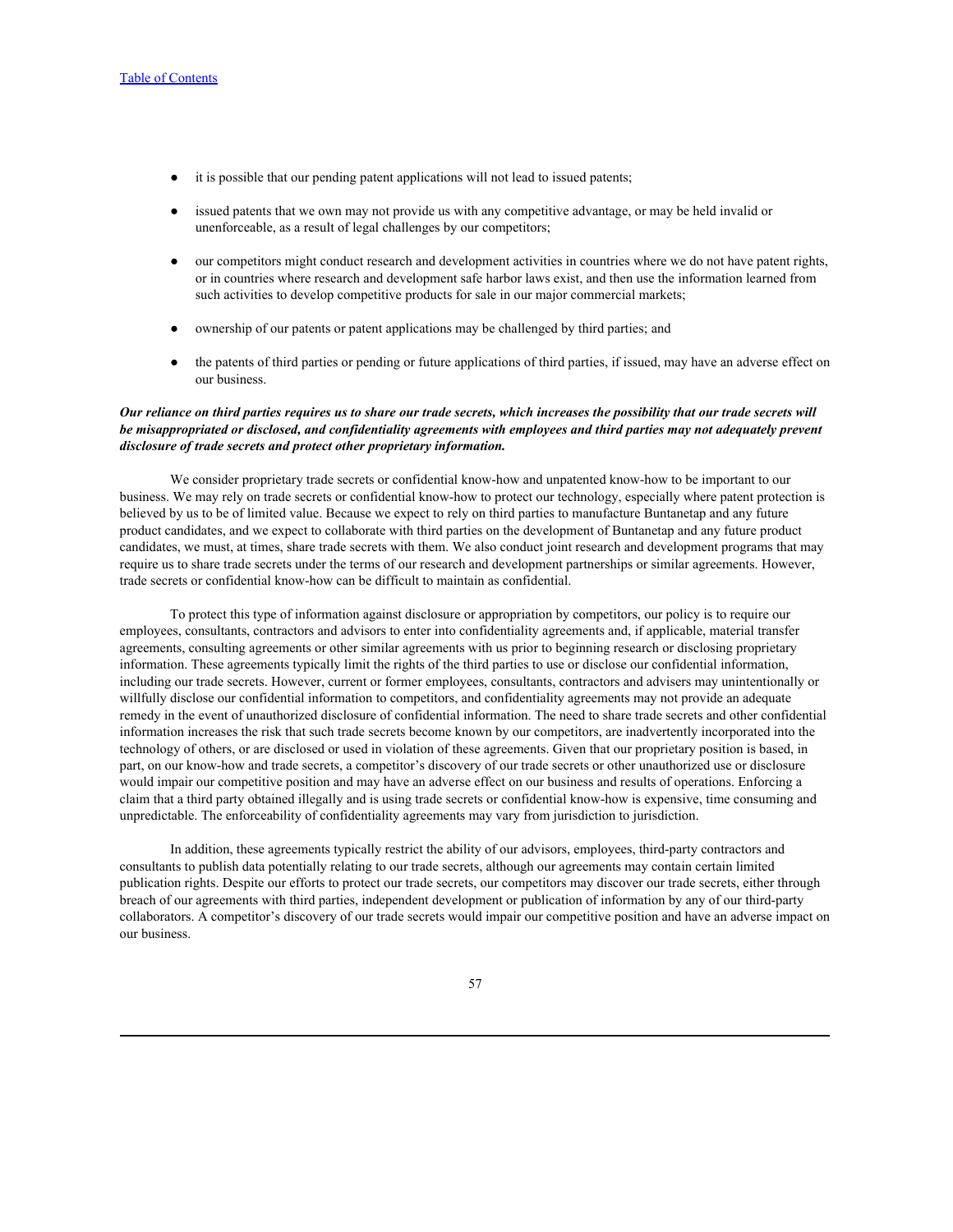# *If our trademarks and trade names are not adequately protected, then we may not be able to build name recognition in our markets of interest and our business may be adversely affected.*

Our unregistered trademarks or trade names may be challenged, infringed, circumvented or declared generic or determined to be infringing on other marks. We may not be able to protect our rights to these trademarks and trade names, which we need to build name recognition among potential collaborators or customers in our markets of interest. At times, competitors may adopt trade names or trademarks similar to ours, thereby impeding our ability to build brand identity and possibly leading to market confusion. In addition, there could be potential trade name or trademark infringement claims brought by owners of other registered trademarks or trademarks that incorporate variations of our unregistered trademarks or trade names. Over the long term, if we are unable to successfully register our trademarks and trade names and establish name recognition based on our trademarks and trade names, then we may not be able to compete effectively, and our business may be adversely affected. Our efforts to enforce or protect our proprietary rights related to trademarks, trade secrets, domain names, copyrights or other intellectual property may be ineffective and could result in substantial costs and diversion of resources and could adversely impact our financial condition or results of operations.

## *We may need to license certain intellectual property from third parties, and such licenses may not be available or may not be available on commercially reasonable terms.*

A third party may hold intellectual property, including patent rights that are important or necessary to the development or commercialization of Buntanetap or our future product candidates. It may be necessary for us to use the patented or proprietary technology of third parties to commercialize Buntanetap or our product candidates, in which case we would be required to obtain a license from these third parties. Such a license may not be available on commercially reasonable terms, or at all, which could materially harm our business. At this time, we are unaware of any intellectual property that interferes with ours or is complementary and needed to commercialize Buntanetap.

## *We may be subject to claims that our employees, consultants or independent contractors have wrongfully used or disclosed confidential information of their former employers or other third parties.*

We employ individuals who were previously employed at other biotechnology or pharmaceutical companies. Although we seek to protect our ownership of intellectual property rights by ensuring that our agreements with our employees, collaborators and other third parties with whom we do business include provisions requiring such parties to assign rights in inventions to us, we may be subject to claims that we or our employees, consultants or independent contractors have inadvertently or otherwise used or disclosed confidential information of our employees' former employers or other third parties. We may also be subject to claims that former employers or other third parties have an ownership interest in our patents. Litigation may be necessary to defend against these claims. There is no guarantee of success in defending these claims, and if we fail in defending any such claims, in addition to paying monetary damages, we may lose valuable intellectual property rights, such as exclusive ownership or right to use. Even if we are successful, litigation could result in substantial cost and be a distraction to our management and other employees.

#### *Our proprietary information may be lost, or we may suffer security breaches.*

In the ordinary course of our business, we collect and store sensitive data, including intellectual property, clinical trial data, proprietary business information, personal data and personally identifiable information of our clinical trial subjects and employees, in our data centers and on our networks. The secure processing, maintenance and transmission of this information is critical to our operations. Despite our security measures, our information technology and infrastructure may be vulnerable to attacks by hackers or breached due to employee error, malfeasance or other disruptions. Although, to our knowledge, we have not experienced any such material security breach to date, any such breach could compromise our networks and the information stored there could be accessed, publicly disclosed, lost or stolen. Any such access, disclosure or other loss of information could result in legal claims or proceedings, liability under laws that protect the privacy of personal information, significant regulatory penalties, disruption of our operations, damage to our reputation and cause a loss of confidence in us and our ability to conduct clinical trials, which could adversely affect our reputation and delay our clinical development of our product candidates.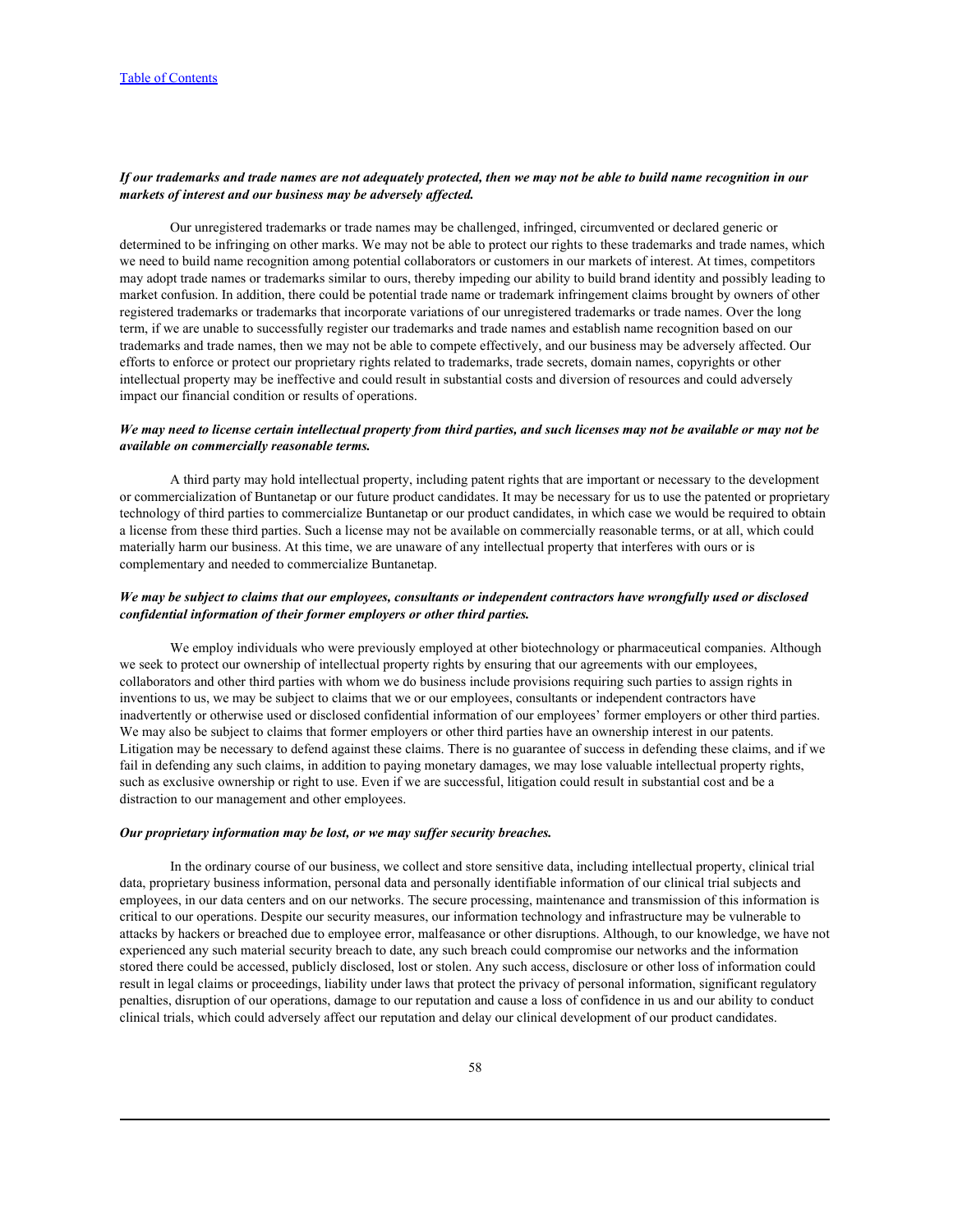### **Risks Related to Our Employees, Managing Our Growth and Our Operations**

#### *Our future success depends on our ability to retain our key personnel and to attract, retain and motivate qualified personnel.*

We are highly dependent on the development, regulatory, commercialization and business development expertise of Maria L. Maccecchini, PhD, as well as the other principal members of our management, scientific and clinical teams. Although we have employment agreements, offer letters or consulting agreements with our executive officers, these agreements do not prevent them from terminating their services at any time.

If we lose one or more of our executive officers or key employees, our ability to implement our business strategy successfully could be seriously harmed. Furthermore, replacing executive officers and key employees may be difficult and may take an extended period of time because of the limited number of individuals in our industry with the breadth of skills and experience required to successfully develop product candidates, gain regulatory approval, and commercialize new products. Competition to hire from this limited pool is intense, and we may be unable to hire, train, retain or motivate these additional key personnel on acceptable terms given the competition among numerous pharmaceutical and biotechnology companies for similar personnel. We also experience competition for the hiring of scientific and clinical personnel from universities and research institutions. In addition, we rely on consultants and advisors, including scientific and clinical advisors, to assist us in formulating our research and development and commercialization strategy. Our consultants and advisors may be engaged by entities other than us and may have commitments under consulting or advisory contracts with other entities that may limit their availability to us. If we are unable to continue to attract and retain highly qualified personnel, our ability to develop and commercialize product candidates will be limited.

## *We expect to expand our development, regulatory, and sales and marketing capabilities, and as a result, we may encounter difficulties in managing our growth, which could disrupt our operations.*

We expect to experience significant growth in the number of our employees and the scope of our operations, particularly in the areas of development, regulatory affairs and sales and marketing. To manage our anticipated future growth, we must continue to implement and improve our managerial, operational and financial systems, expand our facilities or acquire new facilities and continue to recruit and train additional qualified personnel. Due to our limited financial resources and the limited experience of our management team in managing a company with such anticipated growth, we may not be able to effectively manage the expansion of our operations or recruit and train additional qualified personnel. The expansion of our operations may lead to significant costs and may divert our management and business development resources. Any inability to manage growth could delay the execution of our business plans or disrupt our operations.

## *We may engage in acquisitions that could disrupt our business, cause dilution to our stockholders or reduce our financial resources.*

In the future, we may enter into transactions to acquire other businesses, products or technologies. If we do identify suitable candidates, we may not be able to make such acquisitions on favorable terms, or at all. Any acquisitions we make may not strengthen our competitive position, and these transactions may be viewed negatively by customers or investors. We may decide to incur debt in connection with an acquisition or issue our common stock or other equity securities to the stockholders of the acquired company, which would reduce the percentage ownership of our existing stockholders. We could incur losses resulting from undiscovered liabilities of the acquired business that are not covered by the indemnification we may obtain from the seller. In addition, we may not be able to successfully integrate the acquired personnel, technologies and operations into our existing business in an effective, timely and nondisruptive manner. Acquisitions may also divert management attention from dayto-day responsibilities, increase our expenses and reduce our cash available for operations and other uses. We cannot predict the number, timing or size of future acquisitions or the effect that any such transactions might have on our operating results.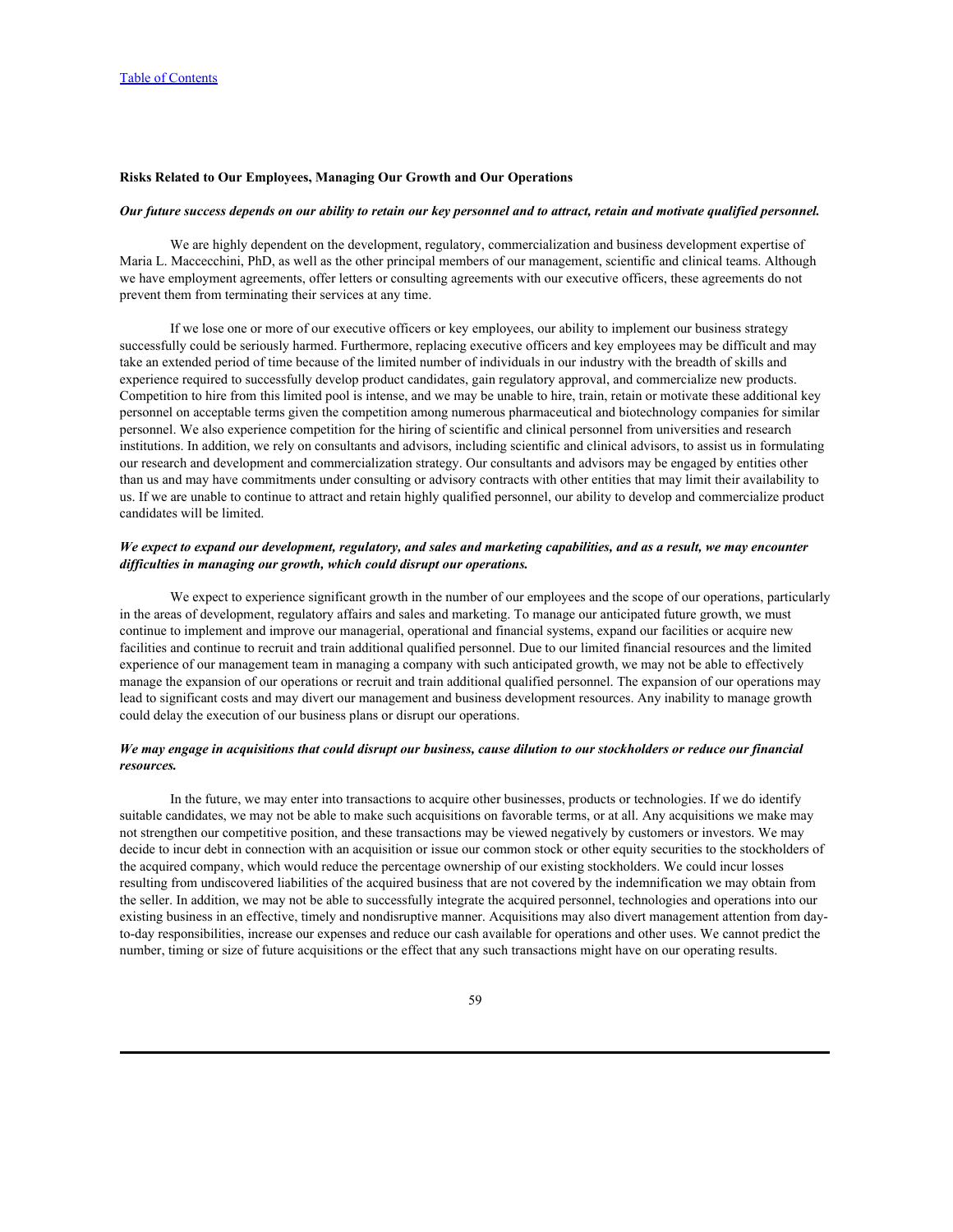## *Our business and operations would suffer in the event of system failures.*

Our computer systems, as well as those of our CROs and other contractors and consultants, are vulnerable to damage from computer viruses, unauthorized access, natural disasters (including hurricanes), terrorism, war and telecommunication and electrical failures. If such an event were to occur and cause interruptions in our operations, it could result in a material disruption of our development programs. For example, the loss of preclinical or clinical trial data from completed, ongoing or planned trials could result in delays in our regulatory approval efforts and significantly increase our costs to recover or reproduce the data. To the extent that any disruption or security breach were to result in a loss of or damage to our data or applications, or inappropriate disclosure of personal, confidential or proprietary information, we could incur liability and the further development of Buntanetap or any other product candidate could be delayed.

### **Risks Related to Our Common Stock**

# *The market price of our common stock may be volatile and fluctuate substantially, which could result in substantial losses for purchasers of our common stock.*

The market price of our common stock is highly volatile and may be subject to wide fluctuations in response to a variety of factors, including the following:

- delays or unanticipated developments in the completion of our planned clinical trials;
- any delay in submitting an NDA and any adverse development or perceived adverse development with respect to the FDA's review of that NDA;
- failure to successfully develop and commercialize Buntanetap or any future product candidates;
- inability to obtain additional funding;
- regulatory or legal developments in the United States and other countries applicable to Buntanetap or any other product candidates;
- adverse regulatory decisions;
- changes in the structure of healthcare payment systems;
- inability to obtain adequate product supply for Buntanetap or any other product candidates, or the inability to do so at acceptable prices;
- introduction of new products, services or technologies by our competitors;
- failure to meet or exceed financial projections we provide to the public;
- failure to meet or exceed the estimates and projections of the investment community;
- changes in the market valuations of companies similar to ours;
- market conditions in the pharmaceutical and biotechnology sectors, and the issuance of new or changed securities analysts' reports or recommendations;
- announcements of significant acquisitions, strategic collaborations, joint ventures or capital commitments by us or our competitors;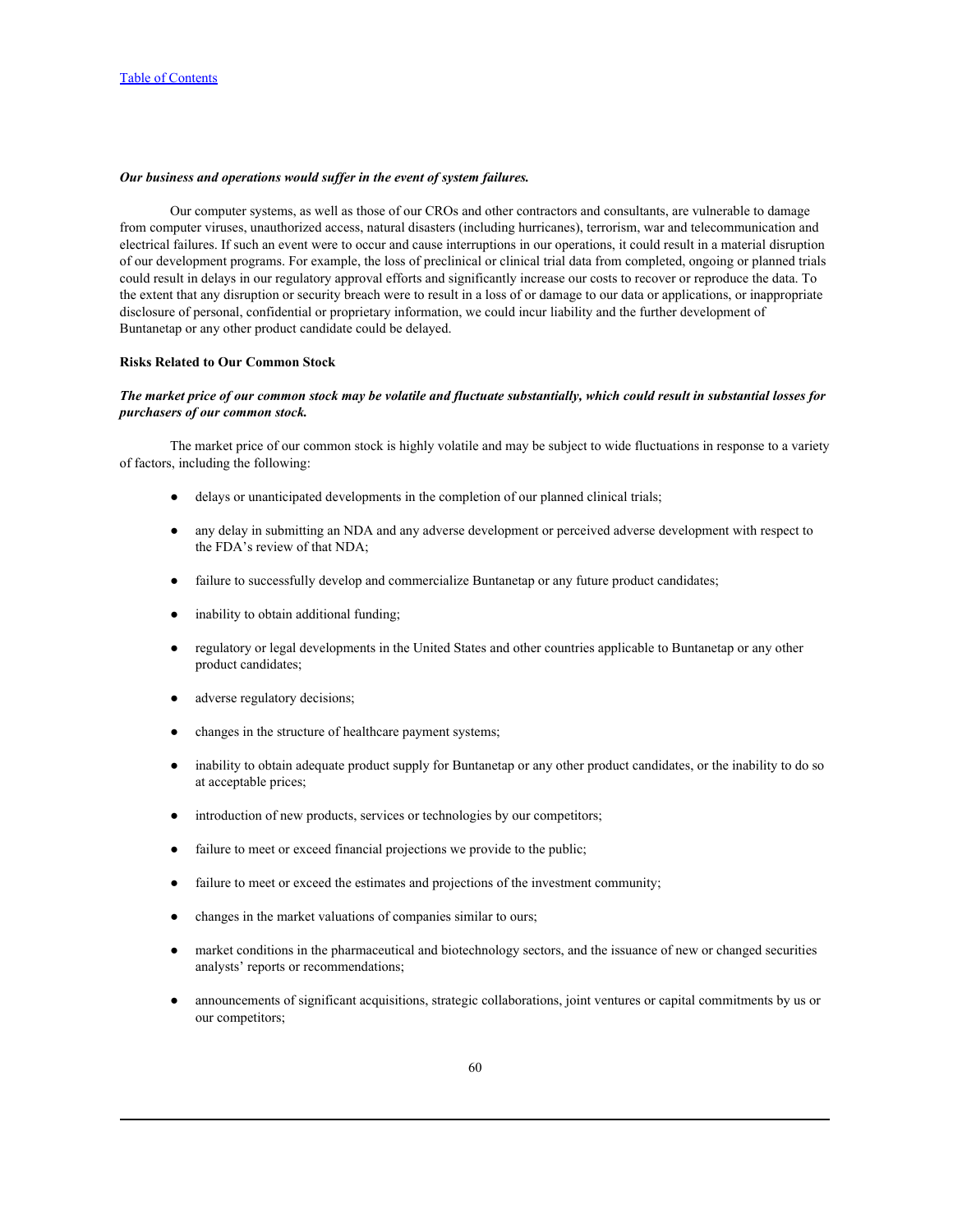- significant lawsuits, including patent or shareholder litigation, and disputes or other developments relating to our proprietary rights, including patents, litigation matters and our ability to obtain patent protection for our technologies;
- additions or departures of key scientific or management personnel;
- sales of our common stock by us or our shareholders in the future;
- trading volume of our common stock;
- general economic, industry and market conditions, including but not limited to the impact of the COVID-19 pandemic; and
- the other factors described in this "Risk Factors" section.

In addition, the stock markets have experienced extreme price and volume fluctuations that have affected and continue to affect the market prices of equity securities of many companies. These fluctuations have often been unrelated or disproportionate to the operating performance of those companies. Broad market and industry factors, as well as general economic, political, regulatory and market conditions, may negatively affect the market price of our common stock, regardless of our actual operating performance. The market price of our common stock may decline, and you may lose some or all of your investment.

### *We could be subject to securities class action litigation.*

In the past, securities class action litigation has often been brought against companies following a decline in the market price of their securities. This risk is especially relevant for us because biotechnology companies have experienced significant share price volatility in recent years. During the year ended December 31, 2021, two securities class action complaints were filed against us and our executive officers following disclosure of interim results from the AD/PD Trial. Both complaints were voluntarily dismissed without prejudice by the plaintiffs. If we again face such litigation in the future, it could result in substantial costs and a diversion of management's attention and resources, which could harm our business.

## *Our directors, executive officers and certain shareholders own a significant percentage of our common stock and, if they choose to act together, will be able to exert significant control over matters subject to shareholder approval.*

Our directors, executive officers, and shareholders affiliated with our directors and executive officers own approximately 31.2% of the current voting power of our outstanding common stock. Therefore, they have the ability to substantially influence us through their ownership position. For example, these holders may be able to control elections of directors, amendments of our organizational documents, or approval of any merger, sale of assets, or other major corporate transaction. The interests of these holders may not always coincide with our corporate interests or the interests of other shareholders, and they may act in a manner with which you may not agree or that may not be in the best interests of our other shareholders. So long as they continue to own a significant amount of our equity, these holders will be able to strongly influence or effectively control our decisions.

## *If securities or industry analysts do not publish research or reports about our business, or if they issue an adverse or misleading opinion regarding our common stock, our stock price and trading volume could decline.*

The trading market for our common stock depends, in part, on the research and reports that securities or industry analysts may publish about us or our business. We do not have any control over these analysts. If our financial performance fails to meet analyst estimates or one or more of the analysts who cover us downgrade our common stock or change their opinion of our common stock, our share price would likely decline. If one or more of these analysts cease coverage of us or fail to regularly publish reports on us, we could lose visibility in the financial markets, which could cause our share price or trading volume to decline.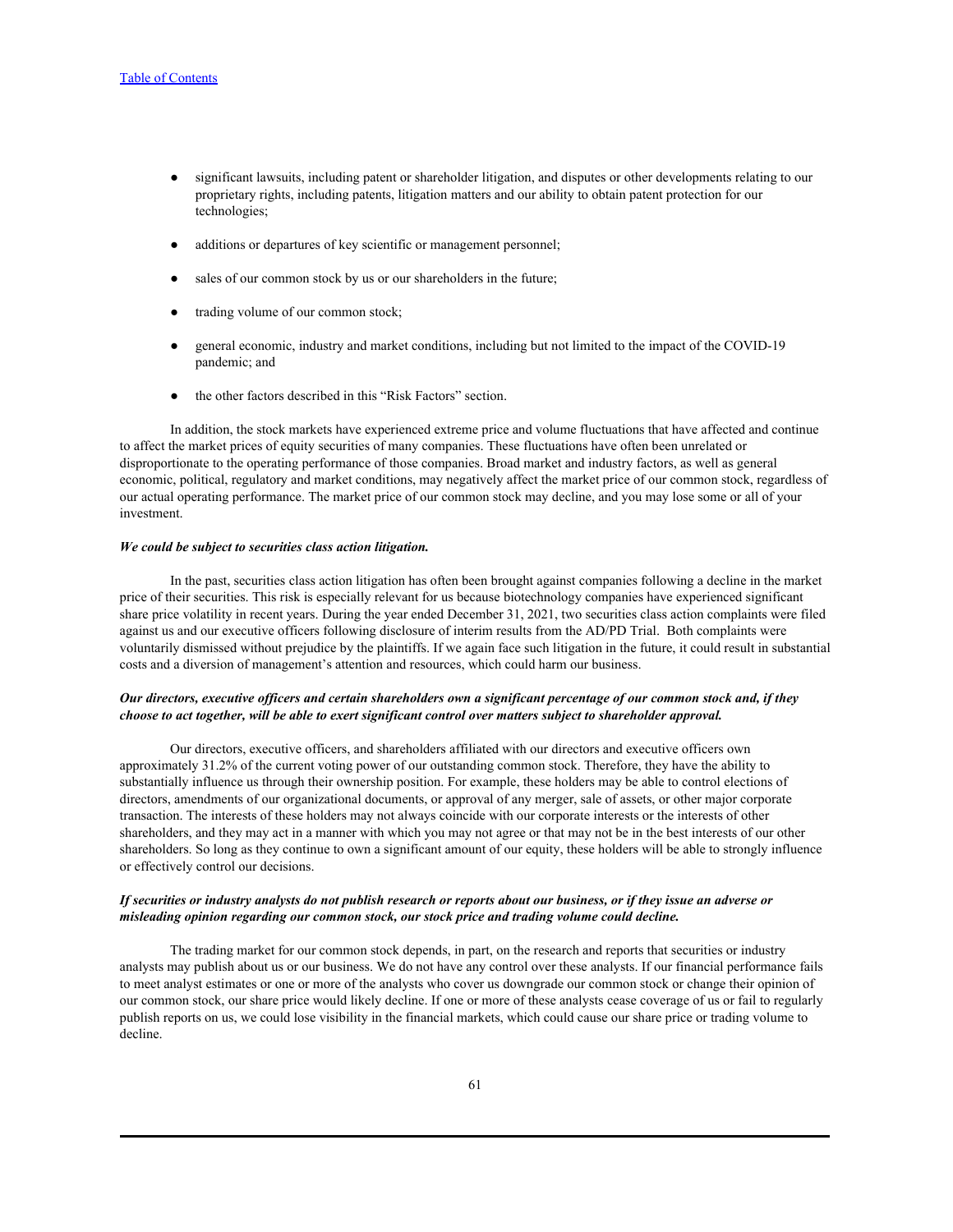## *Because we do not anticipate paying any cash dividends on our common stock in the foreseeable future, capital appreciation, if any, will be your sole source of gain.*

We have never declared or paid any cash dividends on our common stock. We currently anticipate that we will retain future earnings for the development, operation and expansion of our business and do not anticipate declaring or paying any cash dividends for the foreseeable future. As a result, capital appreciation, if any, of our common stock would be your sole source of gain on an investment in our common stock for the foreseeable future. See "Dividend Policy" for additional information.

## *We incur increased costs as a result of operating as a public company, and our management is required to devote substantial time to compliance initiatives and corporate governance practices.*

As a public company, and particularly after we no longer qualify as an emerging growth company, we incur significant legal, accounting and other expenses. The Sarbanes-Oxley Act of 2002 ("SOX"), the Dodd-Frank Wall Street Reform and Consumer Protection Act, the listing requirements of the New York Stock Exchange, and other applicable securities rules and regulations impose various requirements on U.S. reporting public companies, including the establishment and maintenance of effective disclosure and financial controls and corporate governance practices. Our management and other personnel devote a substantial amount of time to these compliance initiatives. Moreover, these rules and regulations increase our legal and financial compliance costs and make some activities more time-consuming and costly. For example, these rules and regulations may make it more expensive for us to obtain director and officer liability insurance, which in turn could make it more difficult for us to attract and retain qualified senior management personnel or members for our board of directors. In addition, these rules and regulations are often subject to varying interpretations, and, as a result, their application in practice may evolve over time as new guidance is provided by regulatory and governing bodies. This could result in continuing uncertainty regarding compliance matters and higher costs necessitated by ongoing revisions to disclosure and governance practices. Pursuant to Section 404 of SOX, we are required to furnish a report by our senior management on our internal control over financial reporting. While we remain an emerging growth company, we will not be required to include an attestation report on internal control over financial reporting issued by our independent registered public accounting firm.

To comply with Section 404, we are required to engage in a process to document and evaluate our internal control over financial reporting, which is both costly and challenging. In this regard, we need to continue to dedicate internal resources, engage outside consultants and adopt a detailed work plan to assess and document the adequacy of internal control over financial reporting, continue steps to improve control processes as appropriate, validate through testing that controls are functioning as documented and maintain a continuous reporting and improvement process for internal control over financial reporting. Despite our efforts, there is a risk that we will not be able to conclude, within the prescribed timeframe or at all, that our internal control over financial reporting is effective as required by Section 404. If we identify one or more material weaknesses, it could result in an adverse reaction in the financial markets due to a loss of confidence in the reliability of our financial statements.

# *We are an "emerging growth company," and the reduced reporting requirements applicable to emerging growth companies may make our common stock less attractive to investors.*

We are an "emerging growth company," as defined in the Jumpstart Our Business Startups Act ("JOBS Act"). For as long as we continue to be an emerging growth company, we may take advantage of exemptions from various reporting requirements that are applicable to other public companies that are not emerging growth companies, including exemption from compliance with the auditor attestation requirements of Section 404, reduced disclosure obligations regarding executive compensation and exemptions from the requirements of holding a nonbinding advisory vote on executive compensation and shareholder approval of any golden parachute payments not previously approved. We will remain an emerging growth company until the earlier of (1) the last day of the fiscal year (a) following the fifth anniversary of the closing of our initial public offering ("IPO") on January 31, 2020, (b) in which we have total annual gross revenue of at least \$1.07 billion or (c) in which we are deemed to be a large accelerated filer, which means the market value of our common stock held by non-affiliates exceeds \$700 million as of the end of our prior second fiscal quarter, and (2) the date on which we have issued more than \$1.0 billion in non-convertible debt during the prior three-year period.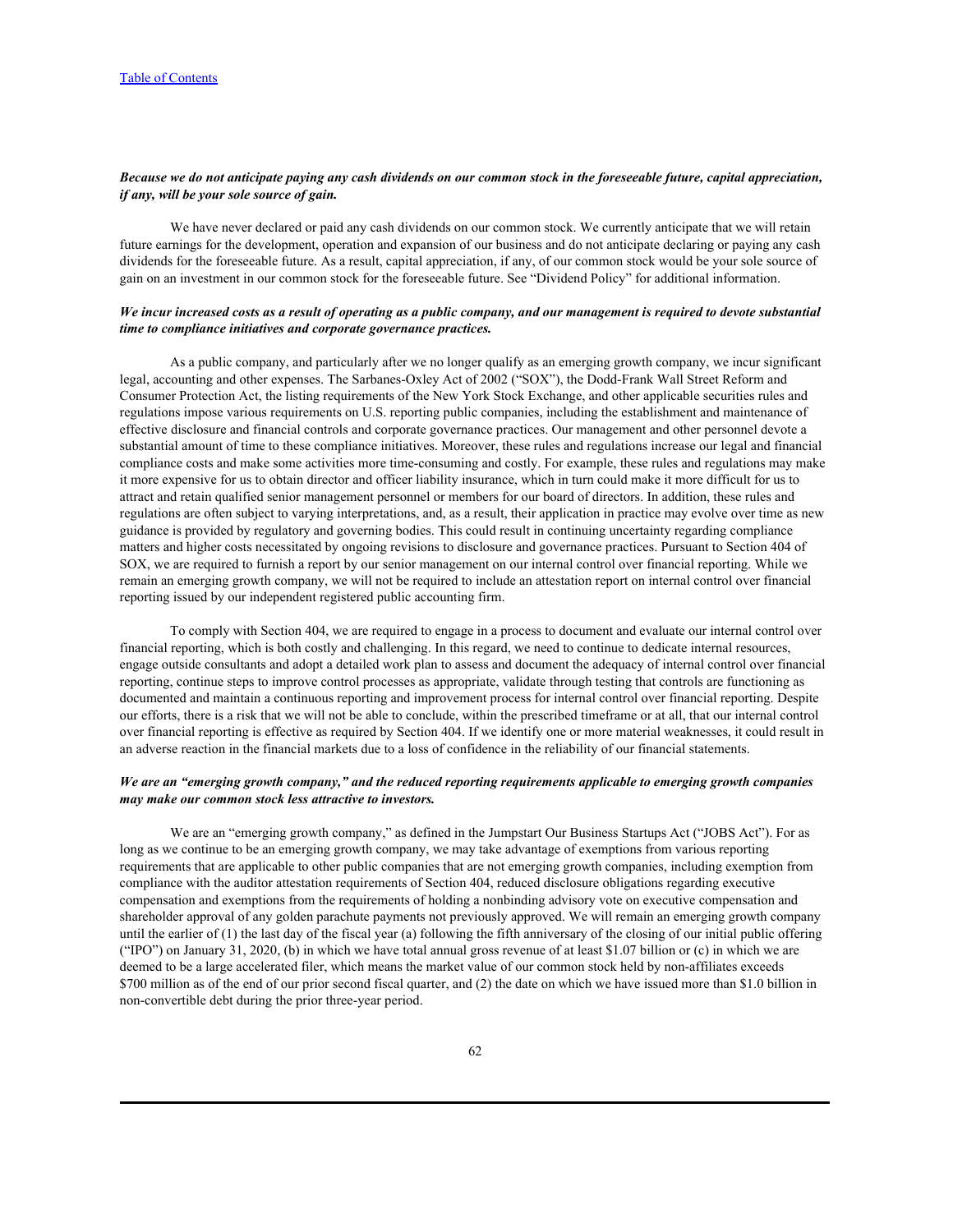In addition, under the JOBS Act, emerging growth companies can delay adopting new or revised accounting standards until such time as those standards apply to private companies. We have irrevocably elected not to avail ourselves of this exemption from new or revised accounting standards and, therefore, we will be subject to the same new or revised accounting standards as other public companies that are not emerging growth companies.

We cannot predict if investors will find our common stock less attractive because we may rely on these exemptions. If some investors find our common stock less attractive as a result, there may be a less active trading market for our common stock and our share price may be more volatile.

## *Provisions in our restated certificate of incorporation and amended and restated bylaws and under Delaware law could make an acquisition of our company, which may be beneficial to our stockholders, more difficult and may prevent attempts by our stockholders to replace or remove our current management.*

Provisions in our restated certificate of incorporation and our amended and restated bylaws that became effective upon the closing of our IPO may discourage, delay or prevent a merger, acquisition or other change in control of our company that stockholders may consider favorable, including transactions in which our stockholders might otherwise receive a premium for their shares. These provisions could also limit the price that investors might be willing to pay in the future for shares of our common stock, thereby depressing the market price of our common stock. In addition, because our board of directors is responsible for appointing the members of our management team, these provisions may frustrate or prevent any attempts by our stockholders to replace or remove our current management by making it more difficult for stockholders to replace members of our board of directors. Among other things, these provisions include those establishing:

- Advance notice bylaw provisions for proposals from stockholders for presentation at annual meetings; and
- Forum selection bylaw provisions.

Because we are incorporated in Delaware, we are governed by the provisions of Section 203 of the General Corporation Law of the State of Delaware, which prohibits a person who owns in excess of 15% of our outstanding voting stock from merging or combining with us for a period of three years after the date of the transaction in which the person acquired in excess of 15% of our outstanding voting stock, unless the merger or combination is approved in a prescribed manner.

Furthermore, our restated certificate of incorporation that became effective upon the closing of our IPO specifies that, unless we consent in writing to the selection of an alternative forum, the Court of Chancery of the State of Delaware will be the sole and exclusive forum for most legal actions involving actions brought against us by stockholders. We believe this provision benefits us by providing increased consistency in the application of Delaware law by chancellors particularly experienced in resolving corporate disputes, efficient administration of cases on a more expedited schedule relative to other forums and protection against the burdens of multi-forum litigation. However, the provision may have the effect of discouraging lawsuits against our directors and officers. The enforceability of similar choice of forum provisions in other companies' certificates of incorporation has been challenged in legal proceedings, and it is possible that, in connection with any applicable action brought against us, a court could find the choice of forum provisions contained in our restated certificate of incorporation to be inapplicable or unenforceable in such action.

# *Our bylaws designate the Court of Chancery of the State of Delaware as the sole and exclusive forum for certain types of actions and proceedings that may be initiated by our stockholders, which could limit our stockholders' ability to obtain a favorable judicial forum for disputes with us or our directors, officers or employees.*

Our bylaws provide that, unless we consent in writing to the selection of an alternative forum, the Court of Chancery of the State of Delaware is the exclusive forum for certain types of actions and proceedings that may be initiated by our stockholders with respect to our company and our directors. This choice of forum provision may limit a stockholder's ability to bring a claim in a judicial forum that the stockholder believes is favorable for disputes with us or our directors, which may discourage meritorious claims from being asserted against us and our directors. Alternatively, if a court were to find this provision of our charter inapplicable to, or unenforceable in respect of, one or more of the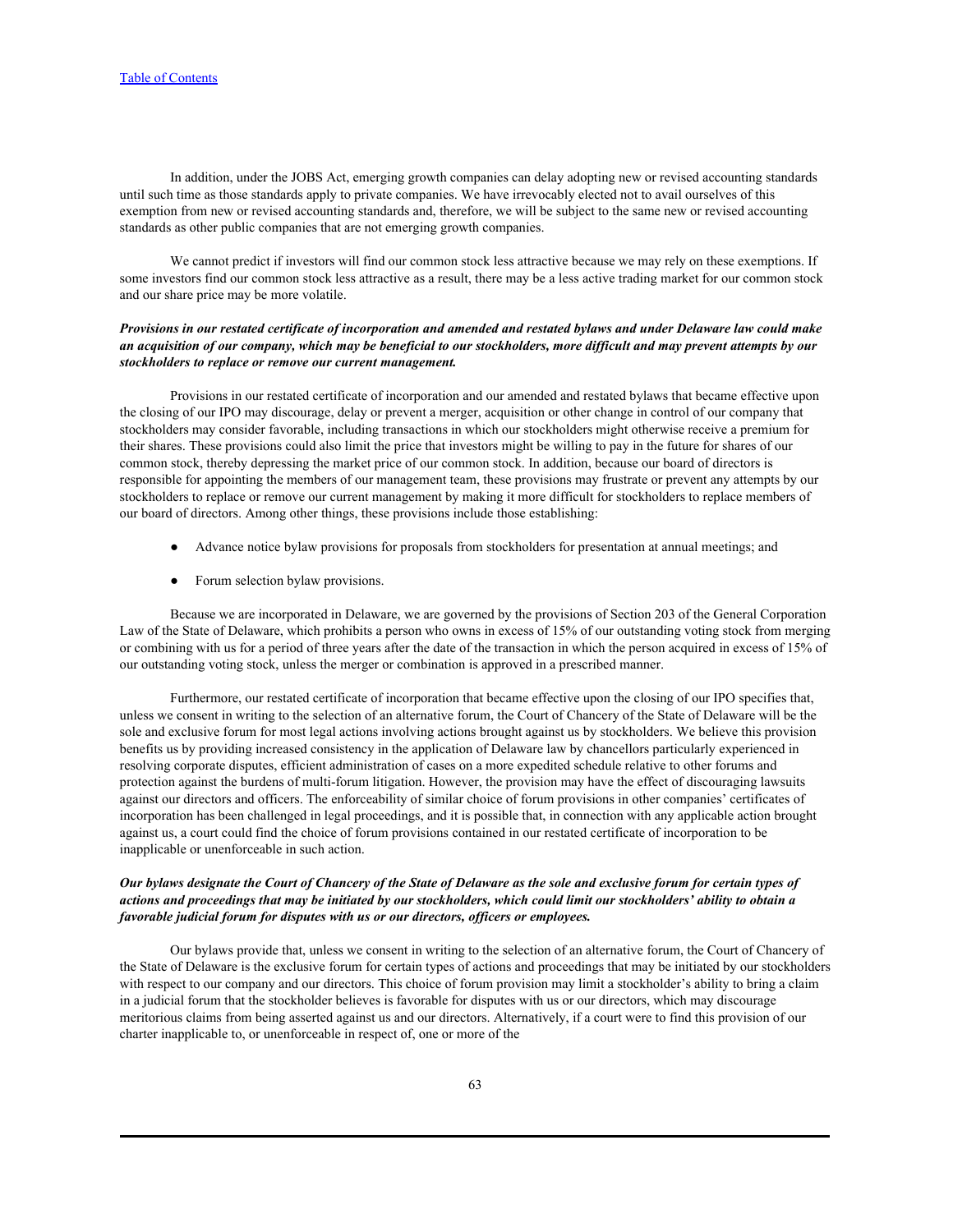specified types of actions or proceedings, we may incur additional costs associated with resolving such matters in other jurisdictions, which could adversely affect our business, financial condition or results of operations. We adopted this provision because we believe it makes it less likely that we will be forced to incur the expense of defending duplicative actions in multiple forums and less likely that plaintiffs' attorneys will be able to employ such litigation to coerce us into otherwise unjustified

## **Item 1B. Unresolved Staff Comments.**

None.

## **Item 2. Properties.**

Our offices are in Berwyn, Pennsylvania, where we have leased and have access to 1,500 square feet of office space pursuant to a short-term lease agreement. We believe that our facilities are adequate to meet our current needs.

# **Item 3. Legal Proceedings.**

From time to time, we may become subject to litigation and claims arising in the ordinary course of business. We are not currently a party to any material legal proceedings, and we are not aware of any pending or threatened legal proceedings against us that we believe could have a material adverse effect on our business, operating results or financial condition.

# **Item 4. Mine Safety Disclosures.**

Not applicable.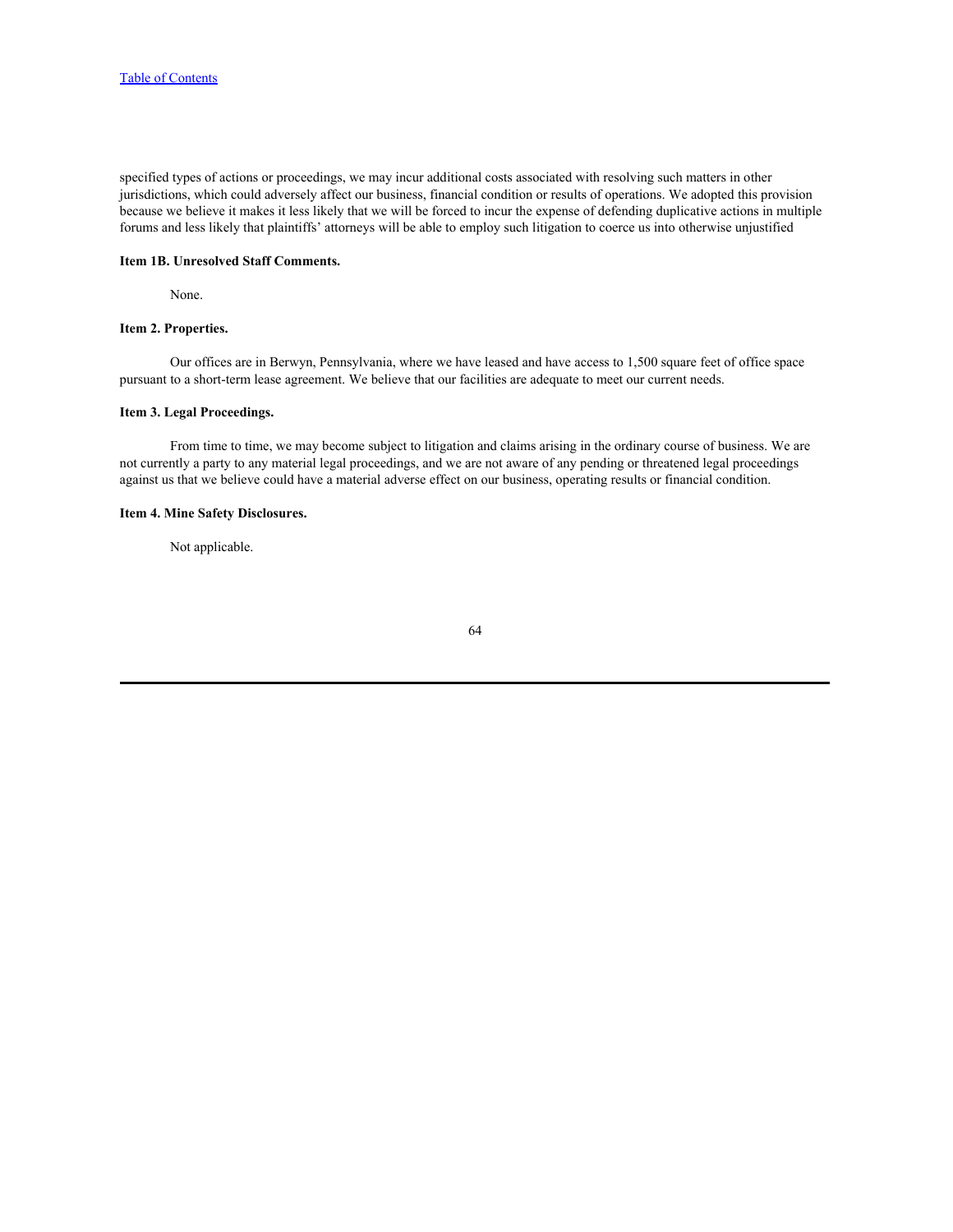### **PART II**

#### **Item 5. Market for Registrant's Common Equity, Related Stockholder Matters and Issuer Purchases of Equity Securities.**

#### **Market Information**

Our common stock is listed on the New York Stock Exchange under the symbol "ANVS". Our common stock began trading on the New York Stock Exchange on November 18, 2021. From January 29, 2020, the date of our initial public offering, to November 17, 2021, our common stock traded on the NYSE American. Prior to January 29, 2020, there was no public market for our stock.

## **Holders of Record**

As of February 28, 2022, there were approximately 18 holders of record of shares of our common stock. This number does not reflect the beneficial holders of our common stock who hold shares in street name through brokerage accounts or other nominees.

#### **Dividend Policy**

We have never declared or paid any cash dividends on our common stock. We currently intend to retain all available funds and any future earnings to support our operations and finance the growth and development of our business. We do not intend to pay cash dividends on our common stock for the foreseeable future.

## **Securities Authorized for Issuance Under Equity Compensation Plans**

The information called for by this item regarding equity compensation plans is incorporated by reference to Part III, Item 12 of this Annual Report on Form 10-K.

#### **Issuer Purchases of Equity Securities**

None.

## **Recent Sales of Unregistered Securities**

We did not issue any equity securities during the year ended December 31, 2021 that were not registered under the Securities Act and that have not otherwise been described in a Quarterly Report on Form 10-Q or a Current Report on Form 8-K.

#### **Item 6. Selected Financial Data**

This item is not required for smaller reporting companies.

#### **Item 7. Management's Discussion and Analysis of Financial Condition and Results of Operations.**

*You should read the following discussion and analysis of our financial condition and results of operations together with our financial statements and the related notes appearing at the end of this Annual Report on Form 10-K. Some of the information contained in this discussion and analysis or set forth elsewhere in this Annual Report on Form 10-K, including information with respect to our plans and strategy for our business and related financing, includes forward-looking statements that involve risks and uncertainties. You should read "Cautionary Note Regarding Forward-Looking Statements" and Item 1A. Risk Factors of this Annual Report on Form 10-K for a discussion of important factors that could cause actual results to differ materially from the results described in or implied by the forward-looking statements contained in the following discussion and analysis.*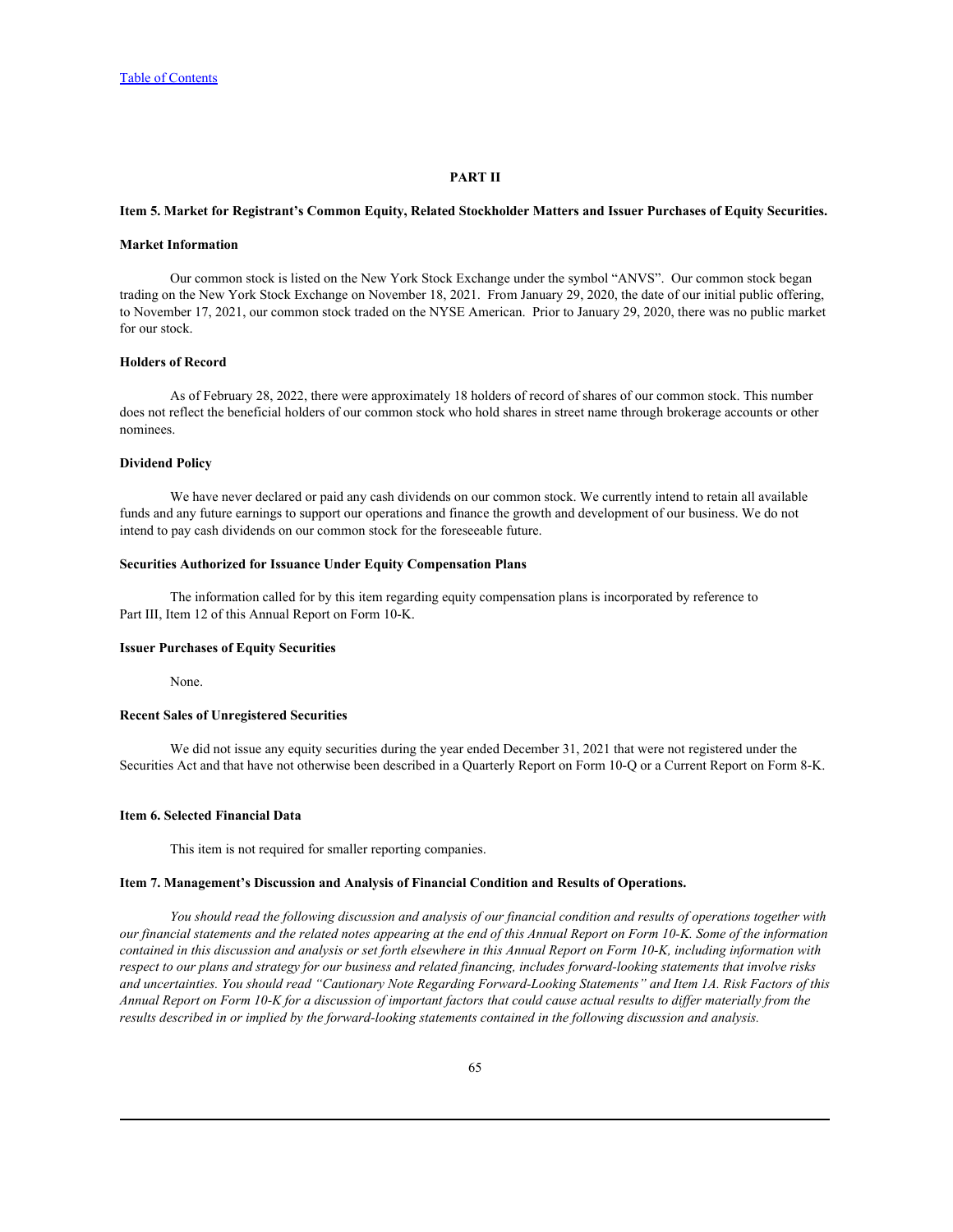#### **Overview Overview** *COVERS <b>COVERS*

#### *Company Overview*

We are a clinical stage, drug platform company addressing Alzheimer's disease ("AD"), Parkinson's disease ("PD") and other chronic neurodegenerative diseases such as AD in Down Syndrome ("AD-DS"). Our lead compound, Buntanetap, is a small molecule administered orally that attacks neurodegeneration by entering the brain and inhibiting the translation of neurotoxic proteins—amyloid precursor protein APP/Aβ ("APP"), tau/phospho-tau ("tau") and α-Synuclein ("αSYN")—thereby improving axonal transport. Human studies in four mildly cognitive impaired patients have shown that Buntanetap lowered the levels of neurotoxic proteins and inflammatory factors. In preclinical studies, lower neurotoxic protein levels led to improved axonal transport, reduced inflammation, lower nerve cell death and improved function.

AD is a substantial market affecting over 30 million people worldwide and is expected to grow to over 100 million by 2050. While the market for neurodegeneration is over \$100 billion, to date there are no disease modifying drugs for any neurodegenerative condition. Enormous efforts have gone into developing better drugs to treat neurodegeneration and the outcomes have been sobering. The results of clinical trials in AD, the two AD orphan indications AD-DS and early onset familial AD or in PD have not supported the development of successful disease modifying therapies.

Buntanetap is a small lipophilic molecule that is orally available and readily enters the brain, as demonstrated by preclinical pharmacokinetics analyses showing brain concentrations approximately six to eight times higher than plasma concentrations. Buntanetap has a mechanism of action that we believe to be unique, in that it inhibited the over-translation of and, therefore, reduced the levels of several neurotoxic proteins both *in vitro* and *in vivo* including APP, tau and αSYN.

By targeting multiple neurotoxic proteins, Buntanetap resembles a combination therapy approach, with the added convenience of being a single drug with a single drug target. Therefore, we have worked to understand how Buntanetap is able to inhibit the translation of more than one neurotoxic protein.

We recently completed two Phase 2a clinical trials. In 2021 we completed a Phase 2a clinical trial in 14 AD and 54 PD patients (the "AD/PD Trial") which began treating patients in August 2020. In collaboration with the Alzheimer's Disease Cooperative Study ("ADCS") we conducted a trial in 16 early AD patients (the "ADCS Trial"). Both clinical trials were doubleblind, placebo-controlled studies. We designed the two Phase 2a studies by applying our understanding of the underlying disease states in neurodegeneration and measured not just target, but also pathway validation in the spinal fluid of these patients. We measured as many factors as possible associated with the toxic cascade which begins with high levels of neurotoxic proteins which lead to impaired axonal transport, inflammation, the death of nerve cells and loss of cognition and motor function. By showing both target and pathway validation in two patient populations, we believe that our opportunity for successful Phase 3 studies is better than if we merely demonstrated target validation in one patient population.

We have never been profitable and have incurred net losses since inception. Our accumulated deficit at December 31, 2021 was \$28,726.2 thousand. We expect to incur losses for the foreseeable future, and we expect these losses to increase as we continue our development of, and seek regulatory approvals for, our product candidates. Because of the numerous risks and uncertainties associated with product development, we are unable to predict the timing or amount of increased expenses or when, or if, we will be able to achieve or maintain profitability.

## *Financial Operations Overview*

The following discussion sets forth certain components of our statements of operations as well as factors that impact those items.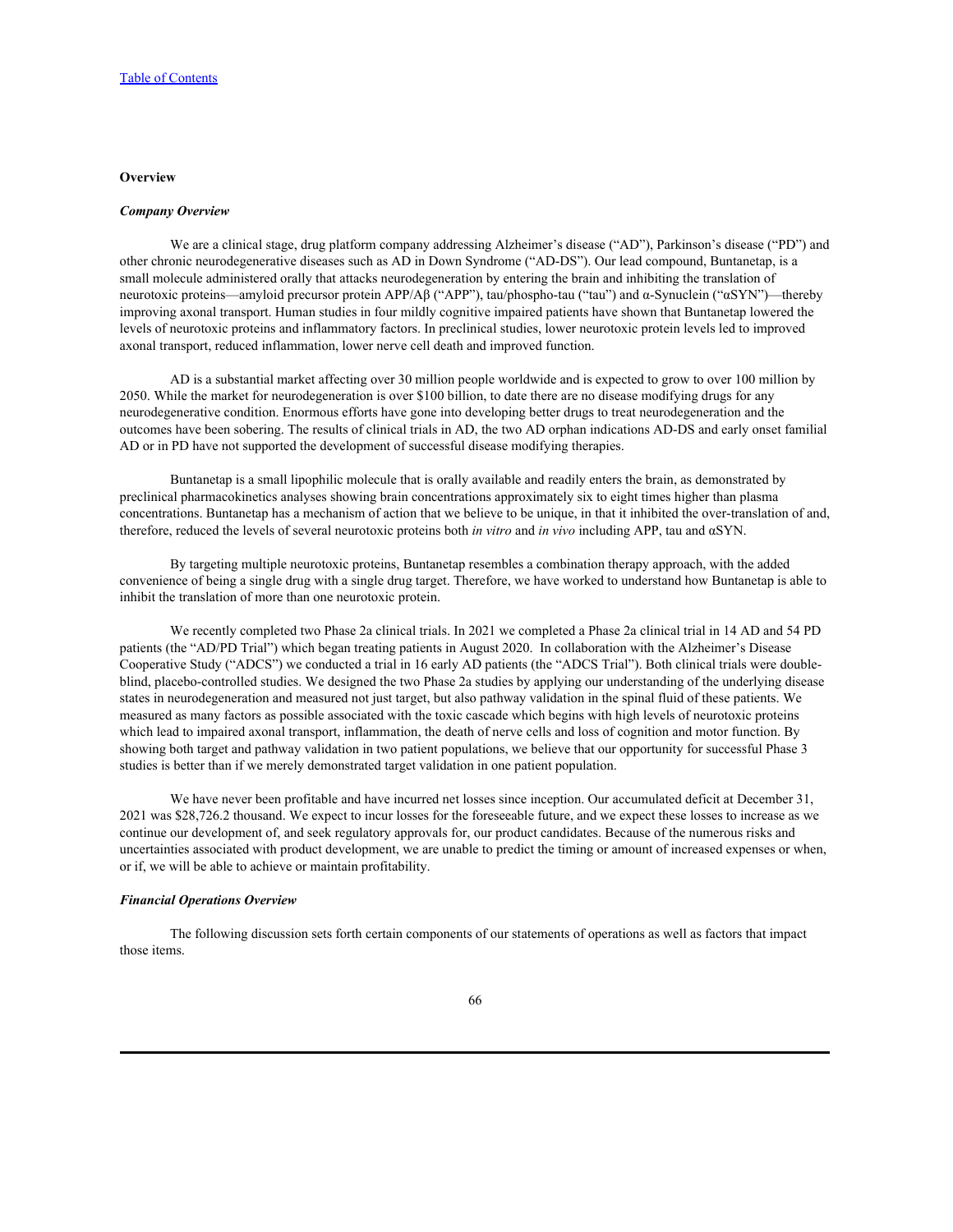# *Research and Development Expenses*

Our research and development expenses consist of expenses incurred in development and clinical studies relating to our product candidates, including:

- expenses associated with clinical development;
- personnel-related expenses, such as salaries, benefits, travel and other related expenses, including stock-based compensation; and
- payments to third-party contract research organizations ("CROs"), contractor laboratories and independent contractors.

We expense all research and development costs as incurred. Clinical development expenses for our product candidates are a significant component of our current research and development expenses. Product candidates in later stage clinical development generally have higher research and development expenses than those in earlier stages of development, primarily due to increased size and duration of the clinical trials. We track and record information regarding external research and development expenses for each study or trial that we conduct. From time to time, we use third-party CROs, contractor laboratories and independent contractors in clinical studies. We recognize the expenses associated with third parties performing these services for us in our clinical studies based on the percentage of each study completed at the end of each reporting period.

Our research and development expenses in 2021 and 2020 primarily related to the AD/PD Trial which began treating patients in August 2020. In addition, we completed two long-term animal toxicology studies — a six-month study in rats and a nine-month study in dogs — which began in November 2019 and were substantially complete as of December 31, 2020. We expect that our research and development expenses in 2022 and for the next several years will be higher than in 2021 as a result of costs associated with the initiation of our planned Phase 3 trials. These expenditures are subject to numerous uncertainties regarding timing and cost to completion. Completion of our clinical development and clinical trials may take several years or more and the length of time generally varies according to the type, complexity, novelty and intended use of our product candidates. The cost of clinical trials may vary significantly over the life of a project as a result of differences arising during clinical development, including, among others:

- the number of sites included in the clinical trials;
- the length of time required to enroll suitable patients;
- $\bullet$  the size of patient populations participating in the clinical trials;
- the duration of patient follow-ups;
- the development stage of the product candidates; and
- the efficacy and safety profile of the product candidates.

Due to the stage of our research and development, we are unable to determine the duration or completion costs of our development of Buntanetap. As a result of the difficulties of forecasting research and development costs of Buntanetap as well as the other uncertainties discussed above, we are unable to determine when and to what extent we will generate revenues from the commercialization and sale of approved product candidates.

#### *General and Administrative Expenses*

General and administrative expenses consist primarily of salaries, benefits and other related costs, including stock-based compensation, for personnel serving in our executive, finance, accounting, and administrative functions. Our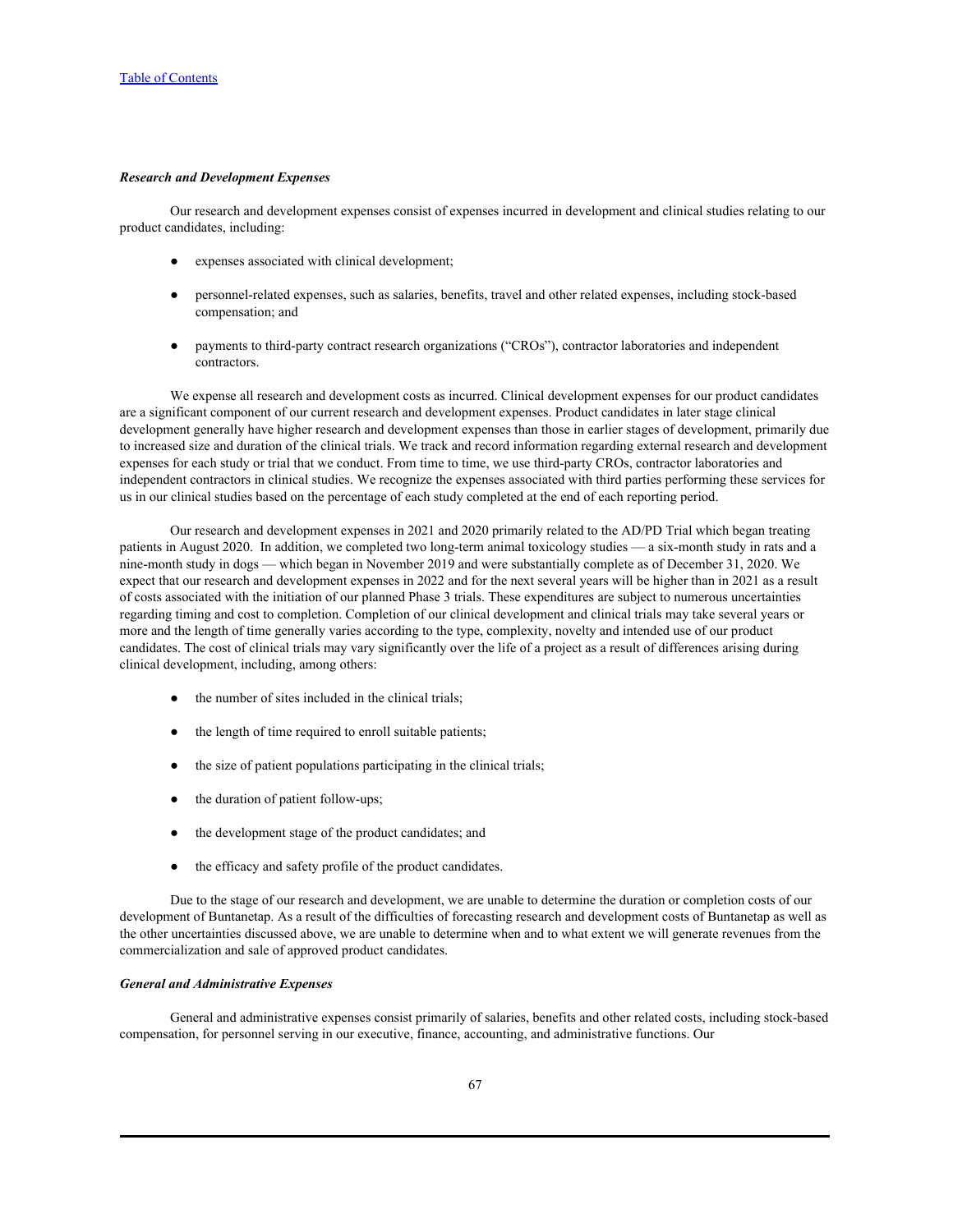general and administrative expenses also include professional fees for legal services, including patent-related expenses, consulting, tax and accounting services, insurance, rent and general corporate expenses. We expect that our general and administrative expenses will increase with the continued development and potential commercialization of our product candidates. We expect that our general and administrative expenses in 2022 and for the next several years will be higher than in 2021 as we increase our employee count.

#### *Grant Income*

Grants received are recognized as grant income in the statements of operations as and when they are earned for the specific research and development projects for which these grants are designated. In September 2019, as modified in September 2020, we received a Notice of Award for a \$1.9 million grant from the National Institute on Aging of the NIH to cover the costs of long-term toxicology studies on Buntanetap in rats and dogs. The costs of the studies and the grant income were substantially completed as of December 31, 2020.

## *Income Taxes*

As of December 31, 2021, the Company had U.S. federal net operating loss ("NOL") carryforwards of \$21,844,192, which may be available to offset future income tax liabilities. Federal NOL carryforwards generated in 2017 and prior of \$2,764,240 will expire beginning 2032. The remaining federal NOL carryforwards generated beginning in 2018, do not expire. Following the enactment of the Coronavirus Aid, Relief, and Economic Security Act in March 2020, NOL carryforwards generated from 2018 through 2020 are permitted to offset 100% of taxable income in future years. NOL carryforwards generated beginning in 2021 are permitted to offset 80% of taxable income in future years.

NOL and tax credit carryforwards are subject to review and possible adjustment by the Internal Revenue Service (the "IRS") and may become subject to an annual limitation in the event of certain cumulative changes in the ownership interest of significant shareholders over a three-year period in excess of 50% as defined under Sections 382 and 383 in the Internal Revenue Code. This could substantially limit the amount of tax attributes that can be utilized annually to offset future taxable income or tax liabilities. The amount of the annual limitation is determined based on our value immediately prior to the ownership change. Subsequent ownership changes may further affect the limitation in future years.

#### **Critical Accounting Policies and Use of Estimates**

We have based our management's discussion and analysis of financial condition and results of operations on our financial statements, which have been prepared in accordance with accounting principles generally accepted in the United States of America. The preparation of these financial statements requires us to make estimates that affect the reported amounts of assets and liabilities and the disclosure of contingent assets and liabilities at the date of the financial statements as well as the reported revenues and expenses during the reporting periods. On an ongoing basis, we evaluate our estimates and judgments, including those related to clinical development expenses, stock-based compensation and grant income. We base our estimates on historical experience and on various other factors that we believe to be appropriate under the circumstances. Actual results may differ from these estimates under different assumptions or conditions.

While our significant accounting policies are more fully discussed in Note 2 to our audited financial statements appearing at the end of this Annual Report on Form 10-K, we believe that the following accounting policies are critical to the process of making significant judgments and estimates in the preparation of our financial statements.

## *Research and Development Expenses*

We rely on third parties to conduct our clinical studies and to provide services, including data management, statistical analysis and electronic compilation. At the end of each reporting period, we compare the payments made to each service provider to the estimated progress towards completion of the related project. Factors that we consider in preparing these estimates include the number of patients enrolled in studies, milestones achieved and other criteria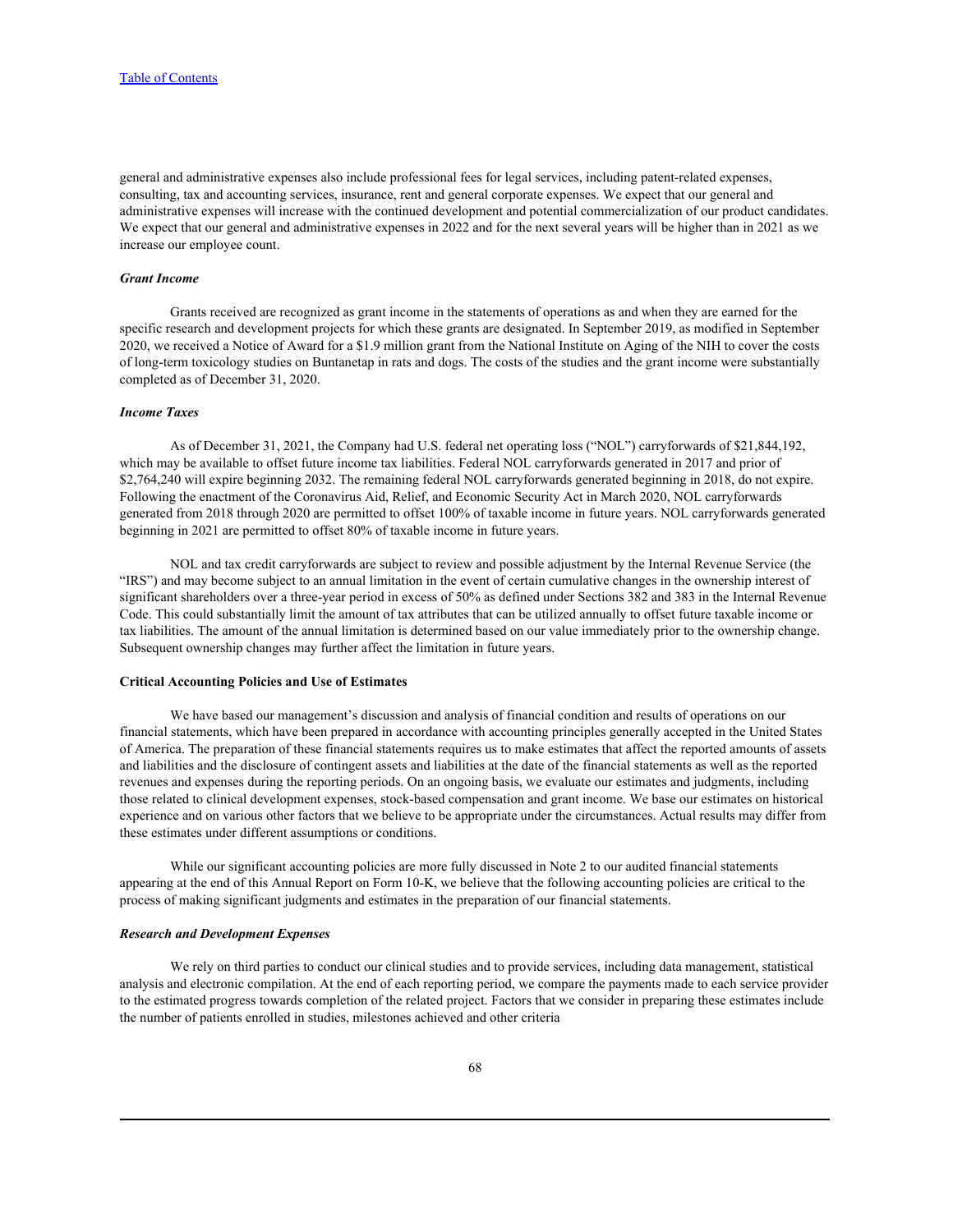related to the efforts of our vendors. These estimates are subject to change as additional information becomes available. Depending on the timing of payments to vendors and estimated services provided, we record net prepaid or accrued expenses related to these costs.

#### *Stock-Based Compensation*

We account for grants of stock options to employees and non-employees based on their grant date fair value and recognize compensation expense over the vesting periods. We estimate the fair value of stock options as of the date of grant using the Black-Scholes option pricing model. The Black-Scholes model requires us to make assumptions and judgments about the variables used in the calculations, including the expected term, the expected volatility of our common stock, the risk-free interest rate and the expected dividend rate. Given the lack of a public market for our common stock prior to the IPO, the expected stock price volatility is based on a weighted approach that incorporates the historic daily volatility of our common stock since the IPO and the historic daily volatility of similar companies that have been publicly traded for a period commensurate with the expected term of the option.

## *Grant Income*

Grants received are recognized as grant income in the statements of operations as and when they are earned for the specific research and development projects for which these grants are designated. Grants payments received in excess of grant income earned are recognized as deferred grant on the balance sheet and grant income earned in excess of grant payments received is recognized as grant receivable on the balance sheets.

## **Results of Operations**

Operating expenses and other income (expense) were comprised of the following:

| <b>Year Ended</b><br>December 31, |                               |  |  |
|-----------------------------------|-------------------------------|--|--|
| 2021                              | <b>2020</b><br>(in thousands) |  |  |
|                                   |                               |  |  |
| \$8,479.0                         | \$3,054.0                     |  |  |
| 6,058.2                           | 3,586.2                       |  |  |
|                                   |                               |  |  |
|                                   | (26.5)                        |  |  |
| 13.3                              | 47.2                          |  |  |
| 36.8                              | 1,157.4                       |  |  |
|                                   |                               |  |  |

# *Years ended December 31, 2021 and 2020*

#### *Research and Development Expenses*

Research and development expenses increased by \$5,425.0 thousand for the year ended December 31, 2021 compared to the year ended December 31, 2020. The increase was primarily the result of an increase of \$3,559.8 thousand in expenses related to our clinical trials, including production of material, an increase in stock-based compensation expense of \$1,878.0 thousand, and an increase of \$599.5 thousand in other personnel expenses, partially offset by a decrease of \$725.8 thousand in expenses related to our long-term toxicology studies.

# *General and Administrative Expenses*

General and administrative expenses increased by \$2,472.0 thousand for the year ended December 31, 2021 compared to the year ended December 31, 2020. The increase was primarily the result of increases of \$954.7 thousand in stock-based compensation expense, \$458.4 thousand in other personnel expenses, an increase of \$560.4 thousand in professional fees and recruiting expenses, and an increase of \$259.5 thousand in conference and meeting expenses.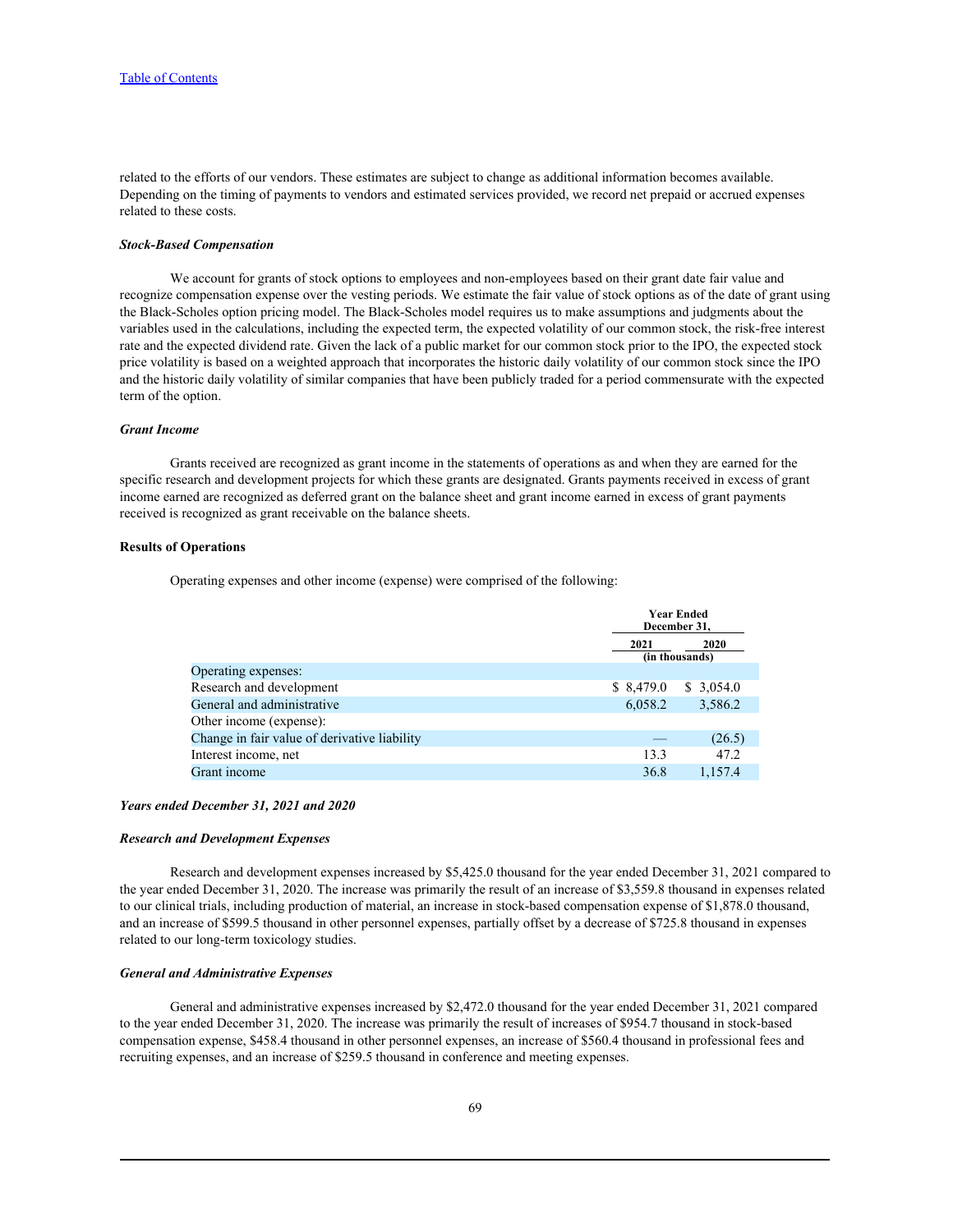### *Change in Fair Value of Derivative Liability*

The derivative liability represents an embedded derivative in our convertible promissory notes which were issued in March 2019. At each balance sheet date, we estimated the fair value of the derivative liability and recognized any change in our statements of operations. The fair value of the derivative liability was adjusted to \$132.5 thousand immediately prior to the closing of our IPO on January 31, 2020. Effective upon the closing of the IPO, the derivative liability was eliminated, and the amount was reclassified to additional paid-in capital on the balance sheet.

### *Interest Income, Net*

Interest income, net decreased \$33.9 thousand for the year ended December 31, 2021 compared to the year ended December 31, 2020. The decrease was primarily the result of lower interest rates compared to the prior year.

# *Grant Income*

Grant income decreased \$1,120.6 thousand for the year ended December 31, 2021 compared to the year ended December 31, 2020. The decrease was the result of income recognized related to a grant from the NIH to reimburse the costs of our long-term toxicology studies in rats and dogs, which studies began in November 2019 and were substantially completed as of December 31, 2020.

# **Liquidity and Capital Resources**

Since our inception in 2008, we have devoted most of our cash resources to research and development and general and administrative activities. We have financed our operations primarily with the proceeds from the sale of common stock, convertible preferred stock and convertible promissory notes. To date, we have not generated any revenues from the sale of products, and we do not anticipate generating any revenues from the sales of products for the foreseeable future. We have incurred losses and generated negative cash flows from operations since inception. As of December 31, 2021, our principal source of liquidity was our cash, which totaled \$45,686.0 thousand.

# *Equity Financings*

We closed our IPO on January 31, 2020, raising gross proceeds of \$13,800.0 thousand and net proceeds of \$12,034.4 thousand, after deducting underwriting discounts and issuance costs.

We closed an equity offering on May 26, 2021, raising gross proceeds of \$50,000.0 thousand and net proceeds of \$46,648.4 thousand, after deducting underwriting discounts and issuance costs.

### *Debt Financings*

In March 2019 we issued \$530.0 thousand principal amount of convertible promissory notes. Upon the closing of our IPO on January 31, 2020, the outstanding convertible promissory notes plus accrued interest converted into 118,470 shares of our common stock at a 20% discount to the public offering price.

## *Future Capital Requirements*

We expect that current cash and cash equivalents will be sufficient to fund our operations and capital requirements for at least the next 12 months. We believe that these available funds will be sufficient to complete a Phase 3 clinical trial for Buntanetap in PD and conduct a second Phase 3 study in AD or PD for this product candidate. However, it is difficult to predict our spending for our product candidates prior to obtaining FDA approval. Moreover, changing circumstances may cause us to expend cash significantly faster than we currently anticipate, and we may need to spend more cash than currently expected because of circumstances beyond our control.

To the extent that our capital resources are insufficient to meet our future operating and capital requirements, we will need to finance our cash needs through public or private equity offerings, debt financings, collaboration and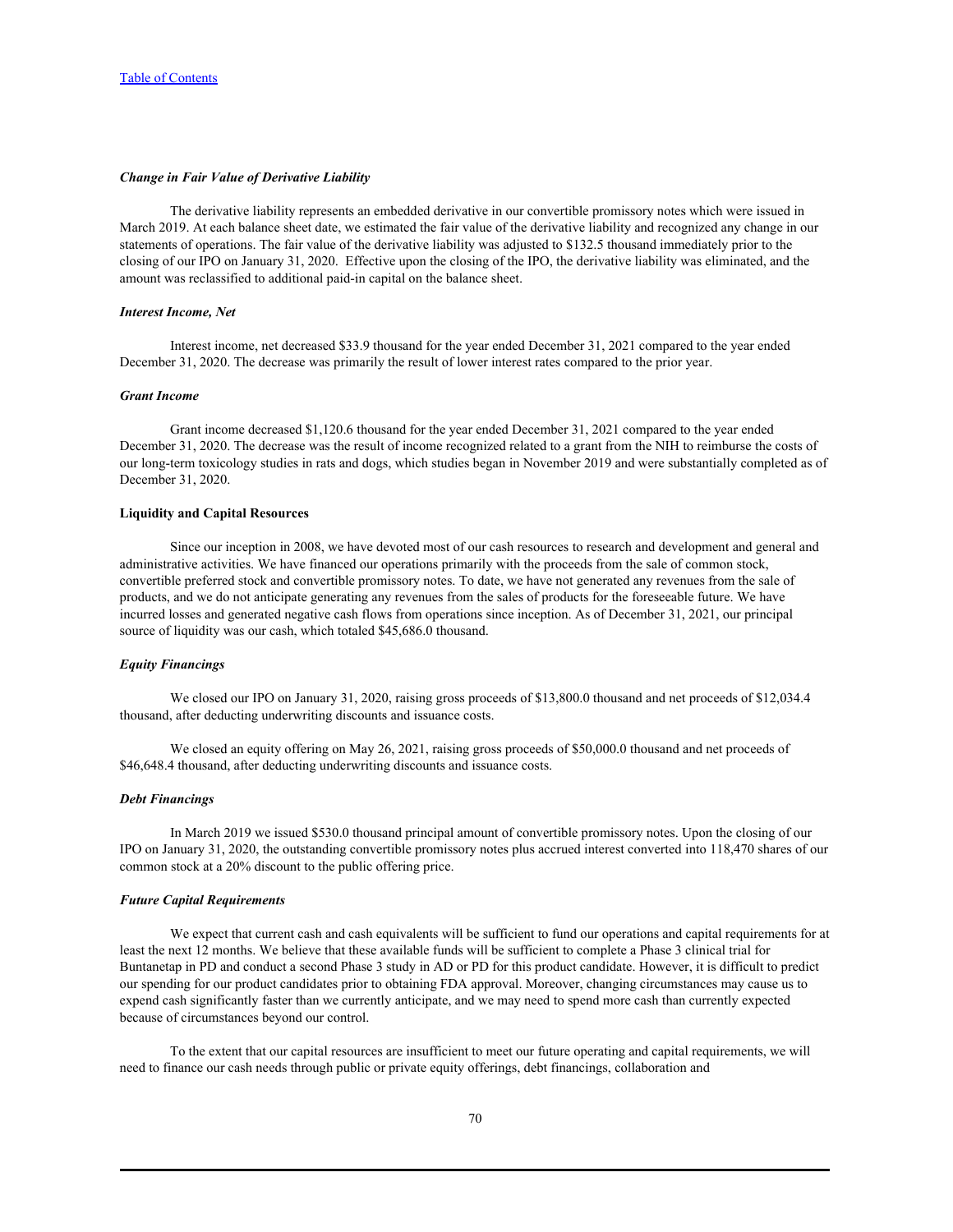licensing arrangements or other financing alternatives. We have no committed external sources of funds. Additional equity or debt financing or collaboration and licensing arrangements may not be available on acceptable terms, if at all.

#### *Cash Flows*

The following table summarizes our cash flows from operating, investing and financing activities.

|                                       | <b>Year Ended</b><br>December 31, |                        |
|---------------------------------------|-----------------------------------|------------------------|
|                                       | 2021                              | 2020<br>(in thousands) |
| <b>Statement of Cash Flows Data:</b>  |                                   |                        |
| Total net cash provided by (used in): |                                   |                        |
| Operating activities                  | (9,132.1)                         | \$ (3,970.8)           |
| Financing activities                  | 46,743.5                          | 12,043.6               |
| Increase in cash and cash equivalents | 37,611.4                          | 8,072.8                |

#### *Years ended December 31, 2021 and 2020*

### *Operating Activities*

For the year ended December 31, 2021, cash used in operations was \$9,132.1 thousand compared to \$3,970.8 thousand for the year ended December 31, 2020. The increase in cash used in operations was primarily the result of the costs associated with our AD/PD Trial and higher personnel expenses.

We expect cash used in operating activities to increase in 2022 as compared to 2021 due to an expected increase in our operating losses associated with ongoing development of our product candidates and planned increases in our personnel count.

### *Financing Activities*

Cash provided by financing activities was \$46,743.5 thousand during the year ended December 31, 2021, attributable to net proceeds from our equity offering of approximately \$46,648.4 thousand and proceeds from the exercise of stock options of \$95.1 thousand.

Cash provided by financing activities was \$12,043.6 thousand during the year ended December 31, 2020, attributable to net proceeds from our IPO of \$12,034.4 thousand, after deducting underwriting discounts and issuance costs, and proceeds from the exercise of stock options of \$9.2 thousand.

#### **Recent Accounting Pronouncements**

In December 2019, the FASB issued ASU No. 2019-12, Income Taxes (Topic 740): Simplifying the Accounting for Income Taxes. The amendments in ASU 2019-12 simplify the accounting for income taxes by removing certain exceptions to the general principles in Topic 740 and clarifying and amending existing guidance. The new standard is effective for fiscal years, and interim periods within those fiscal years, beginning after December 15, 2020, with early adoption permitted. The adoption of this standard did not have an impact on our financial statements.

#### **Significant Contractual Obligations and Commitments**

We lease our office facilities under a month-to-month operating lease.

## **Off-Balance Sheet Arrangements**

We do not have any off-balance sheet arrangements, as defined by applicable SEC regulations.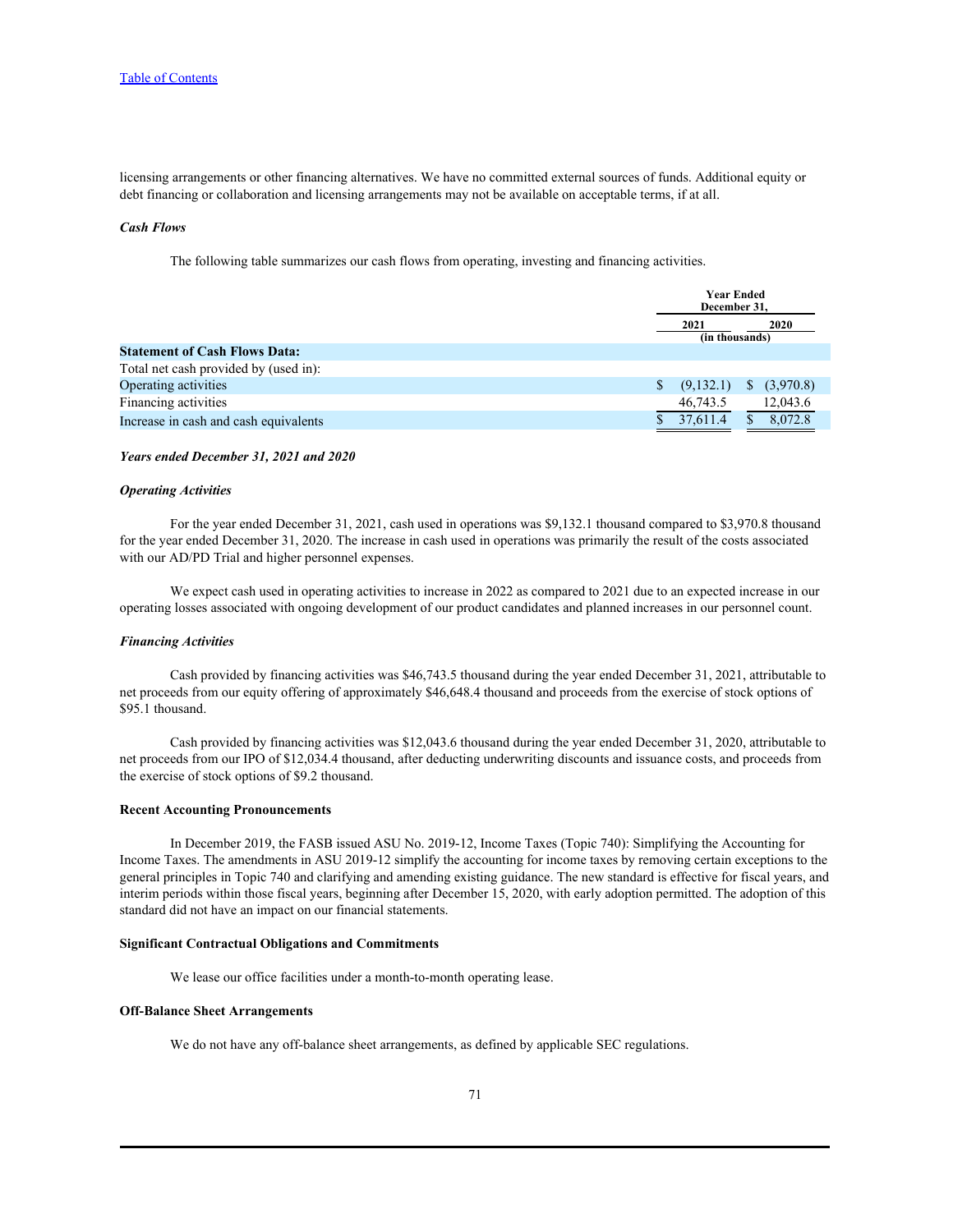## **JOBS Act**

Section 107 of the JOBS Act also provides that an "emerging growth company" can take advantage of the extended transition period provided in Section 7(a)(2)(B) of the Securities Act for complying with new or revised accounting standards. In other words, an "emerging growth company" can delay the adoption of new or revised accounting standards until those standards would otherwise apply to private companies. We have irrevocably elected not to avail ourselves of this exemption from new or revised accounting standards and, therefore, we will be subject to the same new or revised accounting standards as other public companies that are not emerging growth companies.

#### **Item 7A. Quantitative and Qualitative Disclosures About Market Risk.**

This item is not required for smaller reporting companies.

### **Item 8. Financial Statements and Supplementary Data.**

Our financial statements, accompanying notes and Report of Independent Registered Public Accounting Firm are included in this Annual Report on Form 10-K beginning on page F-1, which are incorporated in this Item 8 by reference.

#### **Item 9. Changes in and Disagreements with Accountants on Accounting and Financial Disclosure.**

None.

## **Item 9A. Controls and Procedures.**

### **Evaluation of Disclosure Controls and Procedures.**

Our management, with the participation of our Chief Executive Officer and Chief Financial Officer, has evaluated the effectiveness of our disclosure controls and procedures (as such term is defined in Rules 13a-15(e) and 15d-15(e) under the Exchange Act) as of the end of the period covered by this Annual Report on Form 10-K. Management recognizes that any controls and procedures, no matter how well designed and operated, can provide only reasonable assurance of achieving their objectives and management necessarily applies its judgment in evaluating the cost benefit relationship of possible controls and procedures. Based on such evaluation, our Chief Executive Officer and Chief Financial Officer have concluded that, as of the end of the period covered by this report, our disclosure controls and procedures were effective to ensure that the information required to be disclosed by us in the reports that it files or submits under the Exchange Act is recorded, processed, summarized and reported within the time periods specified in SEC rules and forms, and that information required to be disclosed in the reports we file or submit under the Exchange Act is accumulated and communicated to our management, including our Chief Executive Officer and Chief Financial Officer, as our principal financial and accounting officer, to allow timely decisions regarding required disclosures.

#### **Management's Report on Internal Control Over Financial Reporting**

Management is responsible for establishing and maintaining adequate internal control over financial reporting as defined in Rules 13a-15(f) and 15d-15(f) under the Exchange Act. Our internal control over financial reporting is a process designed to provide reasonable assurance regarding the reliability of financial reporting and the preparation of financial statements for external purposes in accordance with generally accepted accounting principles. Because of its inherent limitations, internal control over financial reporting may not prevent or detect misstatements. Also, projections of any evaluation of effectiveness to future periods are subject to the risk that controls may become inadequate because of changes in conditions, or that the degree of compliance with the policies or procedures may deteriorate.

Management utilized the criteria established in the Internal Control – Integrated Framework (2013) issued by the Committee of Sponsoring Organizations of the Treadway Commission (COSO) to conduct an assessment of the effectiveness of our internal control over financial reporting as of December 31, 2021. Based on the assessment, management has concluded that, as of December 31, 2021, our internal control over financial reporting was effective.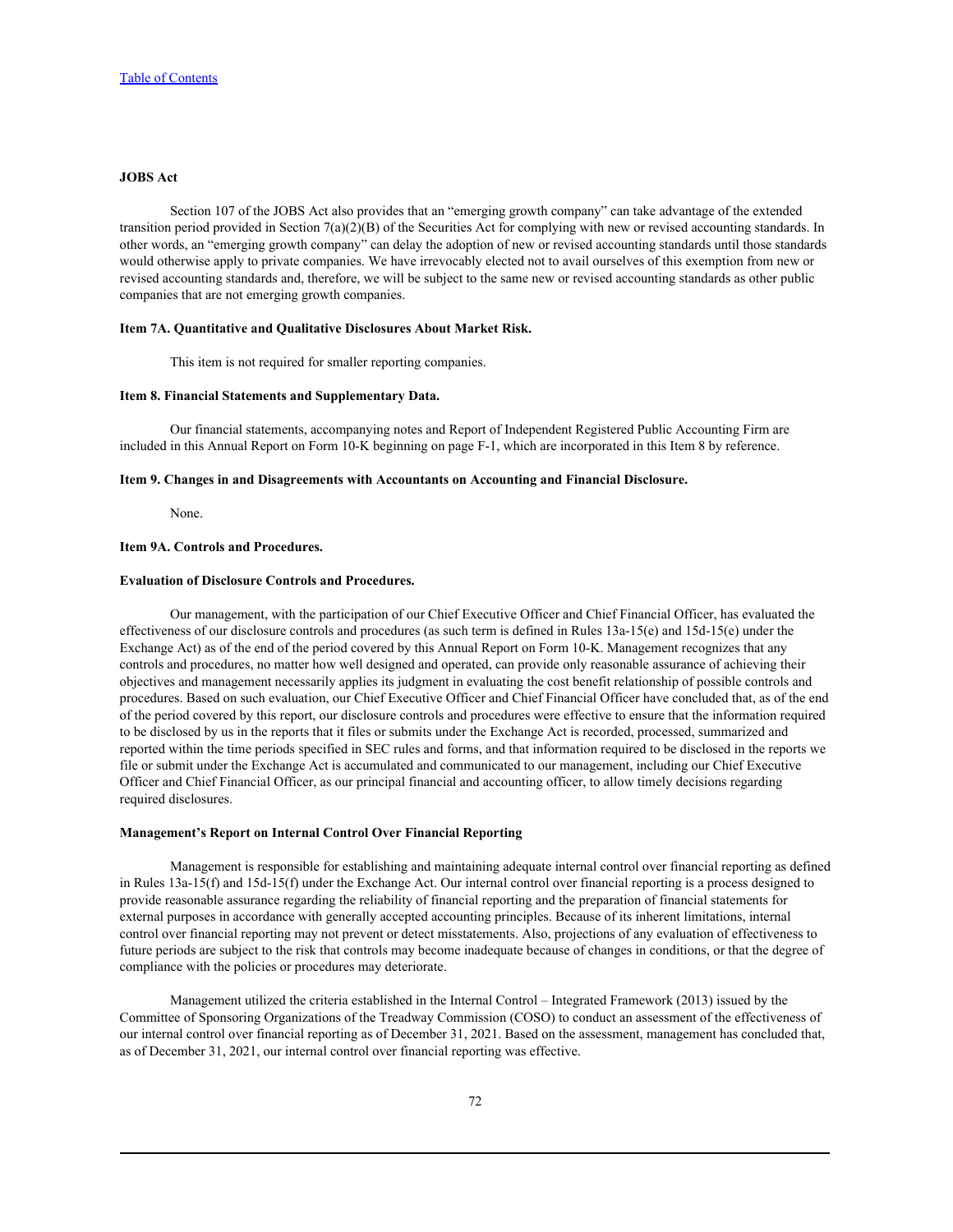As an emerging growth company, management's assessment of internal control over financial reporting was not subject to attestation by our independent registered public accounting firm.

## **Changes in Internal Control Over Financial Reporting**

There was no change in our internal control over financial reporting identified in connection with the evaluation required by Rule 13a-15(d) and 15d-15(d) of the Exchange Act that occurred during the quarter ended December 31, 2021 that has materially affected, or is reasonably likely to materially affect, our internal control over financial reporting.

#### **Item 9B. Other Information.**

None.

## **PART III**

#### **Item 10. Directors and Executive Officers and Corporate Governance.**

We incorporate the information required by this Item 10 by reference to the definitive proxy statement for our 2022 annual meeting of shareholders, to be filed with the SEC.

## **Item 11. Executive Compensation.**

We incorporate the information required by this Item 11 by reference to the definitive proxy statement for our 2022 annual meeting of shareholders, to be filed with the SEC.

## **Item 12. Security Ownership of Certain Beneficial Owners and Management and Related Stockholder Matters.**

We incorporate the information required by this Item 12 by reference to the definitive proxy statement for our 2022 annual meeting of shareholders, to be filed with the SEC.

#### **Item 13. Certain Relationships and Related Transactions and Director Independence.**

We incorporate the information required by this Item 13 by reference to the definitive proxy statement for our 2022 annual meeting of shareholders, to be filed with the SEC.

### **Item 14. Principal Accountants Fees and Services.**

We incorporate the information required by this Item 14 by reference to the definitive proxy statement for our 2022 annual meeting of shareholders, to be filed with the SEC.

#### **PART IV**

#### **Item 15. Exhibits and Financial Statement Schedules.**

- (a) Documents filed as part of this report:
	- 1. Financial Statements. The financial statements as set forth under Item 8 of this Annual Report on Form 10-K are incorporated herein.
	- 2. Financial Statement Schedules. All financial statement schedules have been omitted because they are not applicable, not required, or the information is shown in the financial statements or related notes.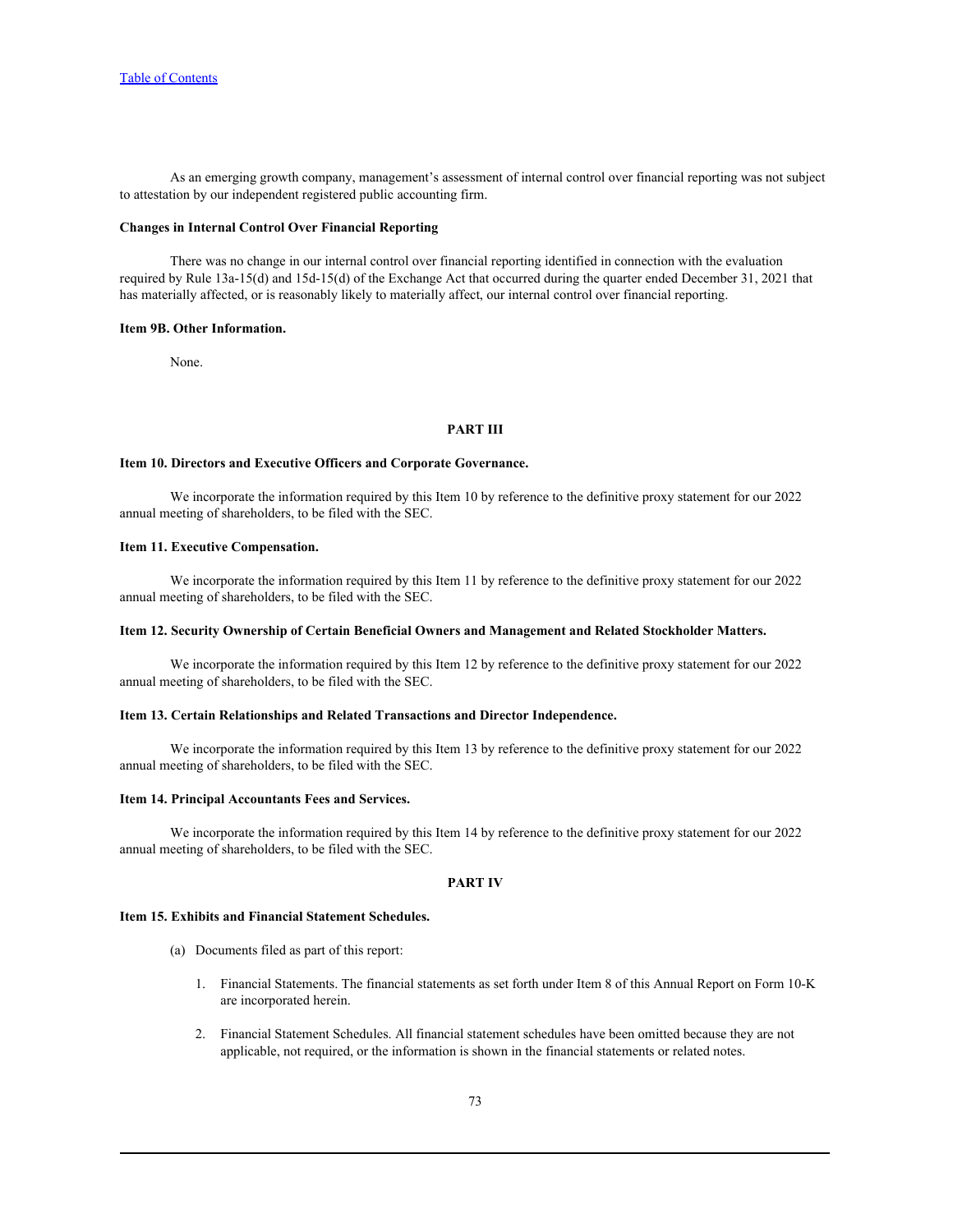- 3. Exhibits. See (b) below.
- (b) Exhibits

| <b>Exhibit</b><br><b>Number</b> | <b>Description of Exhibit</b>                                                                                                                                                                                                                   |
|---------------------------------|-------------------------------------------------------------------------------------------------------------------------------------------------------------------------------------------------------------------------------------------------|
| 3.1                             | Amended and Restated Certificate of Incorporation of the Registrant. (Incorporated by reference to Exhibit 3.1<br>to Form 8-K filed February 6, 2020.)                                                                                          |
| 3.2                             | Amended and Restated Bylaws of the Registrant. (Incorporated by reference to Exhibit 3.2 to Form 8-K filed<br>February 6, 2020.)                                                                                                                |
| 4.1                             | Specimen Certificate evidencing shares of the Registrant's common stock. (Incorporated by reference to<br>Exhibit 4.1 to Amendment No. 3 to Form S-1 filed September 20, 2019.)                                                                 |
| 4.2                             | Form of Warrant to purchase common stock issued to ThinkEquity, a division of Fordham Financial<br>Management, Inc. in connection with the closing of the IPO. (Incorporated by reference to Exhibit 4.2 to Form<br>10-K filed March 25, 2020.) |
| 4.3                             | Description of Registrant's Securities. (Incorporated by reference to Exhibit 4.3 to Form 10-K filed March 25,<br>2020.                                                                                                                         |
| $10.1+$                         | Second Amended and Restated Employment Agreement dated as of March 24, 2020 between the Registrant and<br>Maria Maccecchini. (Incorporated by reference to Exhibit 10.1 to Form 10-K filed March 25, 2020.)                                     |
| $10.2+$                         | Annovis Bio, Inc. 2018 Equity Incentive Plan. (Incorporated by reference to Exhibit 10.2 to Form S-1 filed<br>July 3, 2019.)                                                                                                                    |
| 10.3                            | Registration Rights Agreement dated as of December 19, 2014 among the Registrant and the signatories<br>thereto. (Incorporated by reference to Exhibit 10.5 to Amendment No. 1 to Form S-1 filed August 8, 2019.)                               |
| 10.4                            | Investigator-Initiated Clinical Trial Agreement dated June 27, 2016 between The Regents of the University of<br>California and the Registrant. (Incorporated by reference to Exhibit 10.7 to Form S-1 filed July 3, 2019.)                      |
| $10.5+$                         | Annovis Bio, Inc. 2019 Equity Incentive Plan. (Incorporated by reference to Appendix A to the Proxy<br>Statement on Schedule 14A filed on April 19, 2021.)                                                                                      |
| $10.6+$                         | <u>Employment Agreement dated as of March 24, 2020 between the Registrant and Jeffrey McGroarty.</u><br>(Incorporated by reference to Exhibit 10.9 to Form 10-K filed March 25, 2020.)                                                          |
| 23.1                            | Consent of WithumSmith+Brown, PC.                                                                                                                                                                                                               |
| 24.1                            | Power of Attorney. (Included on signature page to this Annual Report on Form 10-K.)                                                                                                                                                             |
| 31.1                            | Certification Pursuant to Section 302 of the Sarbanes-Oxley Act of 2002.                                                                                                                                                                        |
| 31.2                            | Certification Pursuant to Section 302 of the Sarbanes-Oxley Act of 2002.                                                                                                                                                                        |
| 32.1                            | Certification Pursuant to Section 906 of the Sarbanes-Oxley Act of 2002.                                                                                                                                                                        |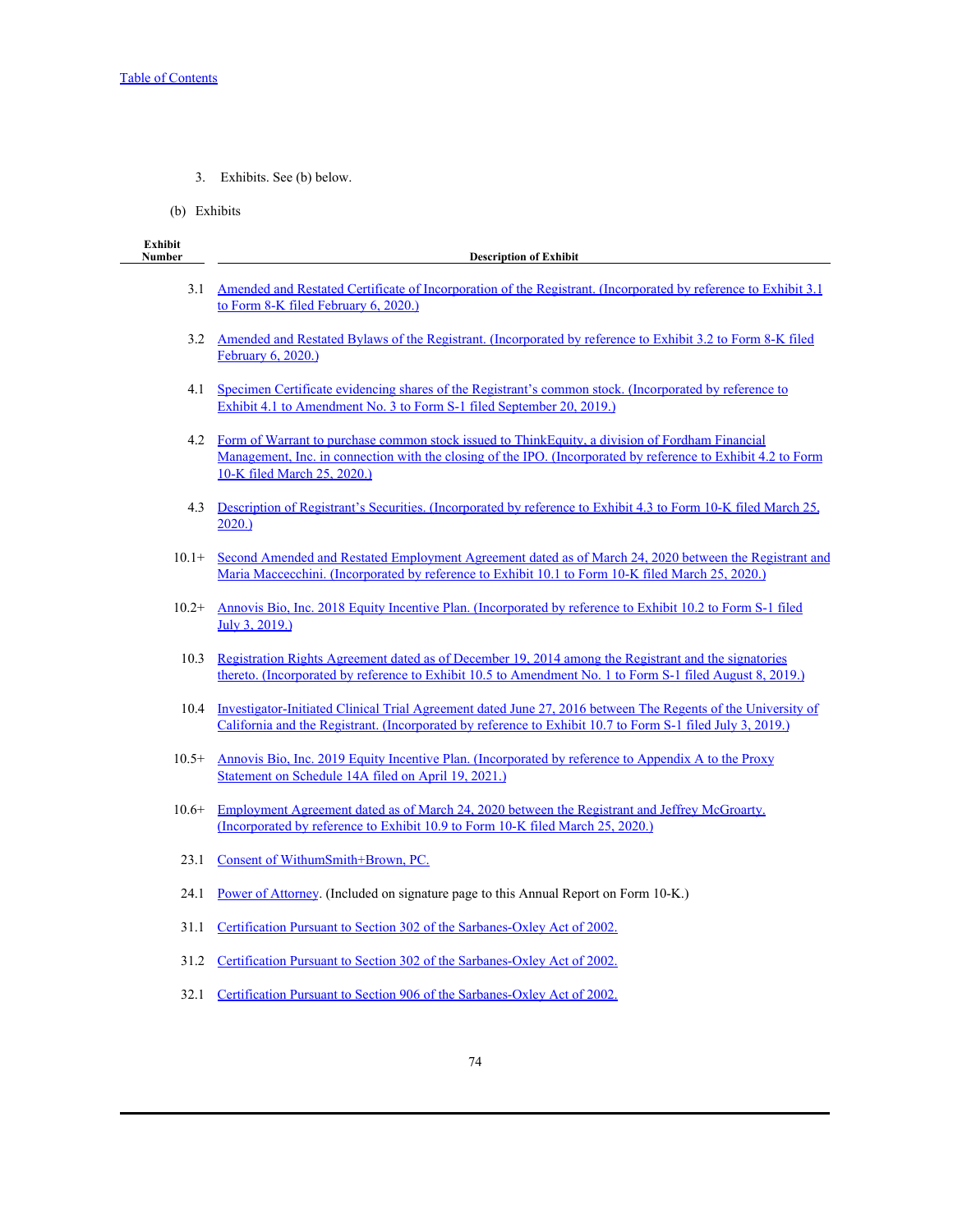## [Table of Contents](#page-1-0)

| <b>Exhibit</b> |                                                                                                                 |
|----------------|-----------------------------------------------------------------------------------------------------------------|
| <b>Number</b>  | <b>Description of Exhibit</b>                                                                                   |
|                | 32.2 Certification Pursuant to Section 906 of the Sarbanes-Oxley Act of 2002.                                   |
|                |                                                                                                                 |
| 101.INS        | XBRL Instance Document – the instance document does not appear in the Interactive Data File because its         |
|                | XBRL tags are embedded within the Inline XBRL document.                                                         |
| 101.SCH        | <b>XBRL Taxonomy Extension Schema Document</b>                                                                  |
| 101.CAL        | <b>XBRL Taxonomy Extension Calculation Linkbase Document</b>                                                    |
| 101.DEF        | XBRL Taxonomy Extension Definition Linkbase Document                                                            |
| 101.LAB        | <b>XBRL Taxonomy Extension Labels Linkbase Document</b>                                                         |
| 101.PRE        | XBRL Taxonomy Extension Presentation Linkbase Document                                                          |
| 104            | Cover Page Interactive Data File - the cover page interactive data file does not appear in the Interactive Data |
|                | File because its XBRL tags are embedded within the Inline XBRL document.                                        |

+ Indicates management contract or compensatory plan.

(c) Financial Statement Schedules

None.

# **Item 16. Form 10-K Summary.**

None.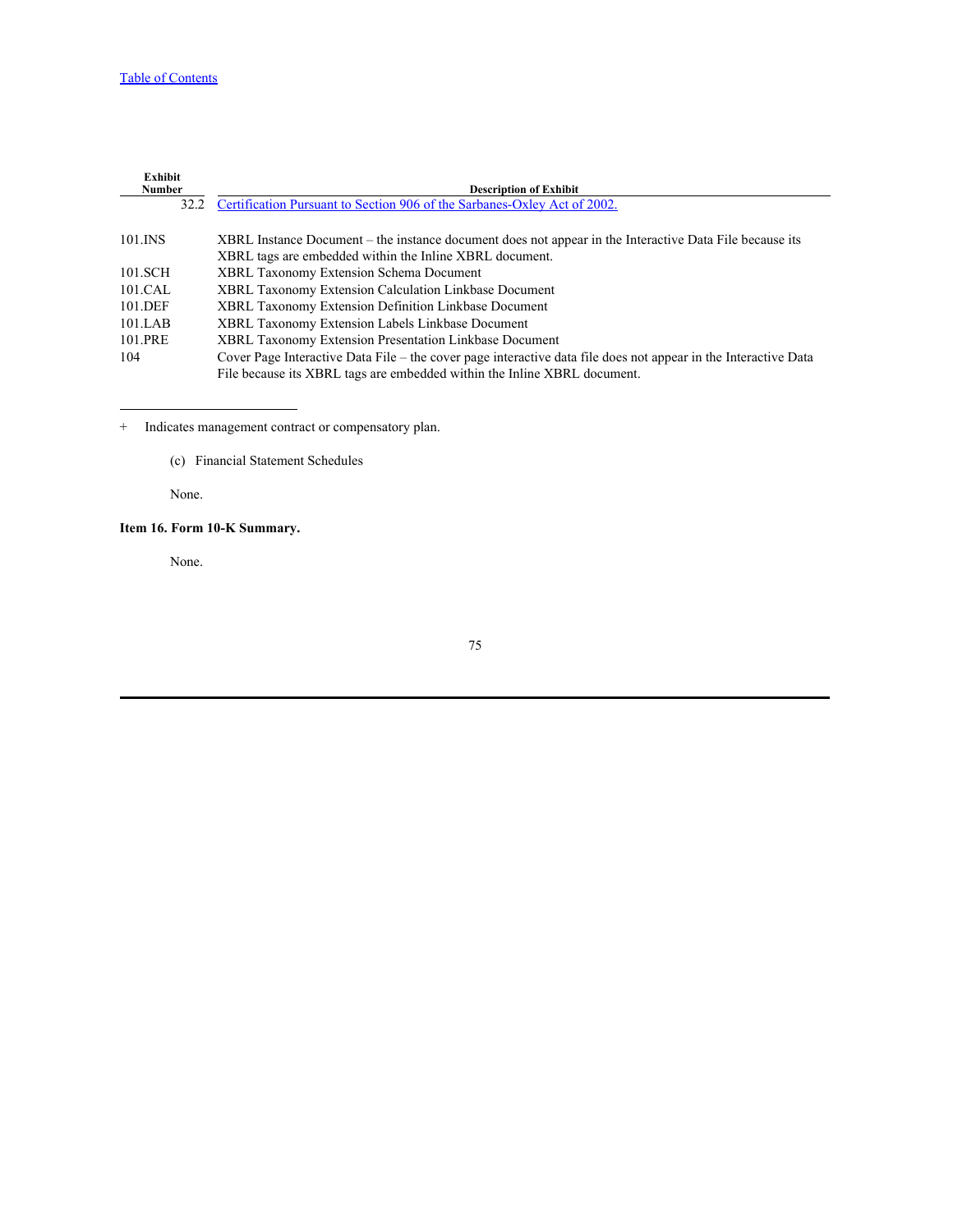## **ANNOVIS BIO, INC. Table of Contents**

|                                                                                                             | Page(s) |
|-------------------------------------------------------------------------------------------------------------|---------|
| Report of Independent Registered Public Accounting Firm                                                     | $F-2$   |
| Balance Sheets as of December 31, 2021 and 2020                                                             | F-3     |
| Statements of Operations for the Years ended December 31, 2021 and 2020                                     | $F-4$   |
| Statements of Redeemable Convertible Preferred Stock and Stockholders' Equity (Deficit) for the Years ended |         |
| December 31, 2021 and 2020                                                                                  | F-5     |
| Statements of Cash Flows for the Years ended December 31, 2021 and 2020                                     | F-6     |
| <b>Notes to Financial Statements</b>                                                                        | $F-7$   |
|                                                                                                             |         |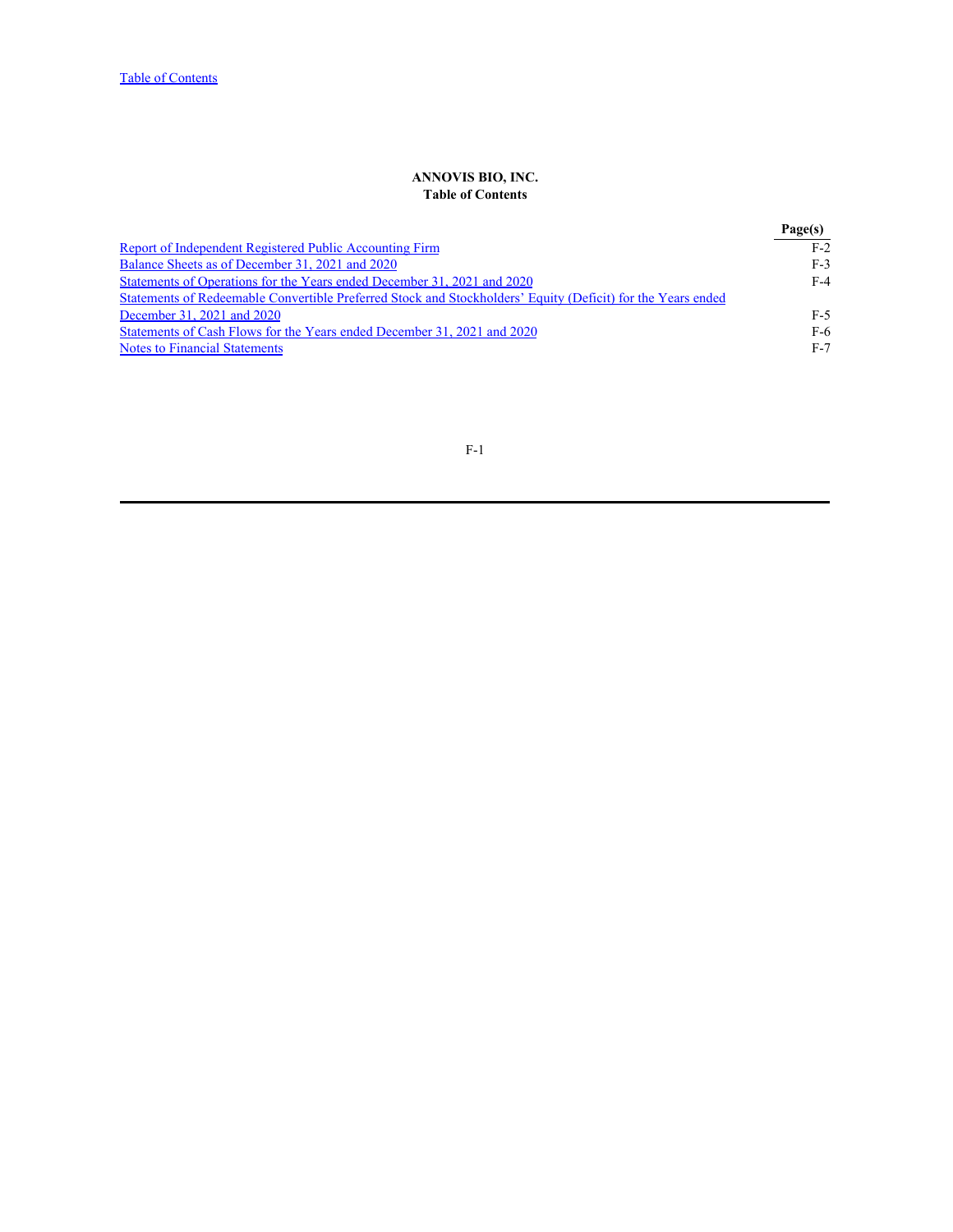## **REPORT OF INDEPENDENT REGISTERED PUBLIC ACCOUNTING FIRM**

<span id="page-77-0"></span>To the Stockholders and the Board of Directors of Annovis Bio, Inc.

#### **Opinion on the Financial Statements**

We have audited the accompanying balance sheets of Annovis Bio, Inc. (the "Company"), as of December 31, 2021 and 2020, and the related statements of operations, statements of redeemable convertible preferred stock and stockholders' equity (deficit) and cash flows for each of the two years in the period ended December 31, 2021 and the related notes (collectively referred to as the "financial statements"). In our opinion, the financial statements present fairly, in all material respects, the financial position of the Company as of December 31, 2021 and 2020, and the results of its operations and its cash flows for each of the two years in the period ended December 31, 2021, in conformity with accounting principles generally accepted in the United States of America.

## **Basis for Opinion**

These financial statements are the responsibility of the Company's management. Our responsibility is to express an opinion on the Company's financial statements based on our audits. We are a public accounting firm registered with the Public Company Accounting Oversight Board (United States) ("PCAOB") and are required to be independent with respect to the Company in accordance with the U.S. federal securities laws and the applicable rules and regulations of the Securities and Exchange Commission and the PCAOB.

We conducted our audits in accordance with the standards of the PCAOB. Those standards require that we plan and perform the audits to obtain reasonable assurance about whether the financial statements are free of material misstatement, whether due to error or fraud. The Company is not required to have, nor were we engaged to perform, an audit of its internal control over financial reporting. As part of our audits we are required to obtain an understanding of internal control over financial reporting but not for the purpose of expressing an opinion on the effectiveness of the Company's internal control over financial reporting. Accordingly, we express no such opinion.

Our audits included performing procedures to assess the risks of material misstatement of the financial statements, whether due to error or fraud, and performing procedures that respond to those risks. Such procedures included examining, on a test basis, evidence regarding the amounts and disclosures in the financial statements. Our audits also included evaluating the accounting principles used and significant estimates made by management, as well as evaluating the overall presentation of the financial statements. We believe that our audits provide a reasonable basis for our opinion.

/s/ WithumSmith+Brown, PC

We have served as the Company's auditor since 2019.

East Brunswick, New Jersey March 2, 2022

PCAOB ID Number 100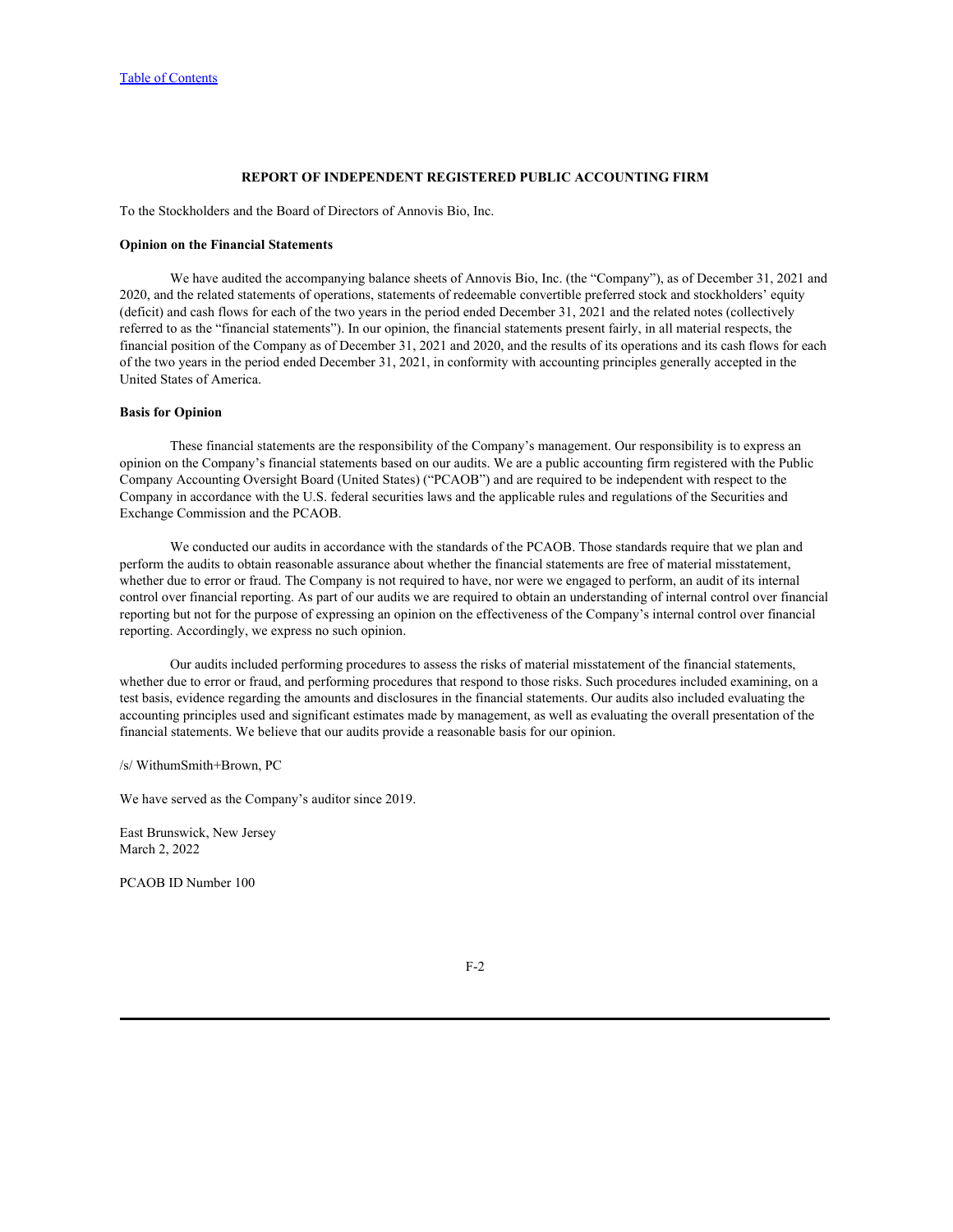## **Balance Sheets**

<span id="page-78-0"></span>

|    | 2021           |            | 2020                                              |
|----|----------------|------------|---------------------------------------------------|
|    |                |            |                                                   |
|    |                |            |                                                   |
|    |                |            | 8,074,658                                         |
|    | 315,464        |            | 44,676                                            |
|    | 46,001,478     |            | 8,119,334                                         |
|    | 46,001,478     |            | 8,119,334                                         |
|    |                |            |                                                   |
|    |                |            |                                                   |
| -8 |                |            | 341,856                                           |
|    | 818,440        |            | 236,524                                           |
|    | 1,506,514      |            | 578,380                                           |
|    | ,506,514       |            | 578,380                                           |
|    |                |            |                                                   |
|    |                |            |                                                   |
|    |                |            |                                                   |
|    |                |            |                                                   |
|    |                |            |                                                   |
|    | 810            |            | 689                                               |
|    |                |            | 21,779,340                                        |
|    | (28, 726, 207) |            | (14,239,075)                                      |
|    | 44,494,964     |            | 7,540,954                                         |
|    | 46,001,478     |            | 8,119,334                                         |
|    |                | 73,220,361 | As of December 31,<br>45,686,014 \$<br>688,074 \$ |

See accompanying notes to financial statements.

F-3 and the set of the set of the set of the set of the set of the set of the set of the set of the set of the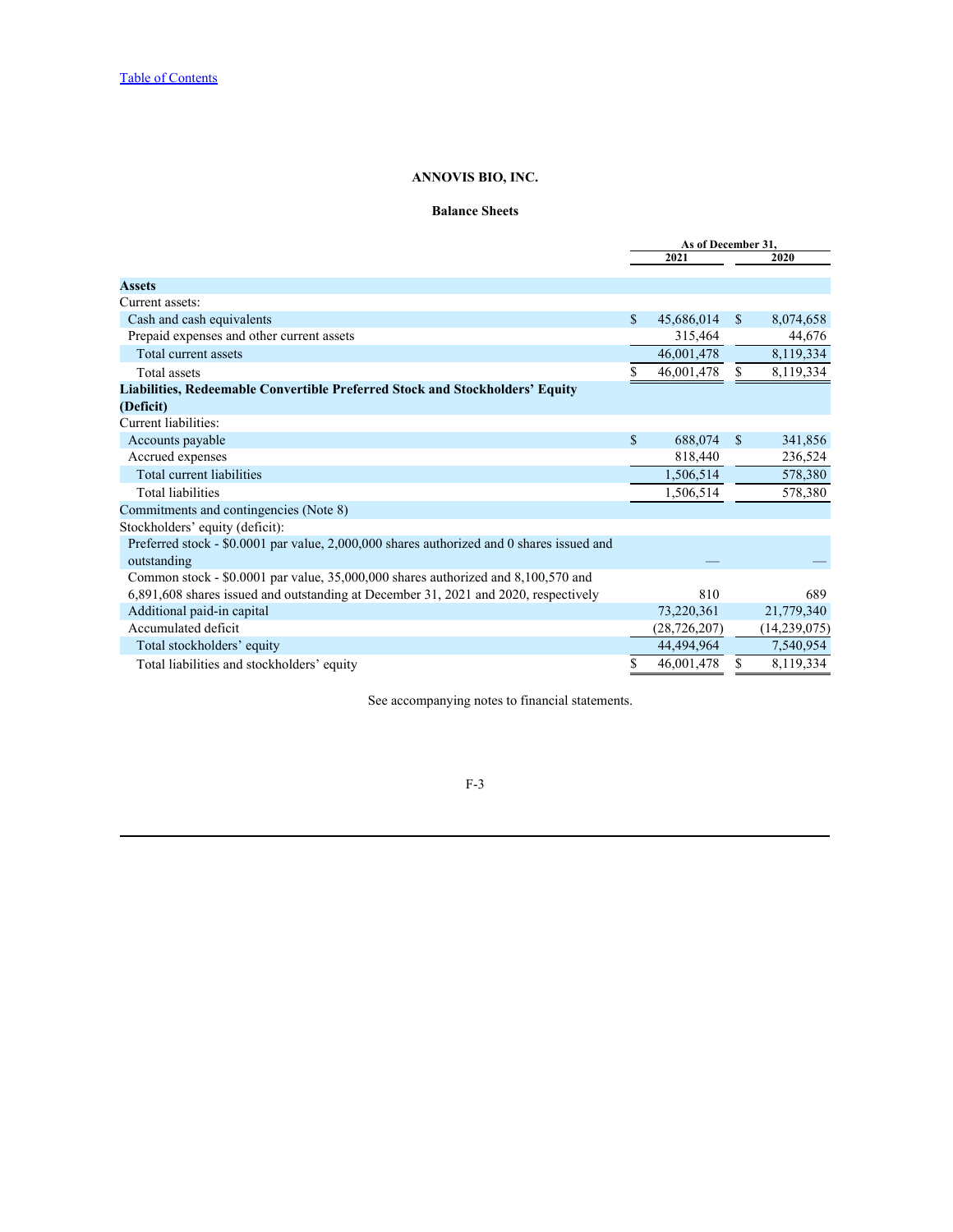## **Statements of Operations**

<span id="page-79-0"></span>

|                                                                         | <b>Year Ended December 31,</b>  |                 |
|-------------------------------------------------------------------------|---------------------------------|-----------------|
|                                                                         | 2021                            | 2020            |
| Operating expenses:                                                     |                                 |                 |
| Research and development                                                | 8,479,031                       | 3,054,025<br>У. |
| General and administrative                                              | 6,058,190                       | 3,586,196       |
| Total operating expenses                                                | 14,537,221                      | 6,640,221       |
|                                                                         |                                 |                 |
| Operating loss                                                          | (14, 537, 221)                  | (6,640,221)     |
| Other income (expense):                                                 |                                 |                 |
| Change in fair value of derivative liability                            | $\hspace{0.1mm}-\hspace{0.1mm}$ | (26, 500)       |
| Interest income, net                                                    | 13,335                          | 47,225          |
| Grant income                                                            | 36,754                          | 1,157,449       |
| Total other income (expense)                                            | 50,089                          | 1,178,174       |
|                                                                         |                                 |                 |
| Loss before income taxes                                                | (14, 487, 132)                  | (5,462,047)     |
| Income tax expense (benefit)                                            |                                 |                 |
| Net loss                                                                | (14, 487, 132)                  | (5,462,047)     |
| Basic and diluted loss per common share                                 | (1.90)                          | (0.87)          |
| Weighted average number of common shares outstanding, basic and diluted | 7,626,278                       | 6,308,961       |

See accompanying notes to financial statements.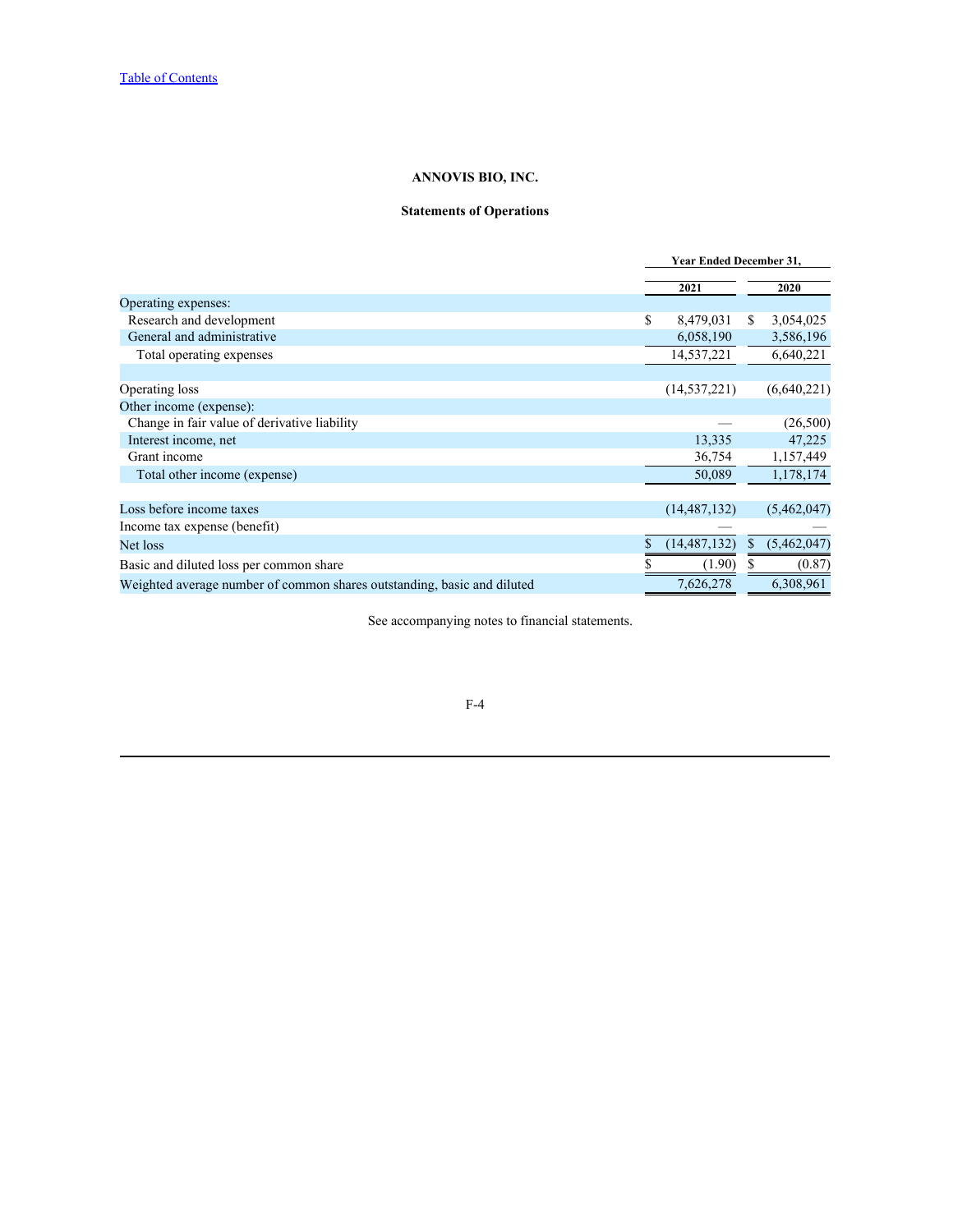## **Statements of Redeemable Convertible Preferred Stock and Stockholders' Equity (Deficit) For the Years Ended December 31, 2021 and 2020**

<span id="page-80-0"></span>

|                                                                                                                |               | <b>Redeemable Convertible Preferred Stock</b> |               |                                 | <b>Stockholders' Equity (Deficit)</b> |                                 |                                  |                                       |                                                      |  |
|----------------------------------------------------------------------------------------------------------------|---------------|-----------------------------------------------|---------------|---------------------------------|---------------------------------------|---------------------------------|----------------------------------|---------------------------------------|------------------------------------------------------|--|
|                                                                                                                | <b>Shares</b> | <b>Series A</b><br>Amount                     | <b>Shares</b> | <b>Series A-1</b><br>Amount     | <b>Shares</b>                         | <b>Common Stock</b><br>Amount   | Additional<br>Paid-In<br>Capital | Accumulated<br>Deficit                | Total<br>Stockholders'<br><b>Equity</b><br>(Deficit) |  |
| Balance,                                                                                                       |               |                                               |               |                                 |                                       |                                 |                                  |                                       |                                                      |  |
| December 31, 2019<br>Conversion of<br>redeemable                                                               | 5,133,159     | \$6,509,303                                   |               | 630,722 \$ 567,649              | 282,614                               | 28<br>$\mathbb{S}$              | S.                               | 200,600 \$ (8,777,028) \$ (8,576,400) |                                                      |  |
| convertible<br>preferred stock to<br>common stock<br>upon completion<br>of initial public                      |               |                                               |               |                                 |                                       |                                 |                                  |                                       |                                                      |  |
| offering<br>Conversion of                                                                                      | (5, 133, 159) | (6,509,303)                                   |               | $(630,722)$ $(567,649)$         | 4,117,089                             | 412                             | 7,076,540                        |                                       | 7,076,952                                            |  |
| convertible<br>promissory notes,<br>including<br>embedded<br>derivative, to<br>common stock<br>upon completion |               |                                               |               |                                 |                                       |                                 |                                  |                                       |                                                      |  |
| of initial public<br>offering                                                                                  |               |                                               |               |                                 | 118,470                               | 12                              | 672,512                          |                                       | 672,524                                              |  |
| Issuance of<br>common stock in<br>initial public<br>offering, net of                                           |               |                                               |               |                                 |                                       |                                 |                                  |                                       |                                                      |  |
| issuance costs<br>Exercise of stock                                                                            |               |                                               |               | $\overline{\phantom{0}}$        | 2,300,000                             | 230                             | 11,955,565                       |                                       | 11,955,795                                           |  |
| options<br>Issuance of<br>common stock to<br>consultants and                                                   |               |                                               |               |                                 | 48,435                                | $5\overline{)}$                 | 9,212                            |                                       | 9,217                                                |  |
| advisors<br>Stock-based<br>compensation                                                                        |               |                                               |               | $\overline{\phantom{0}}$        | 25,000                                | $\overline{2}$                  | 122,748                          |                                       | 122,750                                              |  |
| expense                                                                                                        |               |                                               |               |                                 |                                       |                                 | 1,742,163                        |                                       | 1,742,163                                            |  |
| Net loss<br>Balance,                                                                                           |               |                                               |               | $\hspace{0.1mm}-\hspace{0.1mm}$ |                                       | $\hspace{0.1mm}-\hspace{0.1mm}$ | $\overline{\phantom{m}}$         | (5,462,047)                           | (5,462,047)                                          |  |
| December 31, 2020<br>Issuance of<br>common stock.<br>net of issuance                                           |               |                                               |               |                                 | 6,891,608                             | 689                             | 21,779,340                       | (14, 239, 075)                        | 7,540,954                                            |  |
| costs<br>Exercise of stock                                                                                     | --            |                                               |               |                                 | 1,000,000                             | 100                             | 46,648,313                       |                                       | 46,648,413                                           |  |
| options                                                                                                        |               |                                               |               |                                 | 155,038                               | 16                              | 95,086                           |                                       | 95,102                                               |  |
| Cashless exercise<br>of warrants                                                                               | -             |                                               |               | $\overline{\phantom{0}}$        | 53,924                                | $5\overline{)}$                 | (5)                              |                                       |                                                      |  |
| Stock-based<br>compensation<br>expense                                                                         |               |                                               |               |                                 |                                       |                                 | 4,697,627                        |                                       | 4,697,627                                            |  |
| Net loss                                                                                                       |               |                                               |               | $\qquad \qquad -$               |                                       |                                 | $\overbrace{\phantom{123321}}$   | (14, 487, 132)                        | (14, 487, 132)                                       |  |
| Balance,                                                                                                       |               |                                               |               |                                 |                                       |                                 |                                  |                                       |                                                      |  |
| December 31, 2021                                                                                              |               | $\mathcal{S}$                                 | $-$ \$        |                                 | 8,100,570                             | $\mathbf{s}$                    | 810 \$73,220,361                 | \$(28,726,207)                        | \$44,494,964                                         |  |

See accompanying notes to financial statements.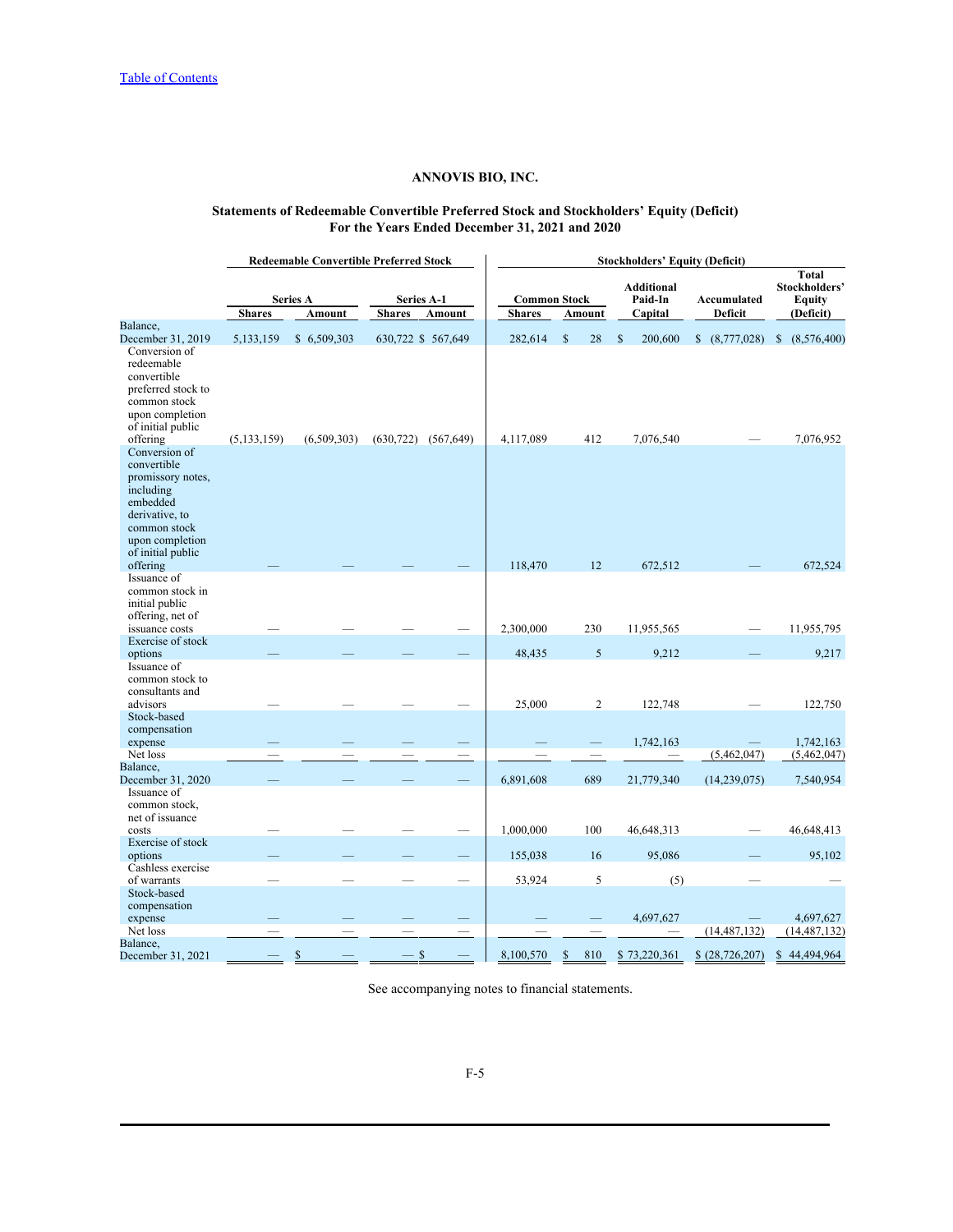## **Statements of Cash Flows**

<span id="page-81-0"></span>

| <b>Year Ended December 31,</b> |                     |                             |
|--------------------------------|---------------------|-----------------------------|
|                                | 2021                | 2020                        |
|                                |                     |                             |
|                                | $(14, 487, 132)$ \$ | (5,462,047)                 |
|                                |                     |                             |
|                                |                     | 129                         |
|                                |                     | 396                         |
|                                | 4,697,627           | 1,864,913                   |
|                                |                     | 26,500                      |
|                                |                     |                             |
|                                |                     | 735,075                     |
|                                | (270, 788)          | (34,097)                    |
|                                | 346,218             | (695,660)                   |
|                                | 581,916             | (406, 032)                  |
|                                | (9, 132, 159)       | (3,970,823)                 |
|                                |                     |                             |
|                                | 46,648,413          | 12,034,406                  |
|                                | 95,102              | 9,217                       |
|                                | 46,743,515          | 12,043,623                  |
|                                |                     | 8,072,800                   |
|                                | 8,074,658           | 1,858                       |
|                                |                     | 8,074,658                   |
|                                |                     |                             |
|                                |                     | 7,076,952                   |
|                                |                     |                             |
|                                |                     | 672,524                     |
|                                | -S                  | 37,611,356<br>45,686,014 \$ |

See accompanying notes to financial statements.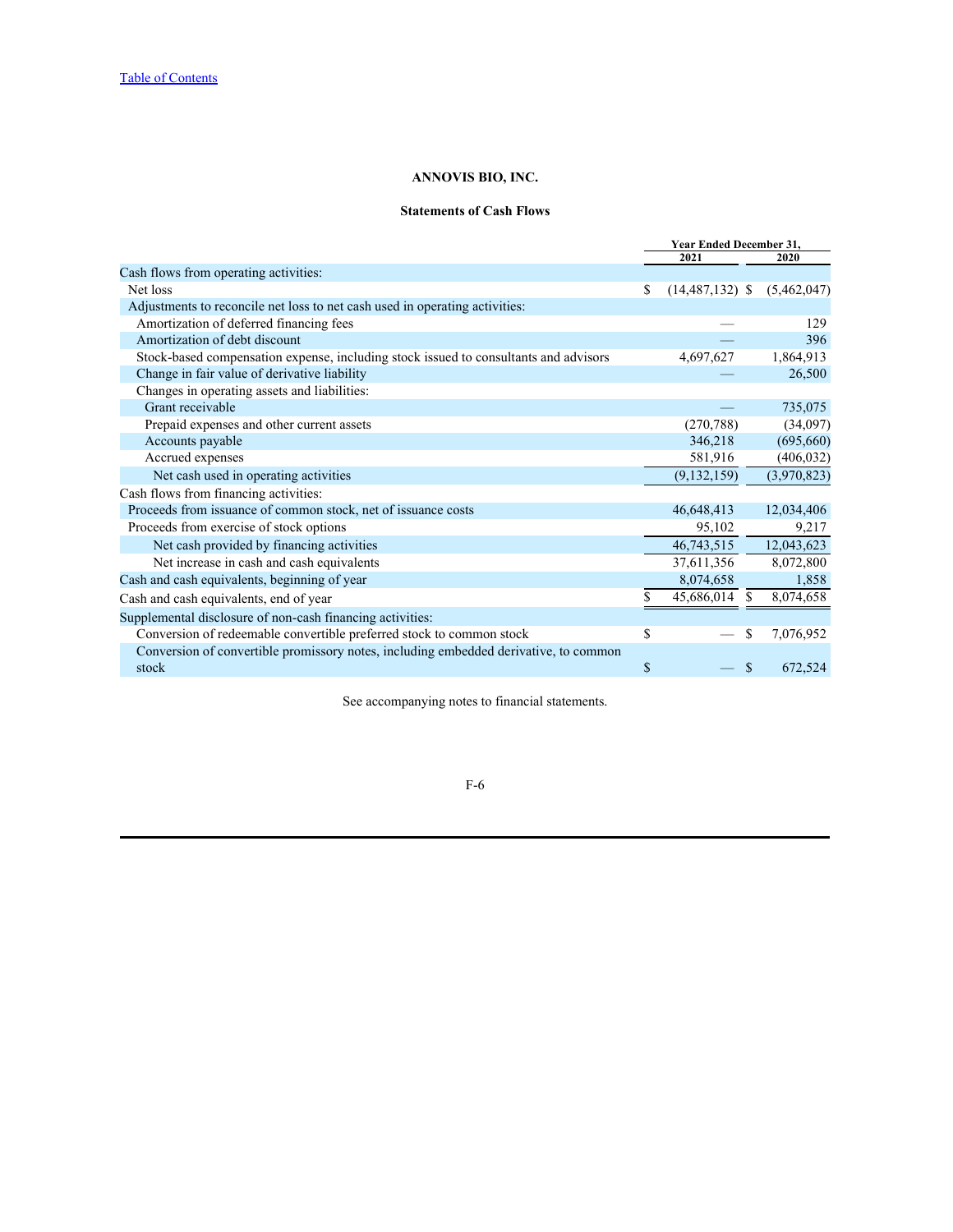## **Annovis Bio, Inc. Notes to Financial Statements**

### **December 31, 2021 and 2020**

#### <span id="page-82-0"></span>**(1) Nature of Business and Liquidity**

Annovis Bio, Inc. (the "Company" or "Annovis") was incorporated on April 29, 2008, under the laws of the State of Delaware. Annovis is a clinical-stage drug platform company addressing neurodegeneration such as Alzheimer's disease ("AD"), Parkinson's disease ("PD") and Down syndrome patients with AD ("DS-AD"). The toxic cascade in neurodegeneration begins with high levels of neurotoxic proteins which lead to impaired axonal transport, inflammation, death of nerve cells and loss of cognition and motor function. The Company's lead compound, Buntanetap, is a small molecule administered orally that attacks neurodegeneration by entering the brain and inhibiting the translation of multiple neurotoxic proteins thereby impeding the toxic cascade.

Since its founding, the Company has been engaged in organizational activities, including raising capital, and research and development activities. The Company has not generated substantial revenues and has not yet achieved profitable operations, nor has it ever generated positive cash flows from operations. There is no assurance that profitable operations, if achieved, could be sustained on a continuing basis. The Company is subject to those risks associated with any clinical stage pharmaceutical company that has substantial expenditures for research and development. There can be no assurance that the Company's research and development projects will be successful, that products developed will obtain necessary regulatory approval, or that any approved product will be commercially viable. In addition, the Company operates in an environment of rapid technological change and is largely dependent on the services of its employees and consultants. Further, the Company's future operations are dependent on the success of the Company's efforts to raise additional capital.

The Company has a history of incurring net losses and anticipates incurring additional losses until such time, if ever, that it can generate significant revenue from its product candidates currently in development. The Company's primary source of capital has been the issuance of equity securities.

The Company closed its initial public offering (the "IPO") on January 31, 2020, pursuant to which it sold a total of 2,300,000 shares of common stock at an initial offering price of \$6.00 per share for total gross proceeds of approximately \$13.8 million. The net proceeds of the IPO were approximately \$12.0 million after deducting underwriting discounts and issuance costs paid by the Company. In conjunction with the IPO, the Company granted the underwriters 100,000 warrants to purchase shares of Company common stock at an exercise price of \$7.50 per share, which is 125% of the initial public offering price. Upon the closing of the IPO, outstanding redeemable convertible preferred stock and convertible promissory notes converted into shares of Company common stock totaling 4,117,089 and 118,470, respectively. On May 26, 2021, the Company closed an underwritten public offering of 1,000,000 shares of its common stock at an offering price of \$50.00 per share, for gross proceeds of \$50.0 million. The net proceeds of the offering were approximately \$46.6 million, after deducting underwriting discounts and issuance costs paid by the Company. The Company's common stock trades on the New York Stock Exchange under the ticker symbol "ANVS". As of the date these financial statements are issued, management believes that the current cash and cash equivalents are

sufficient to fund operations and capital requirements for at least the next 12 months including one potential short-term clinical trial in AD and one potential short term clinical trial in PD. To fund additional planned Phase 3 trials, however, the Company will need to raise additional capital. There is no assurance that such financing will be available when needed or on acceptable terms.

## **(2) Summary of Significant Accounting Policies**

#### *(a) Basis of Presentation*

The accompanying financial statements have been prepared in conformity with accounting principles generally accepted in the United States of America ("U.S. GAAP"). Any reference in these notes to applicable guidance is meant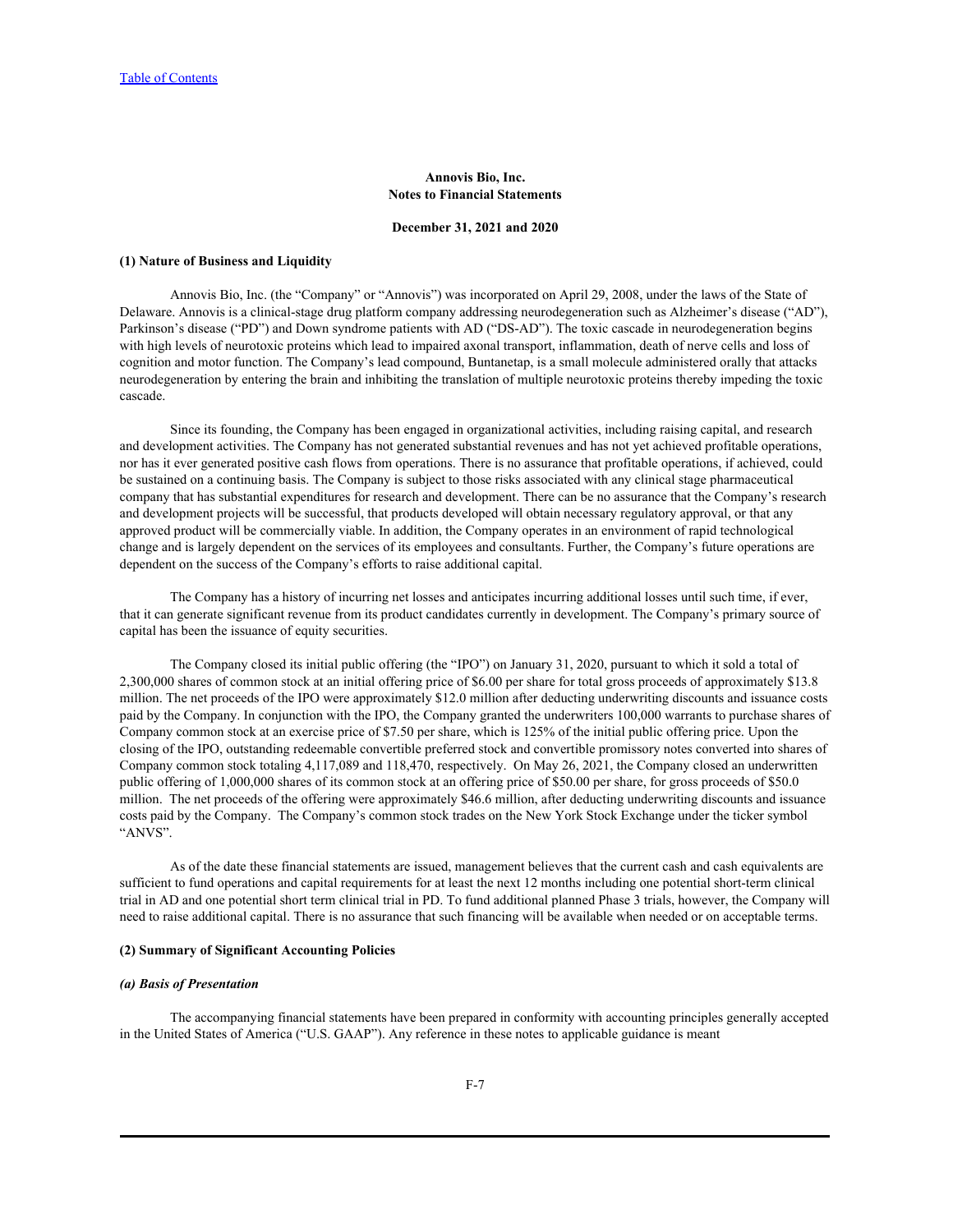to refer to U.S. GAAP as found in the Accounting Standards Codification ("ASC") and Accounting Standards Update ("ASU") of the Financial Accounting Standards Board ("FASB").

#### *(b) Use of Estimates*

The preparation of financial statements in conformity with U.S. GAAP requires management to make estimates and assumptions that affect the reported amounts of assets and liabilities, including disclosure of contingent assets and liabilities, at the date of the financial statements, and the reported amounts of revenues and expenses during the reporting period. Due to the uncertainty of factors surrounding the estimates or judgments used in the preparation of the financial statements, actual results may materially vary from these estimates.

Significant items subject to such estimates and assumptions include progress towards completion of research and development projects, stock-based compensation expense, grant income and contingent liabilities. Future events and their effects cannot be predicted with certainty; accordingly, accounting estimates require the exercise of judgment. Accounting estimates used in the preparation of these financial statements change as new events occur, as more experience is acquired, as additional information is obtained and as the operating environment changes.

#### *(c) Basic and Diluted Net Income (Loss) per Share*

Basic net income (loss) per share is determined using the weighted average number of shares of common stock outstanding during each period. Diluted net income (loss) per share includes the effect, if any, from the potential exercise or conversion of securities, such as redeemable convertible preferred stock, convertible promissory notes and stock options, which would result in the issuance of incremental shares of common stock. The computation of diluted net income (loss) per shares does not include the conversion of securities that would have an anti-dilutive effect.

#### *(d) Cash and Cash Equivalents*

The Company considers all highly liquid investments with original maturities of three months or less to be cash equivalents. At times, the Company's cash balances may exceed the current insured amounts under the Federal Deposit Insurance Corporation.

### *(e) Issuance Costs Associated with Equity Issuances*

Issuance costs incurred in connection with the Company's equity issuances, which primarily consisted of direct incremental legal, printing, listing and accounting fees, are offset against proceeds received in the issuances and charged to additional paid-in capital in the period the equity issuance is completed.

#### *(f) Fair Value of Financial Instruments*

The Company's financial instruments include cash and cash equivalents, accounts payable and accrued expenses. Cash and cash equivalents are reported at fair value. The recorded carrying amount of accounts payable and accrued expenses reflect their fair value due to their short-term nature.

### *(g) Research and Development*

Research and development costs are expensed as incurred and are primarily comprised of personnel-related expenses and external research and development expenses incurred under arrangements with third parties, such as contract research organizations and consultants. At the end of each reporting period, the Company compares the payments made to each service provider to the estimated progress towards completion of the related project. Factors that the Company considers in preparing these estimates include the number of patients enrolled in studies, milestones achieved, and other criteria related to the efforts of its vendors. These estimates will be subject to change as additional information becomes available. Depending on the timing of payments to vendors and estimated services provided, the Company will record net prepaid or accrued expenses related to these costs.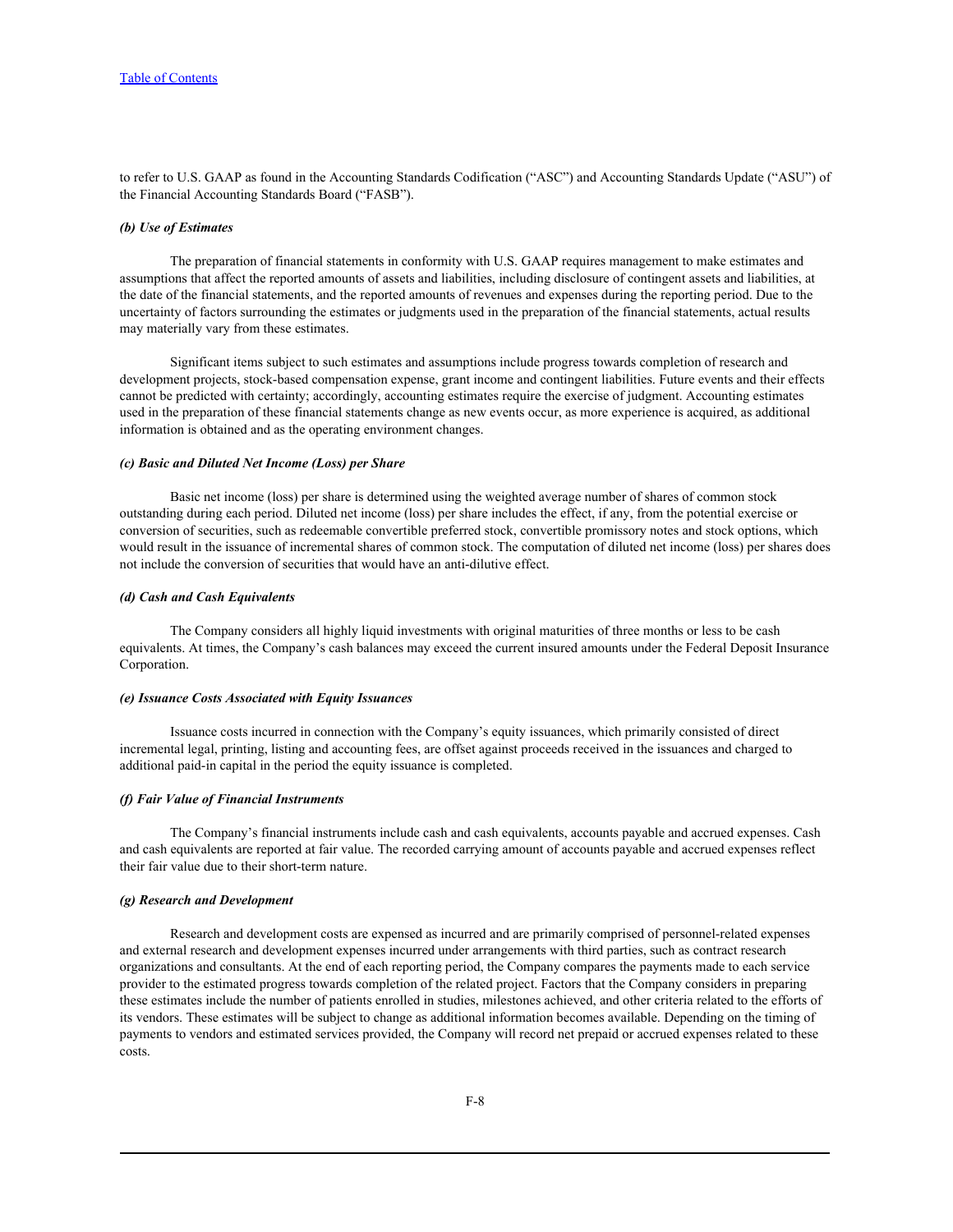## *(h) Grant Income*

Grants received are recognized as grant income in the statements of operations as and when they are earned for the specific research and development projects for which these grants are designated. Grants payments received in excess of grant income earned are recognized as deferred grant on the balance sheet and grant income earned in excess of grant payments received is recognized as grant receivable on the balance sheets.

#### *(i) Stock-Based Compensation*

Stock-based compensation cost is measured at the grant date based on the fair value of the award and is recognized as expense on a straight-line basis over the requisite service period, which is generally the vesting period. Forfeitures are recognized in compensation expense in the period when they occur.

The Company uses the Black-Scholes option pricing model to value its option awards which requires the use of subjective assumptions, including the expected life of the option and expected share price volatility. The assumptions used in calculating the fair value of stock-based awards represent management's best estimates and involve inherent uncertainties and the application of management's judgment. As a result, if factors change and management uses different assumptions, stock-based compensation expense could be materially different for future awards.

Upon exercise of stock options, the Company issues shares first from treasury stock, if available, then from authorized but unissued shares.

## *(j) Income Taxes*

The Company provides for income taxes using the asset and liability approach. Deferred tax assets and liabilities are recorded based on the differences between the financial statement and tax bases of assets and liabilities and the tax rates in effect when these differences are expected to reverse. Deferred tax assets are reduced by a valuation allowance if, based on the weight of available evidence, it is more likely than not that some or all of the deferred tax assets will not be realized. As of December 31, 2021 and 2020, the Company had a full valuation allowance against its deferred tax assets.

The Company is subject to the provisions of ASC 740, Income Taxes, which prescribes a more likely-than-not threshold for the financial statement recognition of uncertain tax positions. ASC 740 clarifies the accounting for income taxes by prescribing a minimum recognition threshold and measurement attribute for the financial statement recognition and measurement of a tax position taken or expected to be taken in a tax return. There are currently no open federal or state tax audits. The Company has not recorded any liability for uncertain tax positions at December 31, 2021 or December 31, 2020.

#### *(k) Recent Accounting Pronouncements*

In December 2019, the FASB issued ASU No. 2019-12, Income Taxes (Topic 740): Simplifying the Accounting for Income Taxes. The amendments in ASU 2019-12 simplify the accounting for income taxes by removing certain exceptions to the general principles in Topic 740 and clarifying and amending existing guidance. The new standard is effective for fiscal years, and interim periods within those fiscal years, beginning after December 15, 2020, with early adoption permitted. The adoption of this standard did not have an impact on the Company's financial statements.

In November 2021, the FASB issued ASU No. 2021-10, Government Assistance (Topic 832): Disclosures by Business Entities about Government Assistance. The amendments in ASU 2021-10 require annual disclosures about transactions with a government that are accounted for by applying a grant or contribution accounting model by analogy. The new disclosure requirements include information about the nature of the transactions and the related accounting policy used to account for the transactions; the line items on the balance sheet and income statement that are affected by the transactions, and the amounts applicable to each financial statement line item; and significant terms and conditions of the transactions, including commitments and contingencies. The guidance is effective for fiscal years beginning after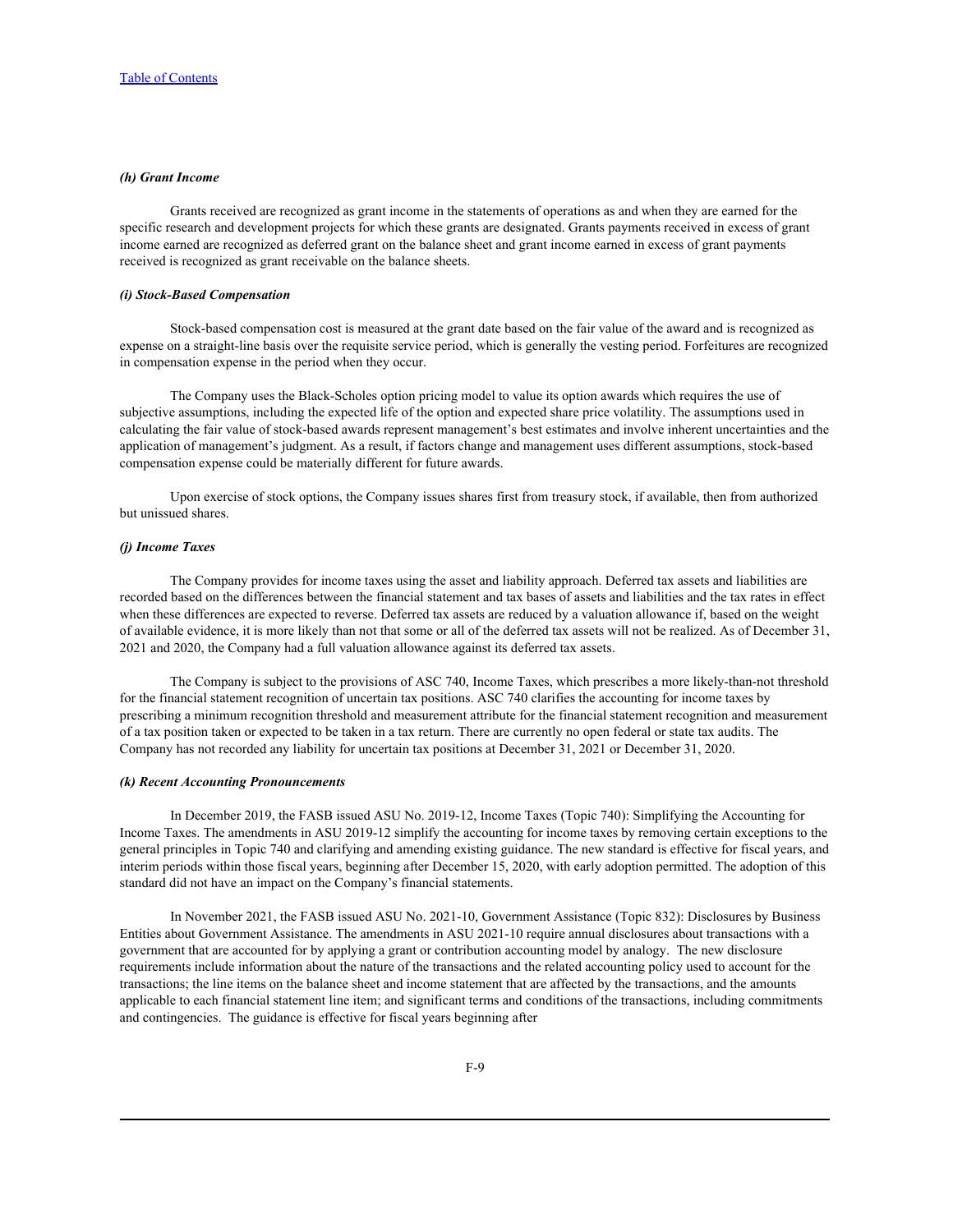December 15, 2021, with early adoption permitted, and may be adopted prospectively or retrospectively. The Company does not believe the adoption of this standard will have a significant impact on its financial statements.

#### **(3) Fair Value Measurements**

The Company measures certain assets and liabilities at fair value in accordance with ASC 820, Fair Value Measurements and Disclosures. ASC 820 defines fair value as the price that would be received to sell an asset or paid to transfer a liability (the exit price) in an orderly transaction between market participants at the measurement date. The guidance in ASC 820 outlines a valuation framework and creates a fair value hierarchy that serves to increase the consistency and comparability of fair value measurements and the related disclosures. In determining fair value, the Company maximizes the use of quoted prices and observable inputs. Observable inputs are inputs that market participants would use in pricing the asset or liability based on market data obtained from independent sources. The fair value hierarchy is broken down into three levels based on the source of inputs as follows:

Level 1—Valuations based on unadjusted quoted prices in active markets for identical assets or liabilities.

Level 2—Valuations based on observable inputs and quoted prices in active markets for similar assets and liabilities.

Level 3—Valuations based on unobservable inputs and models that are supported by little or no market activity.

The following table provides the carrying value and fair value of certain financial assets and liabilities of the Company measured at fair value on a recurring basis as of December 31, 2021 and December 31, 2020:

|                           |                       |                 | <b>Fair Value Measurement at</b><br><b>December 31, 2021</b> |                |
|---------------------------|-----------------------|-----------------|--------------------------------------------------------------|----------------|
|                           | <b>Carrying Value</b> | <b>Level</b> 1  | <b>Level 2</b>                                               | Level 3        |
| Cash and cash equivalents | \$45,686,014          | $45,686,014$ \$ |                                                              |                |
|                           |                       |                 | <b>Fair Value Measurement at</b><br><b>December 31, 2020</b> |                |
|                           | <b>Carrying Value</b> | <b>Level 1</b>  | <b>Level 2</b>                                               | <b>Level 3</b> |
| Cash and cash equivalents | 8,074,658             | 8,074,658       | $\overline{\phantom{a}}$                                     |                |

#### **(4) Grant Income**

In September 2019, as modified in September 2020, the Company received a Notice of Award for a \$1.9 million grant from the National Institute on Aging of the National Institutes of Health (the "NIH") to cover costs of long-term chronic toxicology studies of Buntanetap in rats and dogs. The Company began the long-term chronic toxicology studies in November 2019. The Company recognized grant income of \$36,754 and \$1,157,449 for the years ended December 31, 2021 and 2020, respectively, in connection with the NIH grant. The Company received payments under the grant of \$36,754 and \$1,892,524 during the years ended December 31, 2021 and 2020, respectively and recorded a grant receivable of \$0 as of December 31, 2021 and 2020, and had no unreimbursed, eligible costs incurred under the grant. As of December 31, 2021, there were no remaining funds available under the grant.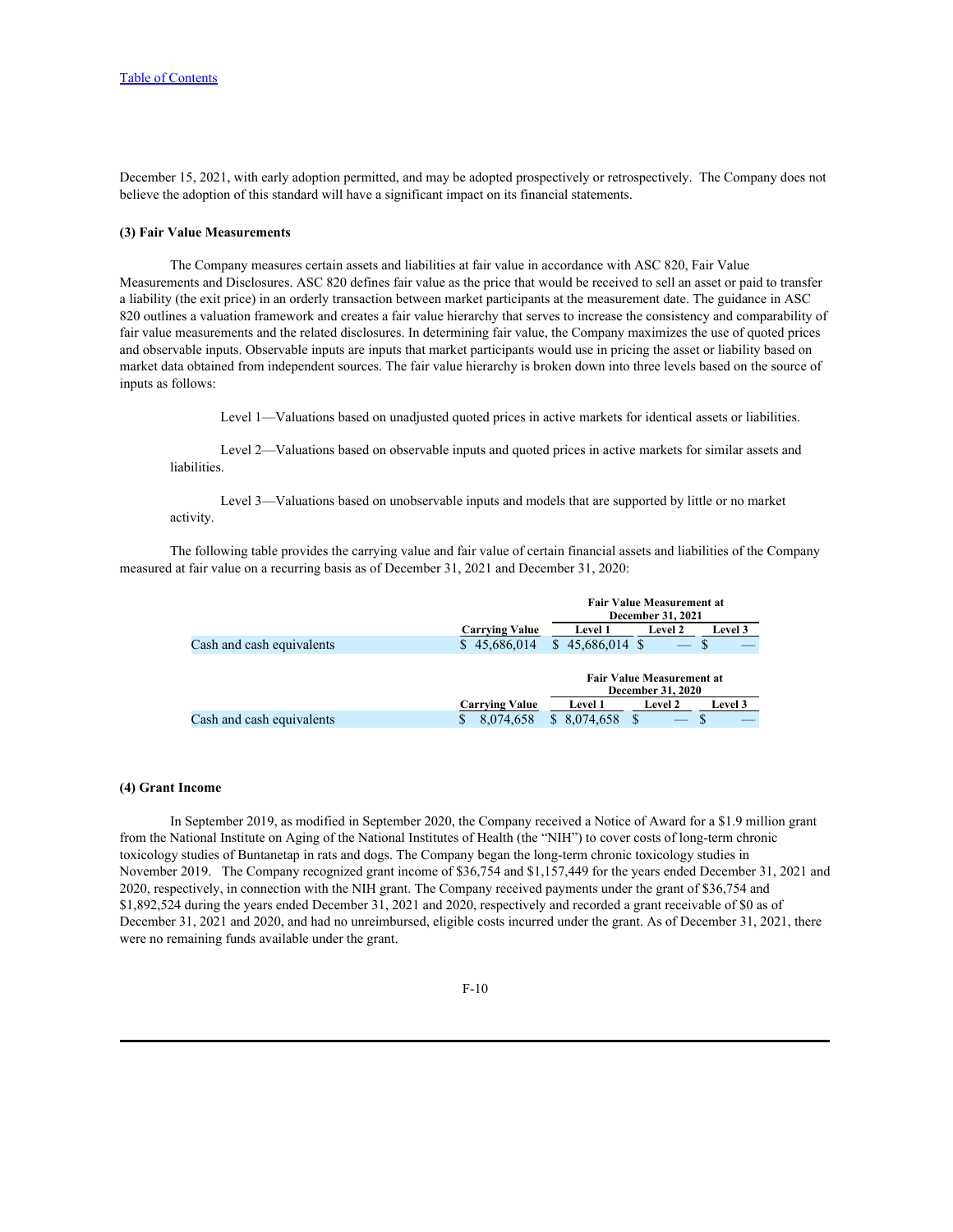## **(5) Prepaid Expenses and Other Current Assets**

Prepaid expenses and other current assets consisted of the following:

|                                 | As of December 31, |        |
|---------------------------------|--------------------|--------|
|                                 | 2021               | 2020   |
| Prepaid clinical trial expenses | \$232,752          |        |
| Prepaid insurance               | 29,111             | 26,542 |
| Prepaid expenses                | 43,736             | 11,690 |
| Security deposits               | 9,865              | 6,444  |
|                                 | \$315,464          | 44,676 |

## **(6) Accrued Expenses**

Accrued expenses consisted of the following:

|                                        | As of December 31,       |                      |
|----------------------------------------|--------------------------|----------------------|
|                                        | 2021                     | 2020                 |
| Payroll and related benefits           |                          | $$712,768$ $$16,493$ |
| Accrued professional and clinical fees | 105,672                  | 216,198              |
| Accrued license payments               | $\overline{\phantom{m}}$ | 3,833                |
|                                        |                          | 818,440 \$236,524    |

See Note 8 for further detail on the accrued license payments.

## **(7) Convertible Promissory Notes**

In March 2019, the Company issued convertible promissory notes (the "Notes") to various investors in the aggregate principal amount of \$530,000. Interest accrued at 8% compounded annually on all Notes. The maturity date was the earlier of a Liquidity Event or upon the written demand of the holders of a majority of the outstanding principal amount of the Notes made any time after December 31, 2023. A Liquidity Event was defined as (i) the date of the closing of a merger or reorganization of the Company with another entity; (ii) the sale of substantially all of the assets of the Company in which the Company's stockholders own less than 50% of the equity securities after the event; or (iii) a liquidation of the Company.

The Company incurred costs of \$8,622 in connection with the issuance of the Notes. In addition, on issuance, the Company recognized a discount associated with the Notes of \$26,500 related to the fair value of an embedded derivative reflecting the share-settlement provision upon the closing of a Qualified Financing. Unamortized deferred financing fees and debt discount were deducted from the face amount of the Notes on the balance sheets. The Company amortized the deferred financing fees and debt discount over the term of the Notes as additional interest expense using the effective interest method. The effective interest rate on the Notes was 9.8%. The Company made no cash payments for interest.

On January 31, 2020, the Company closed its IPO. In accordance with the terms of the Notes, the outstanding Notes plus accrued interest converted into 118,470 shares of Company common stock at a 20% discount to the initial offering price of shares issued in the IPO.

## **(8) Commitments and Contingencies**

### *(a) Leases*

The Company leases its office facilities under a month-to-month operating lease. Total rental expense was \$51,760 and \$41,603 for the years ended December 31, 2021 and 2020, respectively.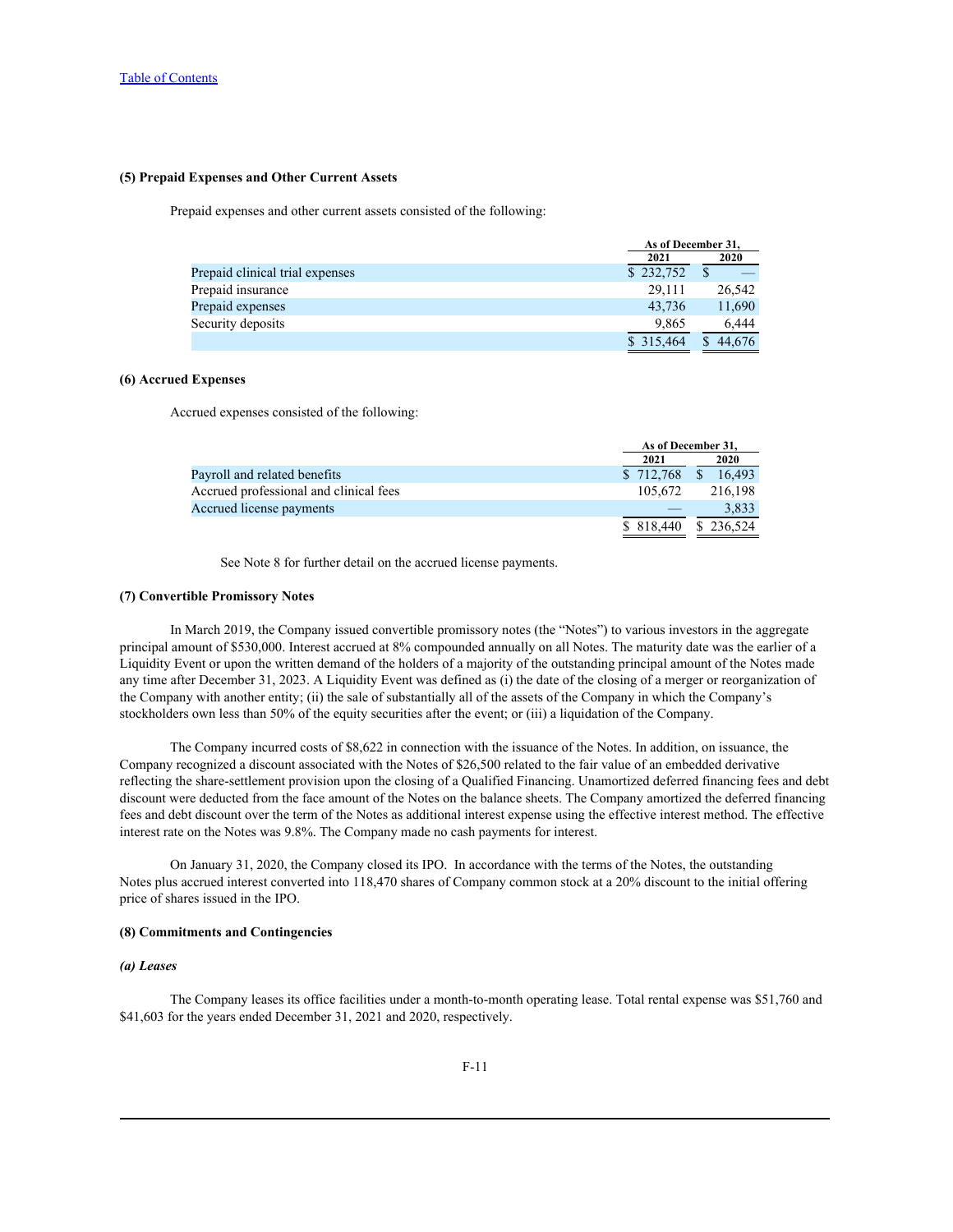### *(b) License Agreement*

The Company previously licensed the rights to certain chemical compounds, know-how and intellectual property rights that may be suitable for the development of human therapeutics from a subsidiary of Horizon Therapeutics, PLC (the "Licensor"). Under the license agreement, the Company paid a minimum annual fee of \$46,000 and was required to make milestone payments upon attainment of certain milestone events, royalties based on net sales of products covered by the patentrelated rights and a portion of any sublicense income received by the Company. The Licensor also granted the Company a buyout option which was exercisable at any time during the term of the agreement at increasing amounts based on the achievement of certain milestones. The Company had the right to terminate the agreement at any time by giving 90 days advance notice subject to the payment of any amounts due under the agreement at that time. Expenses related to the license agreement were recognized in general and administrative expense in the statements of operations.

 In July 2021, the Company gave notice to the Licensor of its termination of the license agreement and the license agreement was terminated effective October 14, 2021. The Company has paid to the Licensor the prorated annual fees through the termination date. No milestones had been achieved as of the termination date.

#### *(c) Employment Agreements*

The Company has agreements with its executive officers that provide for severance payments to the employee upon termination of the agreement by the Company for any reason other than for cause, death or disability or by the employee for good reason The maximum aggregate severance payments under the agreements were approximately \$930,000 at December 31, 2021.

## *(d) Litigation*

The Company is subject, from time to time, to claims by third parties under various legal disputes. The defense of such claims, or any adverse outcome relating to any such claims, could have a material adverse effect on the Company's liquidity, financial condition and cash flows.

During the year ended December 31, 2021, two securities class action complaints were filed against the Company and its executive officers following disclosure of interim results from the AD/PD Trial. Both complaints were voluntarily dismissed without prejudice by the plaintiffs.

At December 31, 2021, the Company did not have any pending legal actions.

### *(e) Risks and Uncertainties*

The extent to which the COVID-19 pandemic could have a material impact on the Company's current or future clinical trials is dependent on the spread of the disease and government and healthcare system responses to such spread, which are presently highly uncertain. Management continues to evaluate the potential impact. The financial statements do not include any adjustments that might result from the outcome of this uncertainty.

### **(9) Redeemable Convertible Preferred Stock and Stockholders' Equity**

#### *(a) Overview*

The Company closed its IPO on January 31, 2020, issuing 2,300,000 shares of common stock. In connection with the closing of the Company's IPO, the then-outstanding 5,133,159 shares of Series A and 630,722 shares of Series A-1 redeemable convertible preferred stock converted into an aggregate of 4,117,089 shares of Company common stock. Each share of redeemable convertible preferred stock was converted into the number of shares of common stock determined by dividing the original issue price by the applicable conversion price. The Series A-1 conversion price was \$1.26, and the Series A conversion price was \$0.70.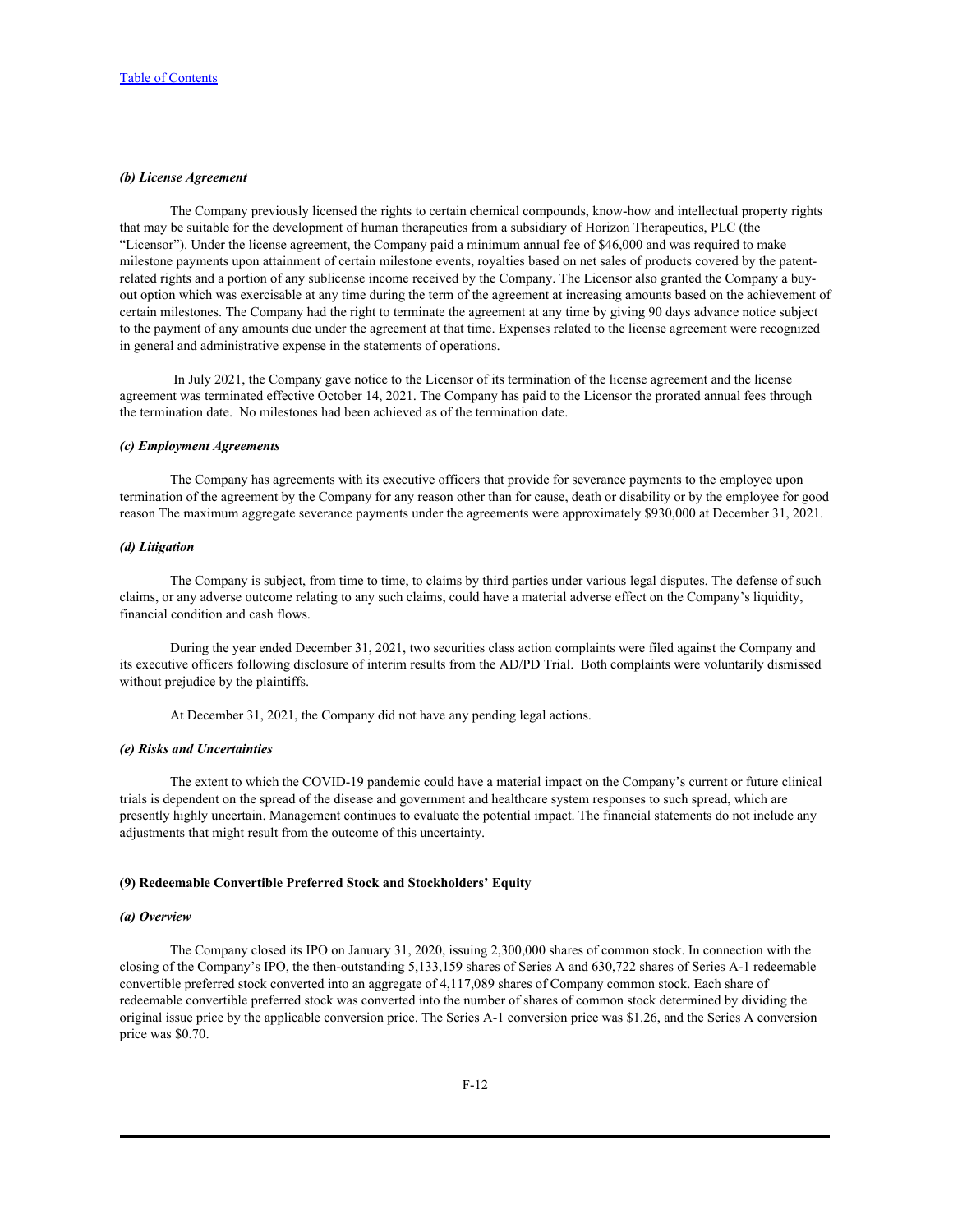The Company's Amended and Restated Certificate of Incorporation was adopted on January 31, 2020 to authorize the issuance of two classes of stock to be designated, respectively, common stock and preferred stock. The total number of shares which the Company is authorized to issue is 37,000,000, each with a par value of \$0.0001 per share. Of these shares, 35,000,000 shall be common stock and 2,000,000 shall be preferred stock.

#### *(b) Common Stock*

#### 1. Dividends

Subject to the rights of holders of all classes of Company stock outstanding having rights that are senior to or equivalent to holders of common stock, the holders of the common stock are entitled to receive dividends when and as declared by the Board.

### 2. Liquidation

Subject to the rights of holders of all classes of stock outstanding having rights that are senior to or equivalent to holders of common stock as to liquidation, upon the liquidation, dissolution or winding up of the Company, the assets of the Company will be distributed to the holders of common stock.

#### 3. Voting

The holders of common stock are entitled to one vote for each share of common stock held. There is no cumulative voting.

#### *(c) Preferred Stock*

Preferred stock may be issued from time to time by the Board in one or more series.

## *(d) Warrants*

In conjunction with the IPO, the Company granted the underwriters 100,000 warrants to purchase shares of Company common stock at an exercise price of \$7.50 per share, which is 125% of the initial public offering price. The warrants have a five-year term and were exercisable as of January 29, 2021. During the year ended December 31, 2021, 97,600 of the warrants were tendered to the Company by the holders pursuant to cashless exercises. Warrants outstanding as of December 31, 2021 and 2020, were 2,400 and 100,000, respectively. The Company accounts for the warrants as a component of stockholders' equity.

#### **(10) Stock-Based Compensation**

Effective upon the closing of the Company's IPO on January 31, 2020, the Company's 2019 Equity Incentive Plan (the "2019 Plan") became effective, succeeding the Company's previous equity incentive plan. No new options may be issued under the previous plan, although shares subject to grants which are cancelled or forfeited will again be available under the 2019 Plan. Effective June 1, 2021, the 2019 Plan was amended to increase the number of shares authorized to be issued from 1,000,000 to 2,000,000. As of December 31, 2021, 630,569 shares were available for future grants.

The 2019 Plan provides for grants to employees, members of the Board, consultants and advisors to the Company, in the form of stock options, stock awards and other equity-based awards. The amount and terms of grants are determined by the Board. Stock options have a maximum term of 10 years after date of grant and are exercisable in cash or as otherwise determined by the Board.

Stock-based compensation expense in the statements of operations, including the fair value of stock awards to consultants and advisors for services rendered, for the years ended December 31, 2021 and 2020 was as follows: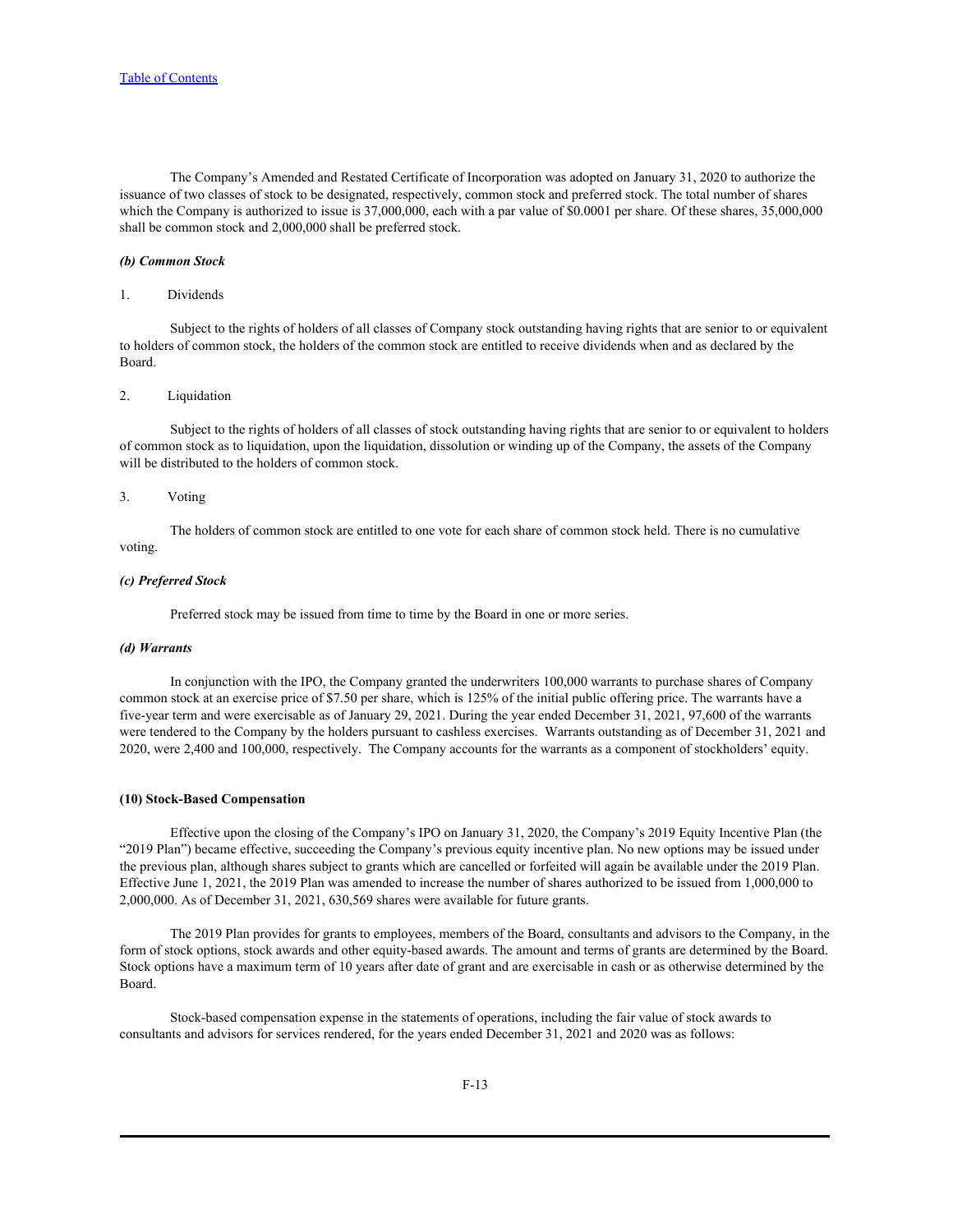| <b>Year Ended</b><br>December 31, |  |          |
|-----------------------------------|--|----------|
| 2021                              |  | 2020     |
| \$2,016,745                       |  | 138,704  |
| 2,680,882                         |  | ,726,209 |
| 4,697,627                         |  | ,864,913 |
|                                   |  |          |

Stock option activity for the years ended December 31, 2021, and 2020, was as follows:

|                                  | Number of<br><b>Shares</b> | Weighted<br>Average<br><b>Exercise Price</b> | Weighted<br>Average<br>Remaining<br>Contractual<br>Term<br>(Years) | Aggregate<br>Intrinsic<br>Value |
|----------------------------------|----------------------------|----------------------------------------------|--------------------------------------------------------------------|---------------------------------|
| Outstanding at December 31, 2019 | 352,282                    | \$0.19                                       |                                                                    |                                 |
| Granted                          | 810,000                    | 3.46                                         |                                                                    |                                 |
| Exercised                        | (48, 435)                  | 0.19                                         |                                                                    |                                 |
| Forfeited                        | (2,381)                    | 0.14                                         |                                                                    |                                 |
| Outstanding at December 31, 2020 | 1,111,466                  | 2.57                                         |                                                                    |                                 |
| Granted                          | 538,095                    | 33.78                                        |                                                                    |                                 |
| Exercised                        | (159, 813)                 | 2.83                                         |                                                                    |                                 |
| Outstanding at December 31, 2021 | 1,489,748                  | 13.82                                        | 8.4                                                                | \$14,325,377                    |
| Exercisable at December 31, 2021 | 1,105,568                  | 5.87                                         | 7.9                                                                | \$14,325,377                    |

The aggregate intrinsic value of options exercised during the years ended December 31, 2021 and 2020 was \$11,163,998 and \$196,976, respectively. As of December 31, 2021 there was \$9,933,691 unrecognized compensation expense related to unvested options. That cost is expected to be recognized over a weighted-average period of 1.4 years.

During the years ended December 31, 2021 and 2020, the Company issued 538,095 and 810,000 options, respectively. Under the grant agreements for the 2021 stock option grants, 143,391 of the options vested immediately, 155,253 of the options vest on March 31, 2022, 155,251 of the options vest on March 31, 2023 and 84,200 of the options vest in substantially equal quarterly installments over two years from the date of grant. Under the grant agreements for the 2020 stock option grants, 50,000 of the options vested after one year and the remainder of the options were vested and exercisable upon grant. All of the options have a 10-year term.<br>The weighted average grant date fair value of options issued during the years ended December 31, 2021 and 2020 was

\$27.13 per share and \$2.19 per share, respectively. The fair value was estimated using the Black Sholes option pricing model.<br>The expected life of options was estimated using the simplified method, as the Company has limit develop reasonable expectations about future exercise patterns and post-vesting employment. The risk-free rate was based on the interest rate payable on U.S. Treasury securities at the time of grant for a period that is commensurate with the expected term of the option. Given the lack of a public market for the Company's common stock prior to the IPO, the expected stock price volatility was based on a weighted approach that incorporates the historic daily volatility of the Company's common stock since the IPO and the historic daily volatility of similar companies that have been publicly traded for a period commensurate with the expected term of the option. The expected dividend yield is 0% because the Company has not historically paid and does not expect for the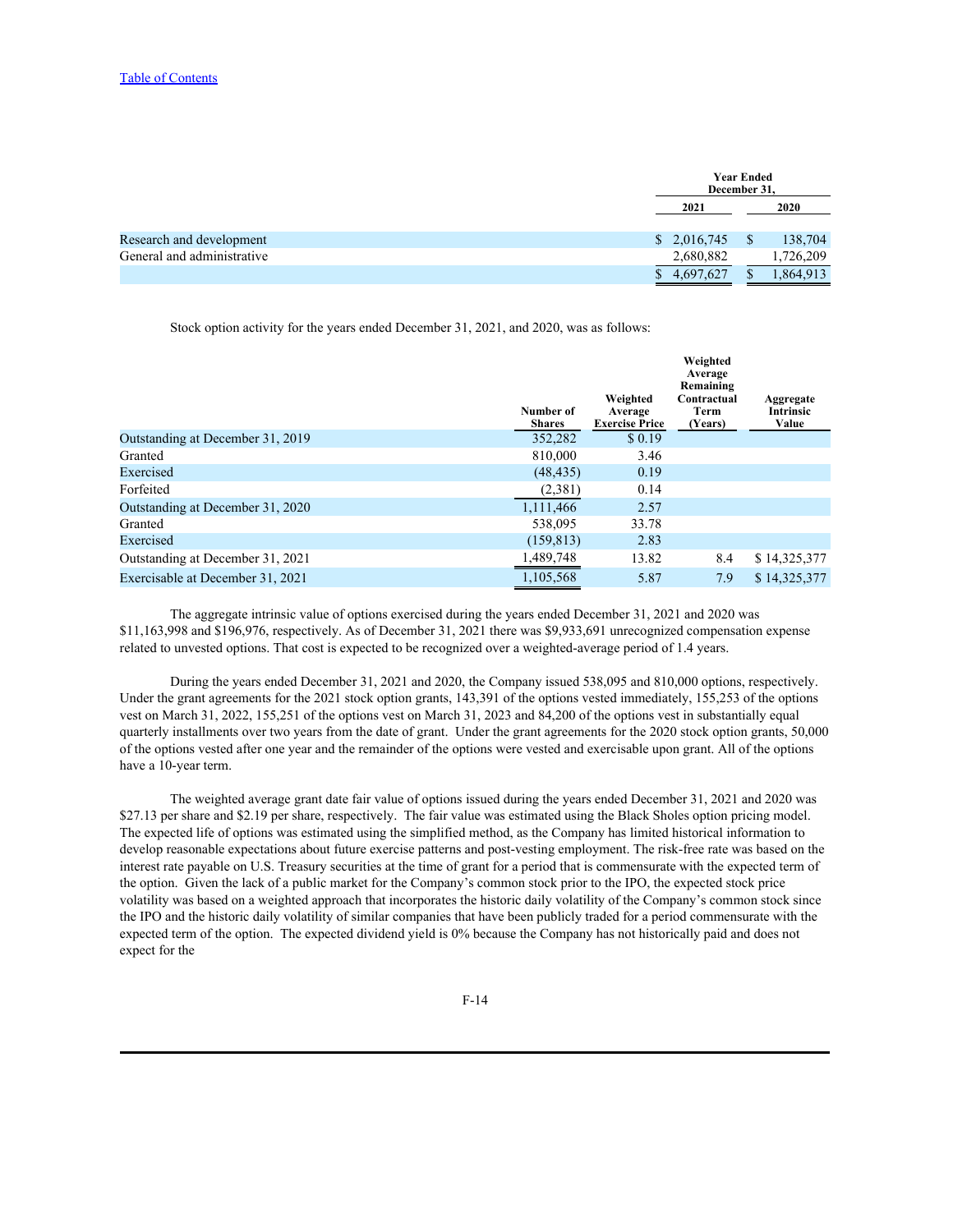foreseeable future to pay a dividend on its common stock. The weighted average assumptions used in the valuation of options granted were as follows:

|                         | <b>Year Ended</b> | <b>Year Ended</b>               |
|-------------------------|-------------------|---------------------------------|
|                         | December 31, 2021 | <b>December 31, 2020</b>        |
| Risk-free interest rate | $1.17\%$          | $0.38 \%$                       |
| Expected life           | ◡.◡               | 5.0                             |
| Expected volatility     | 113 %             | 80 %                            |
| Expected dividend yield |                   | $\hspace{0.1mm}-\hspace{0.1mm}$ |

During the year ended December 31, 2020, the Company granted stock awards totaling 25,000 shares to consultants and advisors for services rendered which vested upon grant. These awards had a weighted-average grant date fair value of \$4.91 per share and an aggregate fair value of \$122,750, which was recognized in stock-based compensation expense upon grant. No stock awards were issued during the year ended December 31, 2021. As of December 31, 2021, there were no unvested stock awards and there was no unrecognized compensation expense related to stock awards.

## **(11) Net Loss Per Share**

The Company has reported a net loss for the years ended December 31, 2021 and 2020, and the basic and diluted net loss per share attributable to common stockholders are the same for both years because all redeemable convertible preferred stock, convertible promissory notes, warrants and stock options have been excluded from the computation of diluted weightedaverage shares outstanding because such securities would have an antidilutive impact.

The following table sets forth the computation of basic and diluted net loss per share:

|                                                               | <b>Year Ended</b> |             |  |                              |
|---------------------------------------------------------------|-------------------|-------------|--|------------------------------|
|                                                               | December 31,      |             |  |                              |
|                                                               | 2021              |             |  | 2020                         |
| Numerator                                                     |                   |             |  |                              |
| Net loss                                                      |                   |             |  | $(14,487,132)$ $(5,462,047)$ |
| Denominator                                                   |                   |             |  |                              |
| Weighted-average common shares outstanding, basic and diluted | 7.626.278         |             |  | 6,308,961                    |
| Net loss per share, basic and diluted                         |                   | $(1.90)$ \$ |  | (0.87)                       |

Potential common shares that are excluded from the computation of diluted weighted-average shares outstanding are as follows:

|               | $-1$<br>December 31. |           |
|---------------|----------------------|-----------|
|               | 2021                 | 2020      |
| Stock options | 489,748              | 1,111,466 |
| Warrants      | 2,400                | 100,000   |

#### **(12) Income Taxes**

The federal and state provision (benefit) for income taxes was \$0 for the years ended December 31, 2021 and 2020.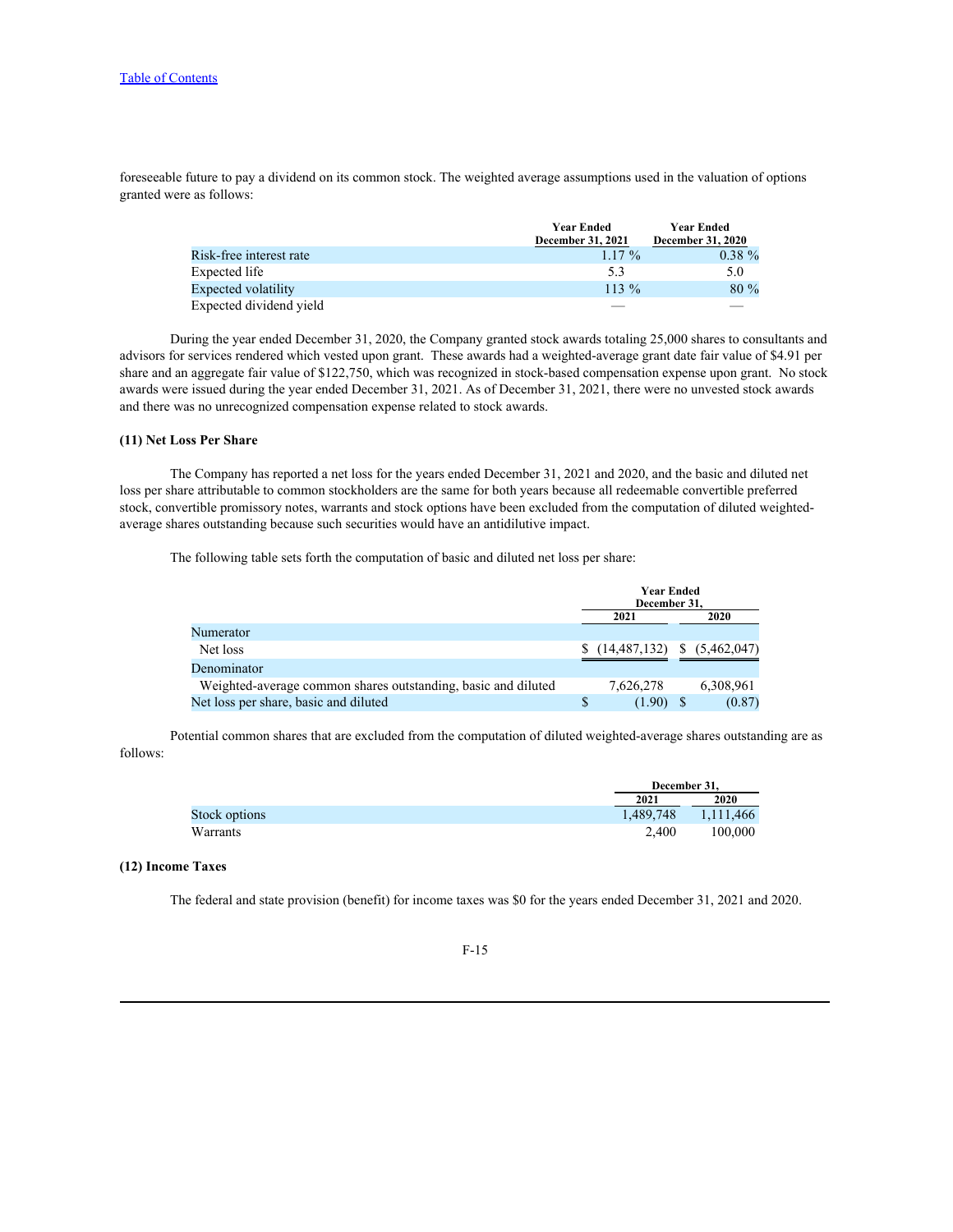A reconciliation of income tax provision (benefit) computed at the statutory federal income tax rate to income taxes as reflected in the financial statements for the years ended December 31, 2021 and 2020 is as follows:

|                                              | <b>Year Ended</b><br>December 31, |                 |
|----------------------------------------------|-----------------------------------|-----------------|
|                                              | 2021                              | 2020            |
| Federal income tax benefit at statutory rate | $21.0 \%$                         | 21.0%           |
| State and local tax, net of federal benefit  | 13.7%                             | $7.6\%$         |
| Permanent differences                        | $0.1 \%$                          | $(0.8)\%$       |
| Research and development credit              | $2.4\%$                           | $1.9\%$         |
| Stock-based compensation                     | $15.7\%$                          | $- \frac{9}{6}$ |
| Change in valuation allowance                | $(52.9)\%$                        | $(29.7)\%$      |
| Effective income tax rate                    | $0.0\%$                           | $0.0\%$         |

Deferred taxes are recognized for temporary differences between the basis of assets and liabilities for financial statement and income tax purposes. The significant components of the Company's deferred tax assets are comprised of the following:

|                                                   | As of December 31, |             |
|---------------------------------------------------|--------------------|-------------|
|                                                   | 2021               | 2020        |
| Net operating loss carryforwards                  | 6,512,249          | 2,460,773   |
| Capitalized research and development              | 2,002,431          |             |
| Stock-based compensation                          | 1,759,129          | 547,628     |
| Research and development tax credit carryforwards | 648,077            | 241,414     |
| Total deferred tax assets                         | 10,921,886         | 3,249,815   |
| Less valuation allowance                          | (10, 921, 886)     | (3,249,815) |
| Net deferred taxes                                |                    |             |
|                                                   |                    |             |

As of December 31, 2021, the Company had U.S. federal net operating loss ("NOL") carryforwards of \$21,844,192, which may be available to offset future income tax liabilities. Federal NOL carryforwards generated in 2017 and prior of \$2,764,240 will expire beginning in 2032. The remaining federal NOL carryforwards generated in 2018 and later do not expire. As of December 31, 2021, the Company also had U.S. state NOL carryforwards of \$24,391,076 which may be available to offset future income tax liabilities and will expire beginning in 2028.

The Company has recorded a full valuation allowance against its net deferred tax assets as of December 31, 2021 and 2020 because the Company has determined that is it more likely than not that these assets will not be fully realized due to historic net operating losses incurred. The Company experienced a net change in valuation allowance of \$7,672,071 and \$1,619,516 in the years ended December 31, 2021 and 2020, respectively.

As of December 31, 2021, the Company had federal research and development tax credit carryforwards of \$648,077 available to reduce future tax liabilities which expire beginning in 2028.

Under the provisions of the Internal Revenue Code, the NOL and tax credit carryforwards are subject to review and possible adjustment by the Internal Revenue Service and state tax authorities. NOL and tax credit carryforwards may become subject to an annual limitation in the event of certain cumulative changes in the ownership interest of significant stockholders over a three-year period in excess of 50%, as defined under Sections 382 and 383 of the Internal Revenue Code as well as similar state provisions. This could limit the amount of tax attributes that can be utilized annually to offset future taxable income or tax liabilities. The amount of the annual limitation is determined based on the value of the Company immediately prior to the ownership change. Subsequent ownership changes may further affect the limitation in future years. The Company has completed financings since its inception which may have resulted in a change in control as defined by Sections 382 and 383 of the Internal Revenue Code, or could result in a change in control in the future.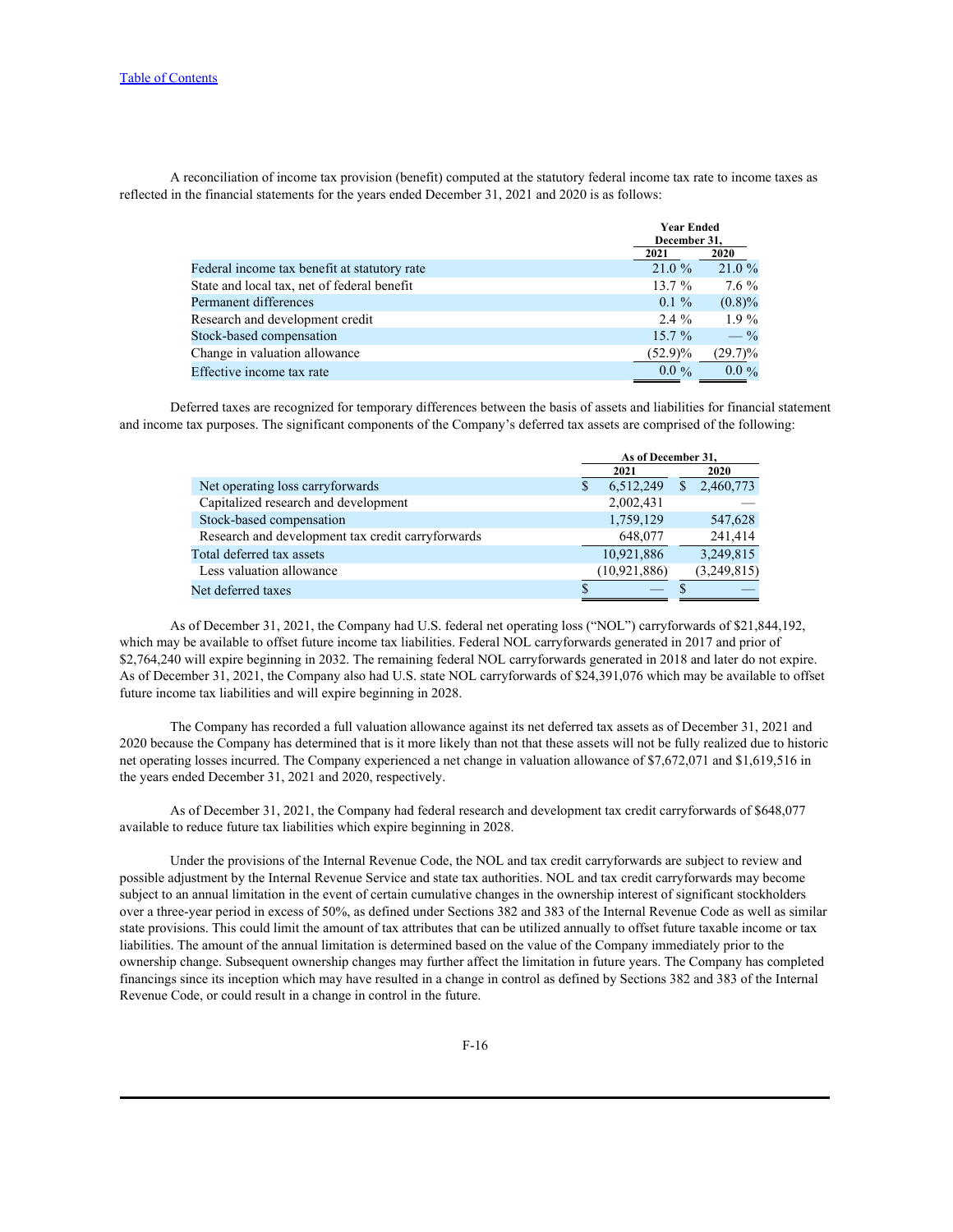The Company files tax returns as prescribed by the tax laws of the jurisdictions in which it operates. In the normal course of business, the Company is subject to examination by federal and state jurisdictions, where applicable. The Company's tax years from 2018 to the present remain open for review. All open years may be examined to the extent that tax credits or NOL carryforwards are used in future periods. The Company will recognize interest and penalties related to uncertain tax positions in income tax expense. As of December 31, 2021, the Company had no accrued interest or penalties related to uncertain tax positions and no amounts have been recognized in the Company's statements of operations.

On March 27, 2020, the Coronavirus Aid, Relief, and Economic Security Act ("CARES Act") was enacted in response to the COVID-19 pandemic. The CARES Act, among other things, permits NOL carryovers and carrybacks to offset 100% of taxable income for taxable years beginning before 2021. Previously, NOLs generated after December 31, 2017 were limited to 80% of taxable income in future years. In addition, the CARES Act allows NOLs incurred in 2018, 2019 and 2020 to be carried back to each of the five preceding taxable years to generate a refund of previously paid income taxes. The NOL carryback provision of the CARES Act had no impact on the Company due to its tax losses generated during all prior years.

### **(13) Related-Party Transactions**

As discussed in Note 7, in March 2019 the Company issued Notes in the aggregate principal amount of \$530,000. Three of the Company's directors purchased an aggregate of \$305,000 of the Notes. On January 31, 2020, the Company closed its IPO and the outstanding Notes plus accrued interest held by directors converted into 71,429 shares of the Company's common stock.

## **(14) Subsequent Events**

On January 3, 2022, the Company granted options to purchase an aggregate of 188,294 shares of common stock at an exercise price of \$19.78 per share to employees, members of the board of directors and consultants to the Company.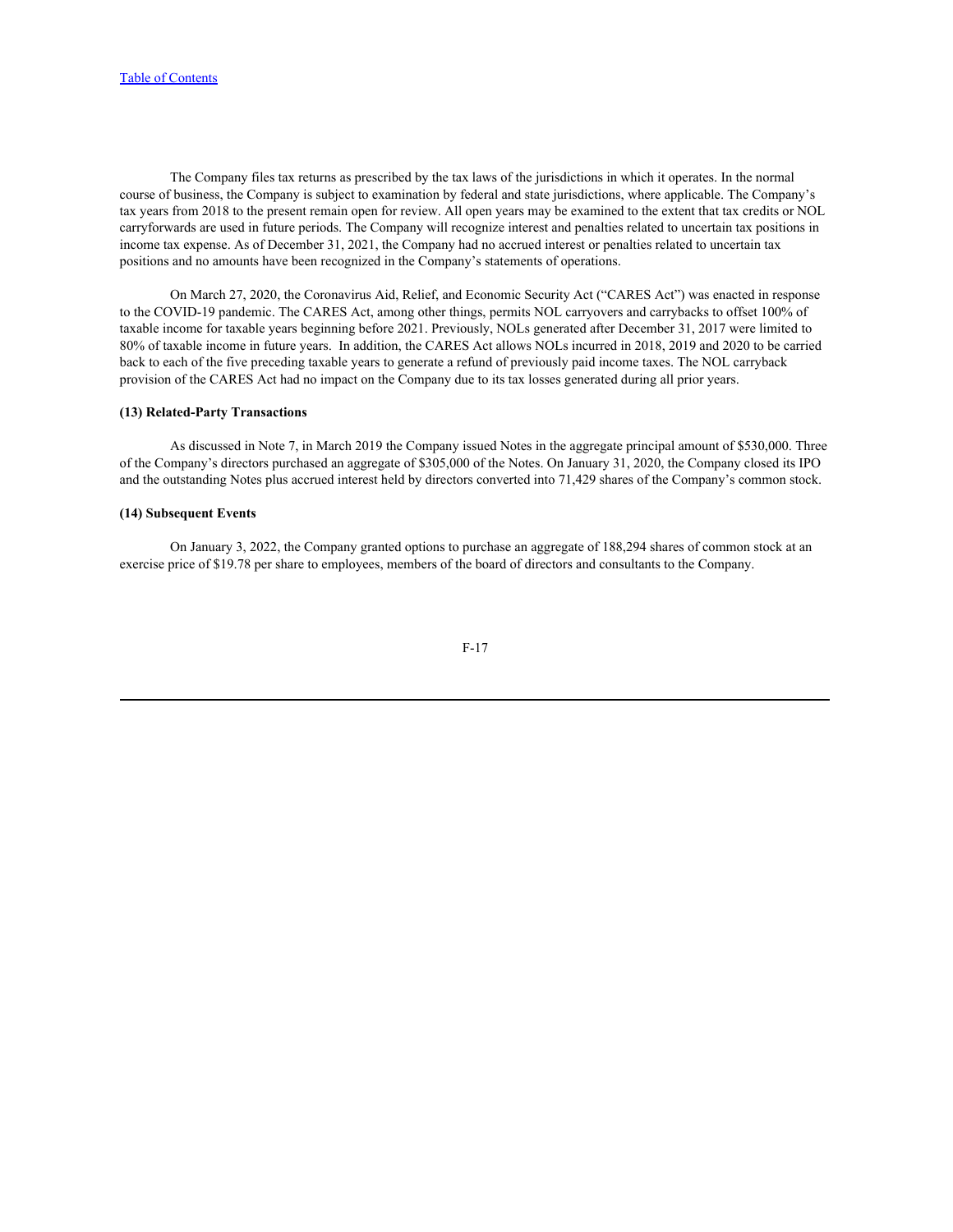## **SIGNATURES**

In accordance with the requirements Section 13 or 15(d) of the Securities Exchange Act of 1934, the registrant duly caused this report to be signed on its behalf by the undersigned, thereunto duly authorized.

ANNOVIS BIO, INC.

By:/s/ MARIA MACCECCHINI

Name: Maria Maccecchini Title: *President and Chief Executive Officer*

#### **SIGNATURES**

<span id="page-93-0"></span>Pursuant to the requirements of the Securities Exchange Act of 1934, this report has been signed below by the following persons on behalf of the registrant and in the capacities and on the dates indicated. Each of the undersigned hereby constitute and appoint Maria Maccecchini and Jeffrey McGroarty, and each of them, his or her true and lawful attorneys-in-fact and agents, with full and several power of substitution and resubstitution, for him or her and in his or her name, place and stead in any and all capacities, to sign one or more amendments to this Annual Report on Form 10-K, each in such form as they or any one of them may approve, and to file the same with all exhibits thereto and other documents in connection therewith with the Securities and Exchange Commission, granting unto said attorneys-in-fact and agents, and each of them, full power and authority to do and perform each and every act and thing requisite and necessary to be done so that this Annual Report and any amendments shall comply with the Securities Exchange Act of 1934, as amended, and the applicable rules and regulations adopted or issued pursuant thereto, as fully and to all intents and purposes as he or she might or could do in person, hereby ratifying and confirming all that said attorneys-in-fact and agents, or any of them or their substitute or resubstitute, may lawfully do or cause to be done by virtue hereof.

| Signature             | Title                                 | Date          |
|-----------------------|---------------------------------------|---------------|
| /s/ MARIA MACCECCHINI | President and Chief Executive Officer | March 2, 2022 |
| Maria Maccecchini     | (principal executive officer)         |               |
| /s/ JEFFREY MCGROARTY | Chief Financial Officer (principal    | March 2, 2022 |
| Jeffrey McGroarty     | financial and accounting officer)     |               |
| /s/ MICHAEL HOFFMAN   | Chairman of the Board and Director    | March 2, 2022 |
| Michael Hoffman       |                                       |               |
| /s/ CLAUDINE BRUCK    | Director                              | March 2, 2022 |
| Claudine Bruck        |                                       |               |
| /s/ REID MCCARTHY     | Director                              | March 2, 2022 |
| Reid McCarthy         |                                       |               |
| /s/ MARK WHITE        | Director                              | March 2, 2022 |
| Mark White            |                                       |               |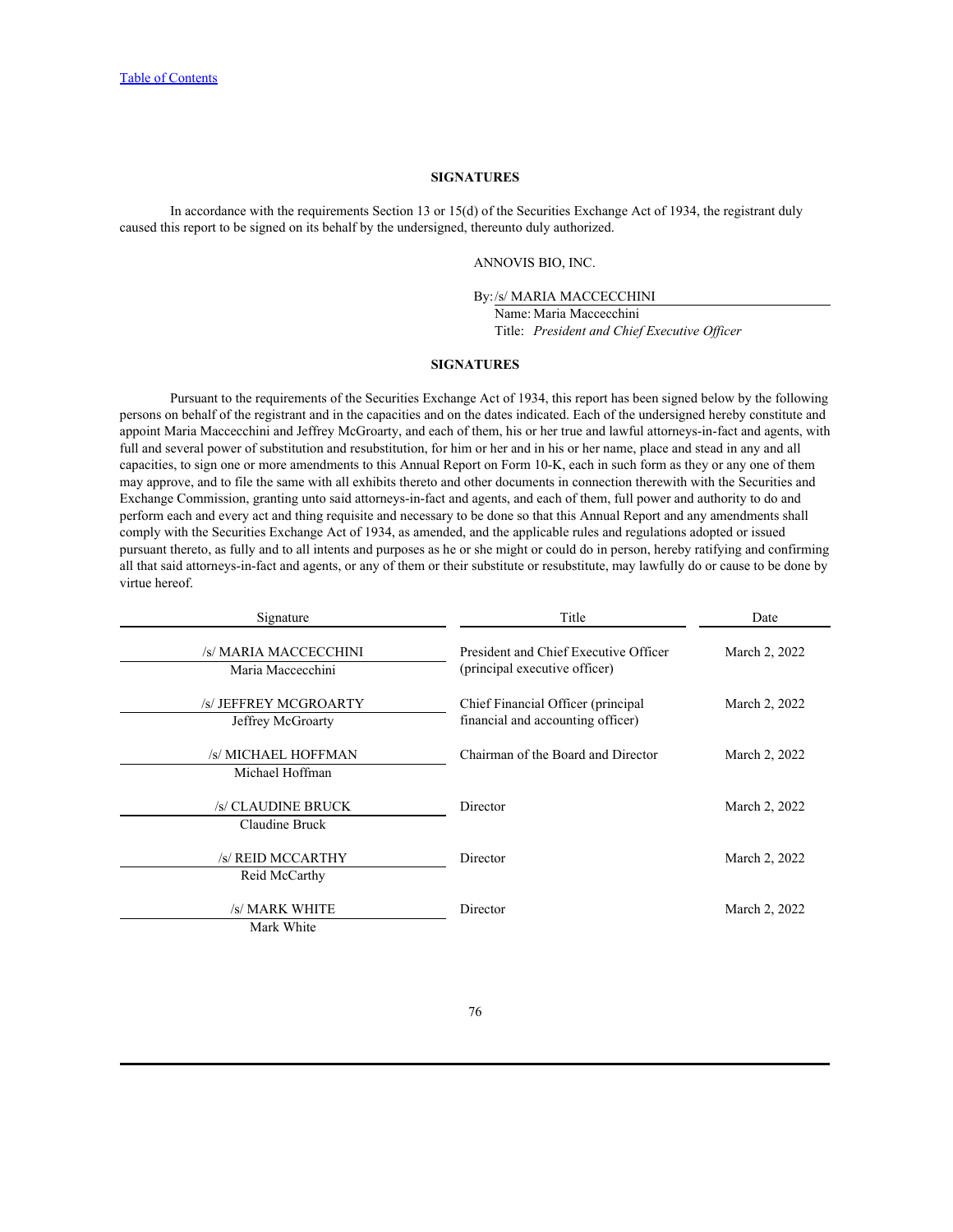## <span id="page-94-0"></span>**CONSENT OF INDEPENDENT REGISTERED PUBLIC ACCOUNTING FIRM**

Exhibit 23.1<br>
We hereby consent to the incorporation by reference in the Registration Statements on Form S-3 (Registration<br>
No. 333-252625) and Form S-8 (Registration No. 333-236457) of Annovis Bio, Inc. of our report date We hereby consent to the incorporation by reference in the Registration Statements on Form S-3 (Registration No. 333-236457) of Annovis Bio, Inc. of our report dated March 2, 2022, Exhibit 23.1<br>CONSENT OF INDEPENDENT REGISTERED PUBLIC ACCOUNTING FIRM<br>We hereby consent to the incorporation by reference in the Registration Statements on Form S-3 (Registration<br>No. 333-252625) and Form S-8 (Registration relating to the financial statements of the Company as of and for the years ended December 31, 2021 and 2020, which appear in this Form 10-K.

/s/ WithumSmith+Brown, PC

East Brunswick, New Jersey March 2, 2022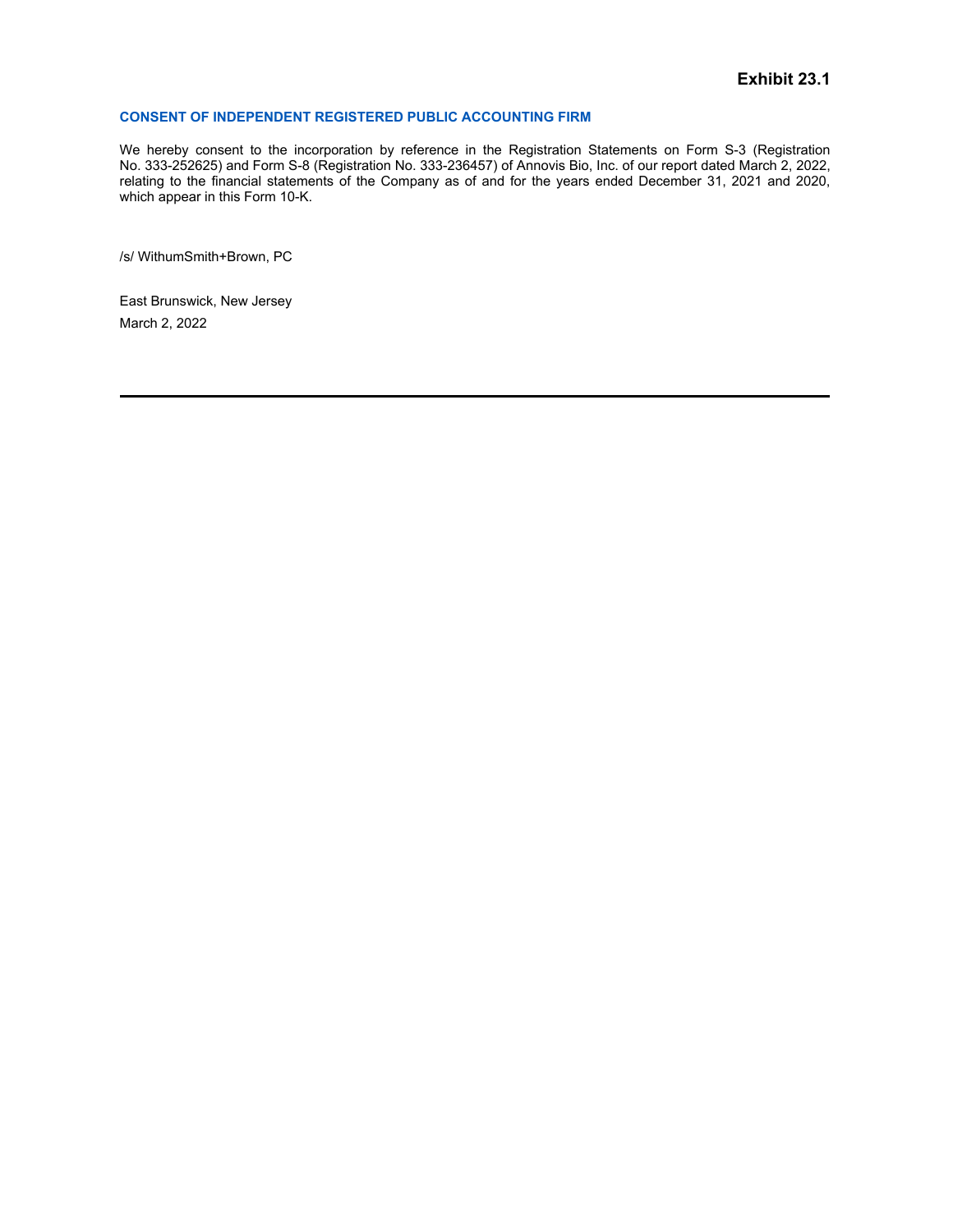## **CERTIFICATION PURSUANT TO EXCHANGE ACT RULES 13a-14(a) AND 15d-14(a), AS ADOPTED PURSUANT TO SECTION 302 OF THE SARBANES-OXLEY ACT OF 2002**

<span id="page-95-0"></span>I, Maria Maccecchini, certify that:

- 1. I have reviewed this Annual Report on Form 10-K of Annovis Bio, Inc.;
- 2. Based on my knowledge, this report does not contain any untrue statement of a material fact or omit to state a material fact necessary to make the statements made, in light of the circumstances under which such statements were made, not misleading with respect to the period covered by this report;
- 3. Based on my knowledge, the financial statements, and other financial information included in this report, fairly present in all material respects the financial condition, results of operations and cash flows of the registrant as of, and for, the periods presented in this report;
- 4. The registrant's other certifying officer and I are responsible for establishing and maintaining disclosure controls and procedures (as defined in Exchange Act Rules 13a-15(e) and 15d-15(e)) and internal control over financial reporting (as defined in Exchange Act Rules 13a-15(f) and 15d-15(f)) for the registrant and have:
	- (a) Designed such disclosure controls and procedures, or caused such disclosure controls and procedures to be designed under our supervision, to ensure that material information relating to the registrant is made known to us by others within the entity, particularly during the period in which this report is being prepared;
	- (b) Designed such internal control over financial reporting, or caused such internal control over financial reporting to be designed under our supervision, to provide reasonable assurance regarding the reliability of financial reporting and the preparation of financial statements for external purposes in accordance with generally accepted accounting principles;
	- (c) Evaluated the effectiveness of the registrant's disclosure controls and procedures and presented in this report our conclusions about the effectiveness of the disclosure controls and procedures, as of the end of the period covered by this report based on such evaluation; and
	- (d) Disclosed in this report any change in the registrant's internal control over financial reporting that occurred during the registrant's most recent fiscal quarter (the registrant's fourth fiscal quarter in the case of an annual report) that has materially affected, or is reasonably likely to materially affect, the registrant's internal control over financial reporting; and
- 5. The registrant's other certifying officer and I have disclosed, based on our most recent evaluation of internal control over financial reporting, to the registrant's auditors and the audit committee of the registrant's board of directors (or persons performing the equivalent functions):
	- (a) All significant deficiencies and material weaknesses in the design or operation of internal control over financial reporting which are reasonably likely to adversely affect the registrant's ability to record, process, summarize and report financial information; and
	- (b) Any fraud, whether or not material, that involves management or other employees who have a significant role in the registrant's internal control over financial reporting.

Date: March 2, 2022

/s/ Maria Maccecchini Maria Maccecchini President and Chief Executive Officer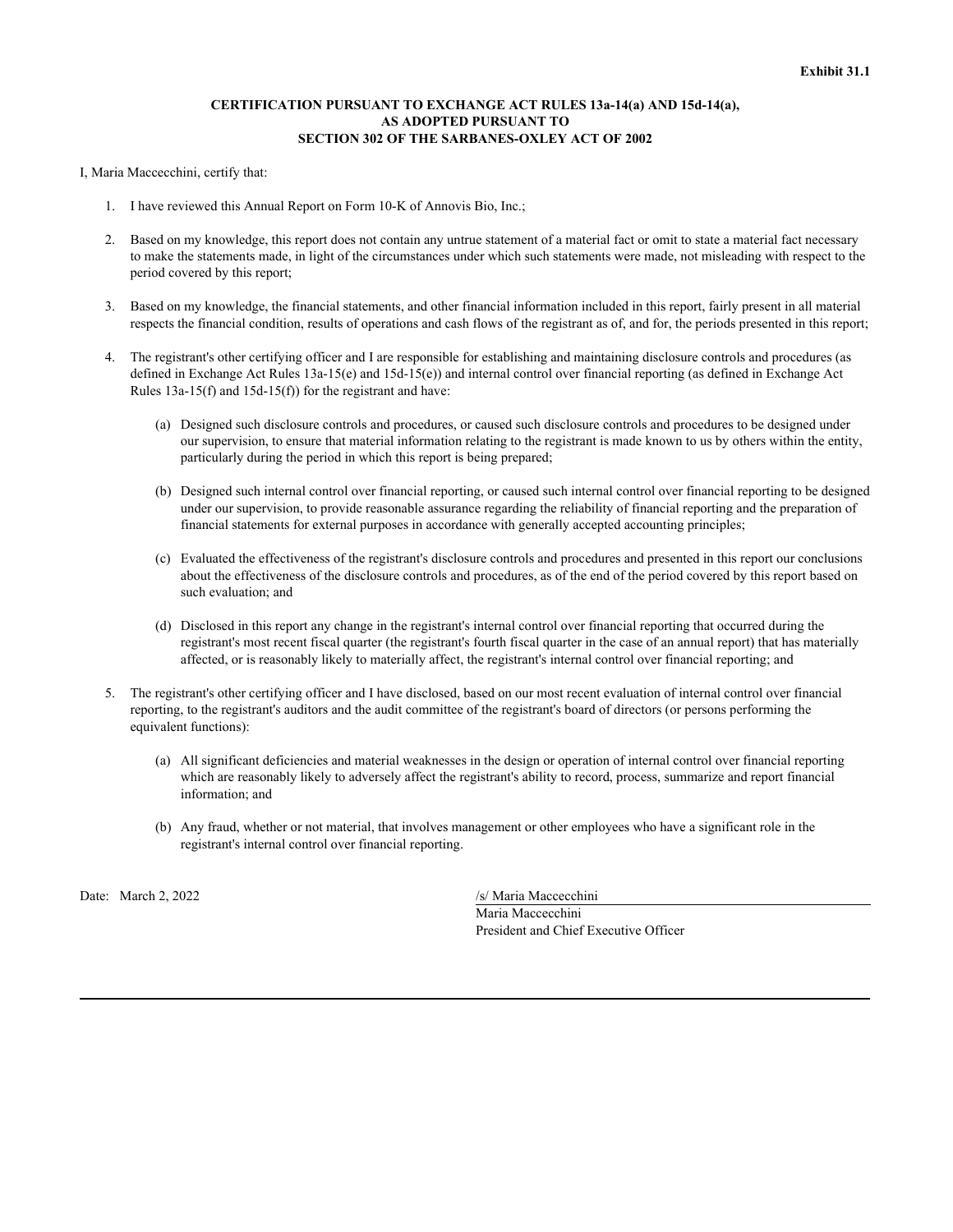## **CERTIFICATION PURSUANT TO EXCHANGE ACT RULES 13a-14(a) AND 15d-14(a), AS ADOPTED PURSUANT TO SECTION 302 OF THE SARBANES-OXLEY ACT OF 2002**

<span id="page-96-0"></span>I, Jeffrey McGroarty, certify that:

- 1. I have reviewed this Annual Report on Form 10-K of Annovis Bio, Inc.;
- 2. Based on my knowledge, this report does not contain any untrue statement of a material fact or omit to state a material fact necessary to make the statements made, in light of the circumstances under which such statements were made, not misleading with respect to the period covered by this report;
- 3. Based on my knowledge, the financial statements, and other financial information included in this report, fairly present in all material respects the financial condition, results of operations and cash flows of the registrant as of, and for, the periods presented in this report;
- 4. The registrant's other certifying officer and I are responsible for establishing and maintaining disclosure controls and procedures (as defined in Exchange Act Rules 13a-15(e) and 15d-15(e)) and internal control over financial reporting (as defined in Exchange Act Rules 13a-15(f) and 15d-15(f)) for the registrant and have:
	- (a) Designed such disclosure controls and procedures, or caused such disclosure controls and procedures to be designed under our supervision, to ensure that material information relating to the registrant is made known to us by others within the entity, particularly during the period in which this report is being prepared;
	- (b) Designed such internal control over financial reporting, or caused such internal control over financial reporting to be designed under our supervision, to provide reasonable assurance regarding the reliability of financial reporting and the preparation of financial statements for external purposes in accordance with generally accepted accounting principles;
	- (c) Evaluated the effectiveness of the registrant's disclosure controls and procedures and presented in this report our conclusions about the effectiveness of the disclosure controls and procedures, as of the end of the period covered by this report based on such evaluation; and
	- (d) Disclosed in this report any change in the registrant's internal control over financial reporting that occurred during the registrant's most recent fiscal quarter (the registrant's fourth fiscal quarter in the case of an annual report) that has materially affected, or is reasonably likely to materially affect, the registrant's internal control over financial reporting; and
- 5. The registrant's other certifying officer and I have disclosed, based on our most recent evaluation of internal control over financial reporting, to the registrant's auditors and the audit committee of the registrant's board of directors (or persons performing the equivalent functions):
	- (a) All significant deficiencies and material weaknesses in the design or operation of internal control over financial reporting which are reasonably likely to adversely affect the registrant's ability to record, process, summarize and report financial information; and
	- (b) Any fraud, whether or not material, that involves management or other employees who have a significant role in the registrant's internal control over financial reporting.

Date: March 2, 2022 /s/ Jeffrey McGroarty Jeffrey McGroarty Chief Financial Officer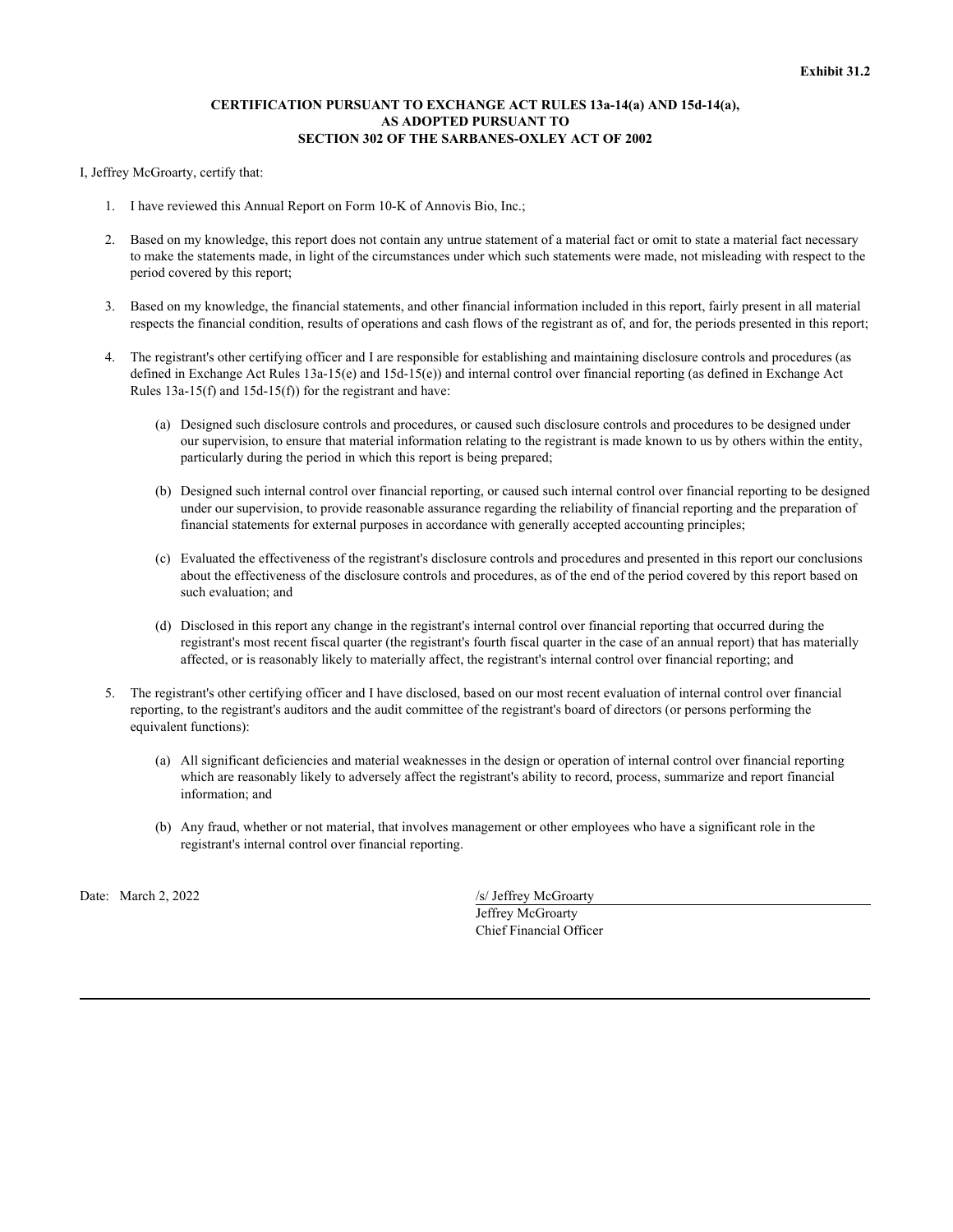## **CERTIFICATION PURSUANT TO 18 U.S.C. SECTION 1350, AS ADOPTED PURSUANT TO SECTION 906 OF THE SARBANES-OXLEY ACT OF 2002**

<span id="page-97-0"></span>In connection with the Annual Report of Annovis Bio, Inc. (the "Company") on Form 10-K for the year ended December 31, 2021 as filed with the Securities and Exchange Commission on the date hereof (the "Report"), I, Maria Maccecchini, certify, pursuant to 18 U.S.C. Section 1350, as adopted pursuant to Section 906 of the Sarbanes-Oxley Act of 2002, that:

- 1. The Report fully complies with the requirements of section 13(a) or 15(d) of the Securities Exchange Act of 1934; and
- 2. The information contained in the Report fairly presents, in all material respects, the financial condition and results of operations of the Company.

Date: March 2, 2022 /s/ Maria Maccecchini

Maria Maccecchini President and Chief Executive Officer